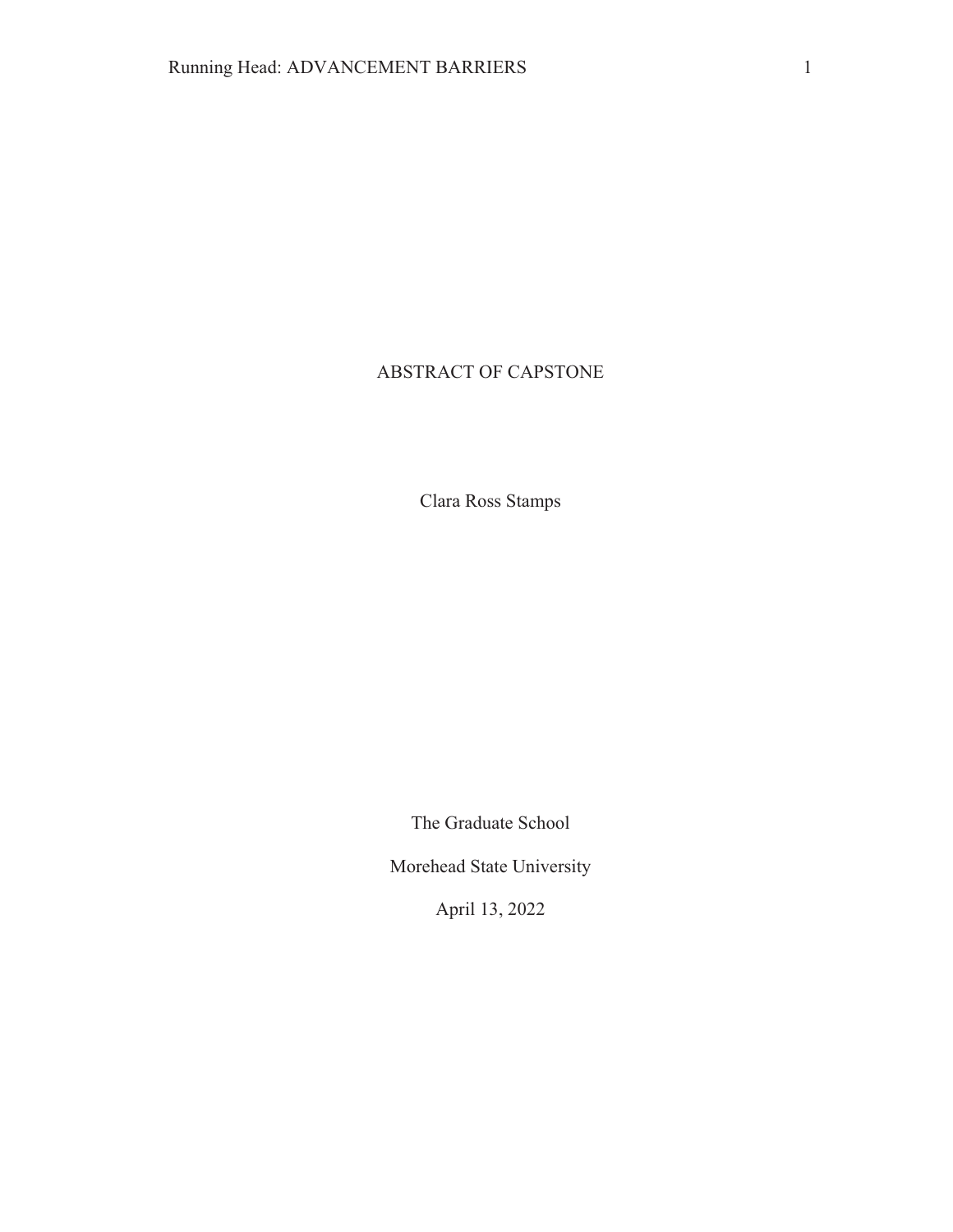## AFRICAN AMERICAN WOMEN PERCEPTIONS OF ADVANCEMENT **BARRIERS IN HIGHER EDUCATION**

Abstract of Capstone

A capstone submitted in partial fulfillment of the Requirements for the degree of Doctor of Education in the Ernst and Sara Lane Volgenau College of Education At Morehead State University

**By** 

Clara Ross Stamps

Vicksburg, Mississippi

Committee Chair: Fujuan Tan, Associate Professor

Morehead, Kentucky

April 13, 2022

Copyright © Clara Ross Stamps, April 13, 2022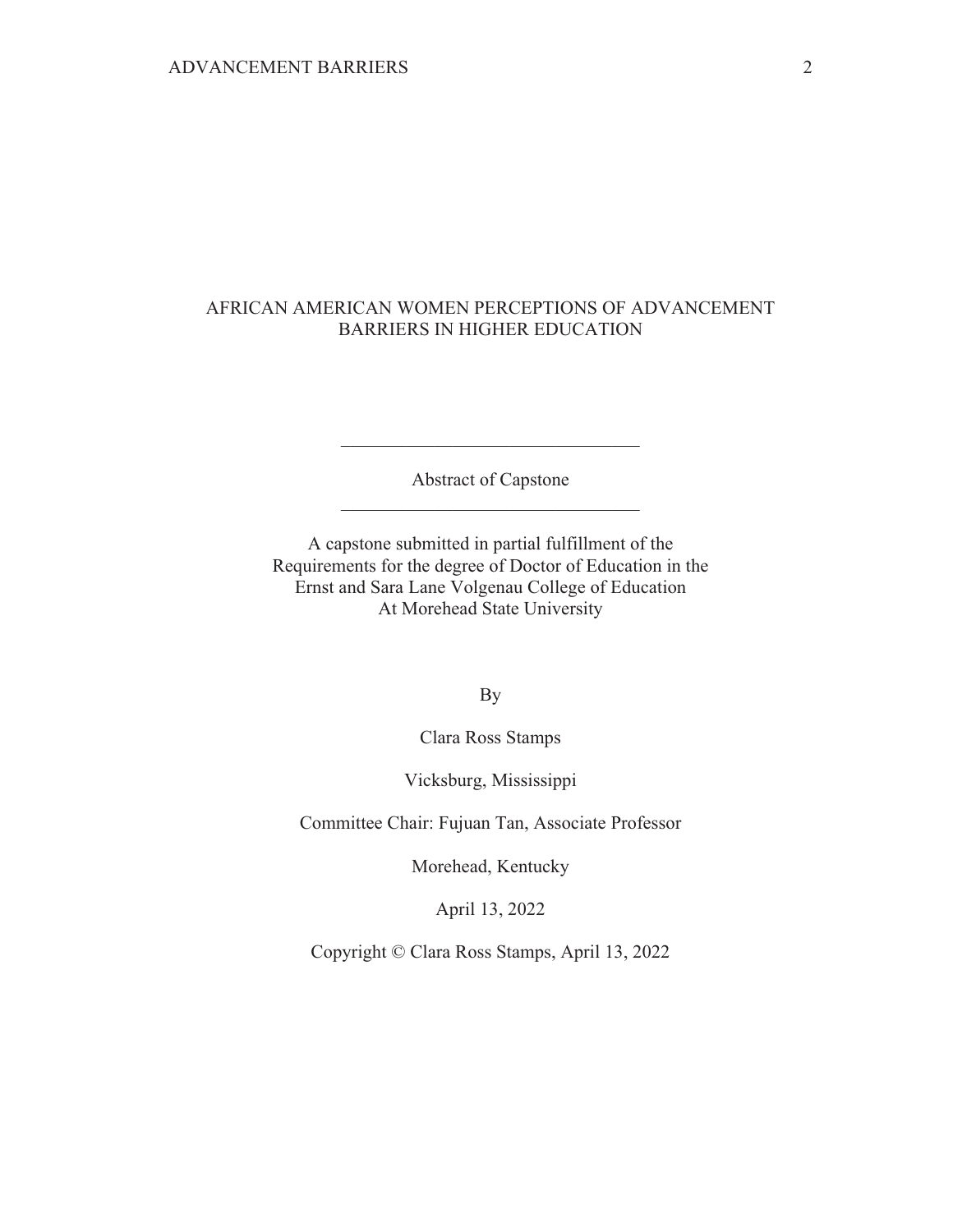### **ABSTRACT OF CAPSTONE**

## AFRICAN AMERICAN WOMEN PERCEPTIONS OF ADVANCEMENT BARRIERS IN HIGHER EDUCATION

With one glance at higher education web pages across the nation, one consistent factor is the absence of African American women in higher education leadership roles. Equally significant to Black women's absence is the lack of advancement for Black females. Even though colleges and universities hiring practices normalized the notion of equity and inclusion, the promise of gender parity for Black women remains unchanged. This qualitative study examines Black women's perceptions of leadership advancement barriers at Historically Black Colleges and Universities (HBCUs) through analysis and discussion of the responses from four Black women graduates of the Higher Education Leadership Foundation (HELF). The study's intent is to understand Black women's experiences in the chief of staff, vice president, and executive director roles, how barriers impacted their advancement, and strategies used to overcome barriers. This study found that the high expectations of participants' parents served as an educational success imperative. Themes that emerged illustrated that the value of relationships, visibility, voice, and work ethic were factors in the participants' journeys. The Black women's transcendence of racial and gender discrimination became the catalyst for developing a leadership style focused on students' success. This study's ultimate goal is to use the participants' lived experiences to encourage Black women who aspire to be leaders, equipping them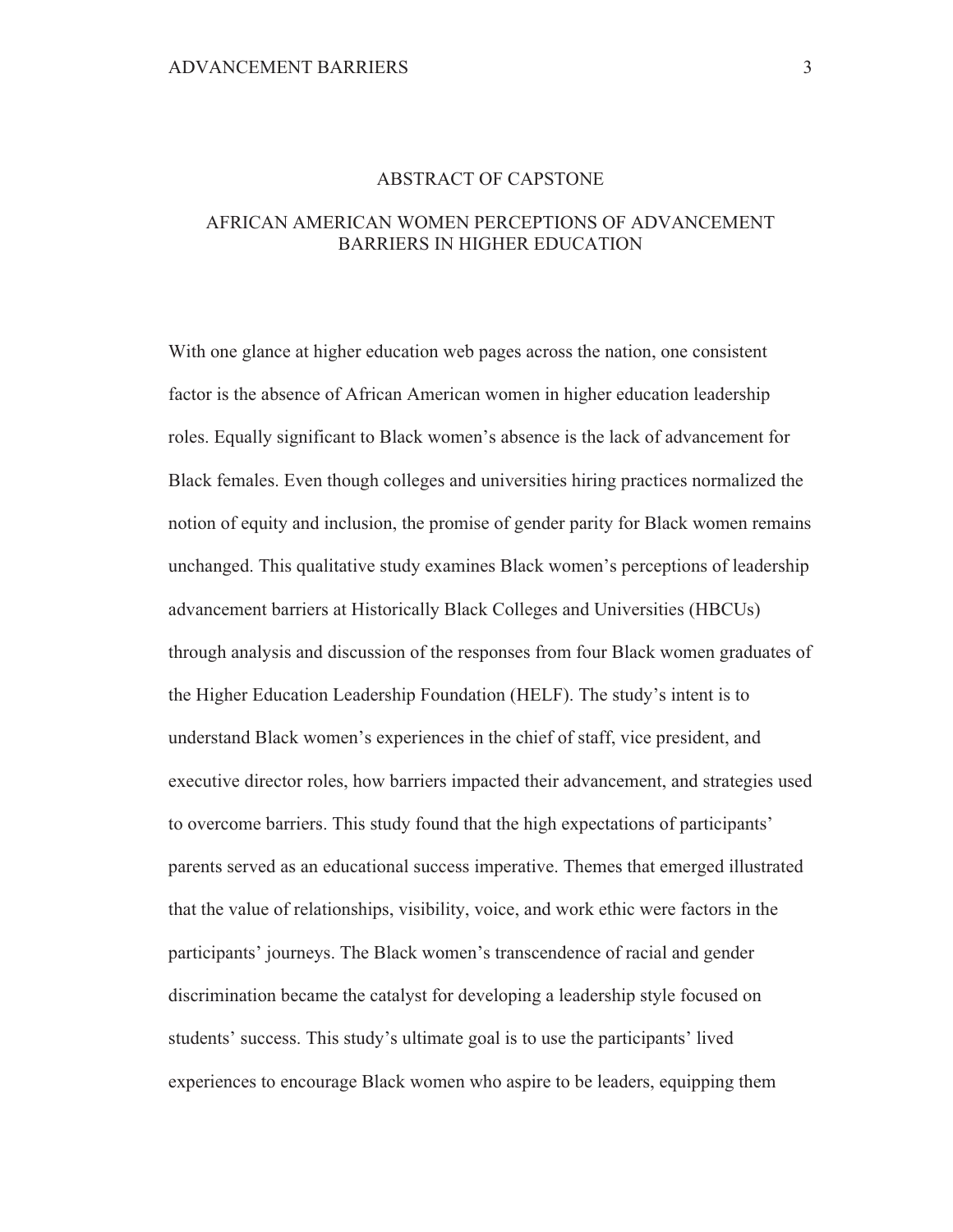with strategies to overcome advancement barriers in higher education.

Recommendations based on the findings provide insights into how Black women in higher education suffer from complex circumstances and what institutions can do to overcome barriers for Black women.

KEYWORDS: Black women, HBCUs, Leadership, Barriers, Career advancement

Candidate Signature

Date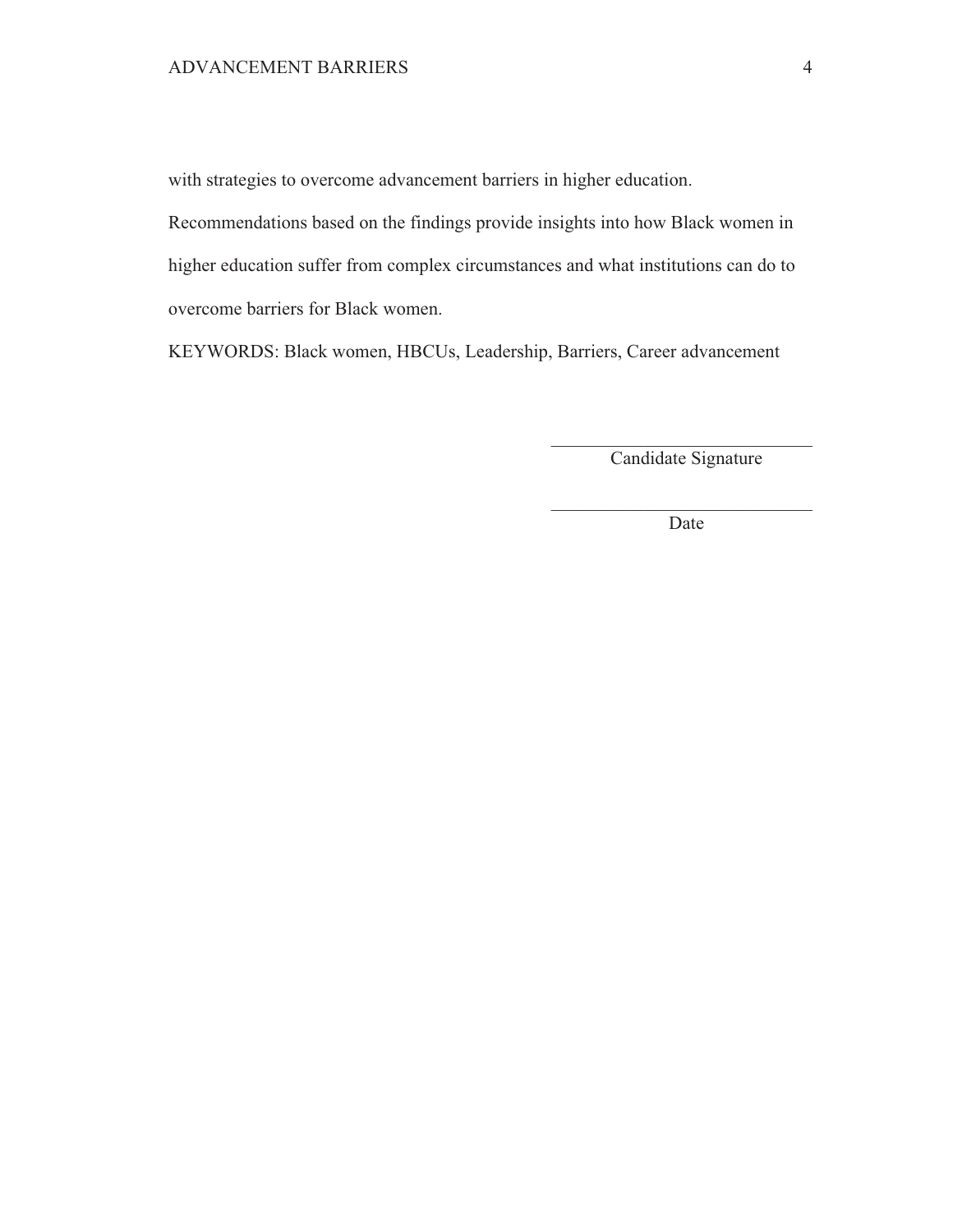## AFRICAN AMERICAN WOMEN PERCEPTIONS OF ADVANCEMENT **BARRIERS IN HIGHER EDUCATION**

**By** 

Clara Ross Stamps

Approved by

Daryl R. Privott Committee Member Date

Elaine Farris Committee Member Date

Fujuan Tan Committee Chair Date

Timothy Simpson Department Chair Date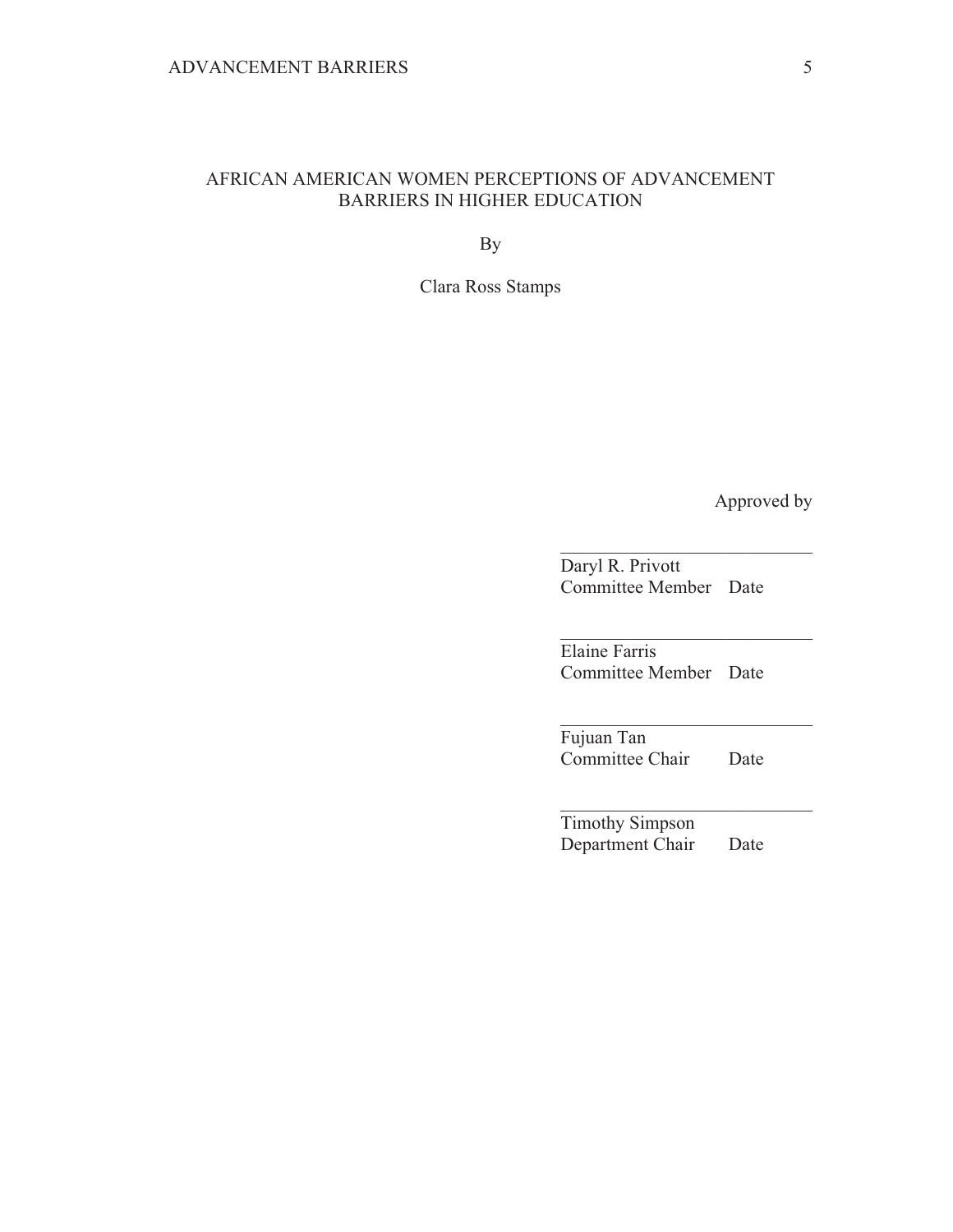## RULES FOR THE USE OF CAPSTONES

Unpublished capstones submitted for the Doctor's degree and deposited in the Morehead State University Library are as a rule open for inspection, but are to be used only with due regard to the rights of the authors. Bibliographical references may be noted, but quotations or summaries of parts may be published only with the permission of the author, and with the usual scholarly acknowledgements.

Extensive copying or publication of the capstone in whole or in part also requires the consent of the Dean of the Graduate School of Morehead State University.

A library that borrows this dissertation for use by its patrons is expected to secure the signature of each user.

| <b>Name</b> | Date |
|-------------|------|
|             |      |
|             |      |
|             |      |
|             |      |
|             |      |
|             |      |
|             |      |
|             |      |
|             |      |
|             |      |
|             |      |
|             |      |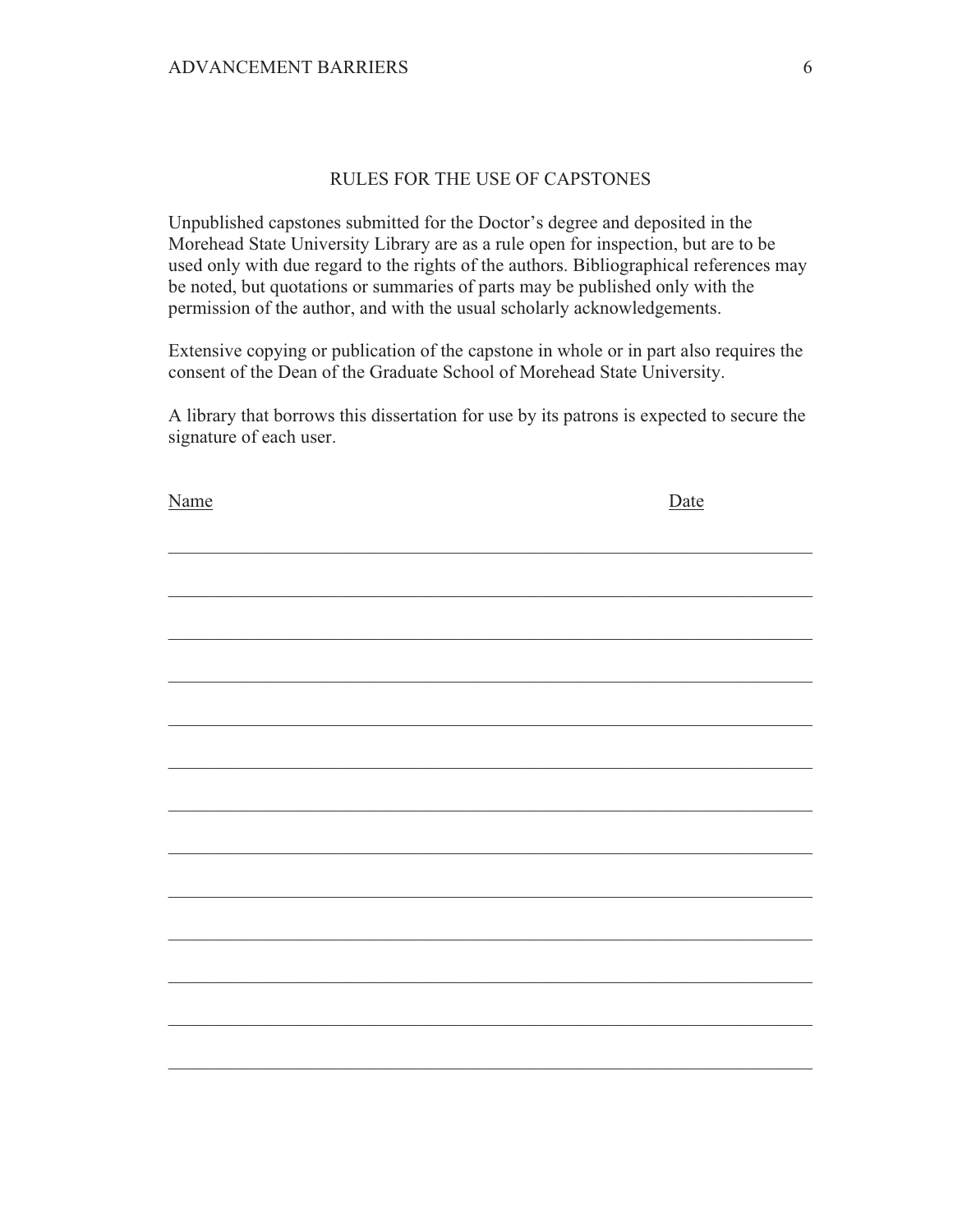# **CAPSTONE**

Clara Ross Stamps

The Graduate School

Morehead State University

April 13, 2022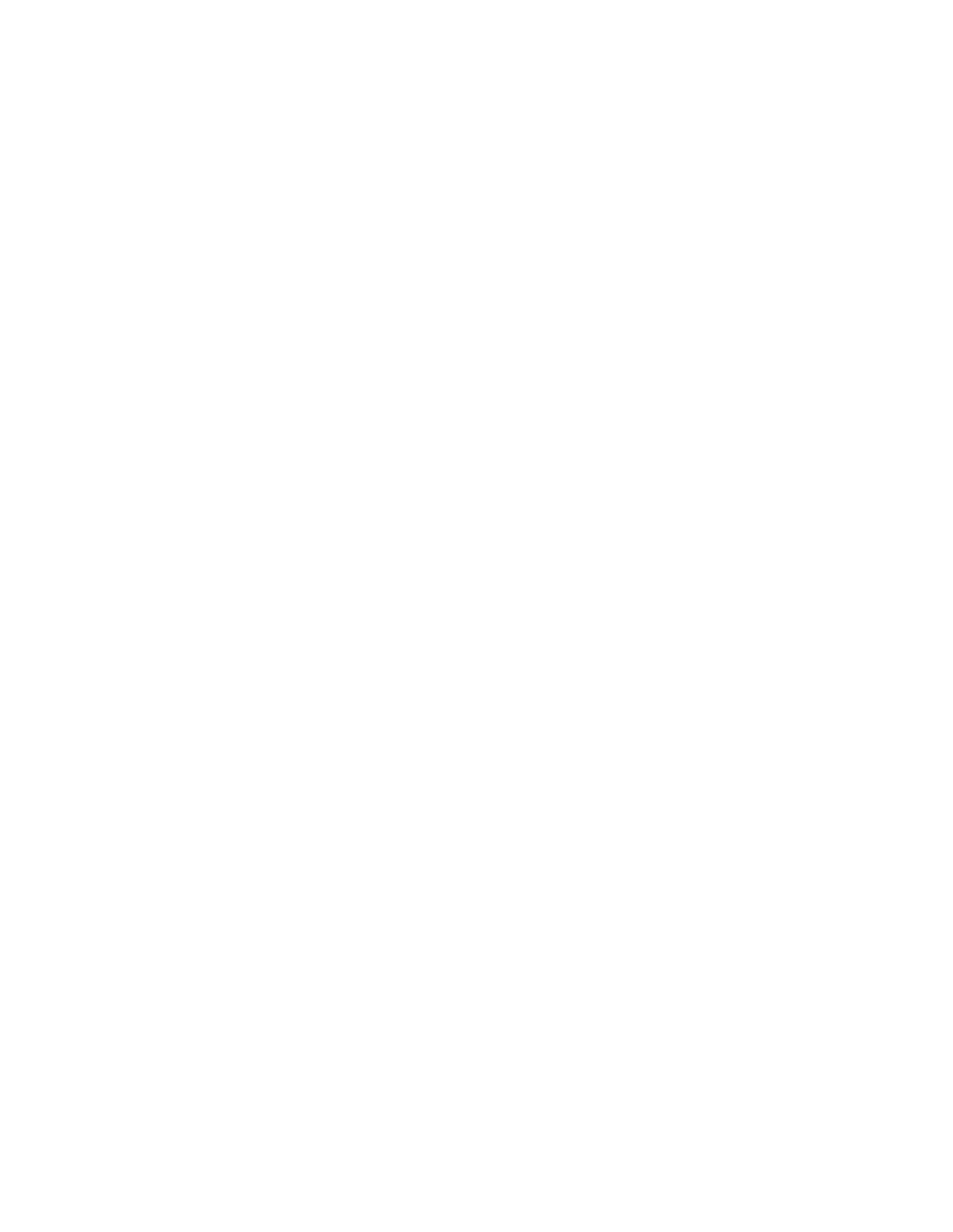## AFRICAN AMERICAN WOMEN PERCEPTIONS OF ADVANCEMENT **BARRIERS IN HIGHER EDUCATION**

Capstone

A capstone submitted in partial fulfillment of the Requirements for the degree of Doctor of Education in the Ernst and Sara Lane Volgenau College of Education At Morehead State University

**By** 

Clara Ross Stamps

Vicksburg, Mississippi

Committee Chair: Fujuan Tan, Associate Professor

Morehead, Kentucky

April 13, 2022

Copyright © Clara Ross Stamps, April 13, 2022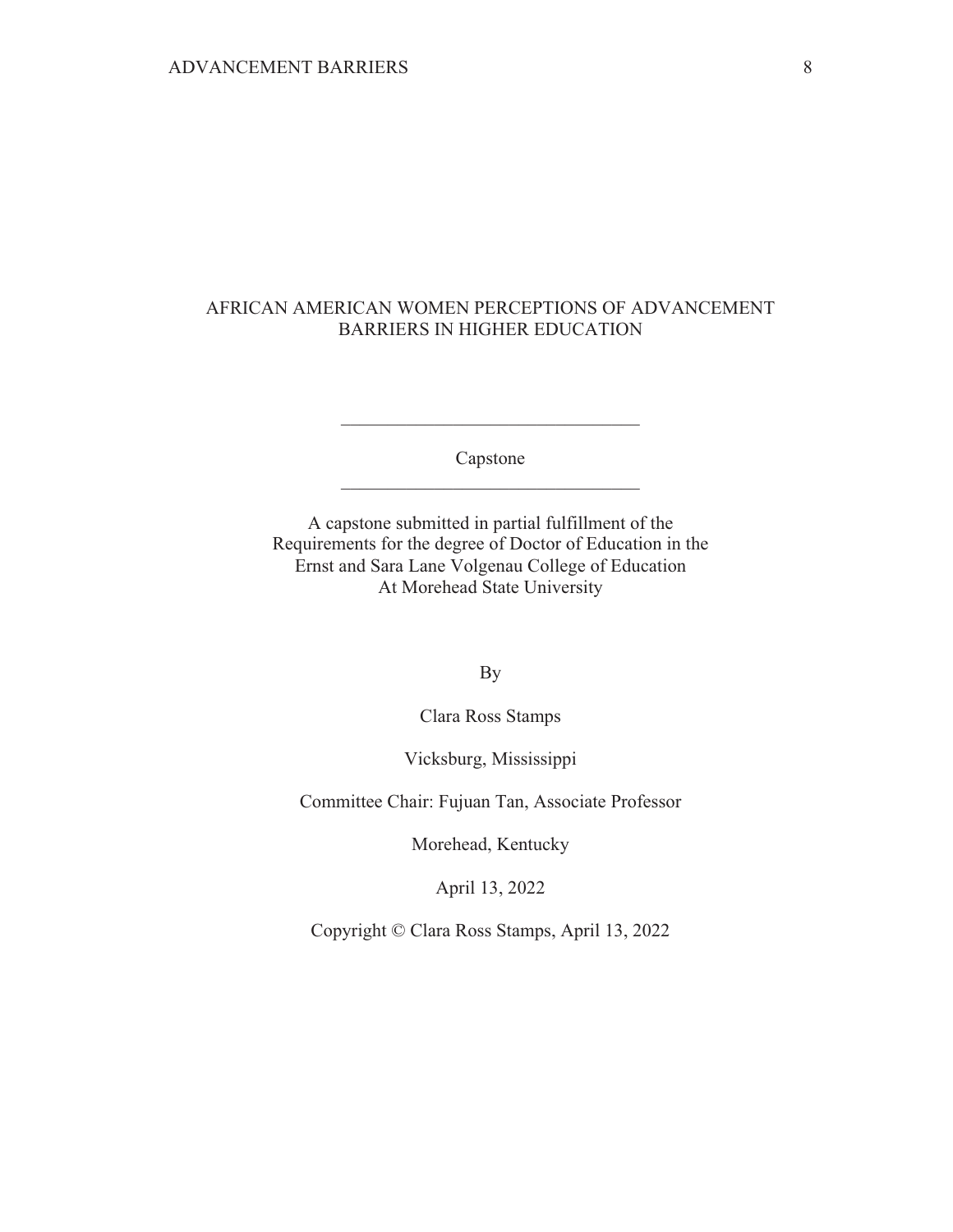### **DEDICATION**

God, I thank you for your grace and mercy and the covering over my life. I will praise you, God. To all the people I love and who love me—thank you for your support as I continue to navigate this journey called life.

To my most significant achievements in this life, my sons, Damon Jr. and Damonte, may you always rise above discrimination, recognizing we all have privilege and power: use yours for the greater good. Damon Sr., thank you for teaching me that silence is not a sign of weakness but wisdom. Mom, thank you for always being that steady guide amid any devastation in my life. I will never forget you saying, "Remember who you are!" My soul is anchored, thank you. Bob, I love you and miss you every day. I am staying near the cross. To my Granny Geneva, great aunts, and aunts—I love you so much for your prayers and for investing wisdom and knowledge in me. To my sister (Karaya), Goddaughter (Kiara), my nieces, and all the women in my family know that you are enough and never let your race, gender, or class hinder your success.

Finally, for every Black woman silenced and struggling at the intersection of all the "isms," I see you and applaud your resilience and commitment to the next generation of female leaders and Black excellence.

Black women, you are enough. And at this moment, the world needs you to shine.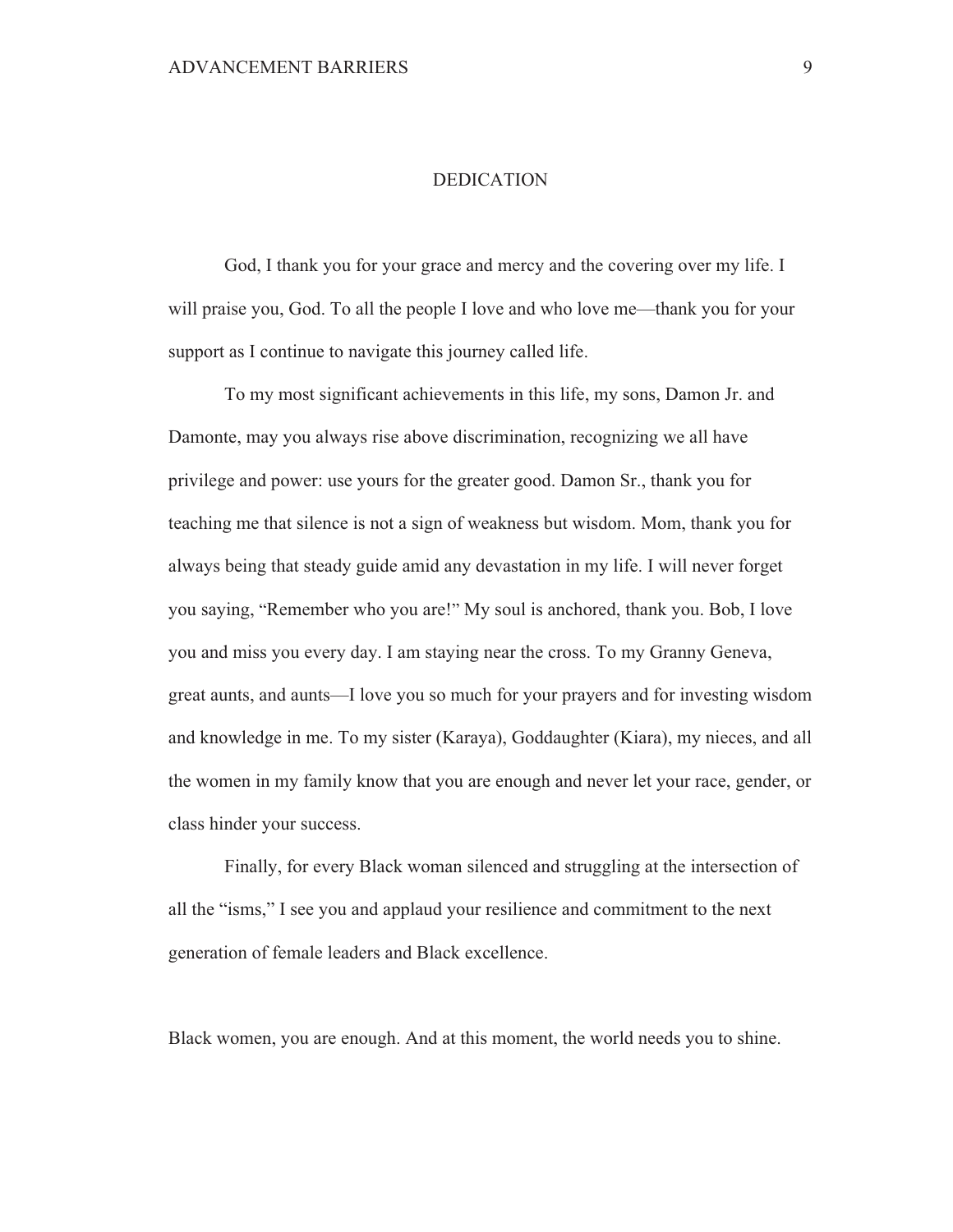### **ACKNOWLEDGEMENTS**

This journey would not be possible without my committee chair, Dr. Fujuan Tan, and committee members, Dr. Daryl Privott and Dr. Elaine Farris. I thank each of you for your guidance, advice (even when I did not want to hear it), and incredible patience. All of you provided invaluable feedback and I am forever grateful.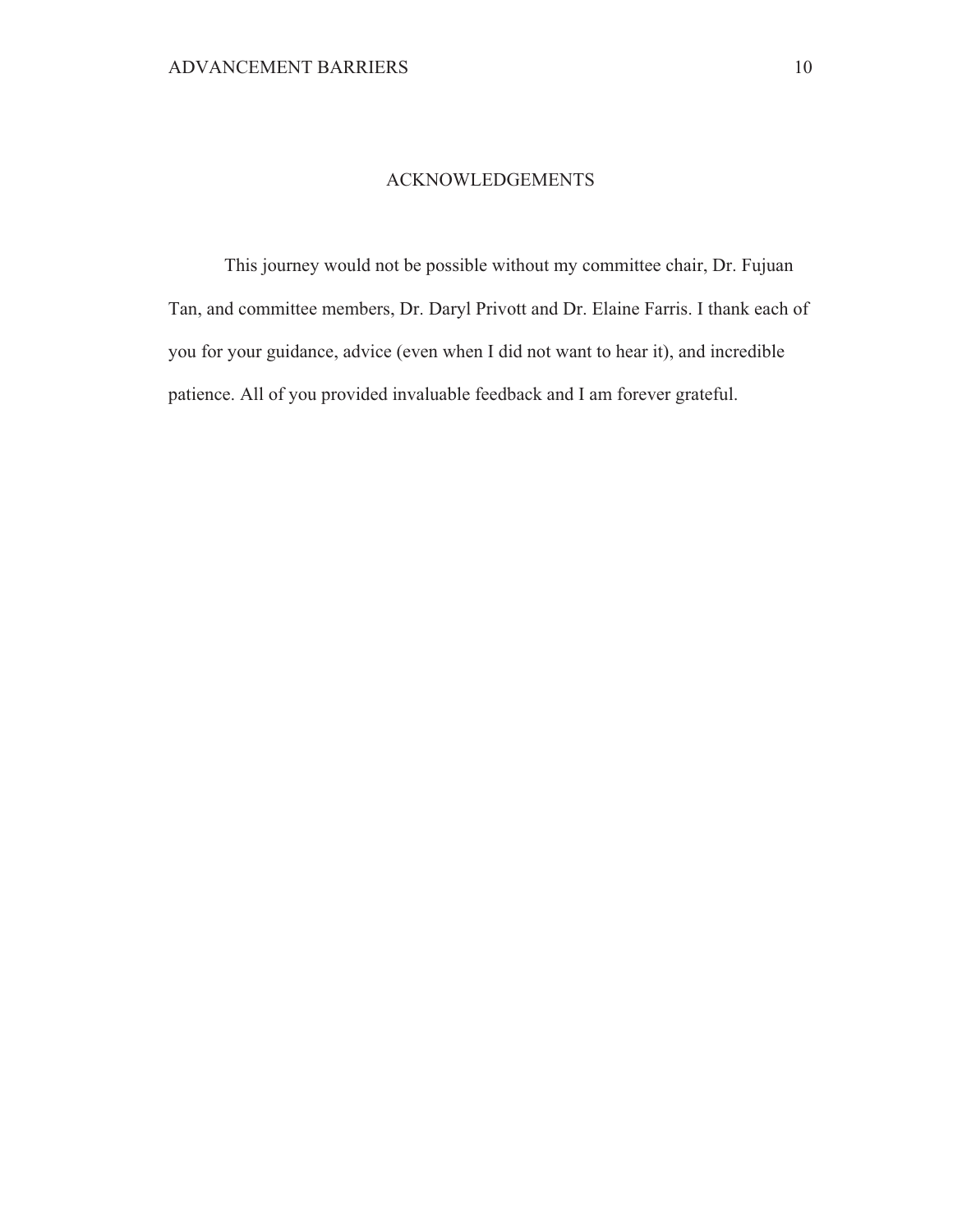# TABLE OF CONTENTS

| Page |
|------|
|      |
|      |
|      |
|      |
|      |
|      |
|      |
|      |
|      |
|      |
|      |
|      |
|      |
|      |
|      |
|      |
|      |
|      |
|      |
|      |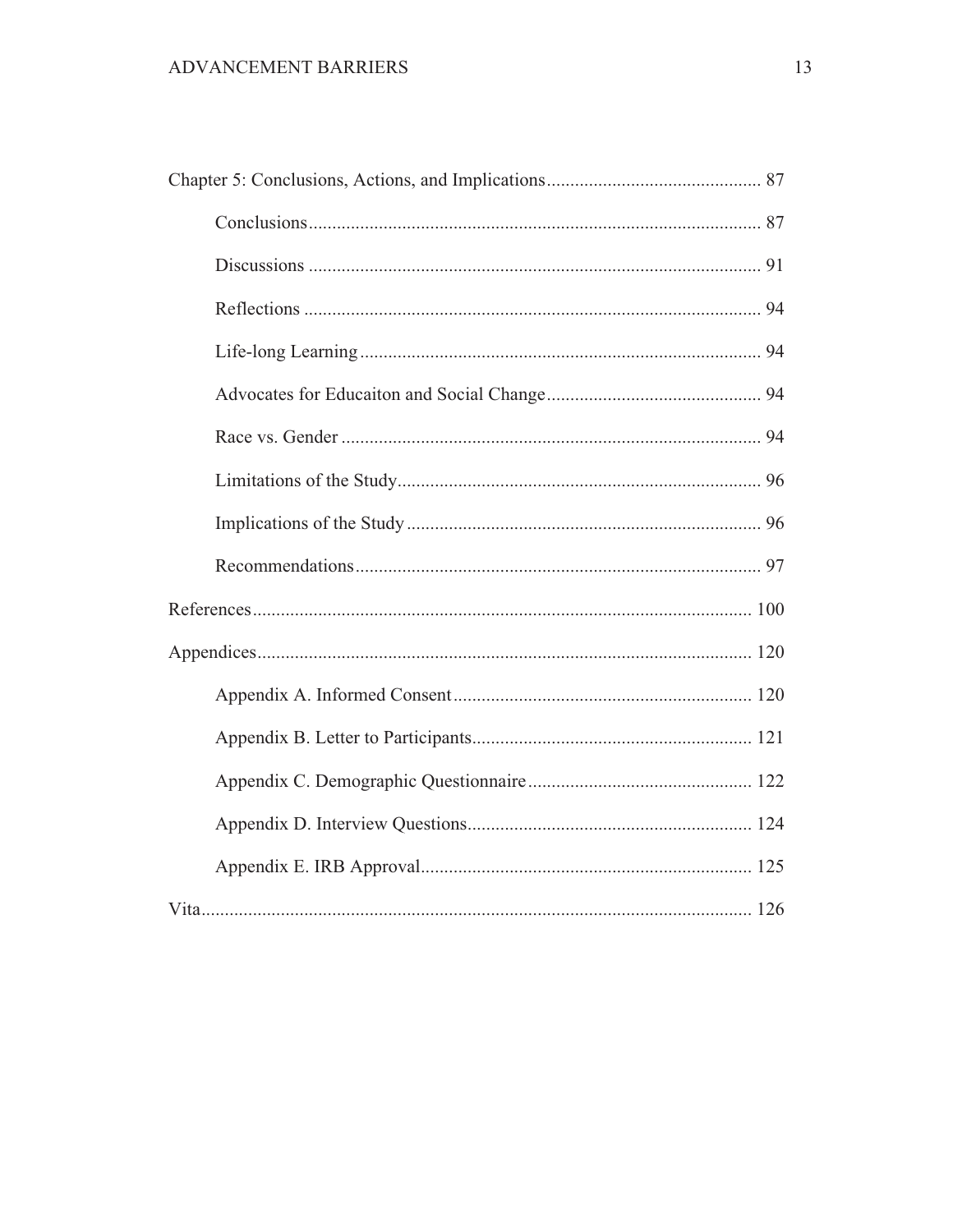# **LIST OF TABLES**

 $Pa$ 

Page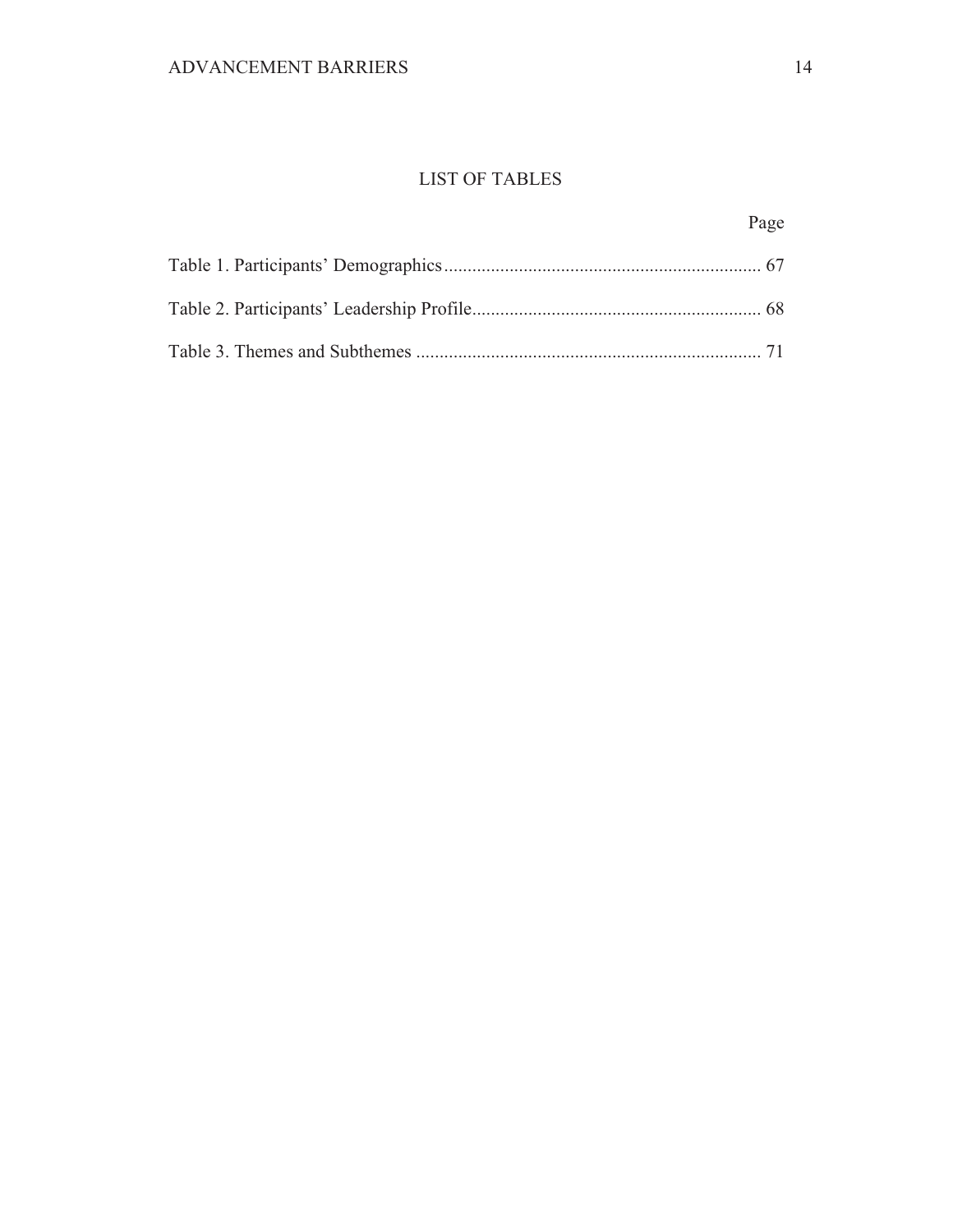#### **Chapter 1**

### **Introduction**

Colleges and universities executives worldwide have normalized the notion of equity and inclusion in their campus mission and vision statements, proclaiming to students and employees that campuses are safe learning and working environments for all populations, providing opportunities for growth, development, and advancement through education. Higher education institutions, which should be affirming spaces that encourage women's participation and open windows of opportunity, have failed to diversify their senior-level leadership to reflect the rapidly changing demographics of their student bodies (U.S. Department of Education, 2017). Research shows that women are less likely to experience adverse effects with promotions in leadership when they can influence policy, be empowered, and have satisfaction in their work-life balance (Sabharwal, 2013).

This capstone examines the experiences and perceptions of four African American women administrators of leadership advancement barriers at Historically Black Colleges and Universities (HBCUs). The Black women are graduates of the Higher Education Leadership Foundation, an organization dedicated to strengthing the leadership pipeline at HBCUs. Unfortunately, most Black female academic leaders become symbols of diversity and inclusion and role models by default and not by choice (Price-Williams & Maatita, 2019). The success of a Black woman is not valued without being linked to historical marginalization, results of affirmative action, and stereotypes. Johnson (2021) notes that these existing paradigms cannot be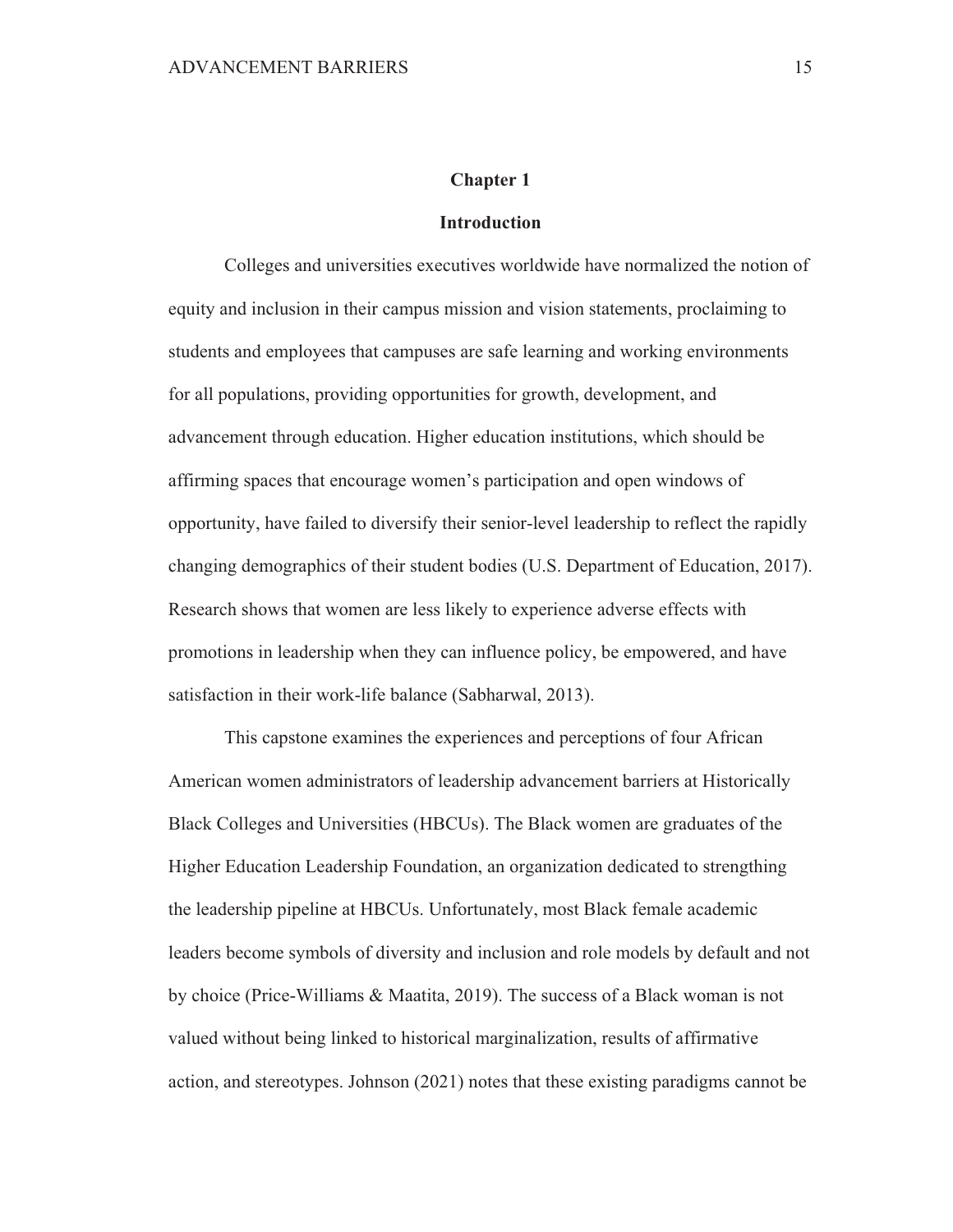uprooted without transparent conversations about the presence of gender and racial inequities in higher education.

Moreover, given the unique experiences of women leaders at large and Black women, a multidimensional approach is required to create equitable pathways to leadership. In addition, when supervisors and their employees share similar demographic backgrounds, it can provide a better working experience (Smith, 2015). The representative bureaucratic theory asserts, "... that individuals from different backgrounds experience socialization processes that influence their attitudes, values, and decisions in ways beneficial to the groups they represent" (Smith, 2015, p. 491). The general problem is that African American women holding leadership positions in higher education institutions continue to be underrepresented in leadership positions (Smith et al., 2019).

Senior leadership positions remain deficient of African American women regardless of the attempts made to diversify equality in terms of race and gender in the United States (Beckwith, Carter, and Peters, 2016). This capstone explores African American women's perceptions toward advancement barriers that hinder Black female administrators from advancing to higher education leadership positions at HBCUs. Additionally, this capstone seeks to identify successful strategies used by African American women currently employed in higher education to overcome advancement barriers.

According to the 2017 report from the American Council on Education, women led slightly more than 30 percent of all colleges and universities in the United

16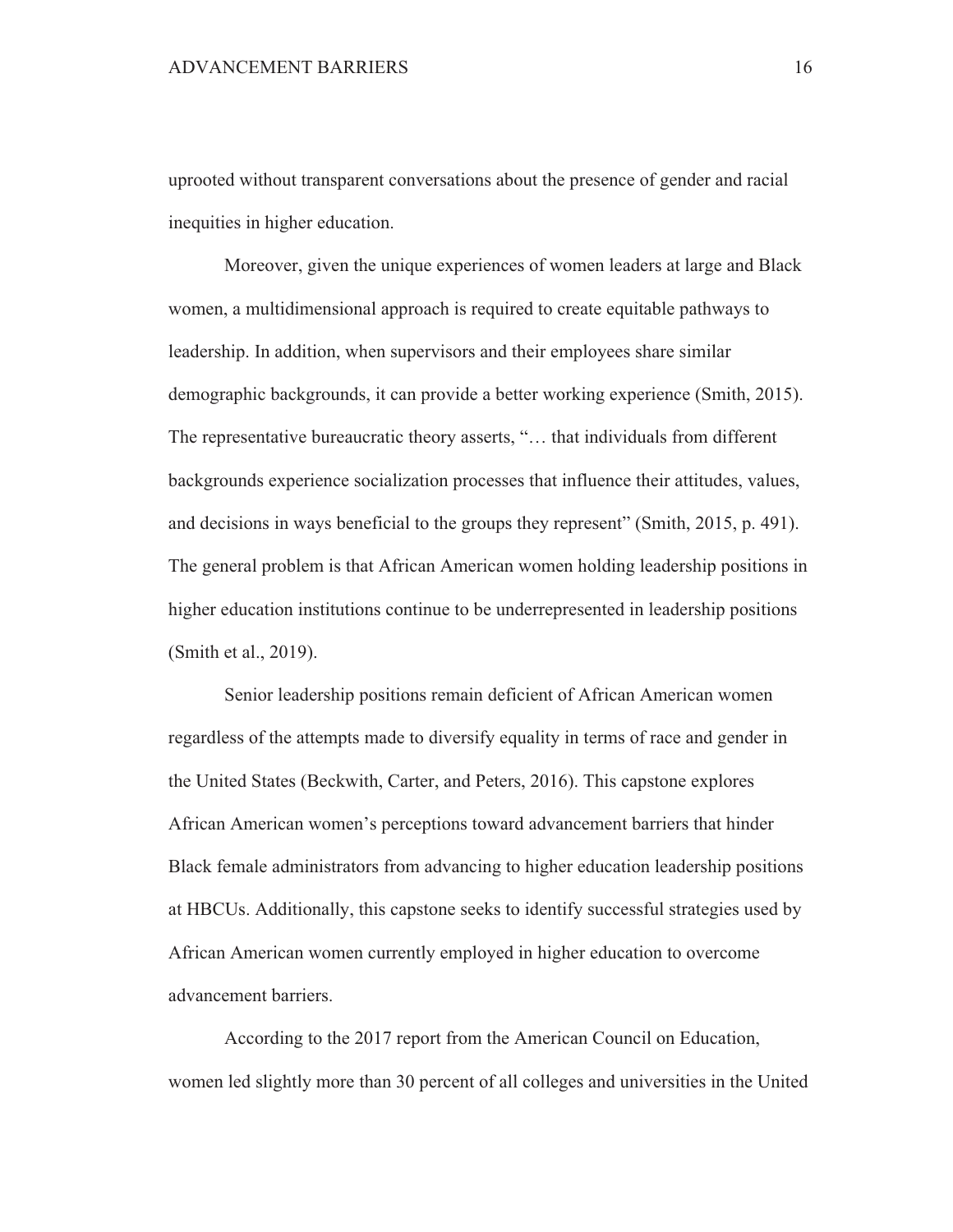States. Women of color represented just five percent of that population. They were more likely than any other presidents to be serving in their first presidency even though their credentials outweighed those of male presidents. Unlike their White counterparts, women of color have to contend with the duality of race and gender and the bias that goes with each of them if they are to improve their organizational standing and career advancement opportunities to make it to the top (Combs, 2003). The low number of Black women in leadership roles in higher education deserves attention and creates a need to understand how Black women access and navigate career advancement barriers.

### **Statement of the Problem**

Black women administrators face unique challenges in their roles at colleges and universities across the country. The lack of African American women in higher education leadership positions is a noticeable problem. According to the U.S. Department of Education (2019), White men are 54 percent of full-time faculty. Nash and Allen (2021) offer the diversity of thought based on experience that Black faculty add through scholarship and teaching expands and improves higher education contexts because it offers more than a single, prototypical perspective. This research shows why intersectionality matters in understanding and responding to the needs of Black students. However, little research focuses solely on the plight of Black women administrators, even though women surpassed men in terms of advanced degrees earned (Johnson, 2017).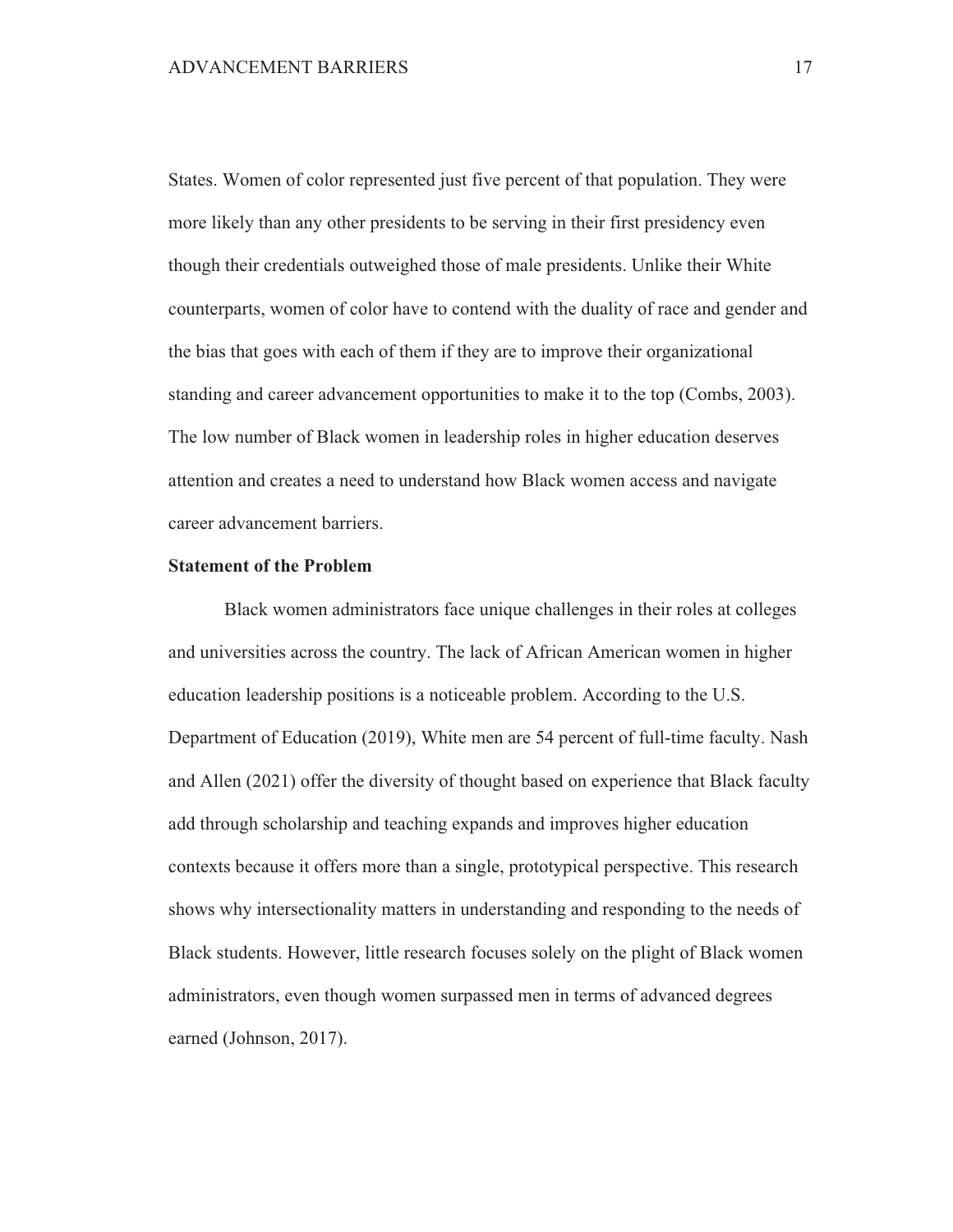Women hold more entry-level and service positions in higher education than men, with worsened conditions for women of color (Johnson, 2017). There is a distinct difference between African American men and women regarding what positions of influence they hold in academic spaces. Black women have been relegated to lower-level roles (Lewis, 2017) that provide a face of diversity but not the power or influence needed to yield change. The research supports the argument that African American women have distinctive experiences and challenges when seeking advancement opportunities in higher education, including specific hindrances of societal race and gender discrimination. Gender stereotypes, biases, discrimination, and various types of family roles and responsibilities all hinder females and push them to conform gender roles (Garlow, 2018).

Being Black in the workplace often leads to bias in one form or another (Jones et al., 2016). For example, Black job seekers are expected to negotiate less than white job seekers and receive lower starting salaries if this expectation is violated (Hernandez et al., 2019). However, this research suggests that Black women may experience unique hurdles that Black men do not face because they suffer stereotypes that affect how they are treated in the workplace. For example, Black men receive similar reactions to White men when expressing anger. Yet, on the other hand, Black women receive significantly different reactions from White women. In sum, merely examining differences based on race hinders our understanding of the experiences of Black employees in organizations, and future research should consider how and why being Black and female matters.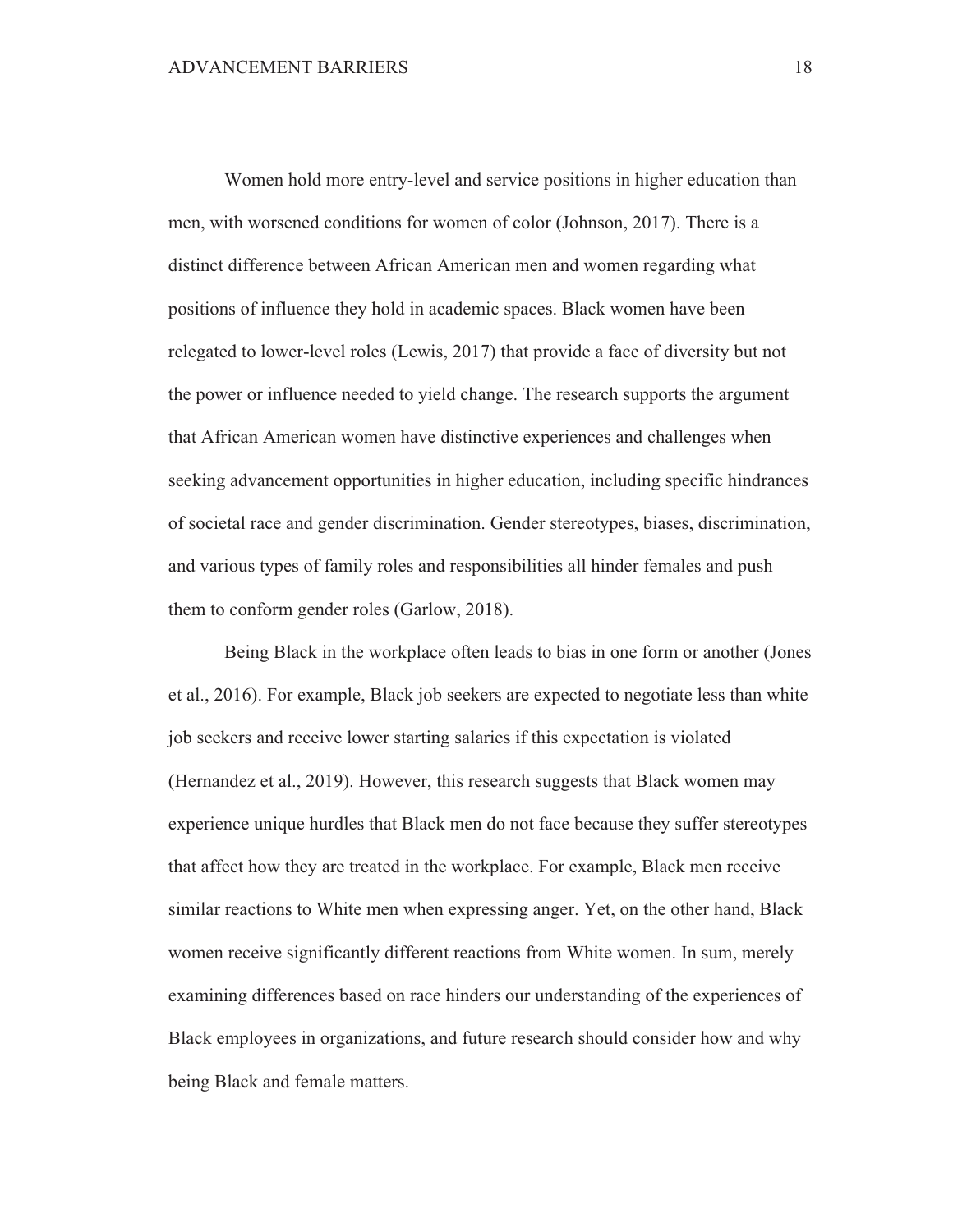The deficiency of Black women administrators also gives rise to the difficulty these aspiring leaders have in identifying role models who have been successful in breaking advancement barriers. Most of the literature relating to mentoring focuses on the business world and males within the business world, this study adds to the scholarly literature on African American females (Beckwith et al., 2016). Research is lacking that fully investigates the relationship between mentoring implications and career advancement for Black women administrators in higher education (Corneille et al., 2019). Despite years of systemic oppression, Black women excel in all careers as authors, performers, athletes, caregivers, and teachers. However, Black women are often overlooked for leadership positions within higher education (Candia-Bailey,  $2016$ ).

The systems and tools used to measure Black female leadership capabilities are based on a Caucasian male prototype, against a background of conscious, systematic strategies and processes that exclude the Black female (Ortiz, 2013; Phillips, 2012). This undermines and dismisses their unique knowledge, skills, competencies, and talents. Research further indicates that women leadership styles, emotional and social intelligence, and related competencies are generally accepted and used in leadership job descriptions, and yet women and Black women specifically, are still not as visible as men in top positions (Thomas, 2019).

A desirable outcome of the study is to provide awareness of the possible challenges and difficulties that Black women face in seeking leadership positions in higher education. The lack of visibility of Black women in the ranks demonstrates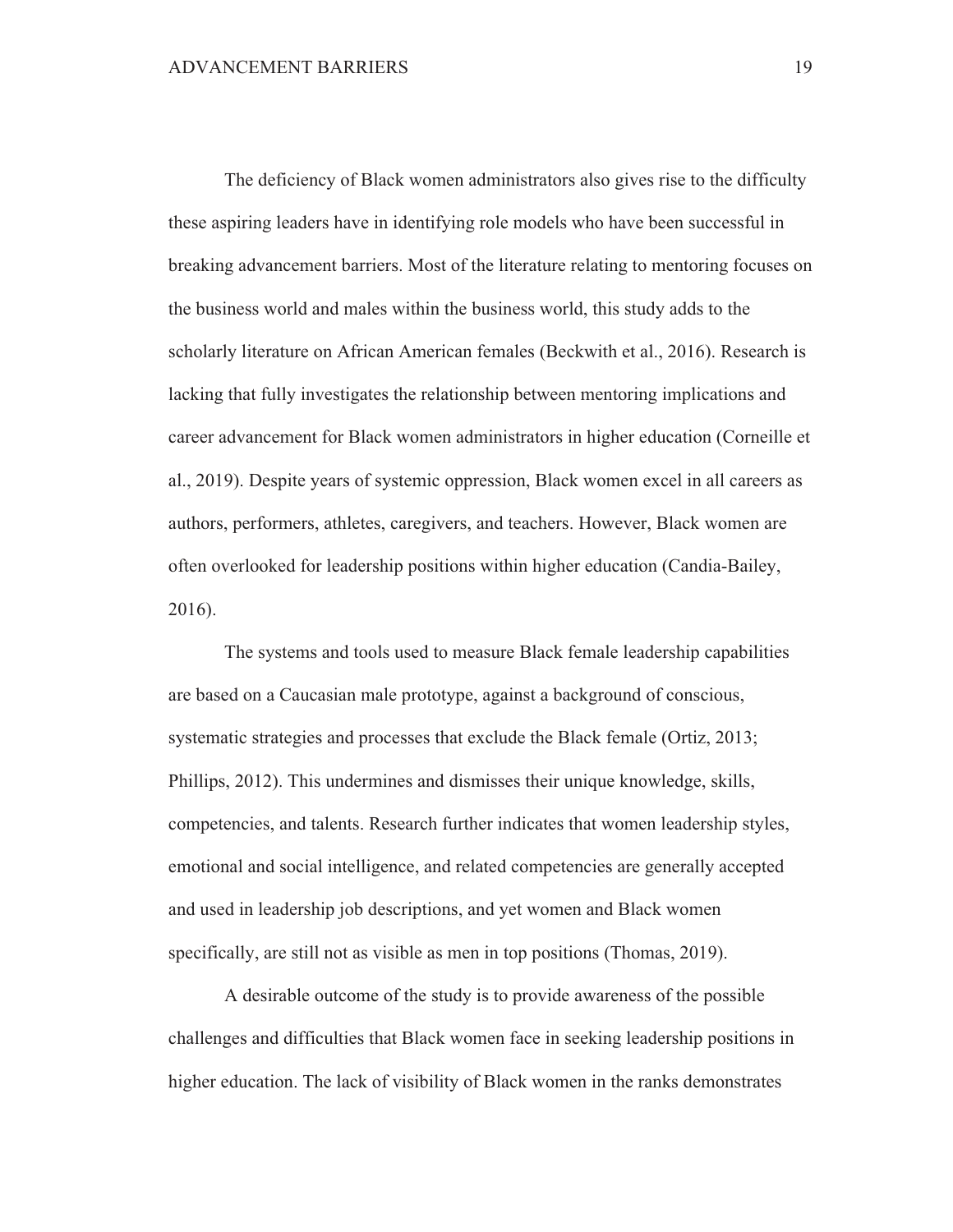that inequality still exists (Lewis, 2017). If the study inspires higher education executives to be courageous and close the leadership gap by facilitating the reduction of advancement barriers (family responsibilities, mentorship, development, socialization, leadership styles, stereotypes, and exclusion from informal networks) for African American women. Then institutions can influence the representation of other organizations and industries in the future and for future generations.

#### **Purpose Statement**

This qualitative research explores lived experiences of Black women leaders in higher education at four Historically Black Colleges and Universities (HBCUs). It is essential for this study and future research to investigate how Black women senior leaders have navigated the complex U.S educational system and developed strategies for success (Johnson, 2016). Such an exploration acknowledges the intersection of race and gender as experienced by Black women and how Black women navigated the system to reach the top of leadership at HBCUs. The qualitative study approach is appropriate as qualitative researchers seek to answer questions that emphasize how life experiences are created and given meaning (Denzin & Lincoln, 2008) by considering participants' underlying values, merits, and lived experiences. The study's intent is to understand Black women's experiences in the chief of staff, vice president, and executive director roles, how barriers impacted their leadership advancement, and what institutions and Black women can do to overcome leadership advancement barriers.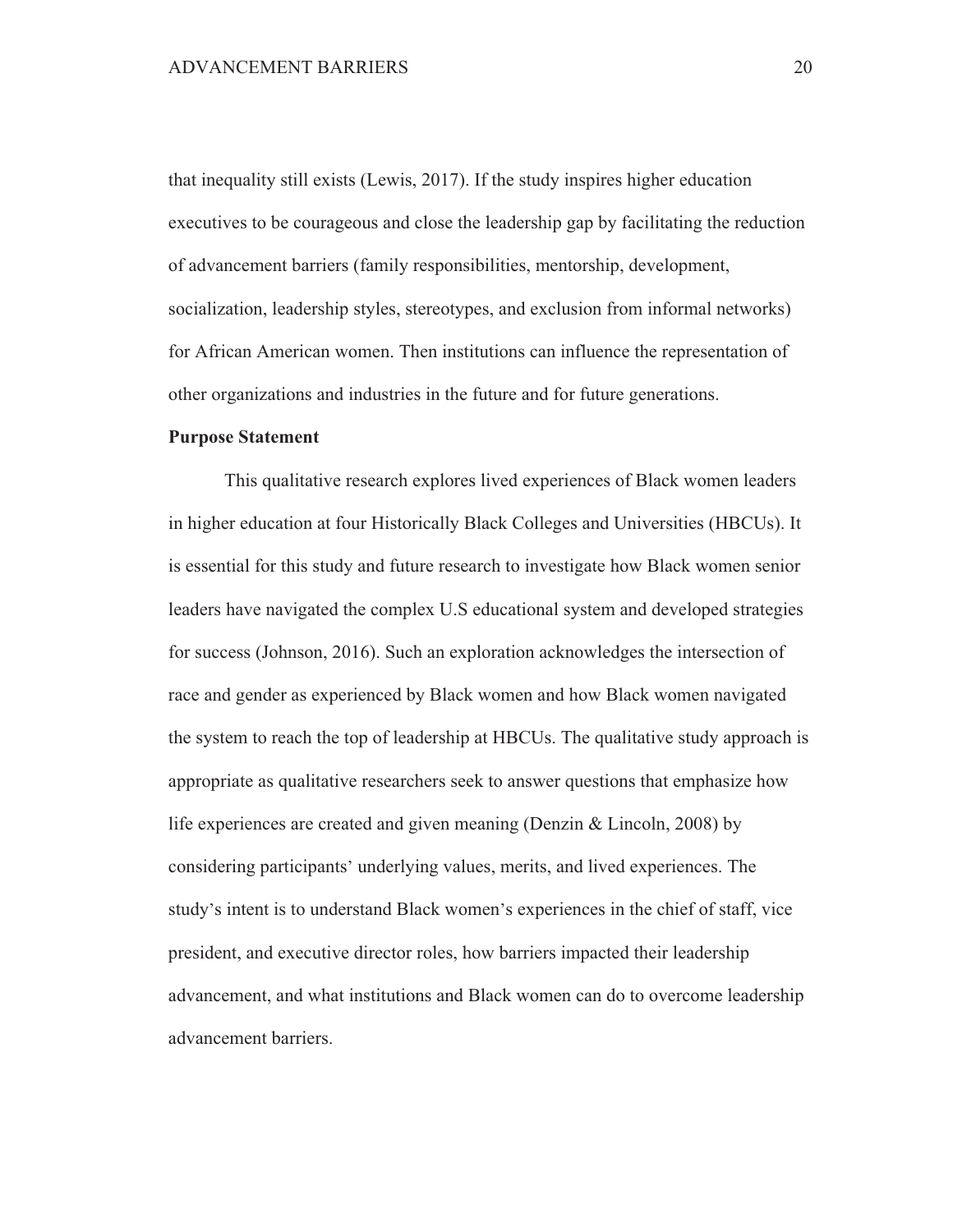#### **Research Questions**

The purpose of the study explores four African American women's perceptions toward advancement barriers that hinder Black female administrators from advancing to higher education leadership positions at HBCUs. Additionally, the study identifies successful strategies used by four African American women currently employed in higher education to overcome advancement barriers. This study focuses on the following research questions: (1) What barriers did four African American women identify as they pursued leadership positions at Historically Black Colleges and Universities? (2) What strategies do African American women identify as effective in overcoming leadership advancement barriers?

These questions are important given the fact that higher education institutions have a responsibility to foster an academic climate conducive to the advancement of African American women administrators. Consistent with Johnson's (2020) study that concluded the leadership disparity of Black women is even more stark within the US educational realm. In the study, all the Black women spoke to the many encounters that they were minimally and/or ill-prepared for and the various times in which they were confronted with both their 'Blackness' and 'womanhood' (Johnson, 2020, pp. 633). Research in this area is vital for African American women aspiring to hold leadership positions in higher education.

Breeden (2021) posits while more attention has been given to women in educational leadership, very few studies have focused on issues pertaining to African American women administrators in institutions of higher education. This remains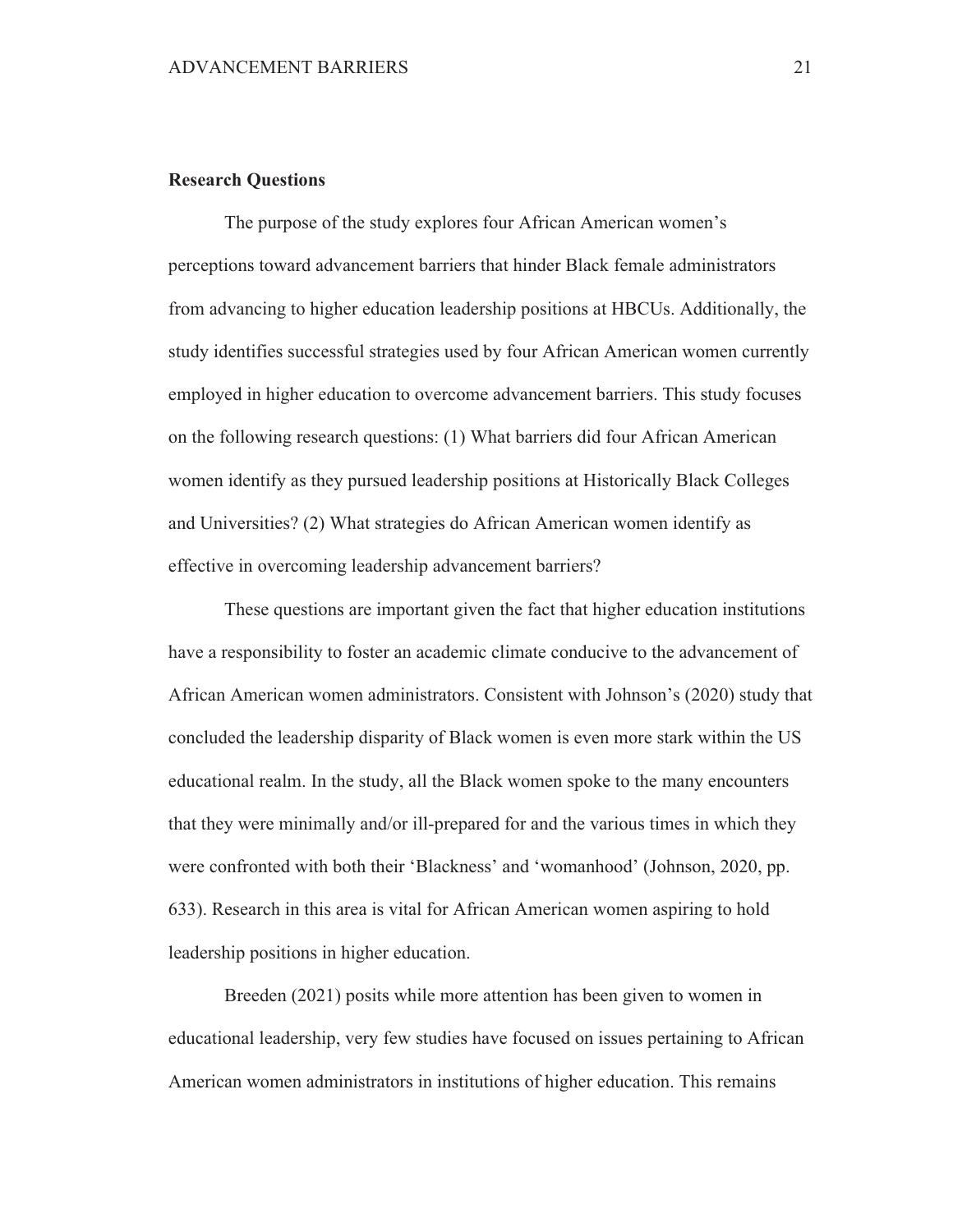because the opportunity to study Black women administrators in numbers and content similar to men is void and professional organizations in higher education do not maintain statistical data on women of ethnic groups (Breeden, 2021). Past university policies were formulated on the assumption that White and Black women or Black men and women have the same experiences.

Additionally, other administrators and individuals of different races and gender can understand the institutions' environment, barriers, and contexts of African American women in higher education. This study advocates the importance of African American women's perspectives in understanding their circumstances in higher education. This study provides insights into the challenges of four African American women's experiences in the chief of staff, vice president, and executive director roles in higher education at HBCUs, and the strategies employed to overcome leadership advancement barriers.

#### **Significance of the Study**

Higher education institutions, educational boards, job search firms, and other individuals across all race and gender lines, and the Black women who seek leadership advancement, may find this study significant in understanding the barriers and strategies of Black women leaders at HBCUs. This study advocates the importance of African American women's perspectives in understanding their situations in higher education. Though tensions exist when discussing gender issues at HBCUs, these challenges must be explored generally and specifically when attempting to understand possible contributing factors of the "underrepresentation of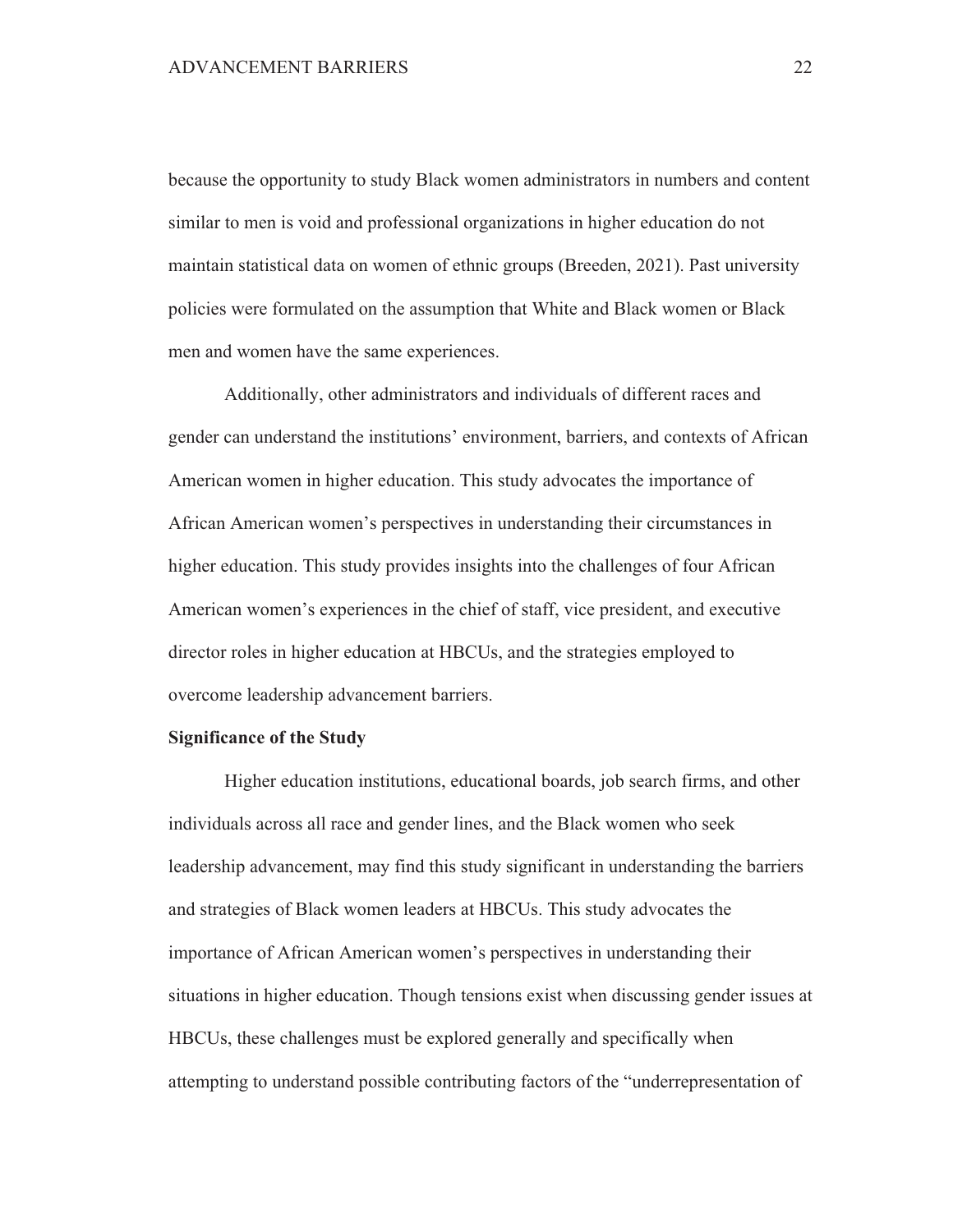Black women" in HBCU leadership (Bonner 2001; Jean-Marie and Tickles 2017, 105). This lack of representation of Black women in HBCU leadership does not mirror HBCU student-body demographics, in which Black women are the majority. Across all HBCUs, women make up 62% of the student population (NCES 2018). "Ascending to the presidency is fraught with challenges that seek to limit the power and authority of female presidents" (Jean-Marie and Tickles 2017, 107). If there are challenges and barriers that create difficulty for Black women not only to reach the HBCU presidency but to do so without compromising their authentic selves, these challenges and barriers should be explored.

In 2021, African Americans represented less than one-tenth of administrators  $(7%)$  in higher education in positions (CUPA-HR) such as Chief of Staffs  $(9.9%)$ , Executive Vice Presidents (5.6%), Chief Academic Officers (3.9%), Chief Student Affairs Offices or Enrollment Management Officers (12%), and an overwhelming 72.7% of Chief Diversity Officers at public institutions (Gasman et al., 2015). In addition, women of color hold only a 5 percent share of the 30 percent of all women presidents (Gagliardi et al., 2017). Women are challenged with following in the footsteps of their male colleagues, but African American women face added racial, historical, and organizational adversities that their Caucasian counterparts do not (BlackChen, 2015). The study is expected to contribute to the body of knowledge needed to increase awareness and to understand the meaning of experiences and perceptions of leadership advancement barriers of Black women in higher education.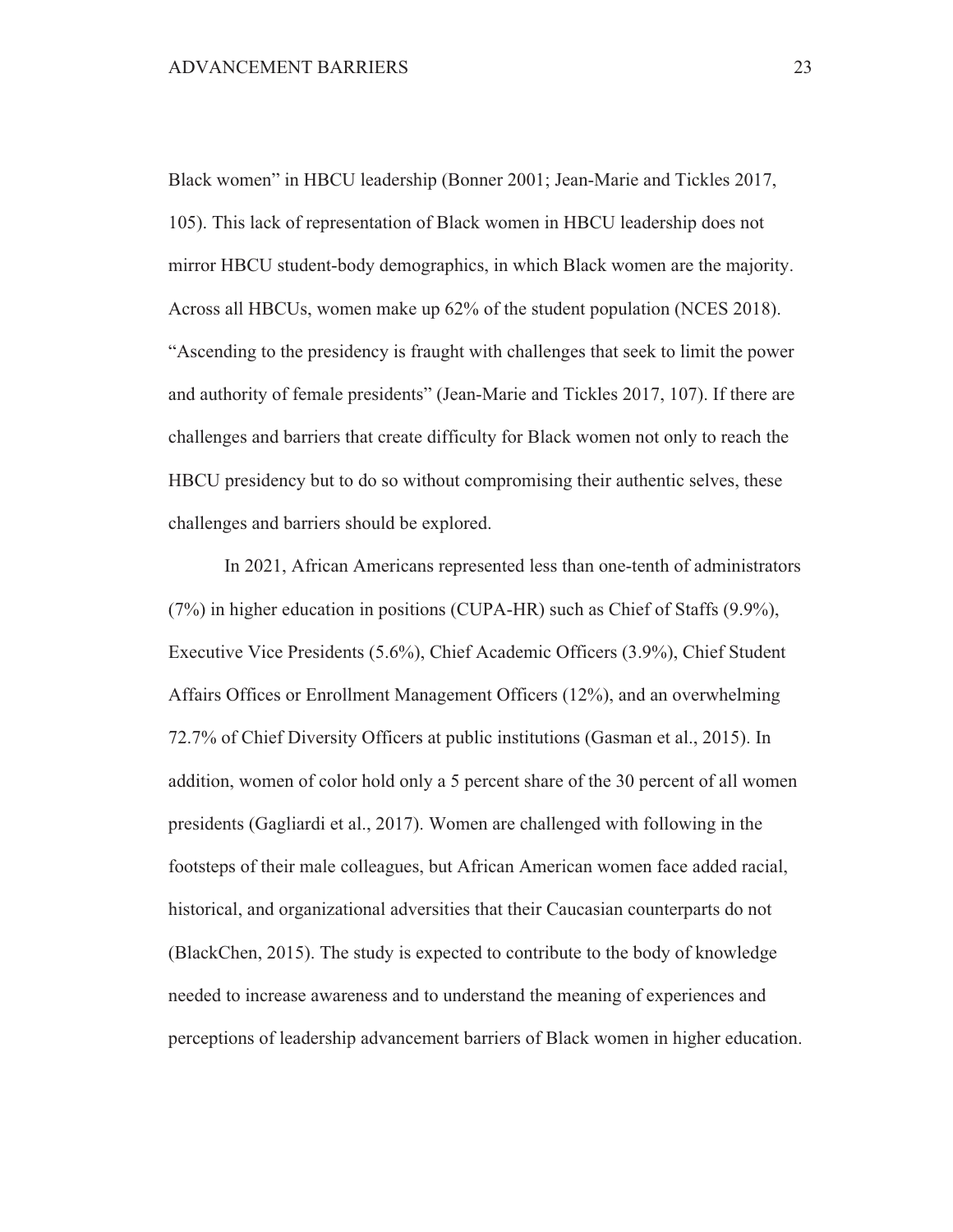This study will be beneficial because higher education institutions and society can use the participants' suggested strategies to understand what Black women require to be successful in seeking leadership advancement opportunities and overcome the challenges commonly experienced by Black female leaders. This study's ultimate goal is to use the participants' stories to provide a blueprint for African American women who aspire to seek leadership positions in higher education and equip them with the tools to enable progress.

## **Definition of Terms**

The following definitions and terms will be used for the purpose of this study. For this research, Black equals Black/African American, as defined in the definition of terms. Additionally, all study participants identified as Black/African American.

 $Administrator - a dean, provost, vice or deputy provost, executive vice$ president, senior vice president, vice president, assistant or associate vice president, executive director, chief of staff, or president of a postsecondary institution.

African American/Black – a Black American, relating to Black Americans, and pertaining to or belonging to the African American population referred to those defined by the USA's census reports as "having origins in any of the Black racial groups of Africa" and based upon self-identification. (Census Bureau, 2011, p. 2).

**Bias** – unreasonably hostile feelings or opinions about a social group; prejudice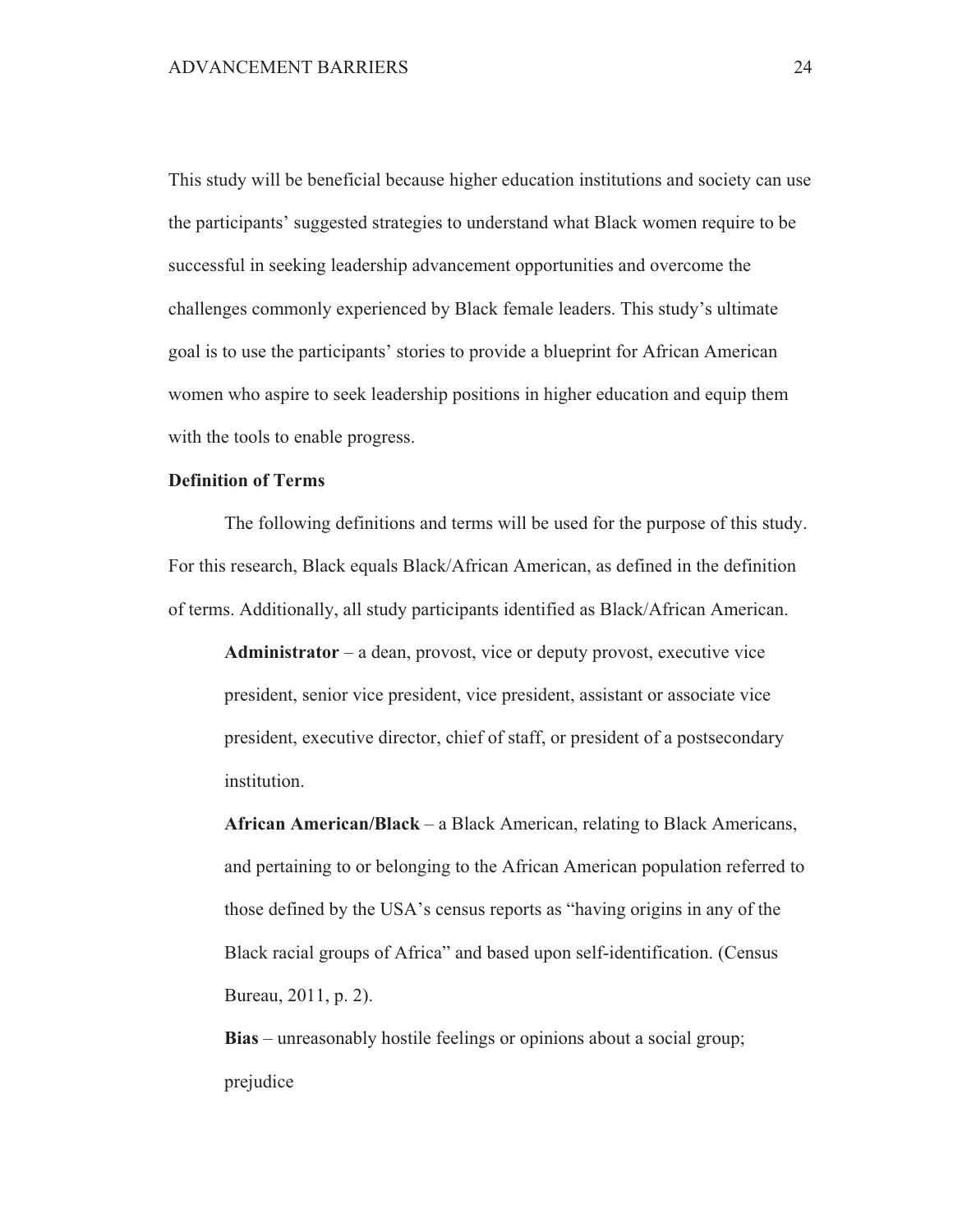Women of color – refer collectively to African American, Asian/Pacific American, Hispanic/Latina, and Native American women. (Census Bureau,  $2011$ , p. 2).

Women –adult female persons as assigned at birth.

Gender – refers to socially constructed roles of behavior and activities that society deems appropriate for male and female behavior (WHO, 2003).

Social isolation  $-$  is a multi-dimensional construct that can be defined as the inadequate quantity and/or quality of interactions with other people, including those interactions that occur at the individual, group, and/or community level (Nicholson, 2012; Smith and Lim, 2020; Umberson and Karas Montez, 2010; Zavaleta et al., 2017).

**Socialization** – constructs of acceptable male and female behavior.

**Leadership styles** – methods and approaches used to manage, direct and motivate people.

**Marginalization** – may refer to a systematic process where persons are pushed away from economic, sociopolitical and cultural participation (Sharma, 2014)

**Family responsibilities** – socially enforced barrier where females are viewed as the main caretakers.

**Stereotypes** – preconceptions of a person or group of people.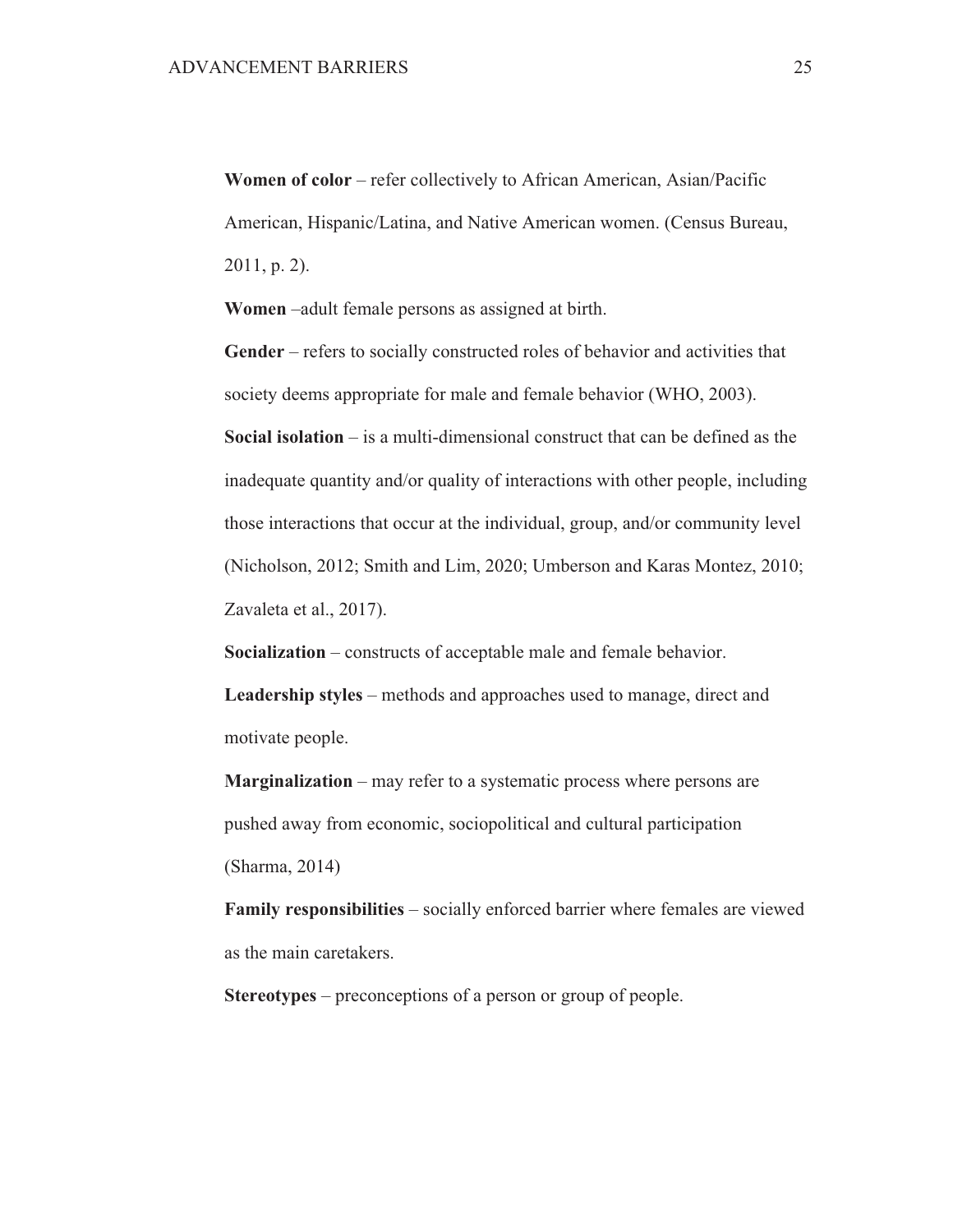## **Summary**

This chapter focused on presenting the background of the issue in the study. The first chapter contains the introduction, problem statement, research questions, significance of the study, and definition of key terms. Overall, this study will facilitate an understanding of the broad concept of African American women leaders and the journey that Black women have traveled who have achieved senior-level administrative leadership positions in higher education at Historically Black Colleges and Universities.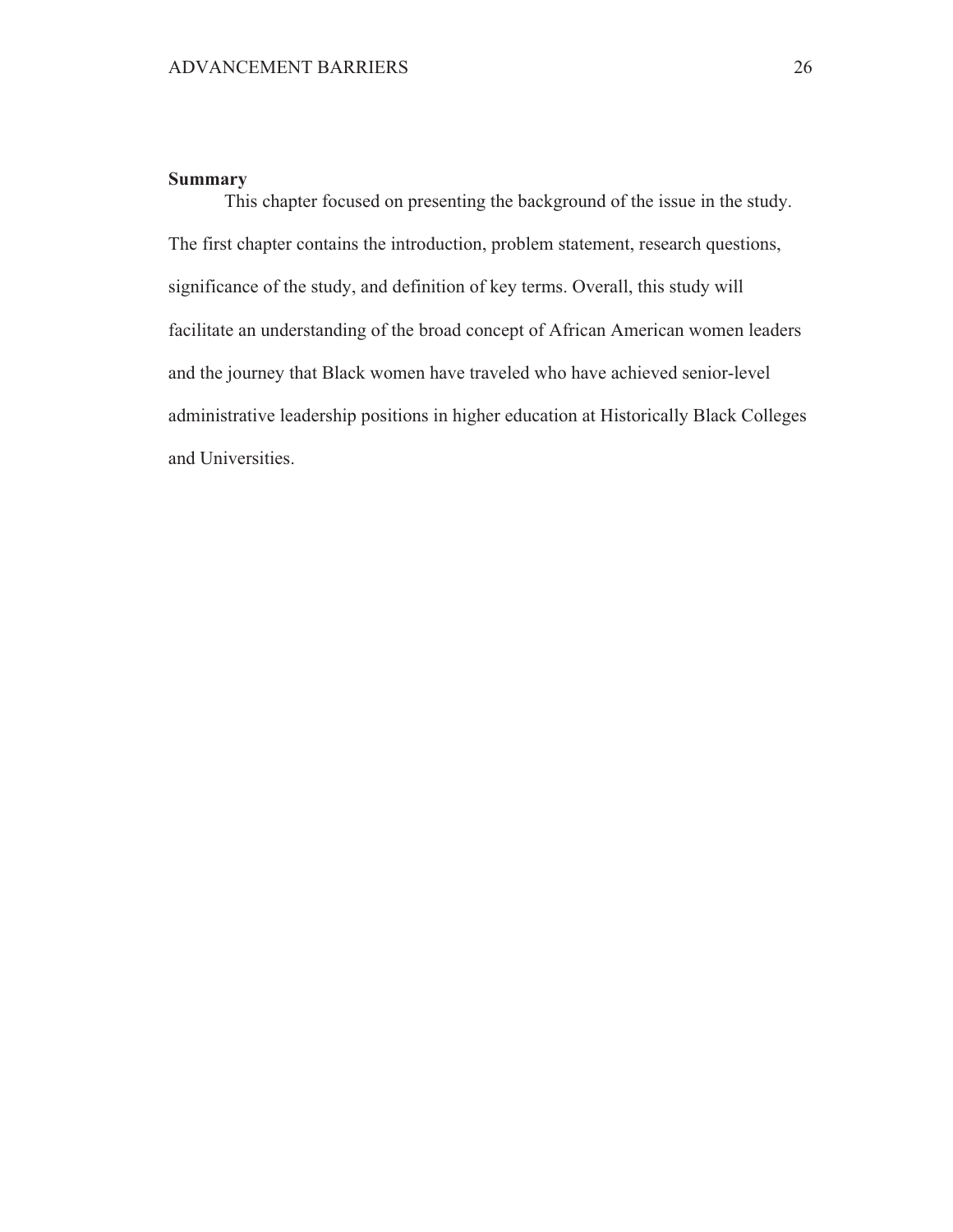#### **Chapter 2**

### **Review of Literature**

This literature review examines the history of the lack of African American women administrators in higher education leadership and perceived barriers to advancement for Black women in higher education. Even with the passing of laws to protect Black women from discrimination, they are still at a disadvantage. African American women experience hindrances that do not exist for white women or their male counterparts. The 1960s represented an era of change in the United States in which social and political policies deprived African Americans equal access to pursuing a post-secondary degree (Todd-Breland, 2018). African Americans' enrollment in predominately white institutions of higher learning increased significantly after the 1954 decision by the U.S. Supreme Court in the case of Brown v. Board of Education of Topeka Kansas (Harper, 2019).

The review of literature for this study provides a brief perspective on the history of race and education in America as well as the social and political legislation that presented barriers and opened doors of opportunities in higher education for African Americans. Increasing the representation of African American administrators in higher education will not be achieved until all parties involved are consciously aware of race and gender-specific barriers that must be eliminated to ensure career advancement for Black women. Moreover, Black women students, faculty, and administrators face additional barriers on college campuses due to their race and gender (Candia-Bailey, 2016; Hughes & Howard-Hamilton, 2003).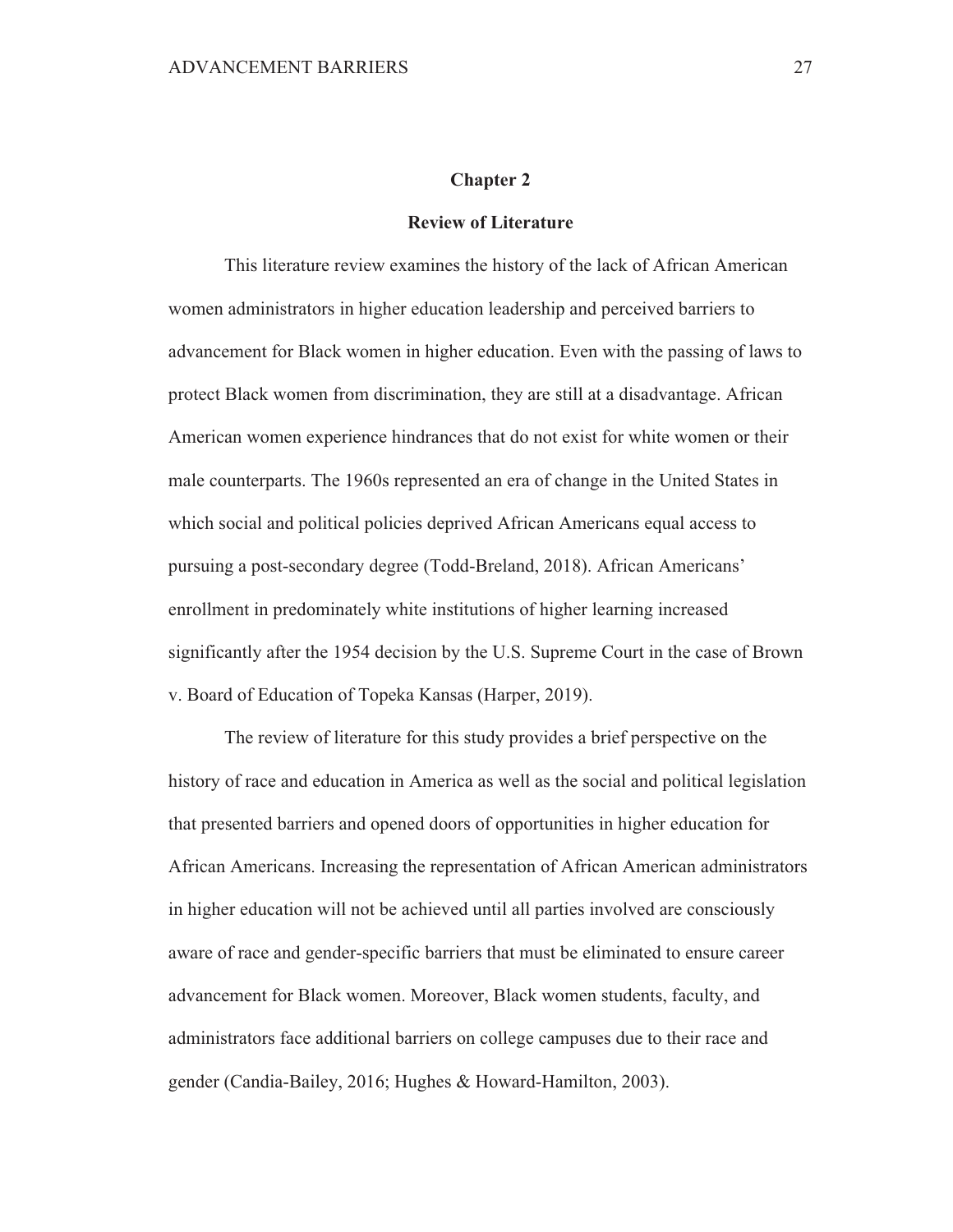One way to increase diversity on higher education campuses is to recruit and retain women, especially African American women, into senior-level ranks at the academy (Alexander-Lee, 2014). Strong professional competencies and psychological factors of African American women in academia are needed for Black women to succeed as senior-level administrators in their field (Alexander-Lee, 2014). In addition, some factors, such as knowledge, skills, and specific abilities of African American women, will help advance the educational institution (Javed, Abdullah, Zaffar, & Hague, 2018).

## **History of Black Women in Higher Education**

Around the globe, education is a male-centric environment, and scholarly research on access and leadership is mostly conducted by men with a focus on male leaders. Consequently, gender discrimination has limited access and opportunities for women worldwide. Since slavery in the United States, African American women have been involved in education efforts. It was illegal for enslaved persons to learn to read or write. African American women secretly learned to read and write and taught others to do the same (Poon, 2018). In the late 1750s, a small portion of institutions of higher education permitted African American students to enter their doors. Oberlin College was the first institution of higher education to admit students of color and the first to award degrees to African American women before the Civil War (Fletcher,  $1943$ ).

Oberlin College produced some very well-known African American female graduates who made significant contributions to the history of education in Black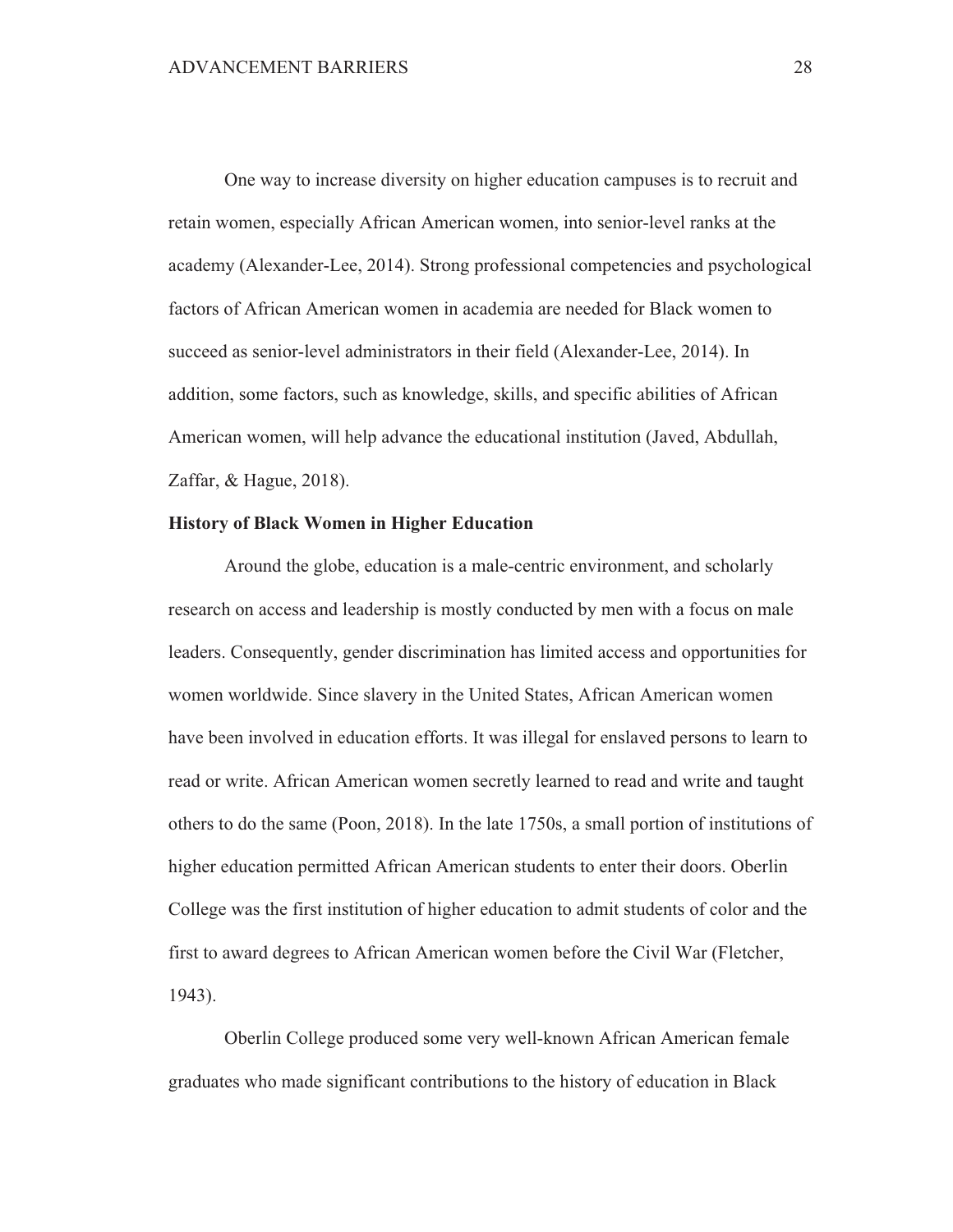America. Although Oberlin College admitted women beginning in 1837, the first educational institution conferring higher degrees to women was Wesleyan Female College of Macon, Georgia (Brubacher & Rudy, 1958). African American women were often denied admissions at multiple colleges and universities throughout America. For example, by the year 1890, only 30 African American women had college degrees in comparison to 300 African American men and 250 White women (Perkins, 2015). The discriminatory practice of not permitting African American men and women to enroll in institutions of higher education created the development of Historically Black Colleges and Universities (HBCUs).

Over a span of 35 years, HBCUs grew and offered increased options for African American women to pursue postsecondary education. Also, the Morrill Land-Grant of 1862 aided in the number of African American women who enrolled in institutions of higher education (Faragher & Howe, 1988). This act required states to admit students to colleges and universities indifferent to their race, or to designate land for colleges to be built to admit students of color. Although land grant institutions and HBCUs offered additional opportunities for African American women to enroll in institutions of higher education, the cost of tuition often prevented many African American women from pursuing postsecondary studies (Faragher  $\&$ Howe, 1988).

**Leadership Perceptions.** Historical and contemporary experiences differ from those of White women and Black women. These differing experiences, shaped by the intersection of race and gender, inform the "biases and stereotypes to which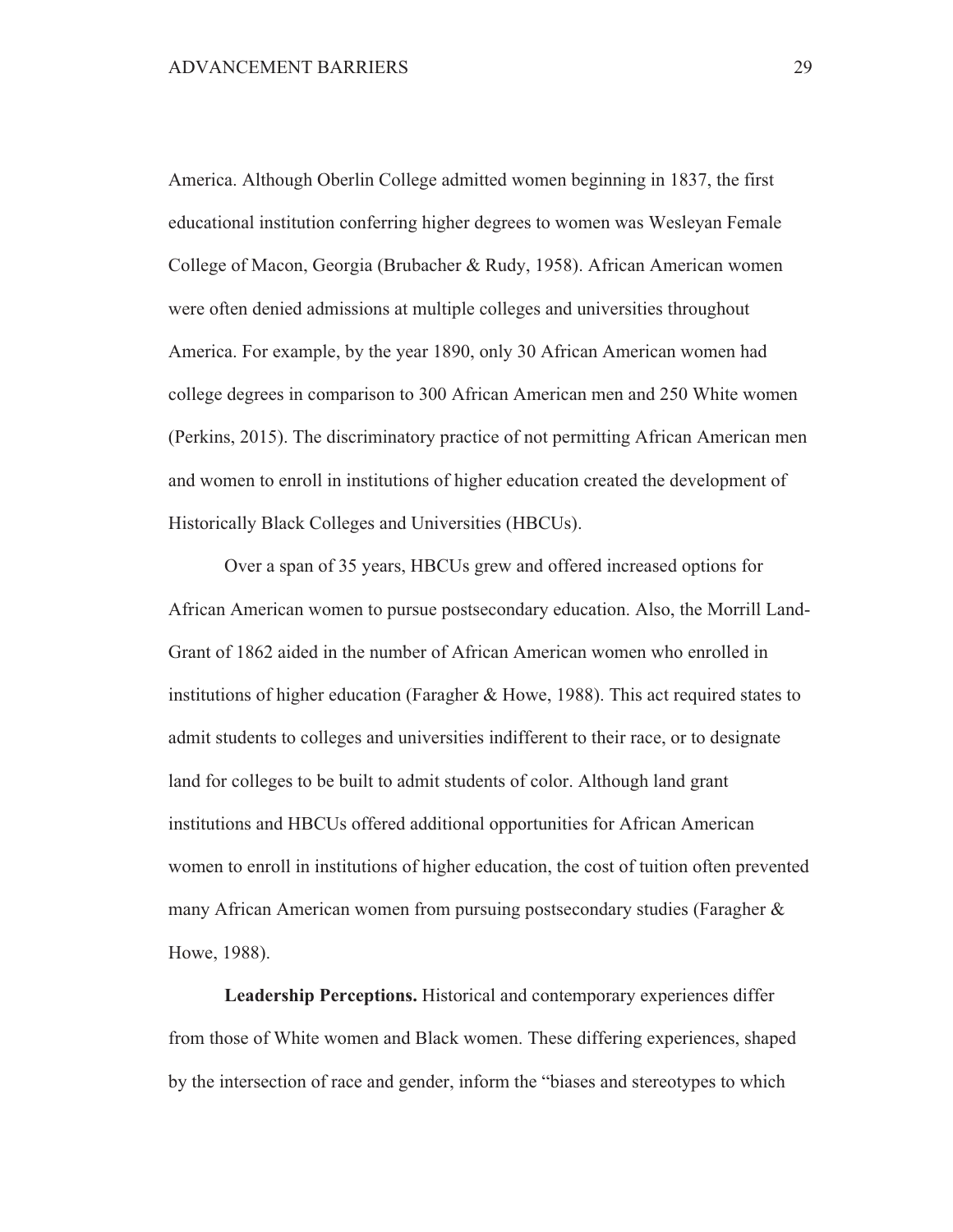Black women are subject" (Jones & Norwood, 2017, p. 2045). For example, Black women, students, faculty, and administrators face additional barriers on college campuses due to stereotypes related to race and gender (Candia-Bailey, 2016; Hughes & Howard-Hamilton, 2003). These stereotypes impact people's desires to collaborate with Black women professionally. For example, Lais (2018) described how Black women in leadership positions in education are perceived as "aggressive, strongwilled, difficult to work with, or too pushy"  $(p, 1)$ . Sanchez-Hucles & Davis (2010) state that popular culture and the media perpetuate stereotypes of Black women, hindering others' perceptions of them as effective leaders. In addition, stereotypes of White women are focused on their skills; however, Black women encounter stereotypes first about their identity (Brown, 2007). Black women constantly have to control their image and behavior to progress in their chosen careers.

To fully understand the leadership experiences of Black women, one must acknowledge history and oppression through the lens of Black people. Although American history was not always supportive of Black people as a whole, this did not stop Black women from becoming leaders and fighting against racial inequalities. According to Allen and Lewis (2016):

Well before the civil rights legislation and equal opportunity policies created cracks for some African American women to make their way into leadership positions within corporate, academic, and legal arenas. African American women forged paths of leadership and power in religions, civil rights, and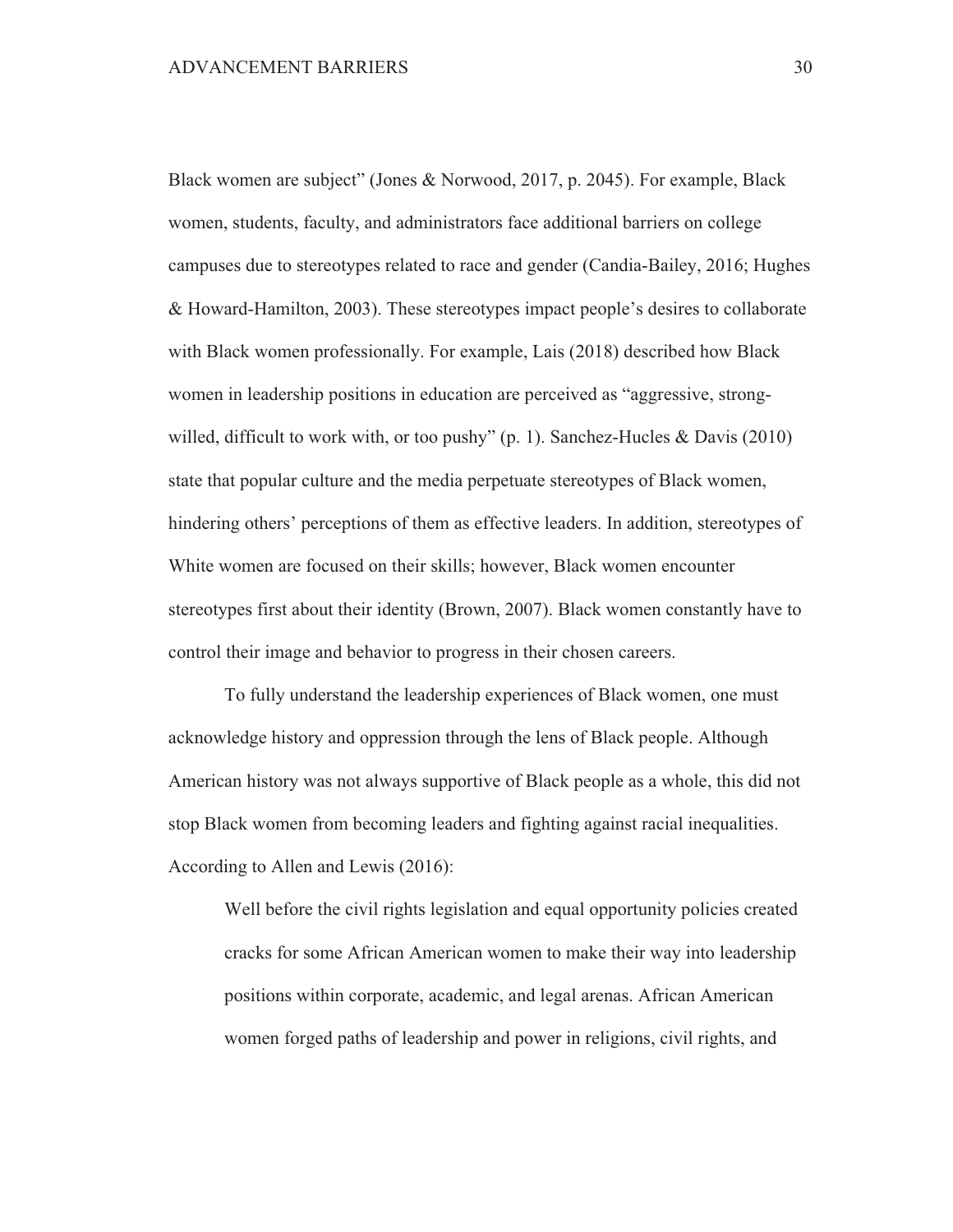local community organizations, as well as through less formal channels (Allen & Lewis, 2016, p. 1).

Ida B. Wells-Barnett and Rosa Parks were anti-lynching and anti-rape activists as well as "surrogate mothers" to extended family and community members (Collins, 2000). Mary Bethune, the child of former slaves, is credited for work accomplishments that promoted social justice, including establishing her own institution for "Negro girls" that later became a Historically Black College and University (HBCU) named Bethune Cookman College. Also, she was the president of the National Association of Colored Women of the Florida Chapter (Bonaparte, 2015). In a recent study by Johnson (2021), Black females share lived experiences of identity, equity, isolation, and limited opportunities in higher education. When asked about her transition from K-12 to higher educational leadership, Annie C. said:

You know, academia is very White. It's different. I just feel like there are many more barriers and restrictions or less opportunity for Black women in academia than there are in  $K$ -12. I feel like if I wanted to be a building principal or to go in at the district level, honestly, it has crossed my mind, just because I feel like it is not a lot of opportunities or I have not been getting the success that I want from different types of opportunities in higher education. I was like, well, maybe I should just go back in a district and start as an AP [Assistant Principal] and work my way up again because I feel like that would be easier if that's what I really wanted to do. It's not really what I want to do. I really want to teach at the higher education level. (p. 633)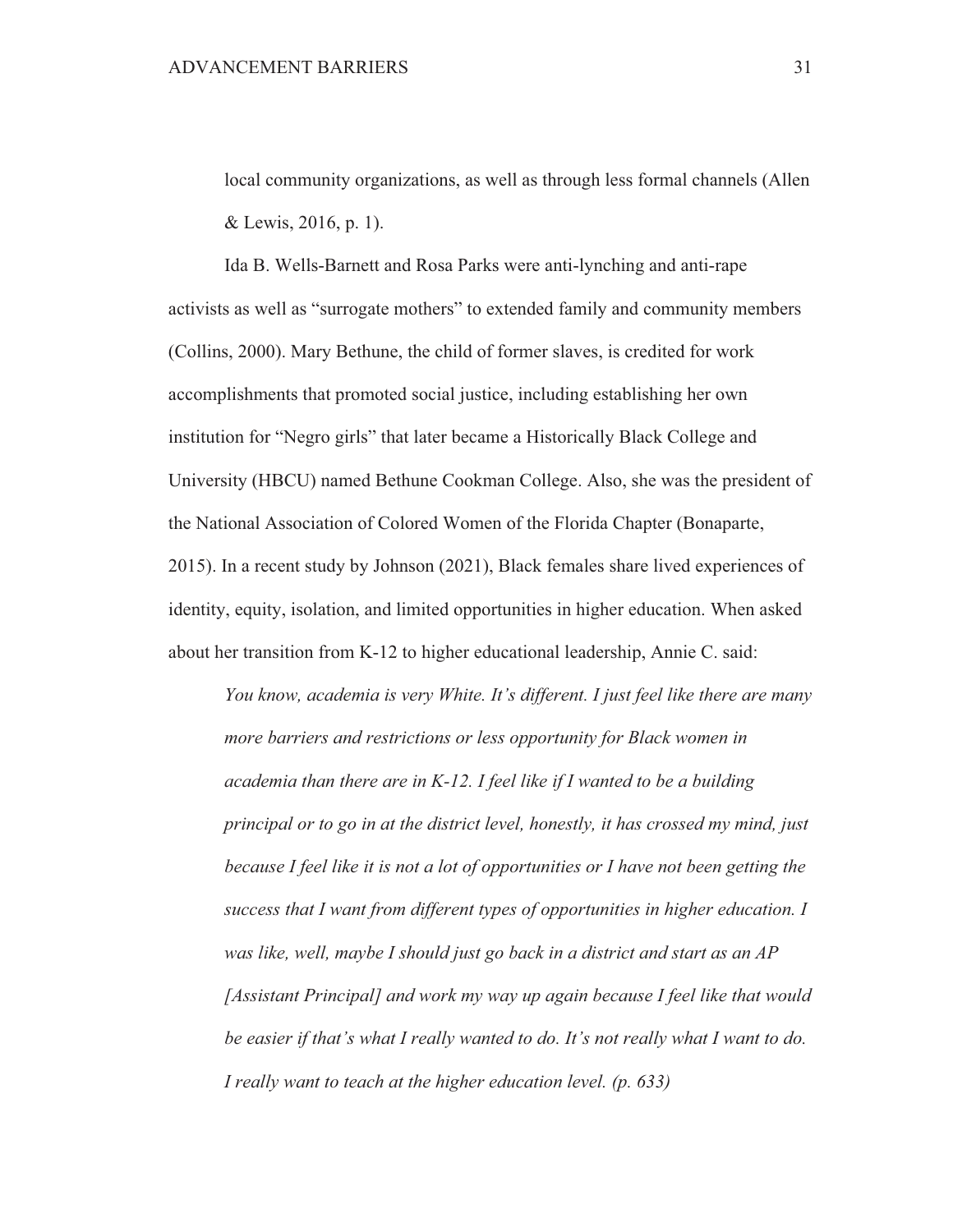#### **Black Women Leadership at HBCUs**

Dean of women was the first leadership position available to women in coeducational institutions dating back as early as the 1890s. As the female population grew on college campuses, women were hired to manage student affairs for female students. For example, Alice Freeman Palmer was the first dean of women at the University of Chicago in 1892 (Sartorius, 2020). In 1922, Lucy Diggs Slowe was hired as a professor of English at Howard University, her alma mater. Concurrently, Slowe became the first African American female to serve as dean of women at the university, making her the first Black woman to hold this position at any university in the United States (Sartorius, 2020). Sarah Jane Woodson Early taught in Ohio at black community schools and was the first principal at a public school in Xenia, Ohio. In 1858, she was hired to teach English at Wilberforce University, making her the first African American woman college instructor and the first to teach at a historically Black college or university (Majors, 1893).

The representation of women in senior leadership in higher education has grown though men still hold most executive leadership positions. In higher education, women account for 71 percent of leadership positions in fiscal affairs, 69 percent in academic affairs, 66 percent in student affairs, and 60 percent in both external affairs and institutional affairs. In these areas, Black or Hispanic women make up just 17 percent, 9 percent, 14 percent, 6 percent, and 12 percent, respectively. In addition, Black or Hispanic women represent only 2 percent of leadership positions in athletics compared to 29 percent of professional women (Bichsel et al., 2019).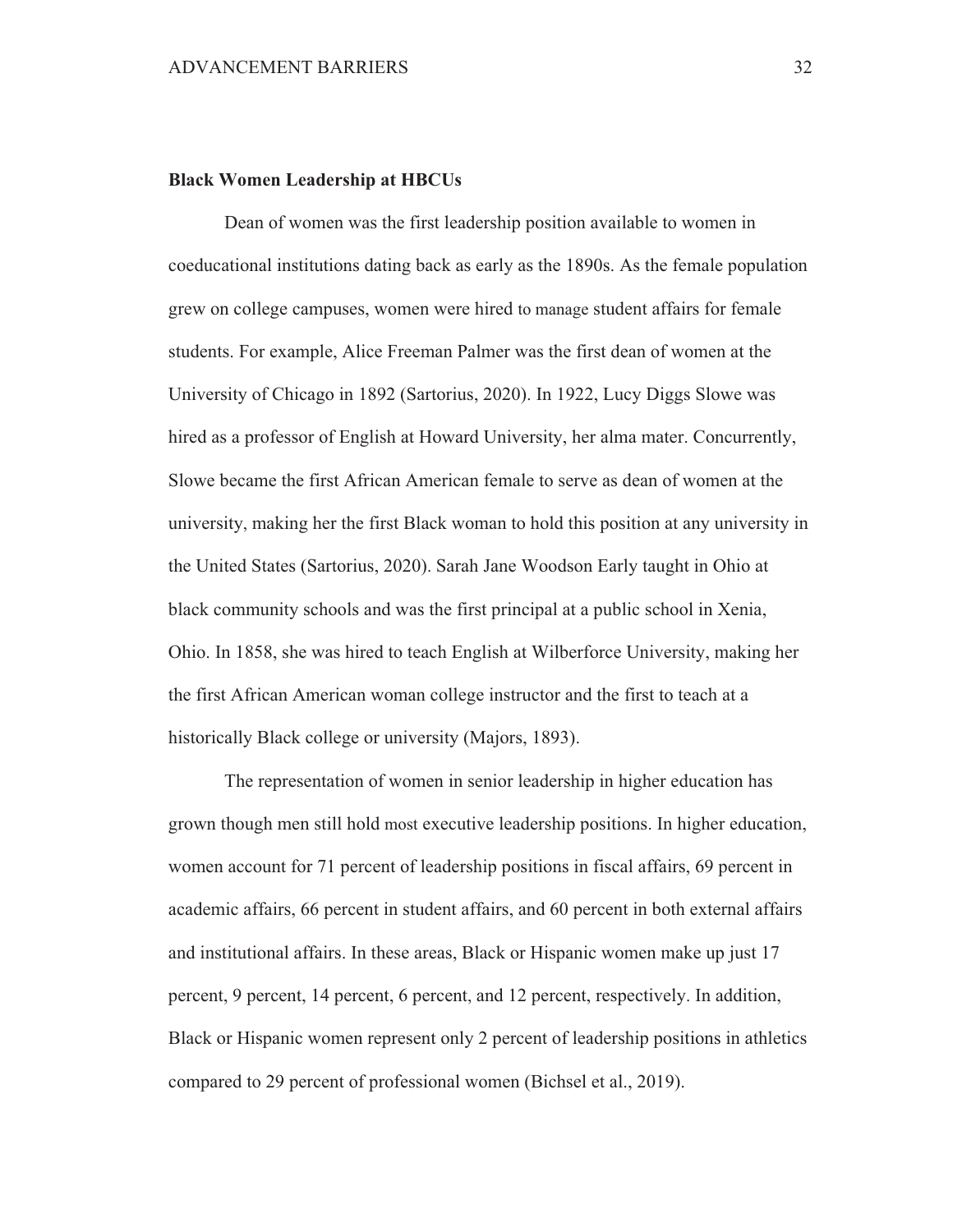Mary McLeod Bethune was the first African American woman to serve as a college president in 1931. In 1990, Marguerite Ross Barnett became the eighth president of the University of Houston, making her the first Black woman to lead a major university. Though the percentage of minorities serving as college presidents has gradually increased over the last 30 years, women of color remain vastly underrepresented in the college presidency. Representation was approximately 9 percent in 2011 at two- and four-year institutions (Cook & Kim, 2012) and shrank to 5 percent in 2016 (American Council on Education, 2017).

The National Center for Education Statistics (2020) defines Historically Black Colleges and Universities (HBCUs) as institutions established before 1964 with the principal mission of educating Black Americans. These institutions were founded and developed in an environment of legal segregation. By providing access to higher education, HBCUs contributed substantially to Black Americans' progress in improving their status. HBCUs have traditionally been incubators for African American talent in higher education. According to the National Center for Education Statistics, HBCUs have consistently enrolled more Black women than men every year since 1976. In 2020, female enrollment was 64 percent at HBCUs, increasing 53 percent in 1976 (*HBCU Times*). Though most degrees since 2006 have been earned by women (Johnson, 2016), this high level of academic participation does not translate to high representation in leadership roles. Women are disproportionately underrepresented in all leadership positions compared to males (World Economic Forum 2018).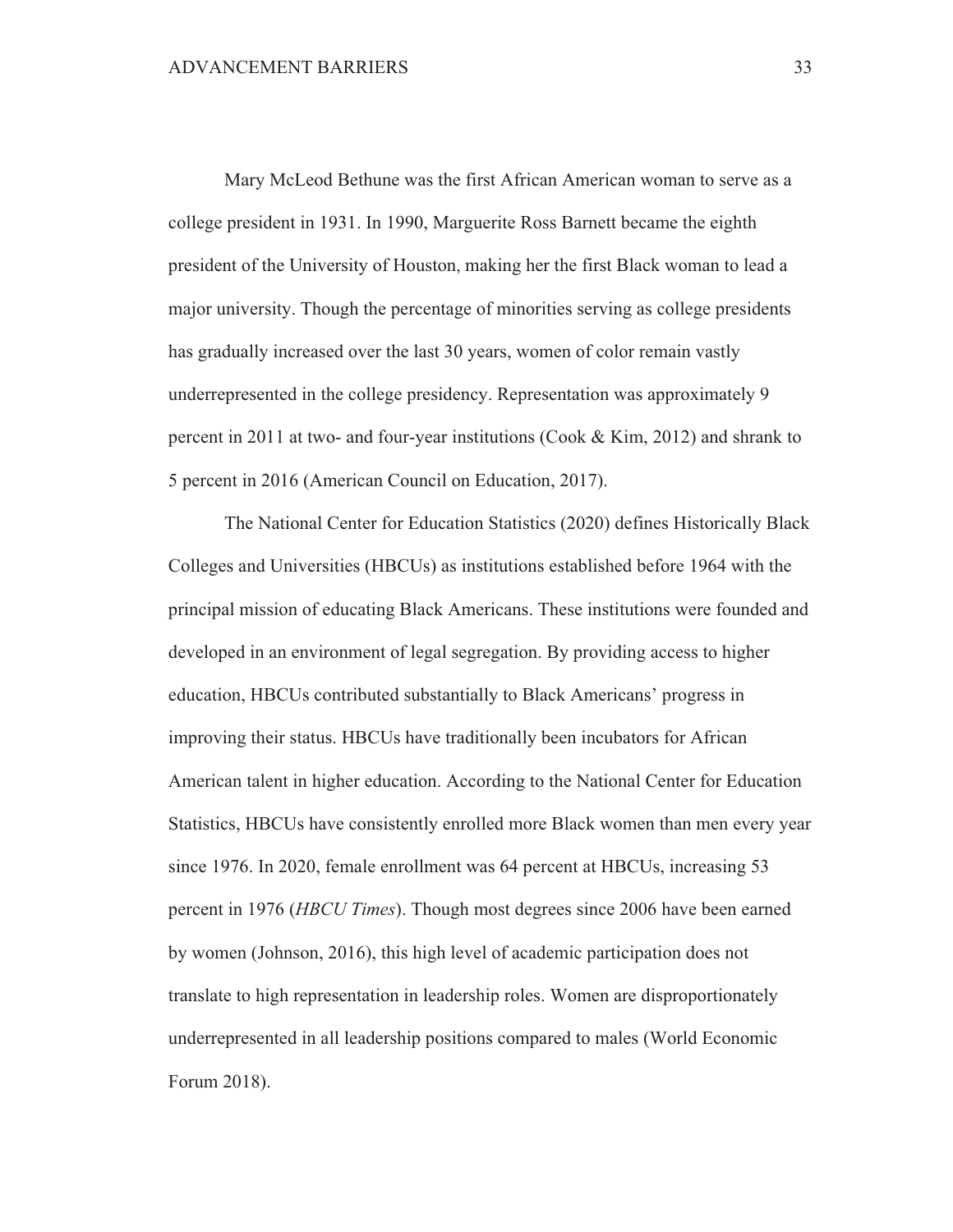## **Race and Gender Discrimination**

Race and gender discrimination are often concerned with the preservation of privilege. Hossain (2015) points out that White privilege refers to any advantage, opportunity, benefit, head start, or general protection from negative societal mistreatment that persons deemed White will typically enjoy but which others will generally not enjoy. Race and gender discrimination can occur without actually hating another person. African American women in higher education face racism, sexism, climate isolation, and institutional ethos that impact Black women's ability to ascend in their careers (Selzer, Howton, & Wallace, 2017). Research indicates that although leadership opportunities for women in higher education have increased in recent years, there is still a concern for the lack of representation across the academy.

African American women outnumber their Black male counterparts in both degree attainment and academic achievement; however, Black males are represented at higher levels of rank and success (Johnson, 2017). Racism has been a constant in America for more than 400 years and continues today with African American women experiencing double jeopardy—due to their race and gender. Despite advances and breakthroughs by some African American women, they continue to have slower professional mobility, are paid less, and rarely ascend to key leadership positions (CUPA-HR, 2022).

According to the American Council on Education (2017), Leadership at the college and university level is most often that of a married, Caucasian male. The average college president in 2016 was a 62-year-old married white male with a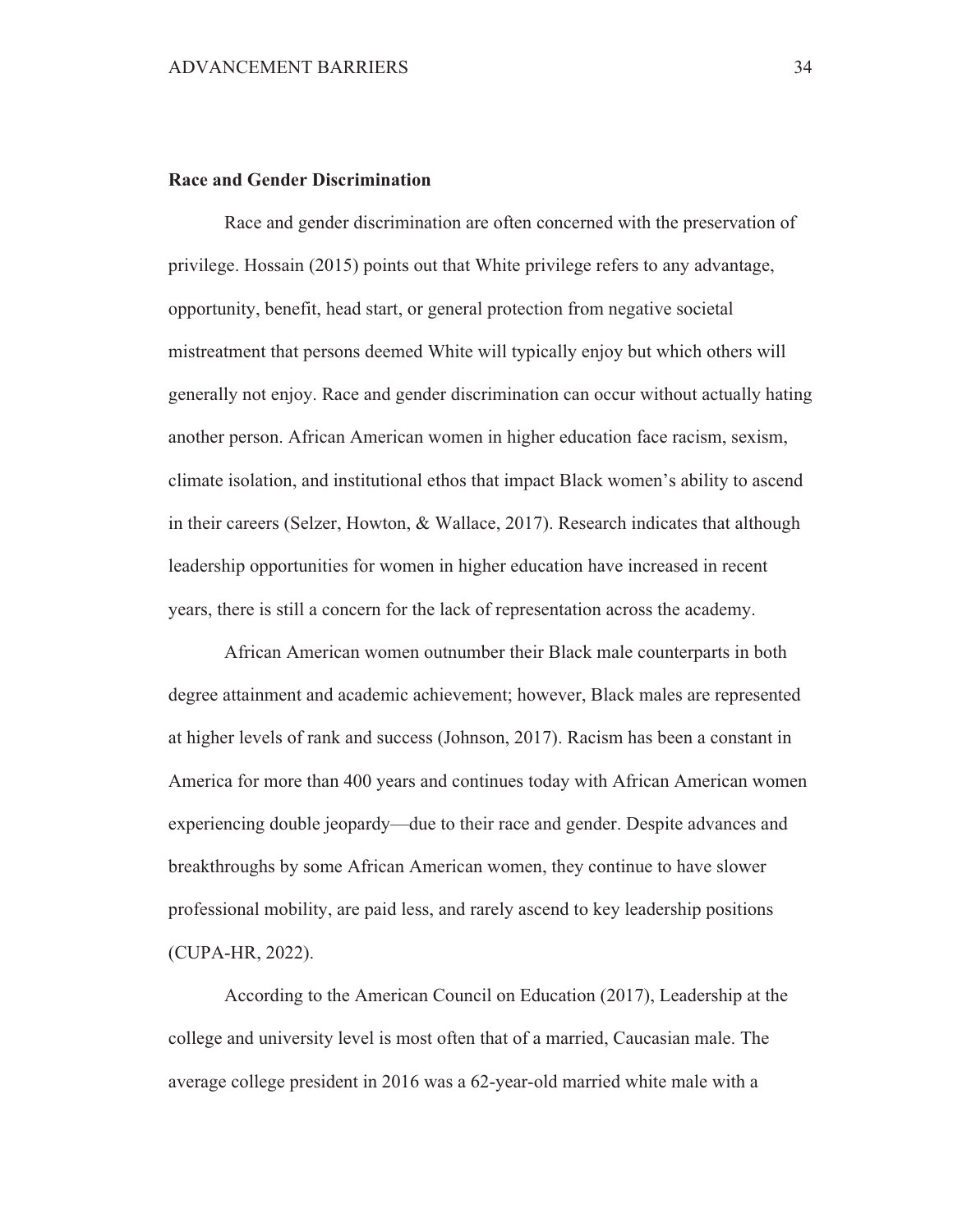doctorate (ACE, 2017). The experiences of Black women obviously bring a unique approach and perspective to administrative positions in higher education. In more recent scholarship, the question was raised as to why women are not represented in more upper levels of leadership, considering their gains in being academically credentialed (Johnson, 2017; Smith, 2015). The American Council on Education (ACE) projects that 107,000 women will have attained doctoral degrees by 2024 (Johnson, 2017).

Legislative Action. Despite constitutional advancements, lawmakers have passed legislation suppressing African Americans and other marginalized groups (Lopez, 2006). For many African American students and other disadvantaged students, the passing of the Higher Education Act of 1965 made education more accessible (Ria & Critzer, 2000). The Higher Education Act of 1965 allowed tremendous gains for African American women to have access to institutions of higher education. Efforts of the National Association for the Advancement of Colored People (NAACP) during the 1970s also helped African American women and other people of color to gain access to higher education. In 1970, the NAACP filed a lawsuit against the Department of Health, Education, and Welfare. This lawsuit forced all public schools that wanted federal funding to cease segregation practices (Roebuck & Murty, 1977). The success of the lawsuit dramatically increased the enrollment of African American women in predominately white institutions.

In the late 1960s and during part of the 1970s, the Civil Rights period unfolded in the United States. Often, African American students enrolled at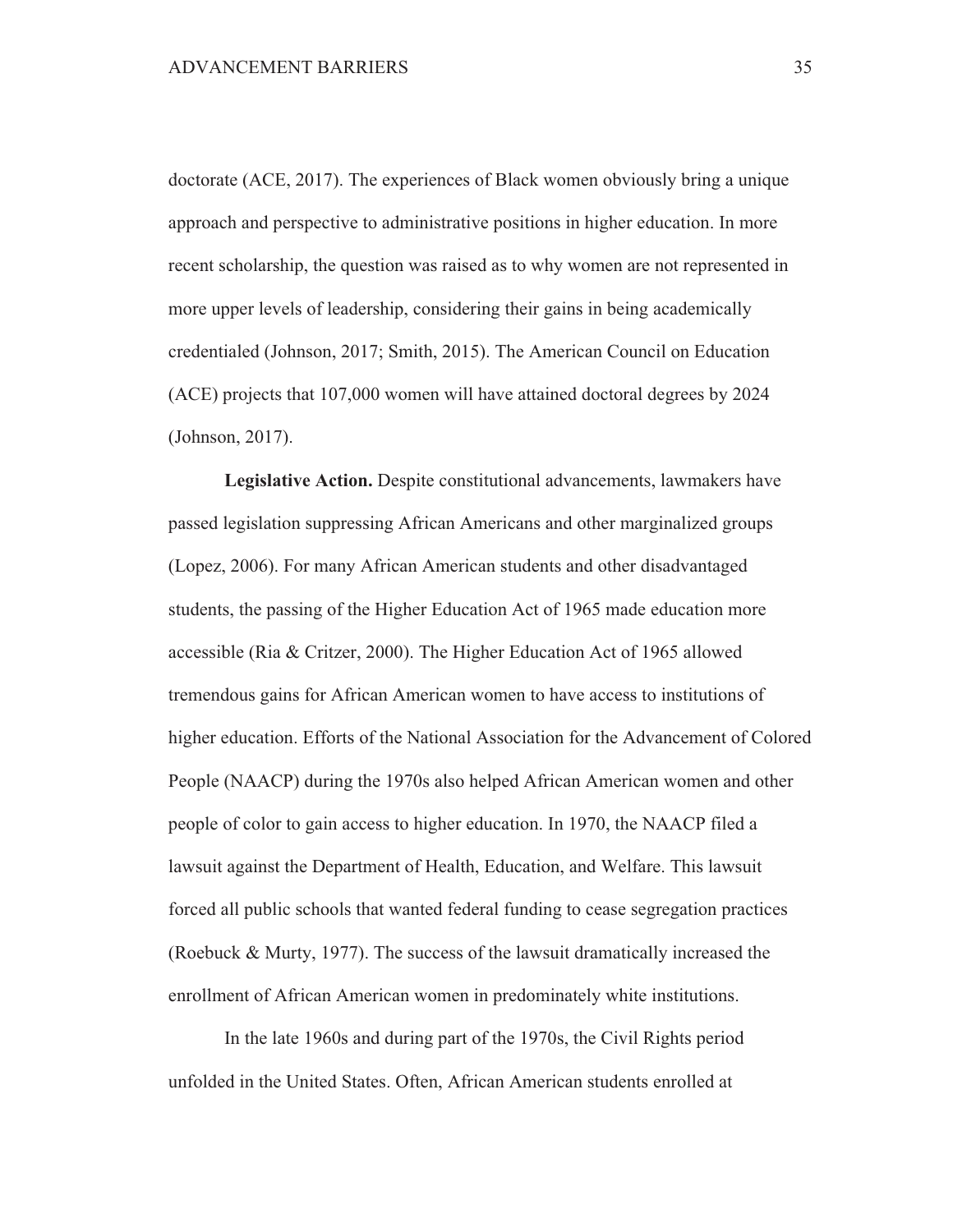predominately White institutions protested and demanded that institutions make greater efforts to accept more African American students, increase the number of African American studies programs being offered, and hire more African American instructors (Allen et al., 2018). Title VII of the Civil Rights Act of 1964 also brought forth changes as it forbids "workplace discrimination with regard to hiring, firing, compensation, classification, promotion, and other employment decisions on the basis of race, color, national origin, religion and gender" (Crampton et al., 1997, p. 336). For females, this breakthrough means that they can no longer be discriminated against based on gender. Affirmative Action soon followed the Civil Rights period and resulted in an increase in the number of African Americans who were hired as professors and administrators at colleges and universities (Roebuck & Murty, 1977). It appears that the affirmative action initiatives provided for the hiring of minorities and women did little for promotion and retention (Edwards, 1997; Rusher, 1996). Even today, African American women are still restricted to previously held minority positions and face race and gender discrimination.

#### **Unique Barriers to Leadership for Black Women**

Family responsibilities. According to Minoff (2020), African Americans were more consistently a part of the nation's working class, over a more extended period of time, than any other social, ethnic, or racial group. For Black women and men, slavery required full employment. For Black women being the nucleus or glue for the family while contributing financially is a social norm (Minoff, 2020). According to the study, the two decades following emancipation, when prevailing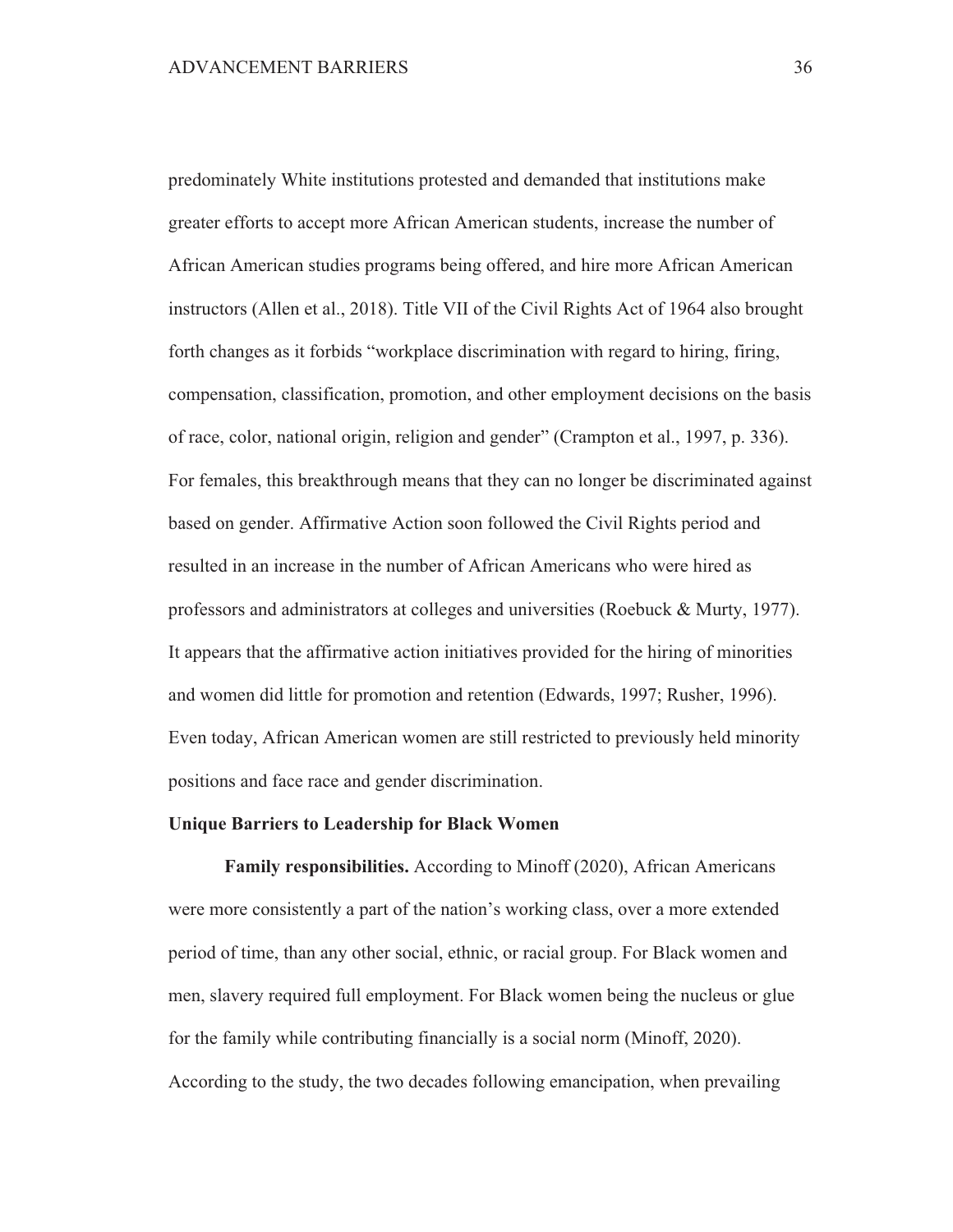norms among the White middle-class held that White women should not work outside the home, Black women living in Southern cities participated in the wage labor force on average three times more than did White women, and married Black women averaged almost six times the labor market participation rate of married White women. Black women worked significantly more than White women in formal, paid, employment, and their labor force participation has been higher ever since (Minoff,  $2020$ ).

Banks (2019) noted that Black women always held "the highest levels of labor market participation regardless of age, marital status, or presence of children at home. In 1880, 35.4 percent of married Black women and 73.3 percent of single Black women were in the labor force, compared with only 7.3 percent of married white women and 23.8 percent of single white women" (Banks, 2019, para. 3). For African American women, finding a balance between work and family are essential. In turn, these roles influence the age at which females obtain administrative jobs, a personal barrier that many Black women encounter (Selzer et al., 2017). Nevertheless, their family responsibilities and loyalty to the family is valued. Administrative work involves hard work, lots of people, and politics, which is stressful. African American women are often asked in interviews if family responsibilities, including traveling or working extended hours, will be a problem. These questions are almost never asked of men; thus, family responsibilities can hinder advancement progression for women (Selzer et al., 2017).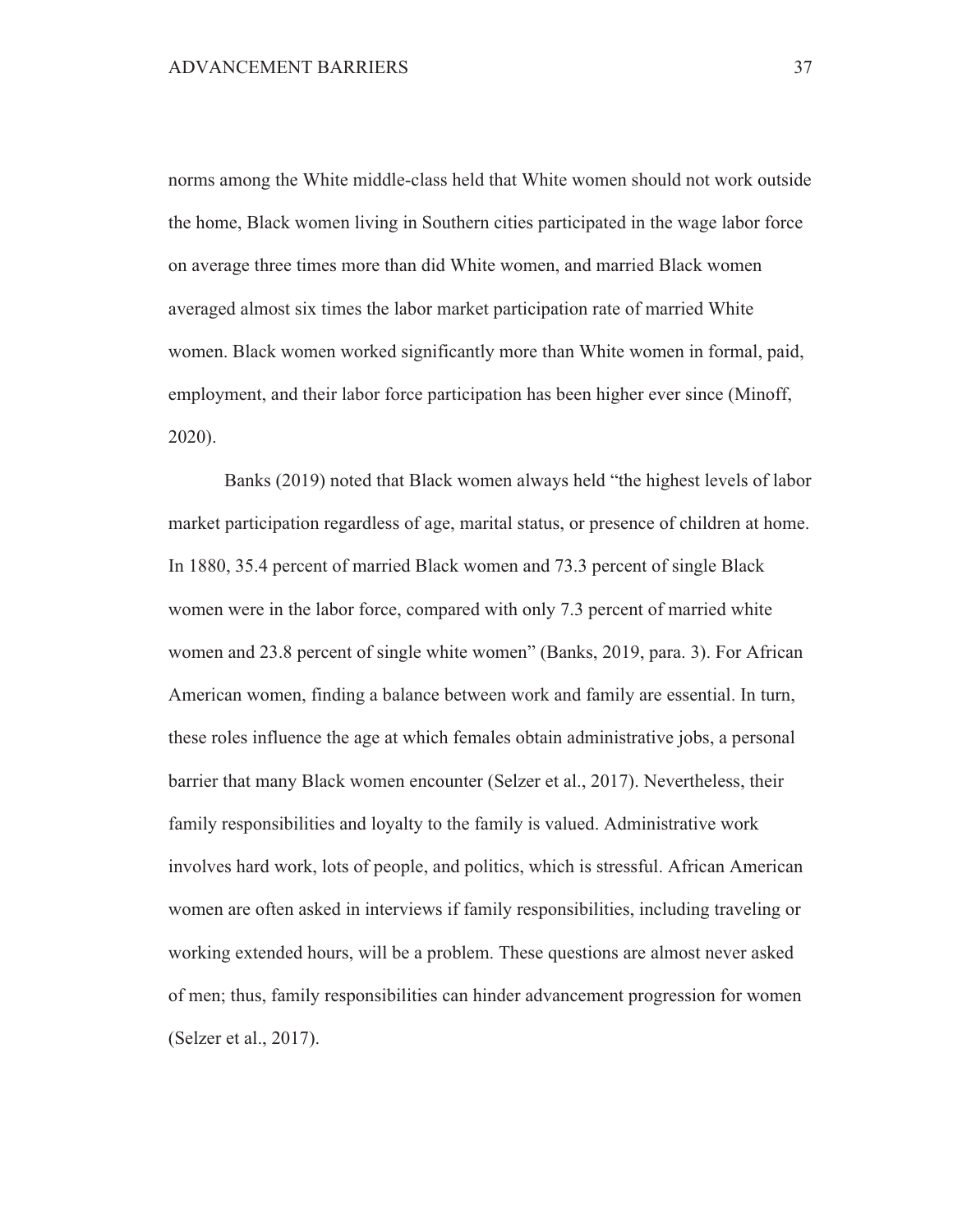Mentorship. Mentorship is essential to leadership development for Black women. According to Helms, Arfken, & Bellar (2016), mentors provide emotional support and feedback, share information about navigating organizational politics, personal interest in increasing their mentee's confidence, and puts an emphasis on not only their mentee's professional development, but their personal growth and development as well. Rising through the ranks of leadership in higher education for Black women is strenuous and likely unachievable without role models and mentors, encouraging women to seek leadership positions. Given the lack of African Americans in leadership positions in higher education, it is to a certain extent challenging to identify peer-to-peer mentors. This barrier limits opportunities for career advancement for African American women in higher education. Having an effective support system aids in developing career opportunities and advancing in higher education (Patitu & Hinton, 2003; West, 2017b). Additionally, Black women are "underrepresented and lack direct access to culturally similar colleagues, mentors, and role models in senior-level leadership positions," which creates the need for supportive, safe spaces for Black women (West, 2017b, p. 82).

Sullivan (2015) notes that mentoring is a goal-centered relationship between mentor and protégé to develop knowledge and competency. Additionally, a mentor is one who "enters into a relationship with a student to offer guidance and encouragement" (p. 7). The definitions above indicate that there must be a relationship between the mentor and mentee that fosters growth and support. Menges (2015) noted career support, psychological support, and personal development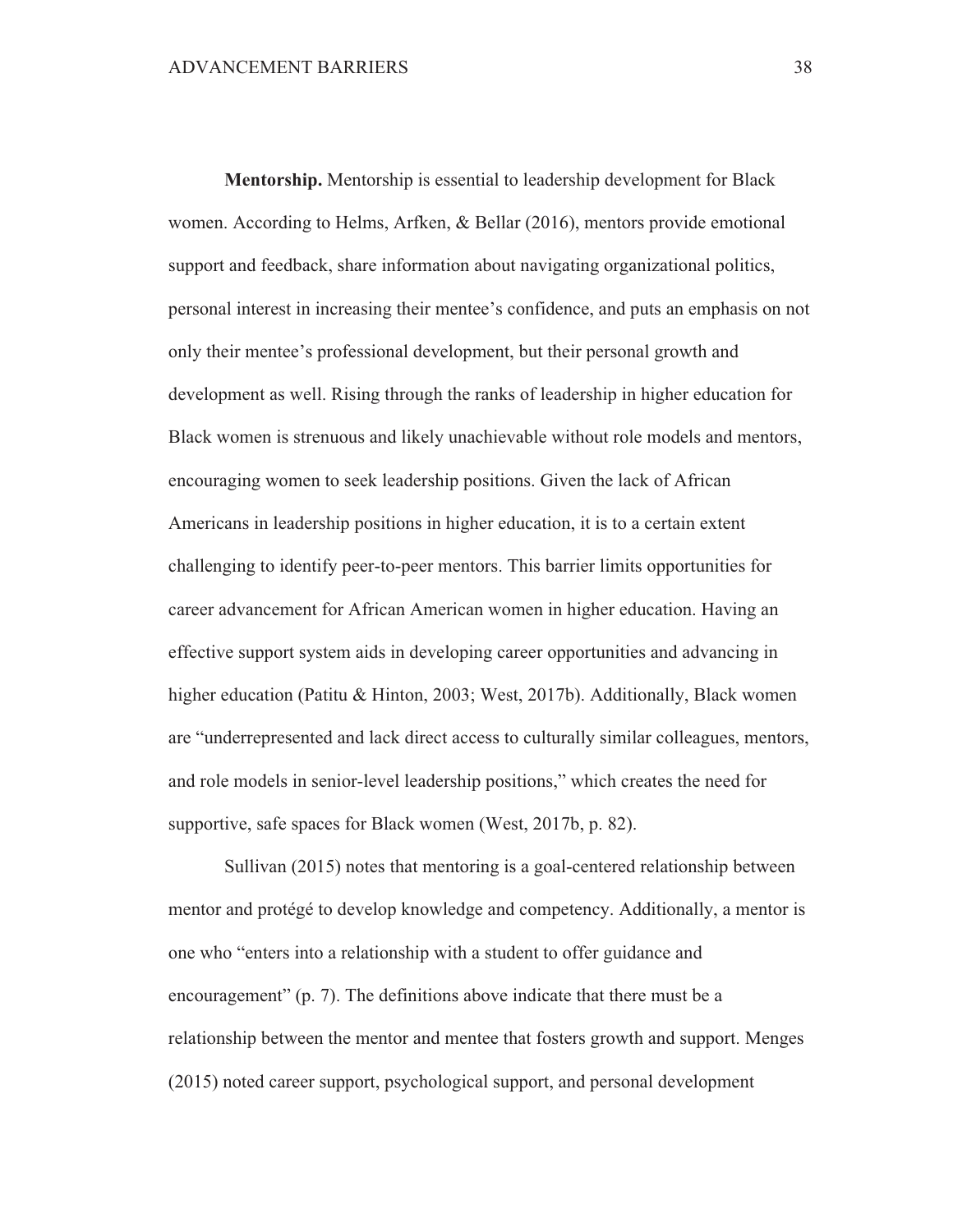benefits from formal mentoring processes. Literature shows that many Black women face challenges related to academic success, social interactions, finding same-race mentors, and relying on cross-cultural mentoring relationships. Developing the means better to support Black women students through mentorship in higher education is crucial for their overall academic success (Bartman, 2015).

Johnson (2015) noted the significance of mentors in providing social and emotional support for students. Without mentors, Black women lose components of psychological support they may need to be successful on campus. Psychological support includes "affirmation, encouragement, counseling, and friendship" (Johnson, 2015, p. 24). Mentoring has long been suggested as a way to increase female representation in leadership roles (Parker, 2015). Wallace et al., (2014) provided a description of the thought process for choosing mentors from the perspective of Black women in the academy: Black women scholars often seek out their own mentors – both inside and outside of their respective departments, universities, and professional disciplines – with those who not only share their research interests, but also who share similar backgrounds or characteristics, mainly because they view such mentors as trustworthy advocates (Wallace et al., 2014, p. 56).

A common barrier among professional women is competition and a lack of encouragement (Kellerman & Rhode, 2017). Women are usually afraid of seeking advancement opportunities due to a lack of support and encouragement. Because some leadership qualities emulate masculine tendencies, women in leadership positions tend to hold stereotypical gender beliefs against other women (Kellerman &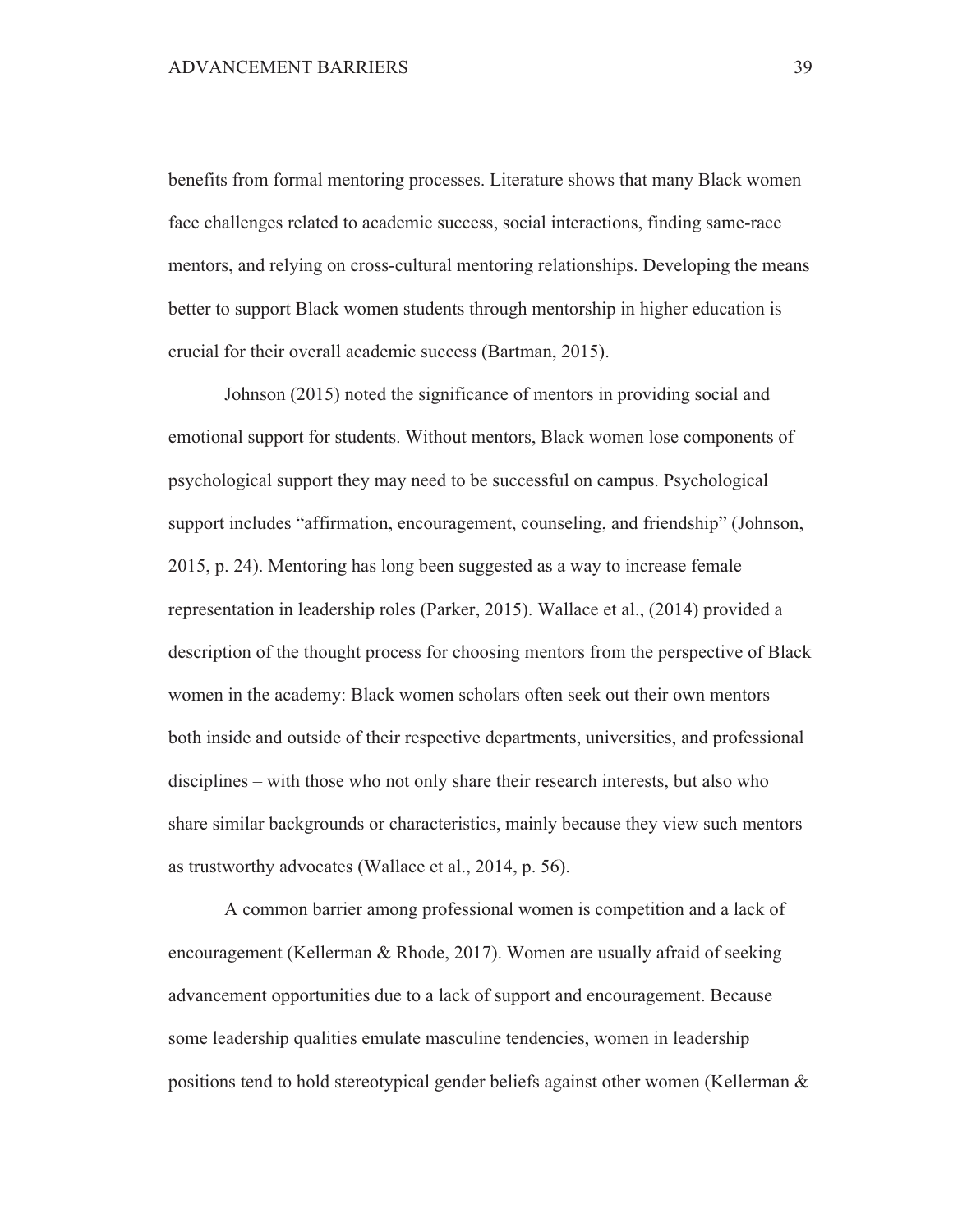Rhode, 2017). As a result, women are held to double standards by their male and female colleagues, and bias plays a role in how women are perceived in leadership roles (Kellerman & Rhode, 2017; Zenger & Folkman, 2019). Seeking support, many Black women faculty and administrators connect with other Black women in the academy during professional conferences (Henry & Glenn, 2009). Within higher education, it is suggested that African American women should mentor other African American women. This network of scholars being engaged in mentorship is essential if African American women are expected to see continued success in administration within higher education. Wallace et al., (2014) noted that mentoring relationships aide in overcoming challenges associated with career-advancement for Black women: finding informal networks, monetary resources, and managing professional expectations.

**Development.** Organizations must invest in developing African American women. By providing opportunities for the development and training of Black women, the institution is investing in the entire organization. According to Pew Research Center (2018), the public sees benefits to female leadership. Majorities say having more women in top positions in business and government would improve the quality of life at least somewhat for all Americans  $(69\%)$  and for women  $(77\%)$  and men (57%) specifically. Women are far more likely than men to say having more women in top leadership positions would be beneficial. Two-thirds of women say having more female leaders would improve the quality of life for men at least somewhat, compared with 47% of men. And while majorities in both groups say this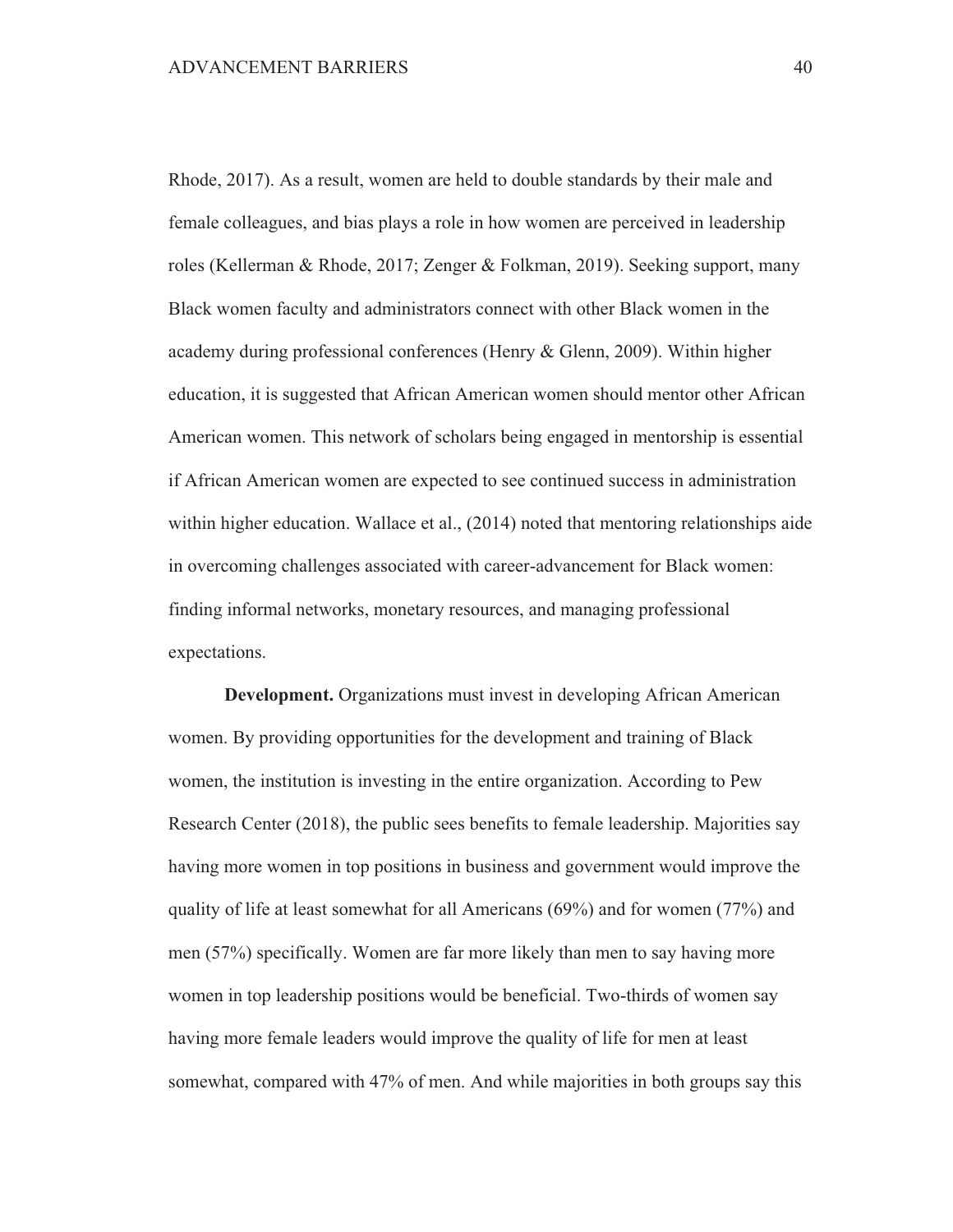would improve the quality of life for all Americans, women are far more likely than men to say this is the case (78% vs. 59%). In higher education, Black women are often forgotten when it comes to leadership and managerial training. Development opportunities are often provided for those who will hold the top executive positions — their male counterparts or white women.

Lewis (2007) demonstrated diminishing gains in the growth of the number of African Americans who are ascending, in particular, to upper-level administrative positions at institutions of higher learning. The lack of institutional support, the shortage of African American women in entry and mid-level positions, and Black women leaving higher education after attaining their doctoral degrees have all been identified as factors that contribute to their absence from academia at a variety of levels within the USA (Wolfe and Dilworth, 2015). Marginalization, social isolation, limited mentoring opportunities, and unwelcoming campus communities are all environmental factors that have affected the leadership experiences and potential for African American women to be retained and ascend in their careers (Jones, 2013; Wallace et al., 2014).

Socialization. Offermann et al. (2020) found that women have a more difficult time achieving high-status positions in the workplace and in maintaining these positions through achievement and success. Socialization involves both social structure and interpersonal relations. Since the founding of the United States, very few people have controlled wealth and power — and they have historically been white and male. Given that racism is embedded in core social institutions like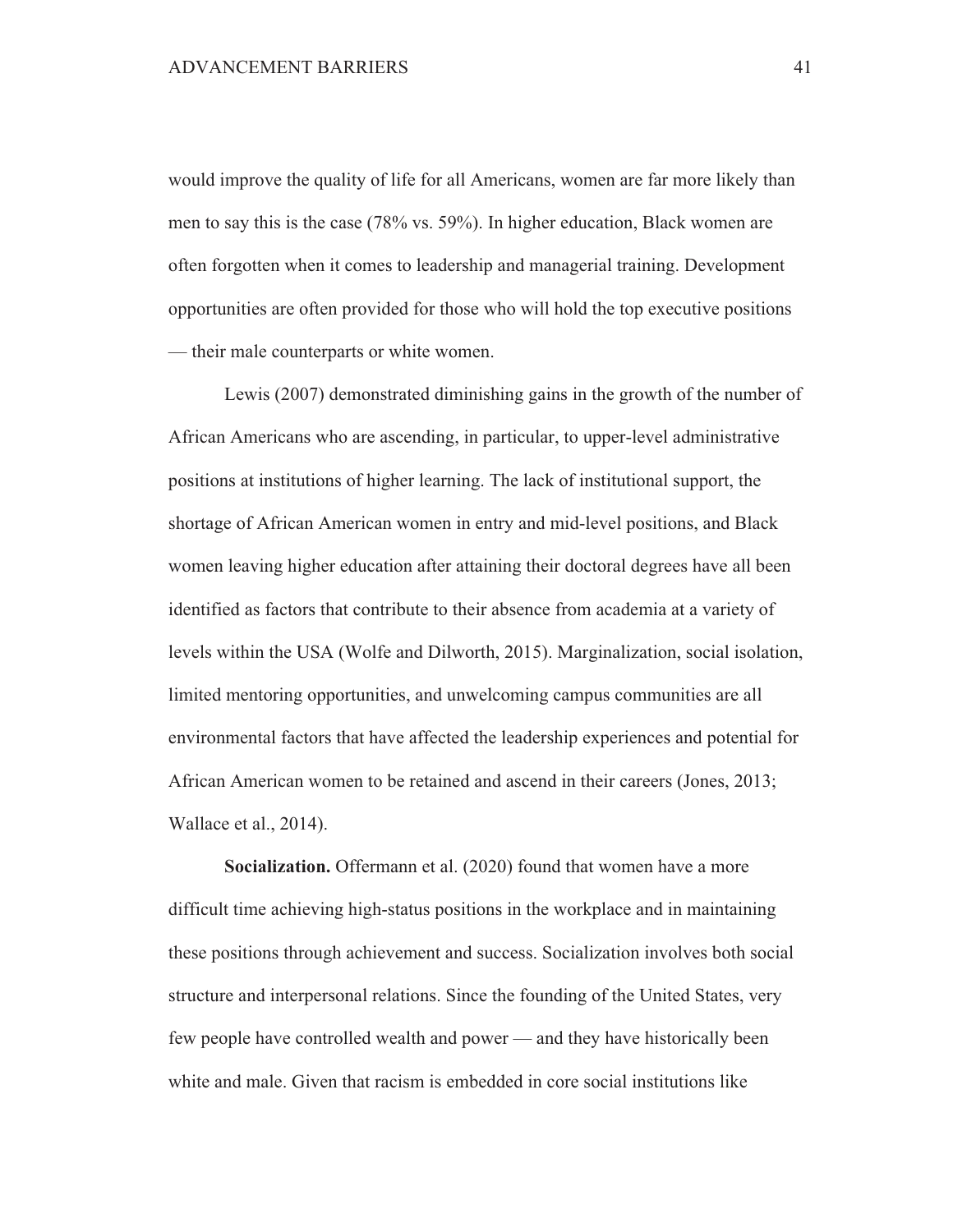education, law, and politics, the social structure also results in a systemically racist society Haslanger (2018). This is also the case for the problem of gender bias and sexism. Brown et al. (2017) found that Black women have simultaneous membership in multiple stigmatized groups based on their racial, ethnic background, and gender. Researchers have advocated for a better understanding of African American women's lived experiences resulting from their intersecting racial and gender identities (Cole 2009; Lewis et al. 2013).

Society assumes females in administrative and leadership positions must behave like males and push their feminine qualities aside. Social constructs dictate how we view leaders and who we accept as leaders (Christmas & McClellan, 2012). The social acceptance of male traits sometimes leads to women imitating their leadership styles, and for Black women this can be problematic, especially considering they are often labeled as "angry Black women." Motro et al. (2021) investigated the implications of the "angry Black woman" stereotype, which depicts Black women as aggressive and hostile in their interactions with others. The study suggests that it is not always appropriate to group all Black employees as the experiences of Black women may be different from the experiences of Black men. Moreover, the study finds that Black men are not penalized for expressing anger at work, only Black women. The angry Black woman stereotype depicts a verbally aggressive, unfeminine Black woman who continuously destroys her Black male partner (Salerno et al., 2017; Walley-Jean, 2009).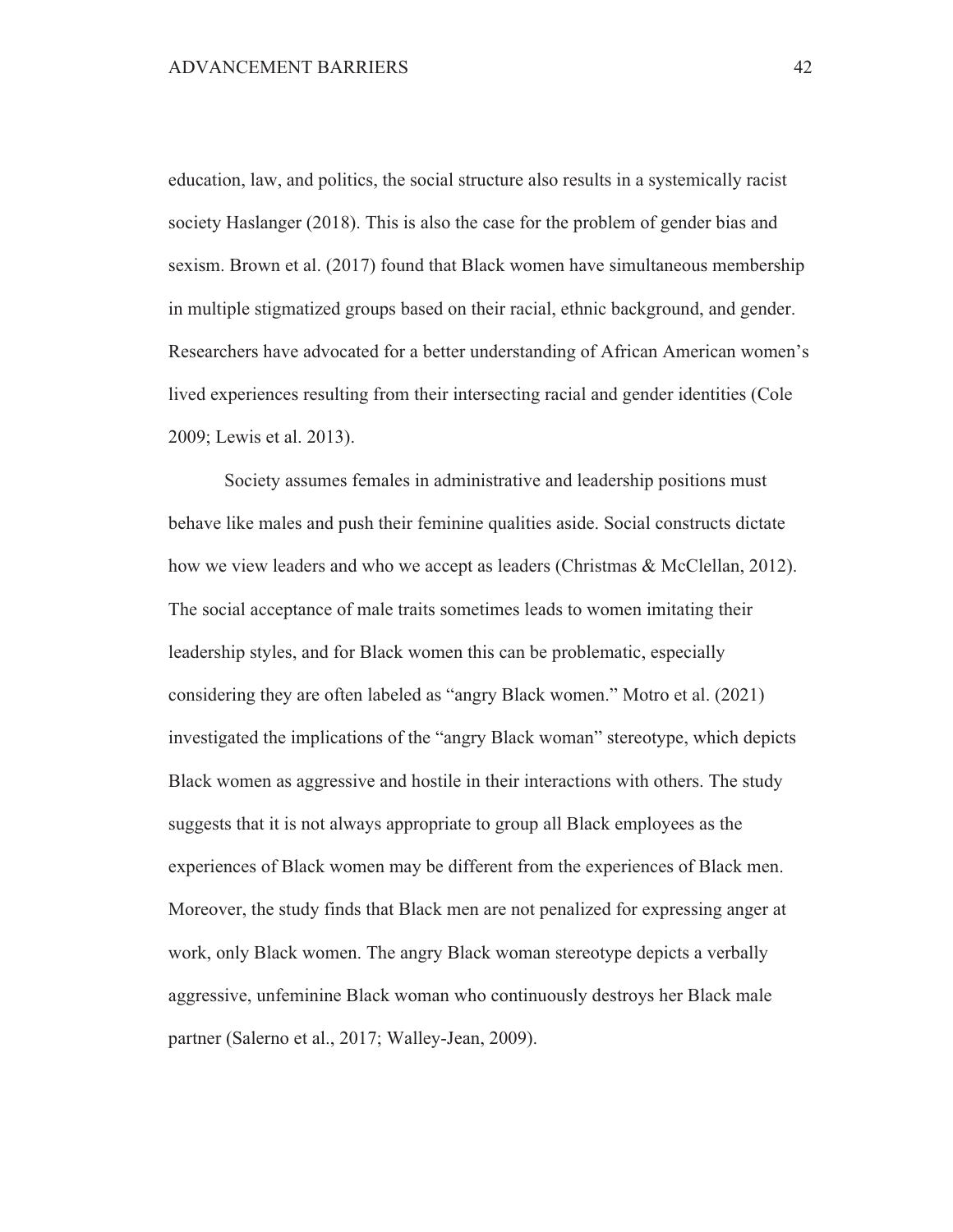Leadership styles. Perceptions on the ways in which women lead are another potential barrier for Black women seeking job advancement. While there is research pointing to the different behaviors that men exhibit from women in leadership, there is no empirical evidence which suggests, regardless of those differences, that women cannot lead at least as well as men (Bolman and Deal, 2013). A leadership style refers to a leader's characteristic behaviors when directing, motivating, guiding, and managing groups of people (Cherry, 2019). Great leaders can inspire political movements and social change. They can also motivate others to perform, create, and innovate (Cherry, 2019). Researchers who have studied the leadership characteristics of African American females generally suggest that these women adopt leadership characteristics of the culture of the institution where they serve (Agosto  $\&$  Roland, 2018).

Research also shows that Black women leaders face different disadvantages such as being harshly punished for mistakes (Hill, 2016). In one study, researchers found that, given a scenario when a company is presented as failing, participants judged a Black woman CEO more negatively than either a Black man or a White woman executive. Because Black women violate both the gender and racial stereotypes of what a leader or scientist looks like, they are held to higher standards of competence than people who violate only one of these stereotypes (i.e., Black men or White women)  $(Hill, 2016).$ 

Stereotypes. Stereotypes are a reality for African American women who are often depicted as being too loud, angry, ghetto and even churchy. Because of these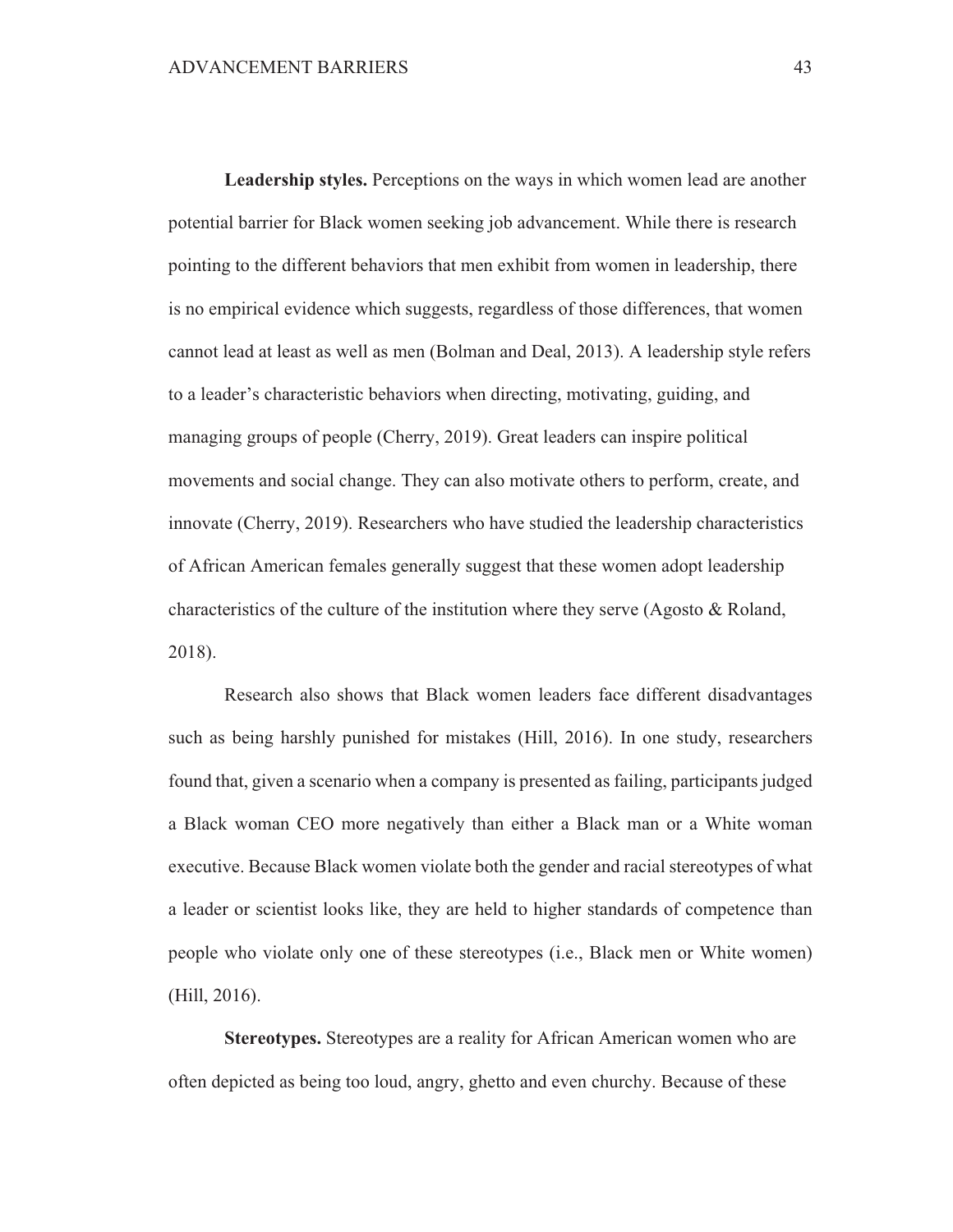and many more stereotypes, Black women in America face numerous unconscious biases that affect their health, happiness, educational and economic opportunities, from inequality in healthcare to discrimination in the workplace. Gender stereotypical behavior also generates an additional barrier. Females are often viewed as too weak, emotional, irrational, moody, and dramatic to lead others (Elsesser & Lever, 2011). There are several negative stereotypes surrounding women and their abilities to be an effective leader, however, as proven by Hentschel et al. (2019), women have been shown to be just as, if not more, effective than men regarding senior-level leadership. Despite this, there are still negative perceptions, stereotypes, and biases that surround women and the leadership capabilities.

Studies have shown that women possess a leadership style that emphasizes team management as one of the most beneficial leadership styles due to its high regard for people and tasks (De Mascia, 2015). Despite this, there is still a preference for male over female senior managers, making it more difficult for women to ascend to these male-dominated, senior-level positions (Rishani et al., 2015). Women trying to obtain leadership positions often receive a lack of support from their female peers as a result of an unconscious bias. This gender bias has been created by the stereotyping, both conscious and subconscious, of women (Neck, 2015). In contrast to men, women are expected to be compassionate, kind, and nurturing, with a take care disposition.

Men are seen as confident, assertive, and opinionated with a take-charge disposition (Perdue, 2017). In addition, this stereotype makes women appear less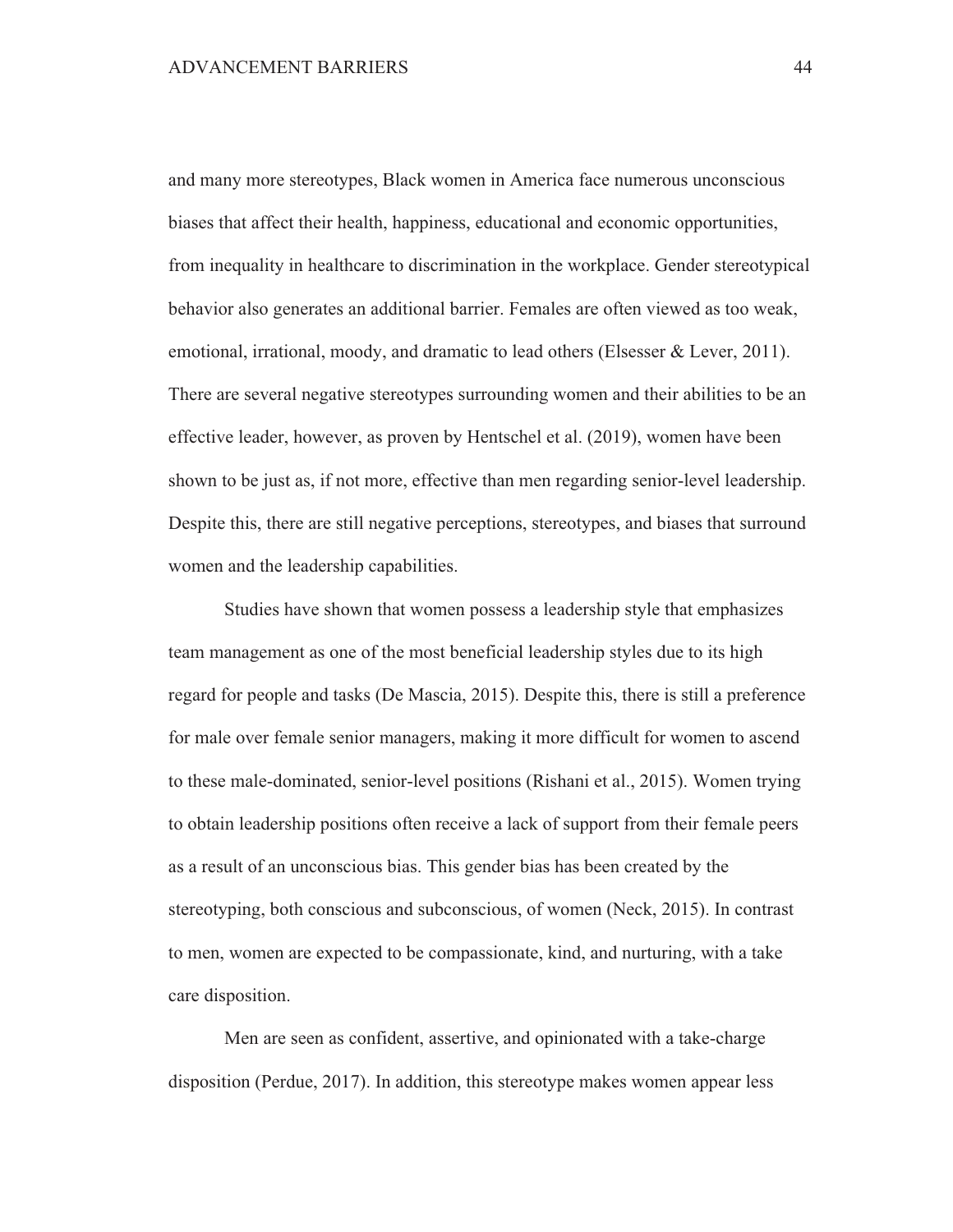capable of problem-solving, which affects their ability to be seen as effective leaders. Regarding complex decision-making, men are viewed as possessing a "take charge" approach to leadership. Men are thought of as decisive, and women placed in the same position are considered brash and impulsive. Therefore, leadership characteristics seen as positive for men are perceived as unfavorable when displayed by women (Gallagher & Morison, 2019).

**Exclusion from informal networks.** Another barrier or challenge African American women administrators often face is isolation and underrepresentation. Arnold et al. (2016) contended that when Black faculty members constantly have their credentials questioned, have a heavy workload, are not respected by White colleagues, and are culturally, socially, and professionally alienated, their frustrations can result in strained relationships. Thorpe-Moscon and Pollack (2014) noted that people who feel like an 'other' not only feel different but also feel separated from the essential group.... People who are different may take on the status of an outsider: they are not truly embraced as part of the team, and they are excluded from opportunities. (p. 2) This exclusion contributes to the lack of African American women in senior-leadership positions.

There is usually just one African American woman in a senior-level administrative position at an institution, and she may never be invited to the table. Past research indicates that members of stigmatized intersectional groups such as Black women perceive both racism and sexism to influence perceptions and reactions against them (Remedios et al., 2020).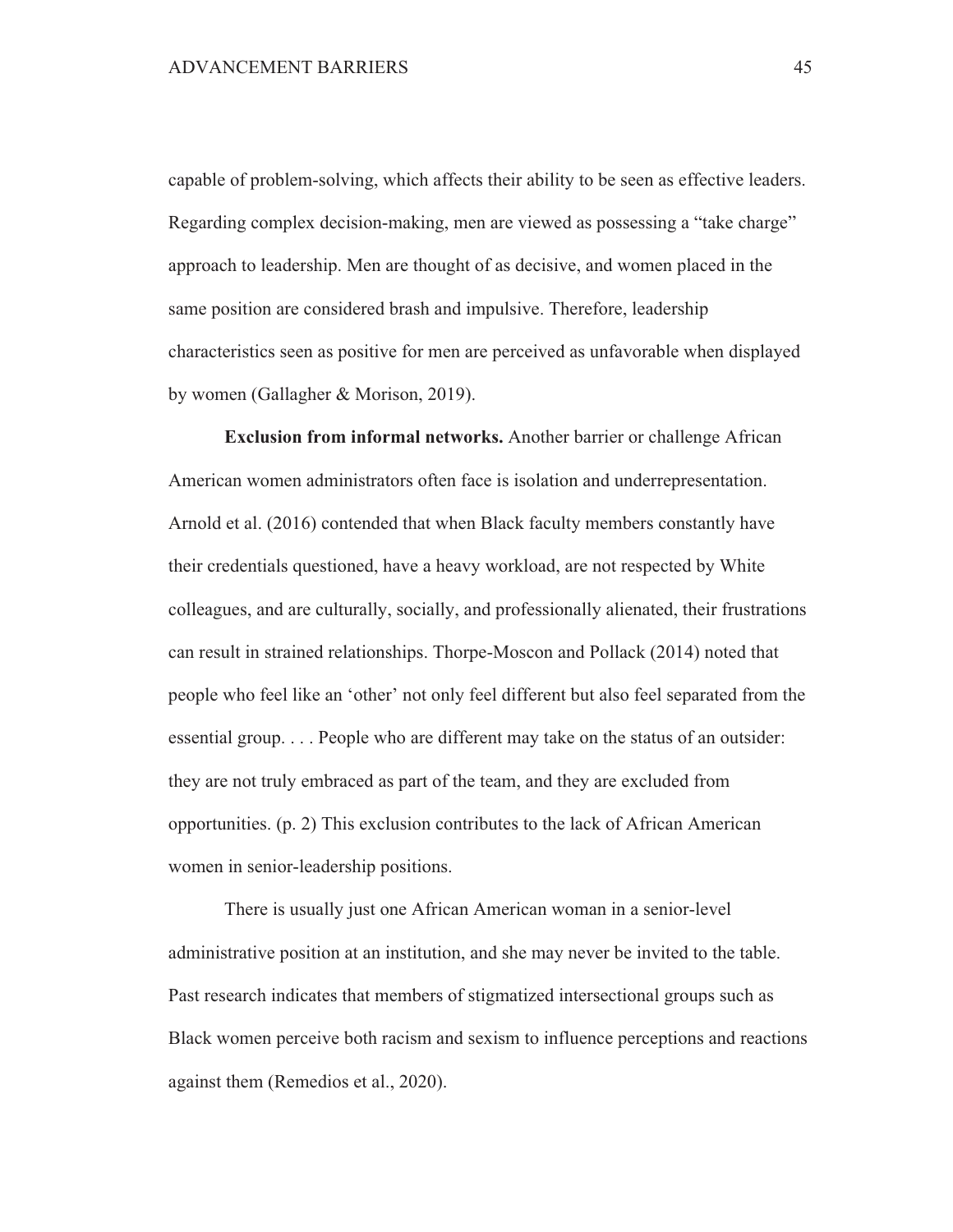The hate and competition from other women, even other Black women not at the table, can be fierce and unfair. Male counterparts in academia with less experience and education possess the power and decide who they invite to sit at the table.

### **Theoretical Framework**

This research uses Black Feminist Thought as the theoretical framework, examining the experiences of Black women's leadership barriers in higher education at HBCUs. In *Black Feminist Thought*, 30th Anniversary Edition, Patricia Hill Collins explores the words and ideas of Black feminist intellectuals. Collins asserts that Black women cannot fully be a member of feminist thought nor Black social thought because the former assumes whiteness while the latter assumes maleness. The makeup of their identity and experiences as Black women maintain their position as outsiders within spaces of oppression (Collins, 2022).

However, as Collins notes, the Black woman's position as an outsider-within provides her with a unique perspective on social, political, intellectual, and economic realities. Therefore, although Black women are marginalized, they can bring a more nuanced outlook to feminist and social thought. (Collins, 2022). Collins highlights that Black feminist thought, as a critical social theory, provides Black women with the tools to resist intersecting oppression. By critical social theory, Collins means that the knowledge of Black feminist thought serves the purpose of ending social and economic injustices.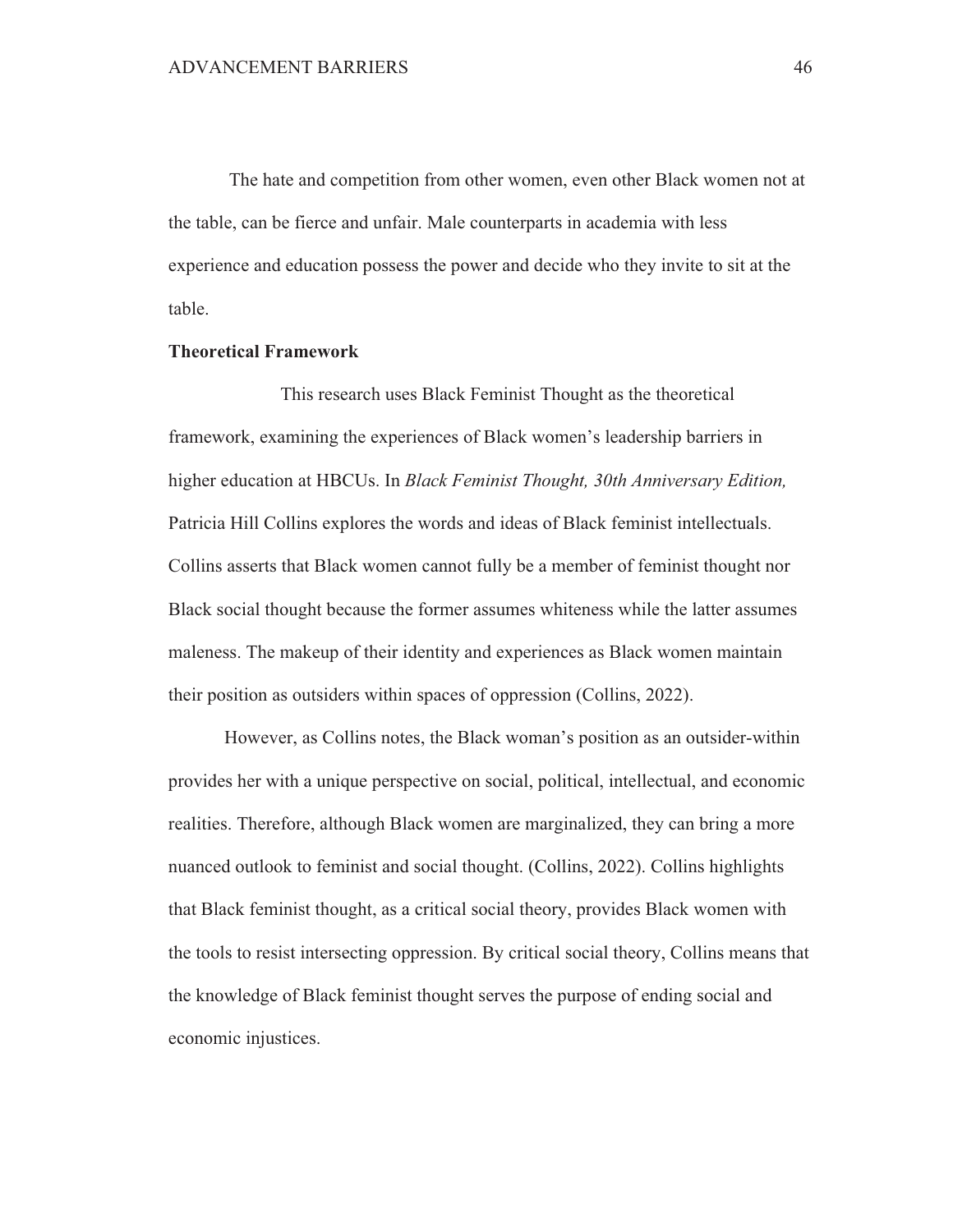The goal of Black feminist thought is the realization of justice and empowerment for U.S. Black women and other groups that are similarly oppressed within society (Collins, 2018). The essential tenets of Black feminist thought hold that:

- the economic, political, and social status of Black women in society provides  $\bullet$ them with a unique set of experiences that give them a viewpoint that is distinct from other member groups,
- $\bullet$ as a result of their experiences, Black women have particular knowledge about the world and society that operates on two different levels (race and gender), and
- Black feminist thought encourages self-definition and provides a space for  $\bullet$ Black women to develop a new consciousness that serves as another tool of resistance to their subordination

The researcher relies on the Black feminist lens to challenge and extend a rigorous research methodology in this study. To examine the experiences of four Black women in leadership roles at HBCUs, the researcher employs Black Feminist Thought (BFT) as a critical social theory and embraces a more comprehensive understanding of BFT as an essential methodology to analyze the Black women experiences shared through narrative. This theoretical and methodological approach offers a pathway for education and research communities to account for the expansive possibilities that black feminism has for theorizing the lives of Black women.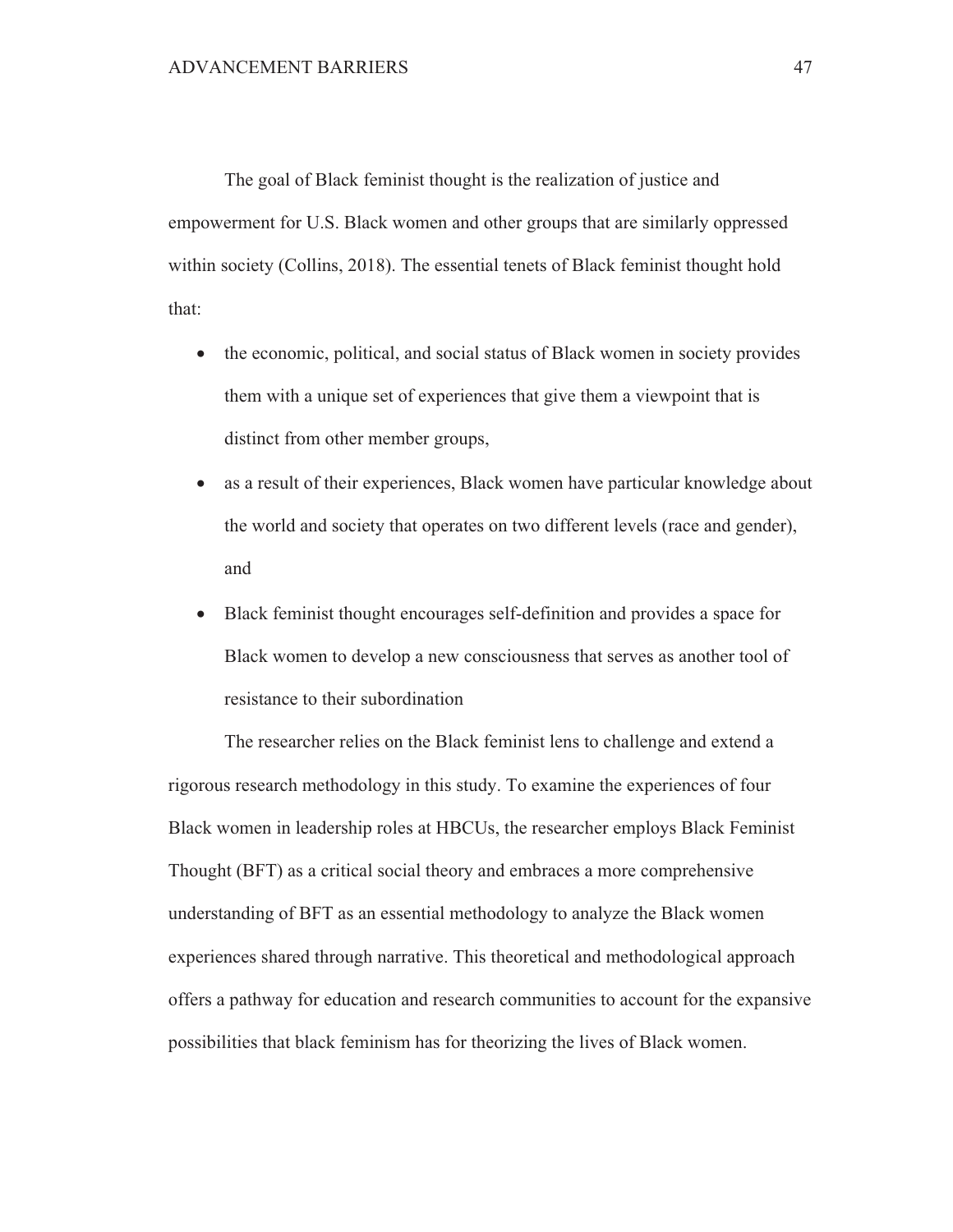According to Patton et al. (2015), three approaches define Black feminist thought. First, the framework is shaped and produced by Black women (although it may be documented by others); second, there are many commonalities of their experiences and perceptions shared as a group; and third, although commonalities exist, there are distinct differences and diversities (such as class, region, age, and sexual orientation). Craig et al. (2020) posits that those individuals who are classified as marginal are discriminated against due to their membership in a particular group and rendered as invisible. Sims and Carter (2022), however, has extensively researched the interpretation of marginality and argues that it can be constructive for Black female administrators.

Dickens and Chavez (2018) suggest that the double identity of Black women can result in being forced to reject her culture, feminism, or both. For acceptance, which can result in Black women being tolerated or temporarily included, but still subject to unique experiences of discrimination based on Black women's race and gender. Although progress has been slowly attained in the last several years, it remains that the inclusion of Black female professionals within the senior ranks of the academy is particularly difficult, primarily due to the dominance of White males. Fundamentally, the primary concern is defined as a power struggle, a struggle in which White males view the construct of power as non-accessible to others, and as Dickens and Chavez (2018) argues, the less power they obtain and control, the weaker position they are in.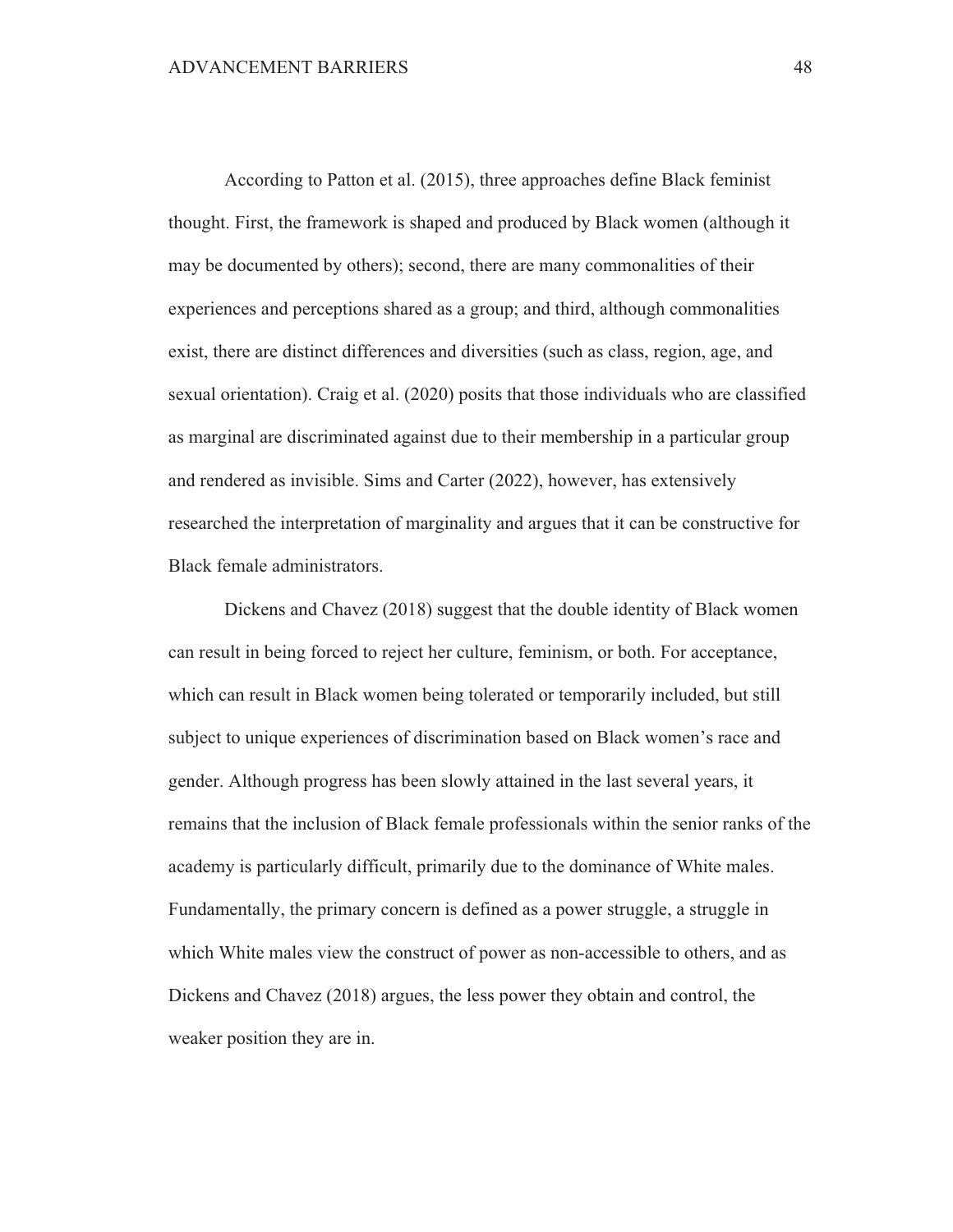Women can experience additional career development challenges, including gender discrimination and competing responsibilities. Women CEOs reported feeling they needed to take a more cautious approach to make decisions (Athanasopoulou et al., 2018). Further, the leadership positions offered to women might indeed be riskier than positions taken up by men. Stereotypes of career paths and expected behaviors serve to undermine the rate and level of women's professional development and advancement. Women experience challenges in career advancement in part due to stereotypical gender bias (Oh et al., 2019). Kuruppuarachchi and Surangi (2020) identified the glass ceiling as a barrier to women's career advancement since baby boomer generation women began confronting gender bias in the 1970s (Howe  $\&$ Strauss, 2007).

Despite public proclamations from university leaders that college campuses are committed to advancing diversity, equity, and inclusion in their organizations, faculty demographics have generally remained stagnant, suggesting little progress in institutionalizing these aspirations. Approximately 75 percent of all faculty members in U.S. colleges and universities are White, whereas only 55 percent of the overall student population is White (U.S. Department of Education, 2019). Mentoring is primarily viewed as an institutional investment to set up a faculty member to meet prescribed reappointment, promotion, and tenure expectations (Dolan et al., 2018; Filetti, 2009).

Even though African American women have earned more degrees and have vastly more experience than their White counterparts, they still face numerous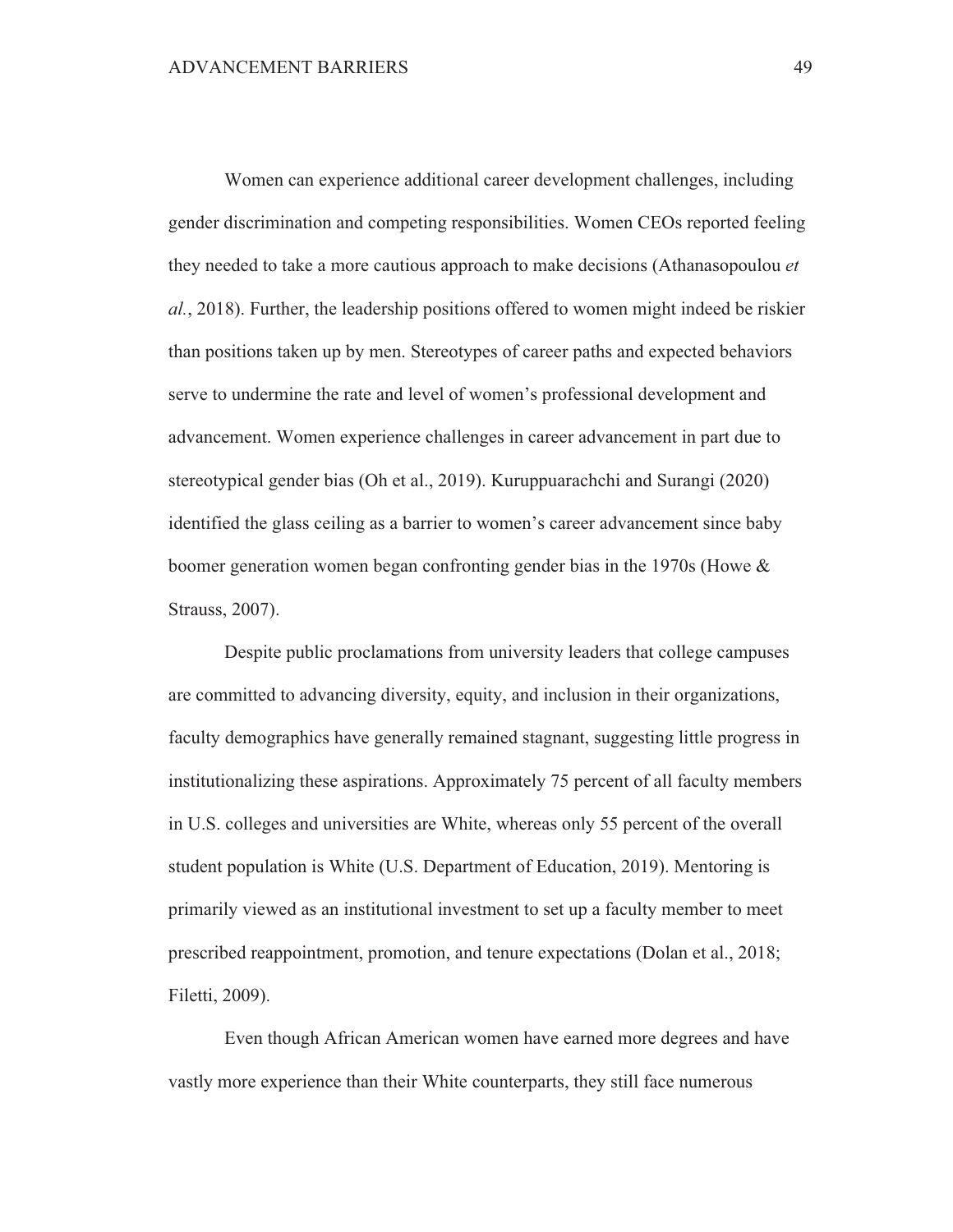barriers that prevent career advancement. The lack of African American females in the ranks of higher education proves racial, and gender inequity still exists. Education is a strong attribute among many African American women due to their ability to rise above challenges and master goals (Craig et. al, 2020). The road to establishing change is based upon breaking barriers and on building bridges to success.

Conscience actions contribute to a more inclusive work environment. Institutions must be intentional in providing opportunities for Black women at every level of the organization. All employees including current leaders, no matter their gender or race, should be committed to creating a culture where all voices are heard, and all perspectives are considered without judgment. Furthermore, African American women must proactively address inequities that continue to exist. This, coupled with development opportunities for women, is key in overcoming advancement barriers for African American women in higher education.

This research draws attention to a significant gap in the literature on African American female administrators and how race and gender impacts their career advancement experiences in higher education. By sharing their experiences and perspectives regarding advancement barriers, the women contribute to the legacy of African American females in higher education roles. This research allows the participants to share their perceptions of the constructs of the study, and to share their challenges, successes, and goals in higher education. This research serves as an opportunity for Black women to offer recommendations and ideas for those women who will seek senior-level positions in higher education.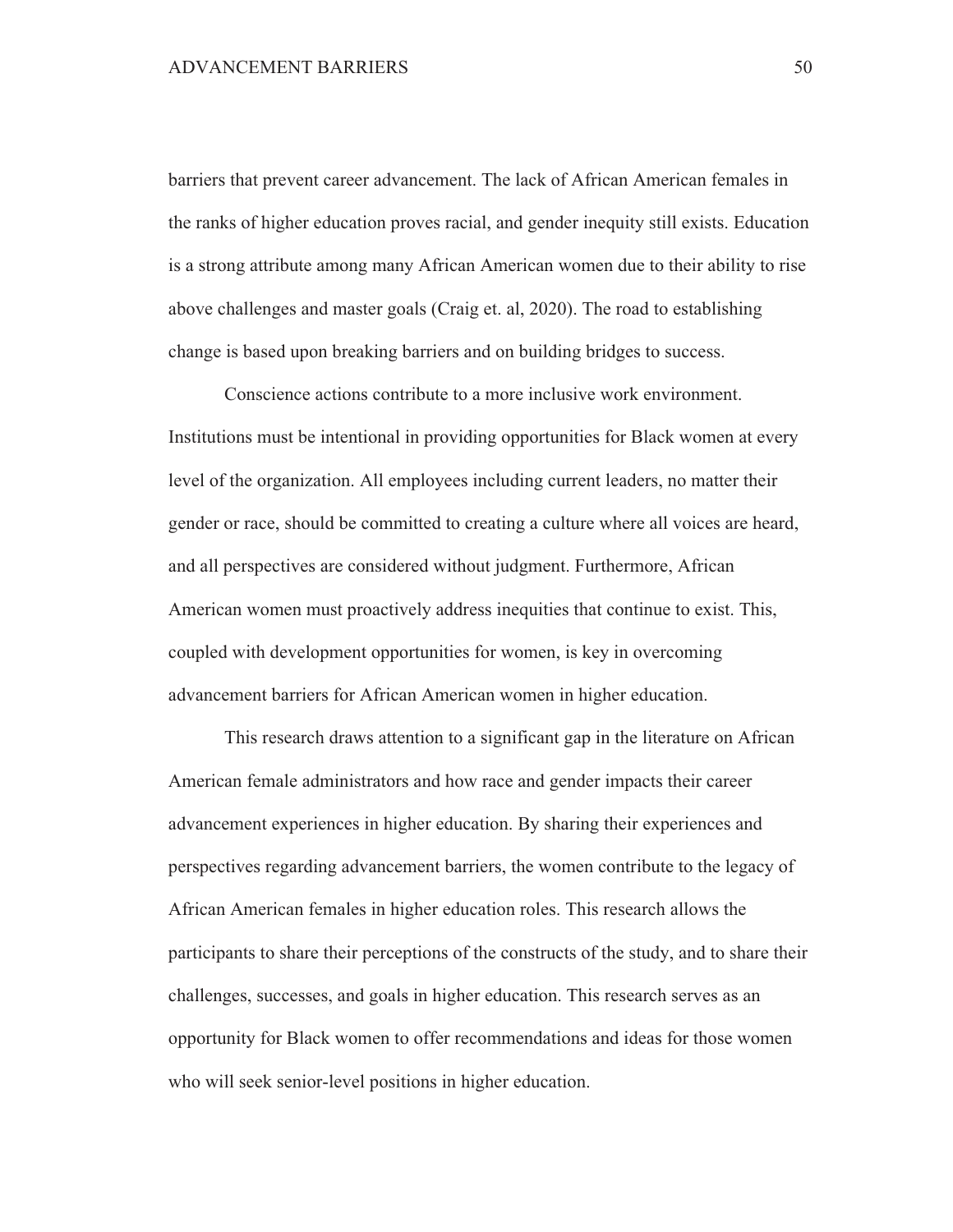#### **Higher Education Leadership Foundation**

According to its website, the Higher Education Leadership Foundation (HELF), founded in March 2015, aims to develop leaders by exposing them to innovative ideas, scholars, successful practitioners, and expert administrators from across the country. Through this work, the Foundation seeks to reframe the narrative around leadership at HBCUs, enabling these historic institutions to continue their growth and sustainability while advancing the institutions' missions and HELF's mission to lead, inspire, and lift. The primary focus of HELF is to strengthen the leadership pipeline for administrators at the nation's Historically Black Colleges and Universities.

HELF believes in the importance of HBCUs and preparing visionary leadership through best practices and time-honored traditions of success. Since its establishment, seven percent of HELF fellows (27) have ascended to the rank of president or cabinet-level positions. These 27 leaders impact over 70,000 students across 19 universities, 13 states, and the District of Columbus. The four women participating in this study represent various HBCUs in the Southern states and are graduates of HELF. This study examines the women's perceptions of leadership barriers while working in the chief of staff, vice president, and executive director roles and how the barriers impacted leadership advancement and strategies used to overcome the barriers.

#### **Summary**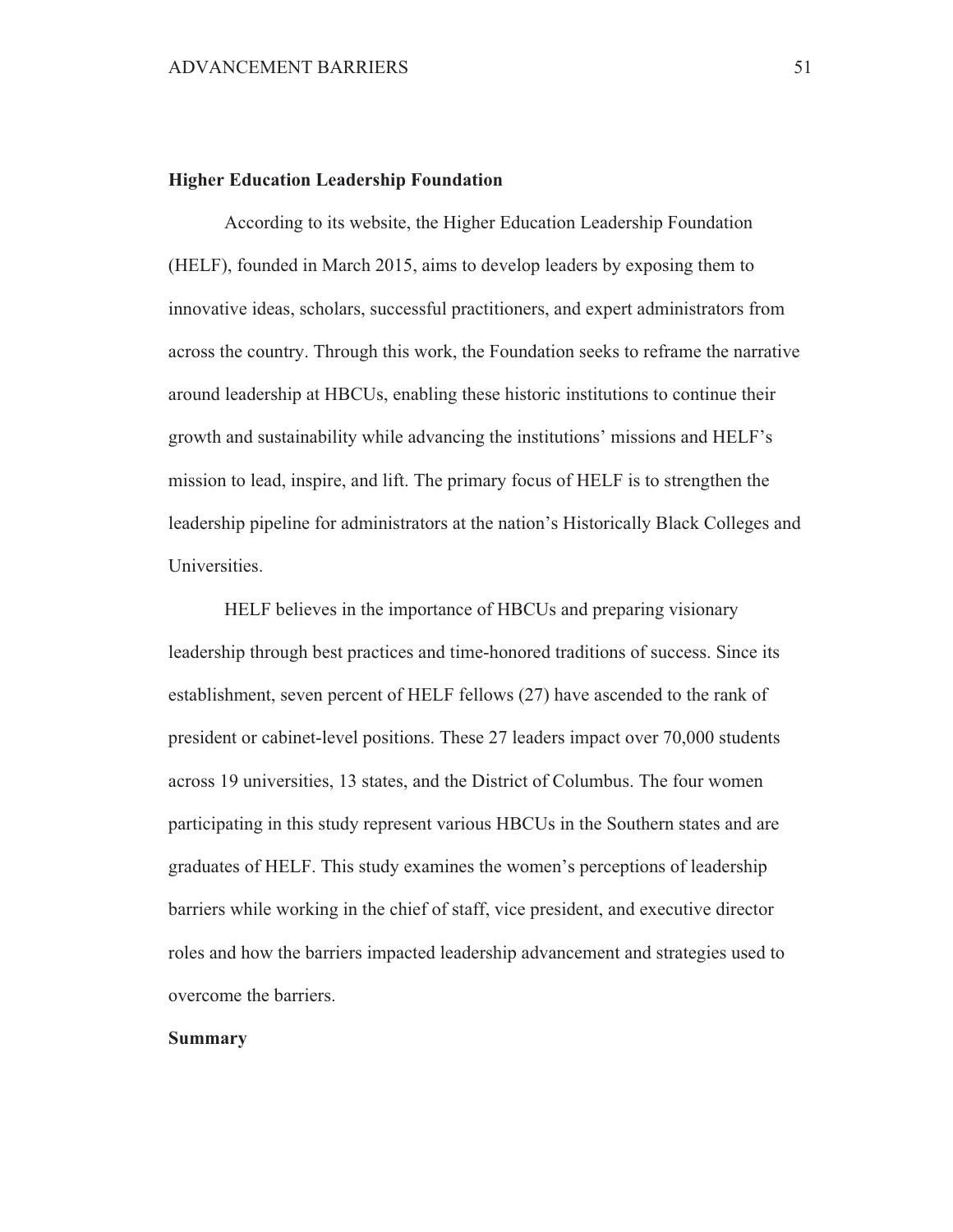The researcher presents a review of literature providing historical highlights of the political and social issues affecting African Americans and African American women in their pursuit of equal access to educational opportunities. To date, the most renowned piece of academic legislation is *Brown v. Board of Education 1954* (McNeal, 2009). Ria and Critzer (2002) also contend that the passing of the Higher Education Act of 1965 made education more accessible for many African American students. Chapter II provides the credibility required to justify the study and closely examine the relationship between race, gender, and barriers in higher education. The chapter concludes with an overview of Black Feminist Thought as the theoretical framework to examine the issues reflected in African American women's experiences.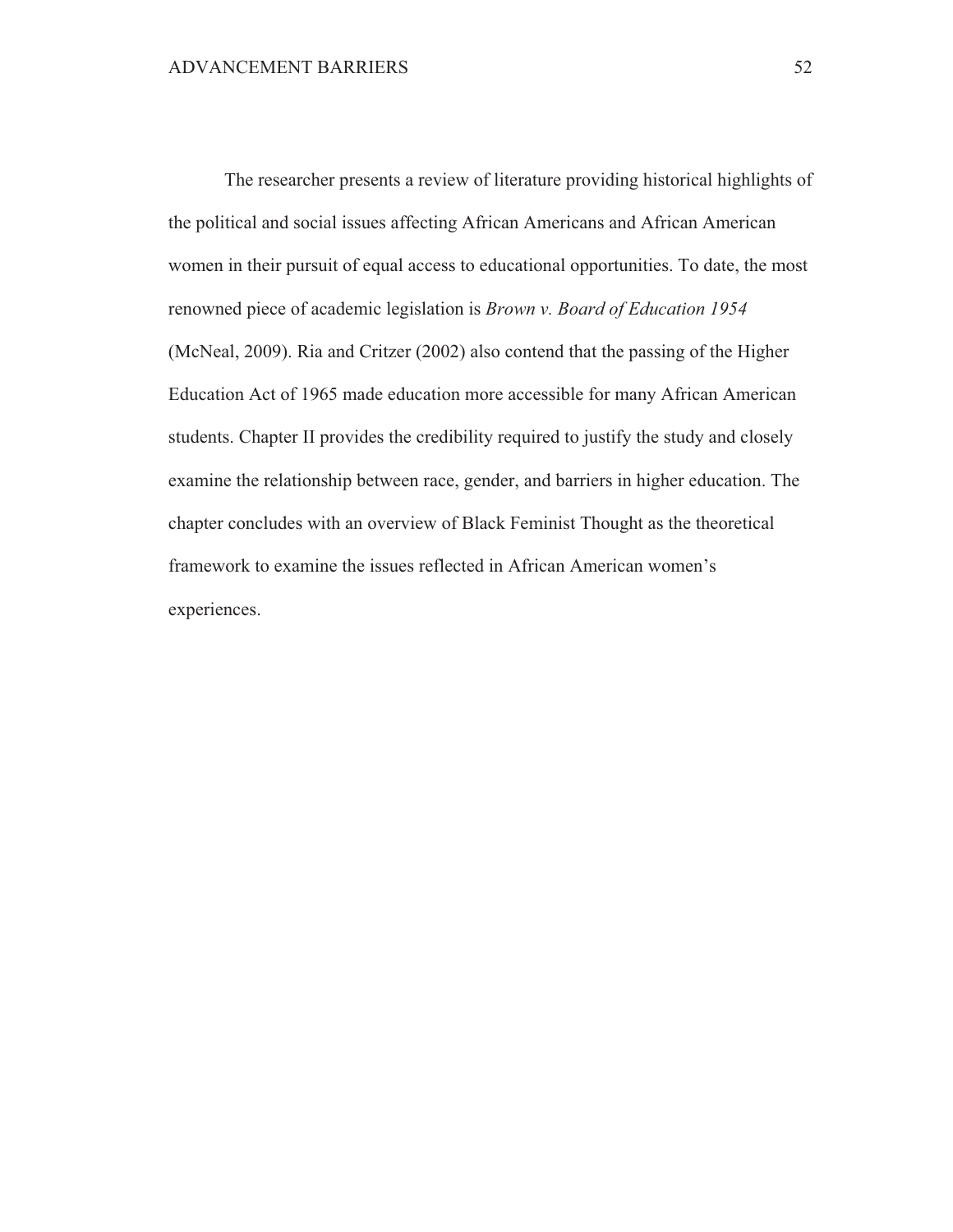# **Chapter 3**

### **Methodology**

The purpose of this qualitative research is to investigate the perceptions of leadership advancement barriers of African American women who have attained midlevel or higher leadership positions in higher education, successful strategies used to overcome barriers. A qualitative research methodology was selected for this study to help higher education institutions understand more about the barriers African American women face in their pursuit of leadership positions.

# **A Qualitative Approach**

This study employed a qualitative approach to investigate the two research questions:

- (1) What barriers did four African American women identify as they pursued leadership positions at Historically Black Colleges and Universities?
- (2) What strategies do African American women identify as effective in overcoming leadership advancement barriers?

Creswell and Creswell (2018) note qualitative data is used to understand complex concepts, experiences, and opinions to develop new insights into problems and highlight the participants' stories. This qualitative study explores Black women administrators' perceptions with leadership barriers in higher education at HBCUs. Researchers conducting phenomenological studies are interested in understanding the essence of particular group or individual experiences (Davis, 2012).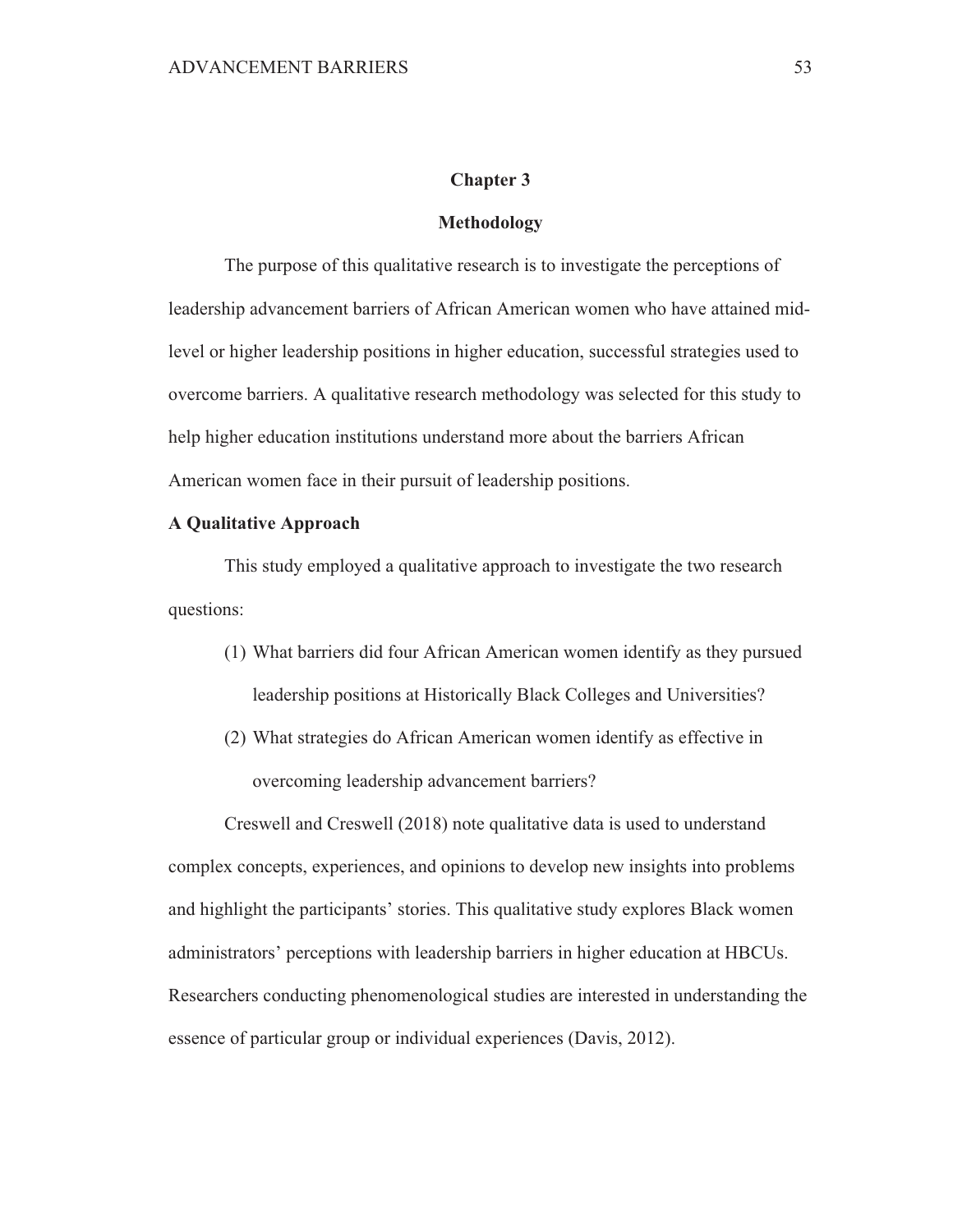Phenomenology was the methodology selected because it provides a detailed description of the women's experiences (Creswell and Creswell, 2018). This phenomenological study explores the lived experiences of four African American female administrators who are graduates of HELF, serving in mid-to senior-level positions at HBCUs. This study highlighted the essence of those experiences. With this method and the focus on Black female administrators' experiences, the study seeks to gather rich data on the experiences of study participants.

Not only does a phenomenological approach allow researchers to describe how and what participants experience, but it also requires researchers to look for the underlying meaning in the ways respondents talk about their experiences (Vagle, 2010). Such an examination, in the end, informs an understanding of how the interaction of both race and gender affects Black female administrators' experiences in higher education. By using qualitative methods, the study offers discourse to enhance my understanding as an African American female researcher, the administrators' understanding as participants, and the readers' understanding. The researcher engages this study and contributes to the research on African American female administrators with respect to her background, race, gender, and lived experiences. Generett and Jeffries (2003) propose that Black women researchers must consider the places they are reared, their gender, race, class, and ability that play a crucial role in developing and shaping their experiences and also the experiences of their participants.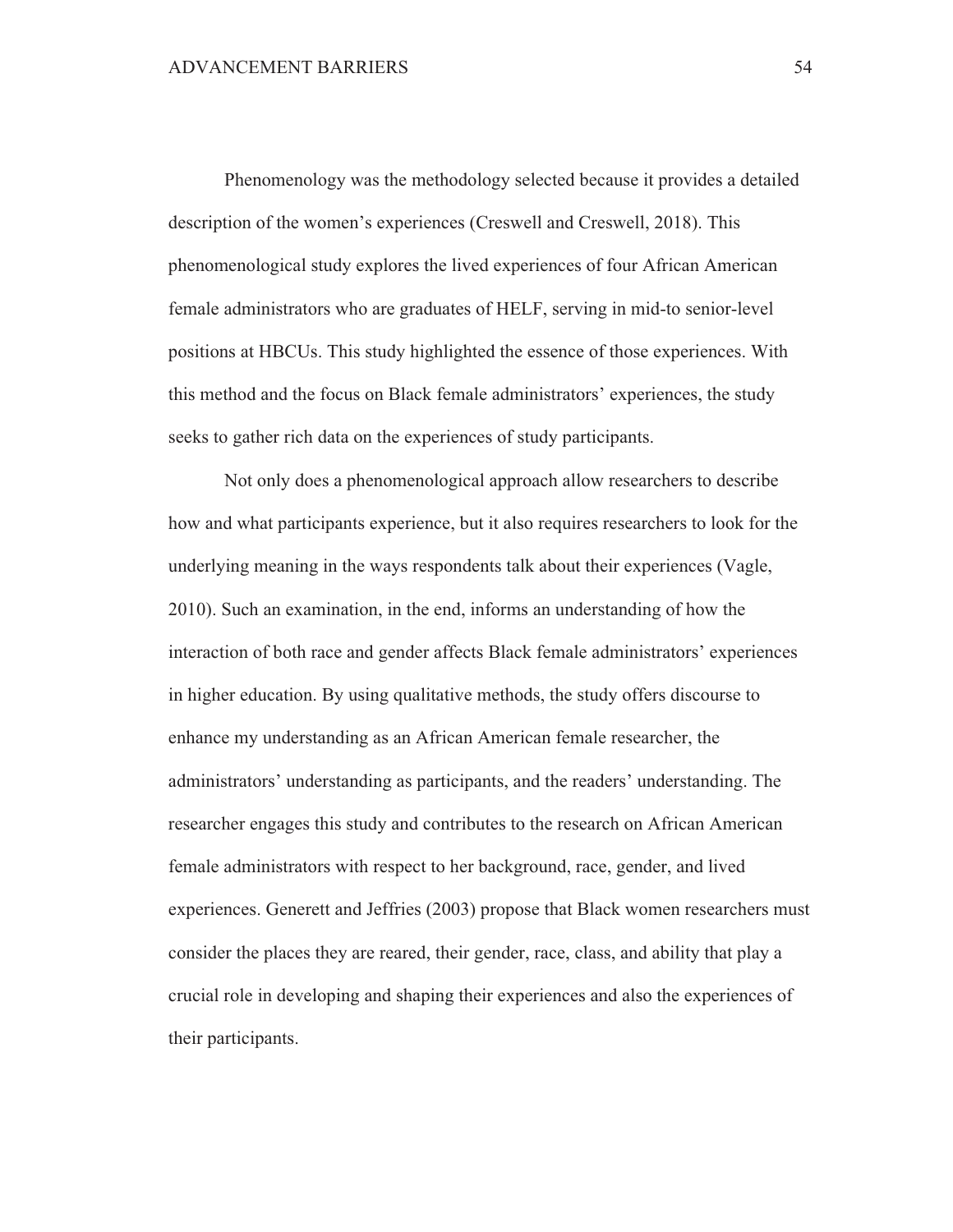# **Participants**

Thirteen African American women who self-identified as Black and serve in mid-to senior-level leadership positions at HBCUs were qualified to participate in the study. Black women holding mid-to senior-level leadership positions at HBCUs who graduated from HELF were identified. Four women agreed to be interviewed, and returned their demographic questionnaire and informed consent form. Participants were selected using purposeful sampling. Patton (2002) describes the design strategy of purposeful sampling as one in which participants are selected because they are, "information rich and illuminative and offer useful manifestation of the phenomenon of interest" (p. 40). Palinkas, et al. (2015) note that purposeful sampling is advantageous when participants are included according to the relevancy of the criteria, based on the emerging research questions and also the researcher's perception of their ability to contribute to the study.

The research criteria for participants for this study included the following: self-identified as African American, female, served in a leadership position that is mid-to senior-level, and employed at an HBCU. Four African American women were identified who worked in various mid-to senior-level leadership positions at HBCUs. Participants who responded to the original email represented a cross-section of university positions and a sampling of the experiences of African American women at public institutions. While public or private was not specified as a criterion, all women had their mid-level or above rank experiences at public HBCUs. The participants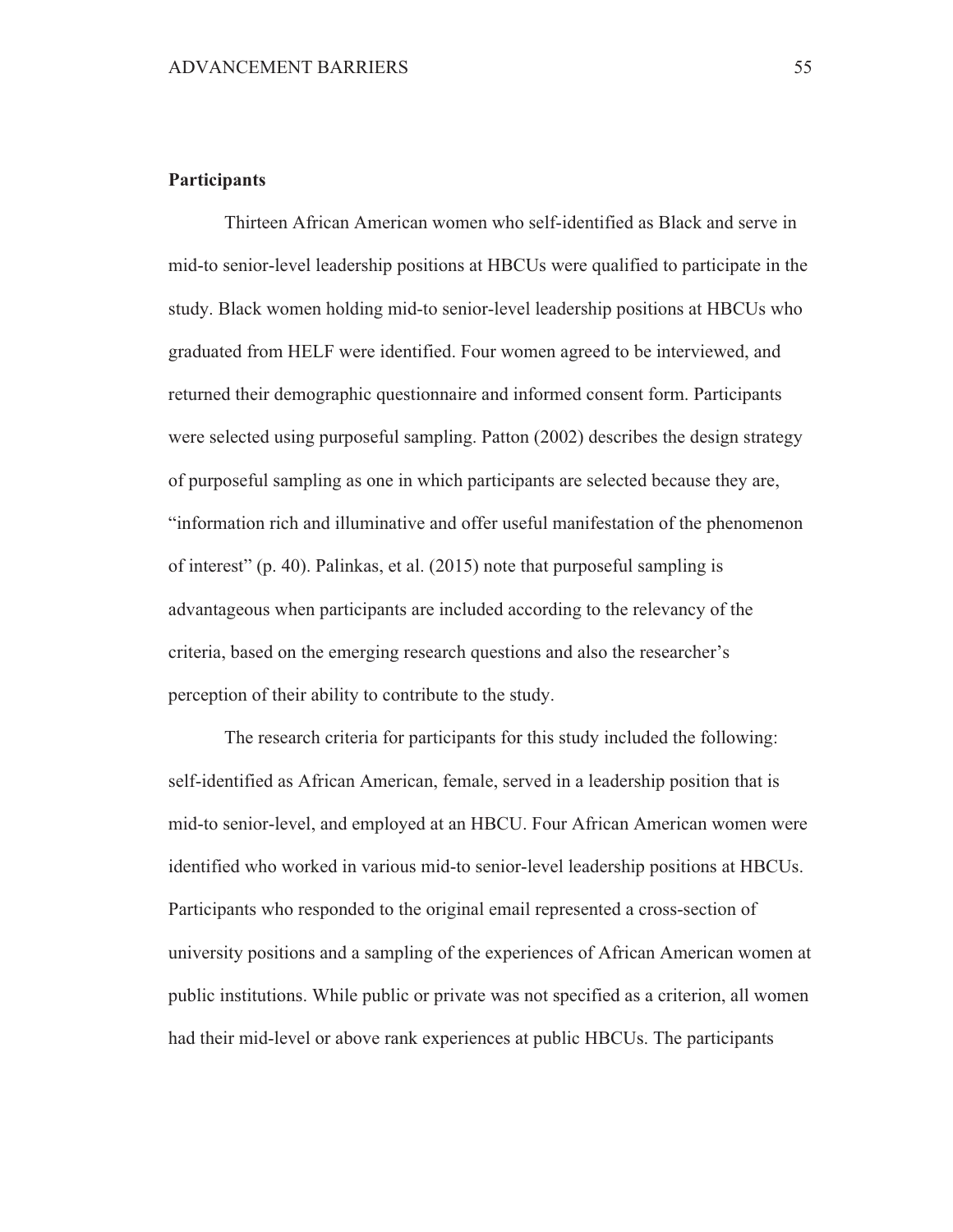represented a diverse group of positions—chief of staff, vice president, and executive director from institutions throughout the Southern states.

The Black females were selected in an effort to investigate their perceived barriers to leadership advancement, mentoring relationships they experienced in HELF, and more importantly, the career path they took to get to their current positions. Their experiences, particularly achieving mid-to senior-level roles, contributes to the body of literature on African American females and the relevancy of their perceptions of leadership advancement barriers. For the purpose of anonymity, neither participants' names nor their institutions will be identified in the findings. The study uses pseudonyms instead of identifiable information.

### **Participants' Demographic Characteristics**

This research included Historically Black Colleges and Universities (HBCUs). There are currently 101 HBCUs, and the majority are concentrated in the Southern United States. This research included four states: Alabama, Tennessee, Kentucky, and Mississippi. Individuals who met the inclusion criteria were selected, and the researcher emailed a demographic questionnaire. Participation was sought from Black women educational leaders who graduated from the Higher Education Leadership Foundation. In addition, the women must be currently working for a Historically Black College and University (HBCU).

The Higher Education Leadership Foundation (HELF) believes in the importance of Historically Black Colleges and Universities (HBCUs) and preparing visionary leadership through best practices and time-honored traditions of success.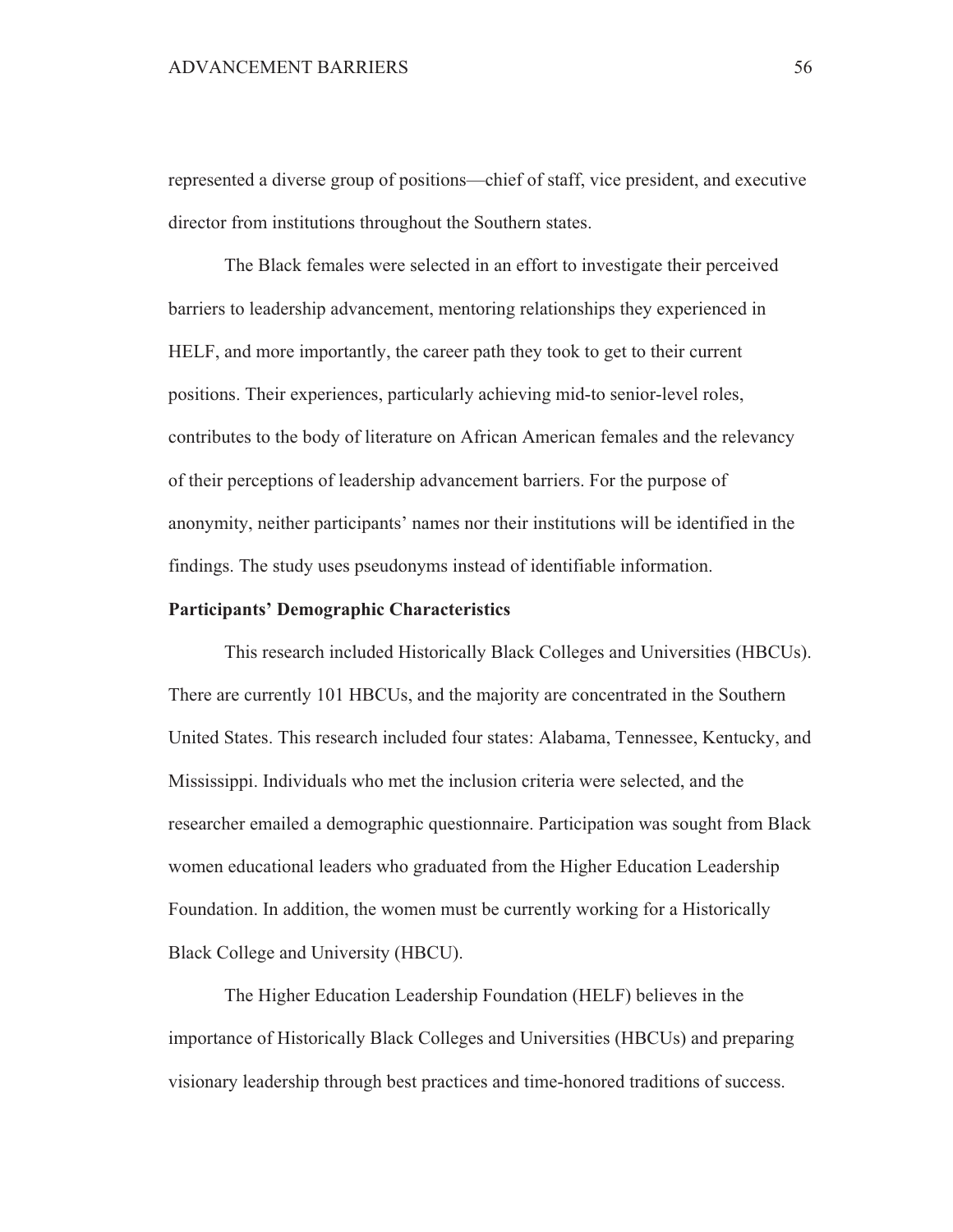The overall population of this group is 13. Out of 13 Black female leaders, only four participants responded to various methods of communication for study inclusion, such as phone calls, emails, letters, texts, and requests of colleagues in the HELF leadership. These interviews lasted 45 to 60 minutes and were conducted remotely via Zoom platform, recording only the audio version of responses. After recorded interviews, individual responses were transcribed and later coded.

#### **Establishing Validity**

To ensure the interview questions (Appendix D) used in the study were free of bias and were clear, the researcher consulted colleagues. Student Affairs professionals (3 Black professionals and one White professional) and two human resource professionals (1 Black and 1 White) were identified as content experts to review questions, share feedback, and validate that the questions aligned with the study's research questions. Student Affairs was selected as the area of focus since most African American women working in higher education are administrators in residence life, diversity and inclusion, student conduct, and student success. Human resource professionals were selected because of their knowledge and expertise in hiring policies. In addition, University colleagues were familiar with African American administrators in higher education and used this familiarity to provide feedback on the study's interview questions (Marshall & Rossman, 2016).

# **Data Collection**

The researcher secured Morehead State University Institutional Review Board (IRB) approval. To gain a better understanding of Black women's lived experiences as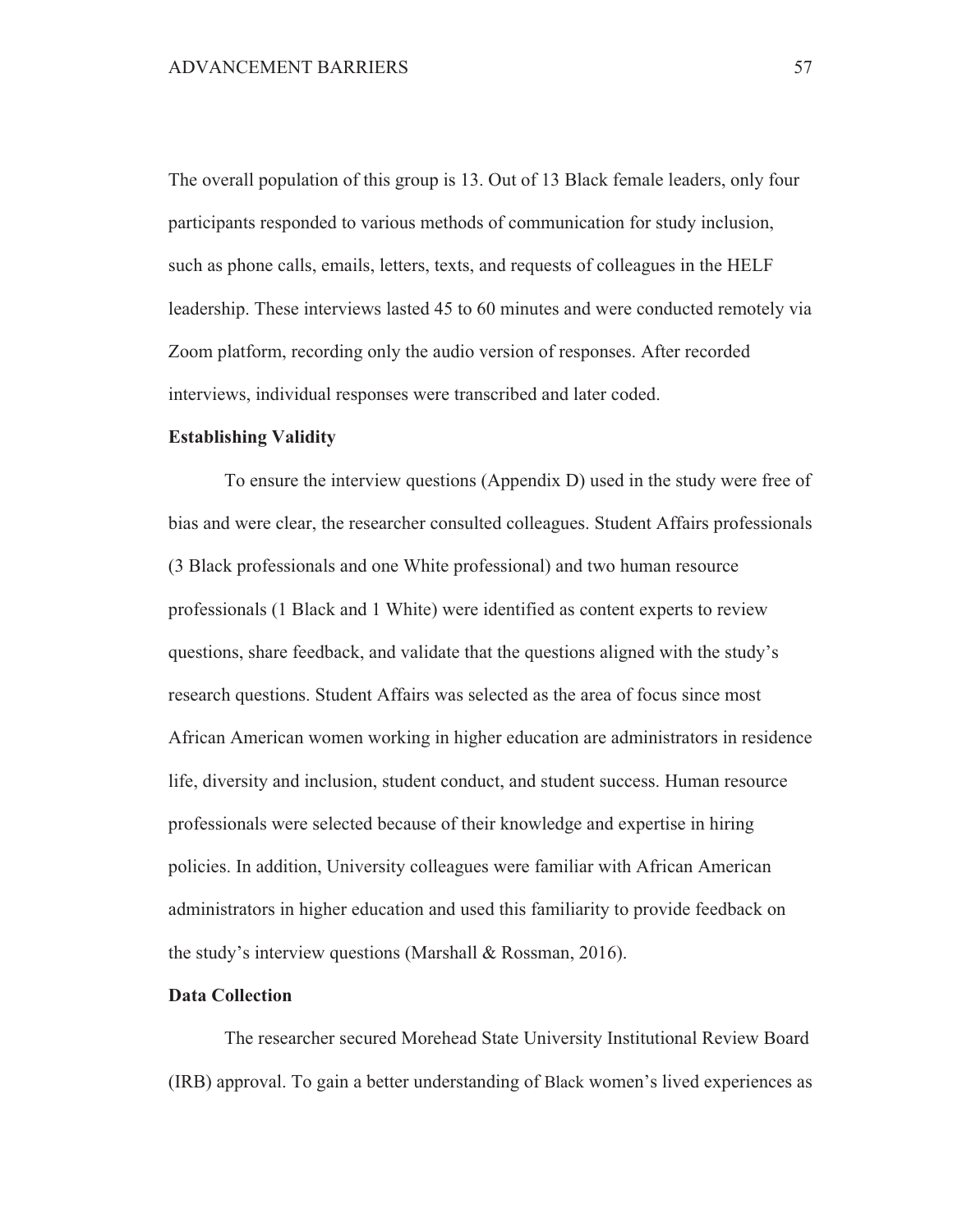leaders in higher education, the researcher employed a qualitative approach. The researcher recruited Black women from HELF who serve as administrators for HBCUs. HELF provides its membership with the names, email addresses and other identifiable information, so the researcher communicated electronically with Black females that met the criteria for participation. The purpose of the study was explained along with an invitation to participate. Once the Black women accepted the invitation to participate in the study, the researcher emailed an electronic copy of the consent form (Appendix A) and the demographic questionnaire (Appendix C).

The demographic questionnaire provides the researcher with demographic and preliminary background information prior to the interview. Respondents were given an opportunity to review the consent form prior to participating in the study and encouraged to ask any questions of the researcher. Indicative of qualitative studies, ethical issues relating to the protection of the participants is a primary concern (Merriam, 2015). Confidentiality is the process of protecting the identity of participants in research. To ensure confidentiality, each participant was assigned a pseudonym for the study, and the name of the university was kept confidential.

The researcher used Zoom to conduct the interviews. The interview protocol was emailed to each participant, allowing an opportunity to ask any questions or express any concerns with the process. Merriam and Tisdell (2015) posit three types of interview processes: structured, semi-structured, and unstructured/informal. This research used semi-structured interviews. Semi-structured interviews allowed for a combination of more and less structured interview questions, flexibility in questions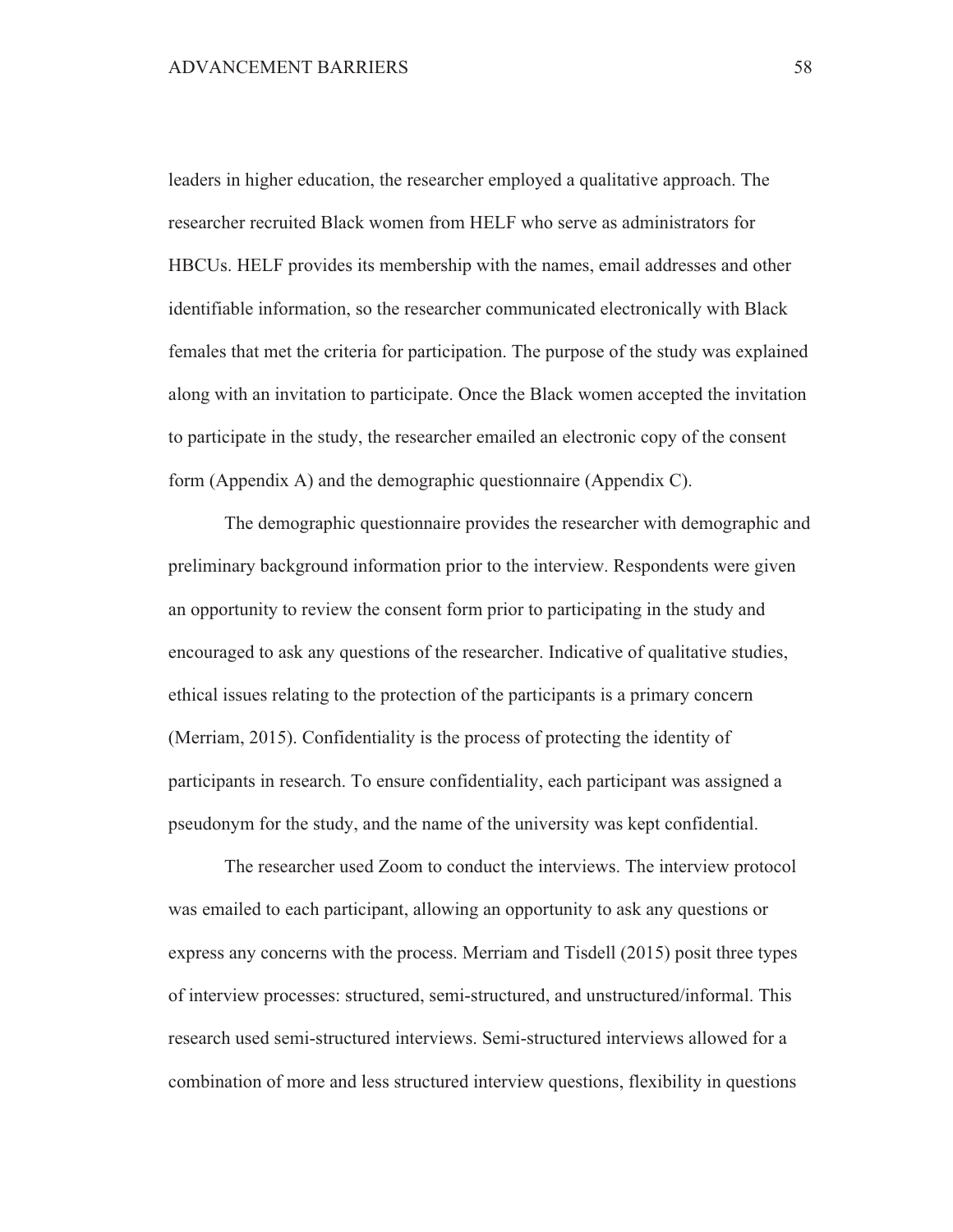posed, and the order questions were presented. According to Pietkiewicz and Smith (2014), semi-structured questions allow the interviewer and the interviewee to participate in discussions in real-time. Conducting semi-structured interviews also provides opportunity and flexibility for unanticipated topics to arise, allowing the interviewer to explore the interviewee's responses in greater detail.

The researcher recorded each interview session and listened carefully to each recording at least three times. First, the researcher listened to transcribe for accuracy. The second time was to pay attention to key issues and categories of participants' responses. The researcher used member checking, also known as participant or respondent validation, as a technique for exploring the credibility of results (Birt et al., 2016). Member checking occurred when the researcher emailed a copy of the findings to each participant and then followed up via email to clarify any aspects of the transcribed recording.

The researcher collected survey responses of the demographic questionnaire via Qualtrics online software, and the researcher concurrently collected further information through a review of the participants' vita. Research questions were addressed by using an established interview protocol with each participant. The researcher identified themes in participants' responses related to the research questions. Themes included: visibility and voice, race versus gender, knowing the culture and strategies to support Black women. Sub-themes were also identified as appropriate.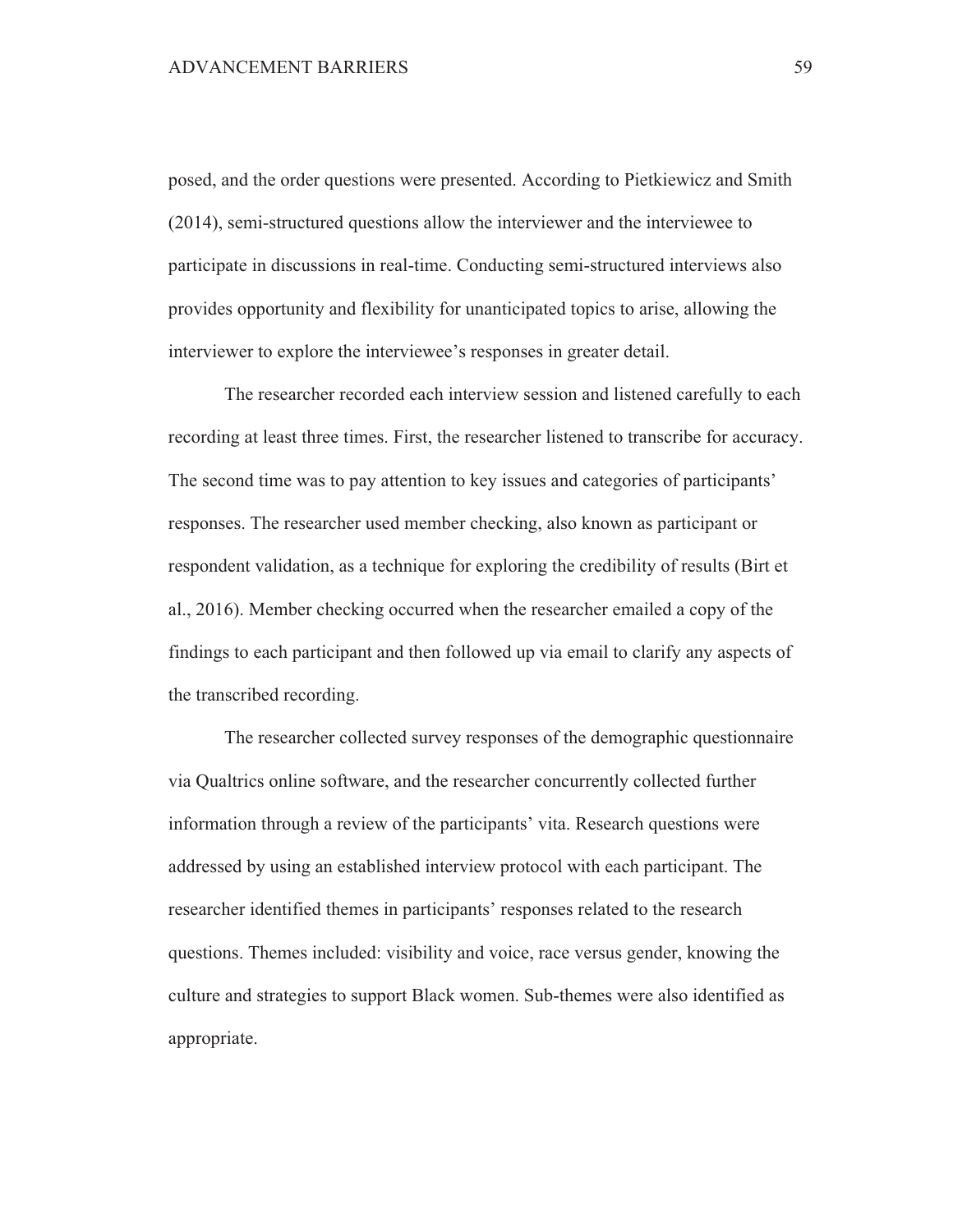# **Data Analysis**

Qualitative case study methodology relies on qualitative data analysis guidelines. Merriam and Tisdell (2016) note that the researcher in a qualitative study is simultaneously involved in data analysis while collecting the data. The data analysis for this study coincided with the data collection process. Pietkiewicz and Smith (2014) recommend reviewing the transcript a few times and listening to it as well. The researcher made notes while reflecting on the interviews. The researcher observed body language, voice tone, and ways to improve upon the interview techniques the next time and responses made by the participants in which the researcher may have wanted to probe into more.

According to Bogdan and Biklen (2003), data analysis is defined as a process that involves "working with data, organizing and breaking into manageable units, synthesizing and searching for patterns, discovering what is important and what is to be learned, and deciding what you will tell others" (p. 145). The researcher utilized member checking throughout this study. After transcribing the data, the researcher sent the transcript to the participant for member verification. Participants had the opportunity to make revisions by removing or revising statements for confidentiality or clarification. While awaiting confirmation of member checks, the initial data review began with personal interview notes. Analysis was ongoing as the researcher continually reviewed the transcripts. For this study, the recorded interviews were transcribed, read several times by the researcher, and hand coded by the researcher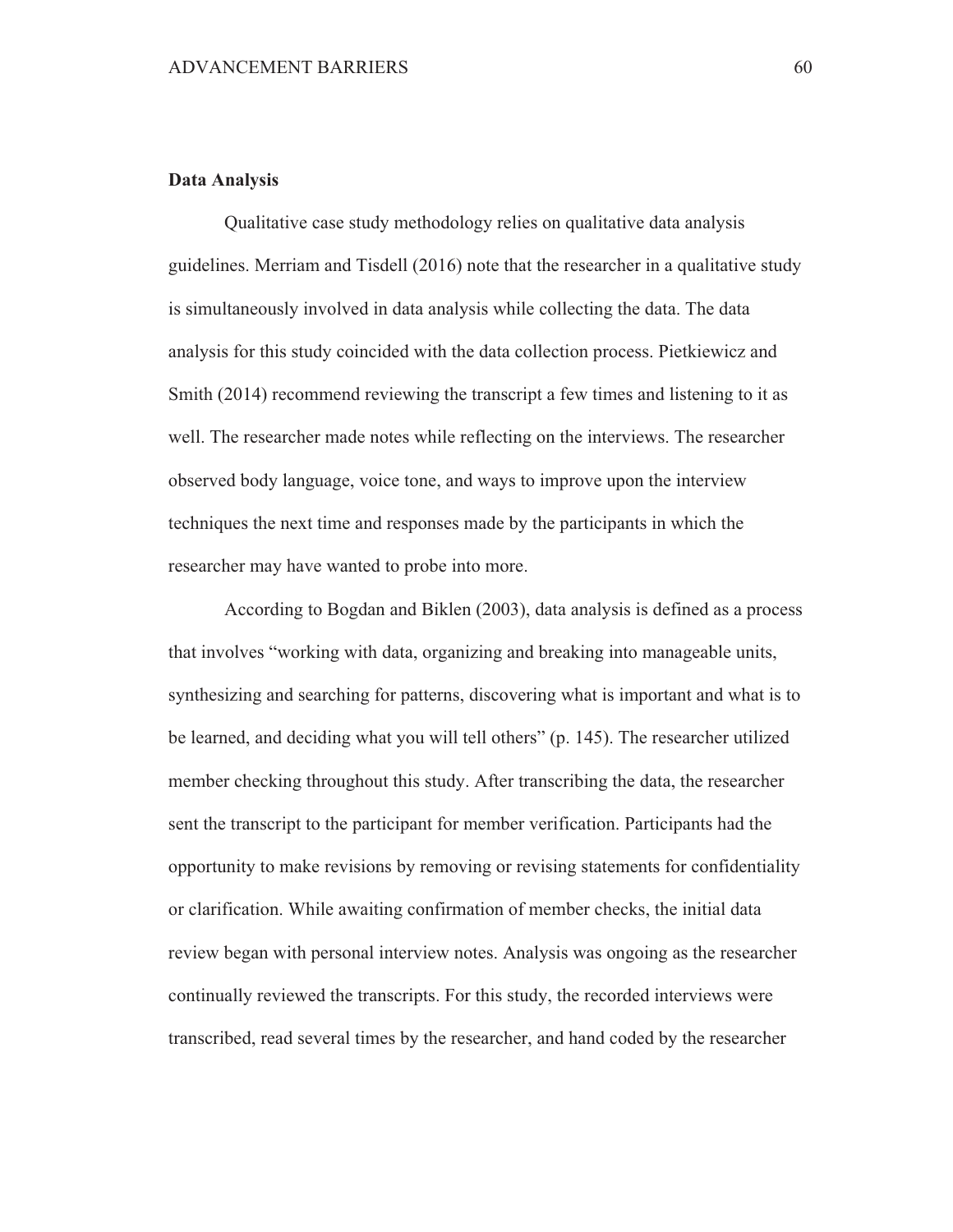into themes and categories related to the research question. Participants verified and offered feedback upon review of the interview transcripts.

Gall et al. (2003) define interpretive analysis as a method by which researchers closely analyze data to identify emerging themes and patterns to explain a phenomenon being examined. The researcher organized individual interviews and questionnaires responses into a Microsoft Word document for review. The researcher then organized data into groups that revealed recurring themes and patterns. Next, the researcher examined the data according to similar themes to investigate relationships within the categories. This allowed the researcher to develop constructs that emerged from each category (Ary et al., 2002). The researcher also determined how these data answered the study's research questions. As the data were analyzed, themes gradually emerged, allowing the researcher to connect the data and the interview questions and the results of the interviews with the review of existing literature.

# **Ethical Considerations**

Given this study involved people participating and contributing to the understanding of lived experiences of Black women in higher education leadership roles at HBCUs, the researcher established safeguards to protect and respect participants' rights. Creswell (2014) pointed out some ethical issues that may occur during a study and ways to avoid those issues from happening. Therefore, the researcher protected participants' rights by: obtaining IRB approval for the research design, securing written and verbal consent from participants before participation in the study, and using pseudonyms to protect identities. Therefore, it is critical as a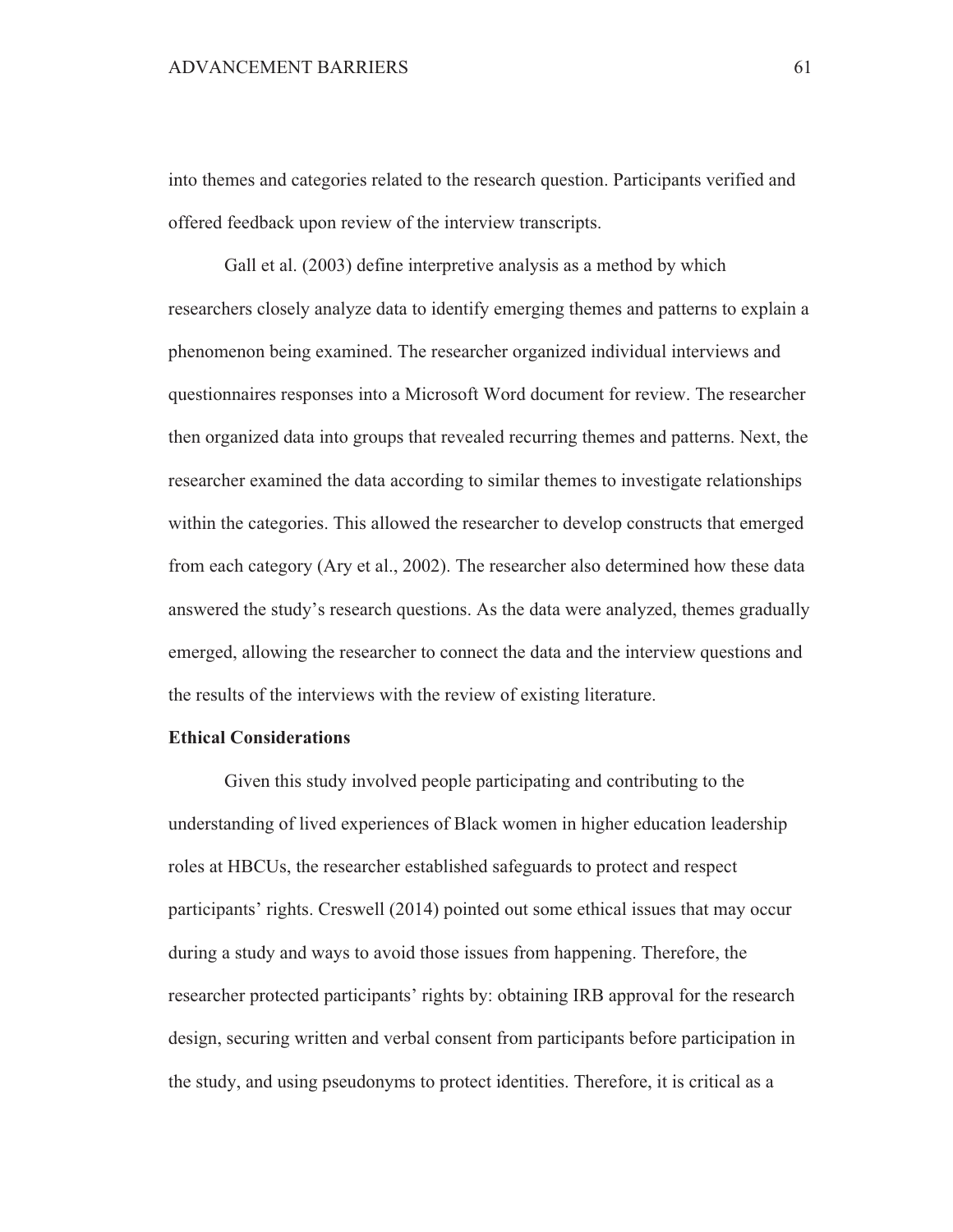researcher to consider biases and preferences brought to the study. To safeguard against this, all the study participants received a copy of transcripts to confirm accuracy. The researcher remained transparent throughout the study to ensure its credibility and trustworthiness.

### **Researcher Bias**

Researcher's Voice as a Black Female Administrator. As a Black female raised in the heart of the South of Mississippi, the researcher was taught at an early age — the power of education. This lesson the researcher learned from her illiterate grandmother, who had no formal education. Even today, the researcher is in frequent communication with her first-grade teacher, Mrs. Crump. As a young child, the researcher was often told she talked too much and to be quiet. Crump instilled in the researcher that her voice was powerful and to use her voice. She articulated to the researcher that she was a leader, and allowed her five minutes at the end of the day to recap what the class had learned. Crump gave the researcher a stage to speak up. In second grade and throughout her K-12 education, the researcher experienced racism. Still, the researcher learned always to use her voice to balance matters of challenge and conflict. The researcher acquired the ability to financially support her family and the underserved community at a young age.

At the age of 16, sports participation ended, the researcher started working two jobs while in high school. The researcher discovered quickly that females were treated differently in the workplace. This fueled the researcher's desire to find ways to end injustices and inequities one often faces during life's journey. The researcher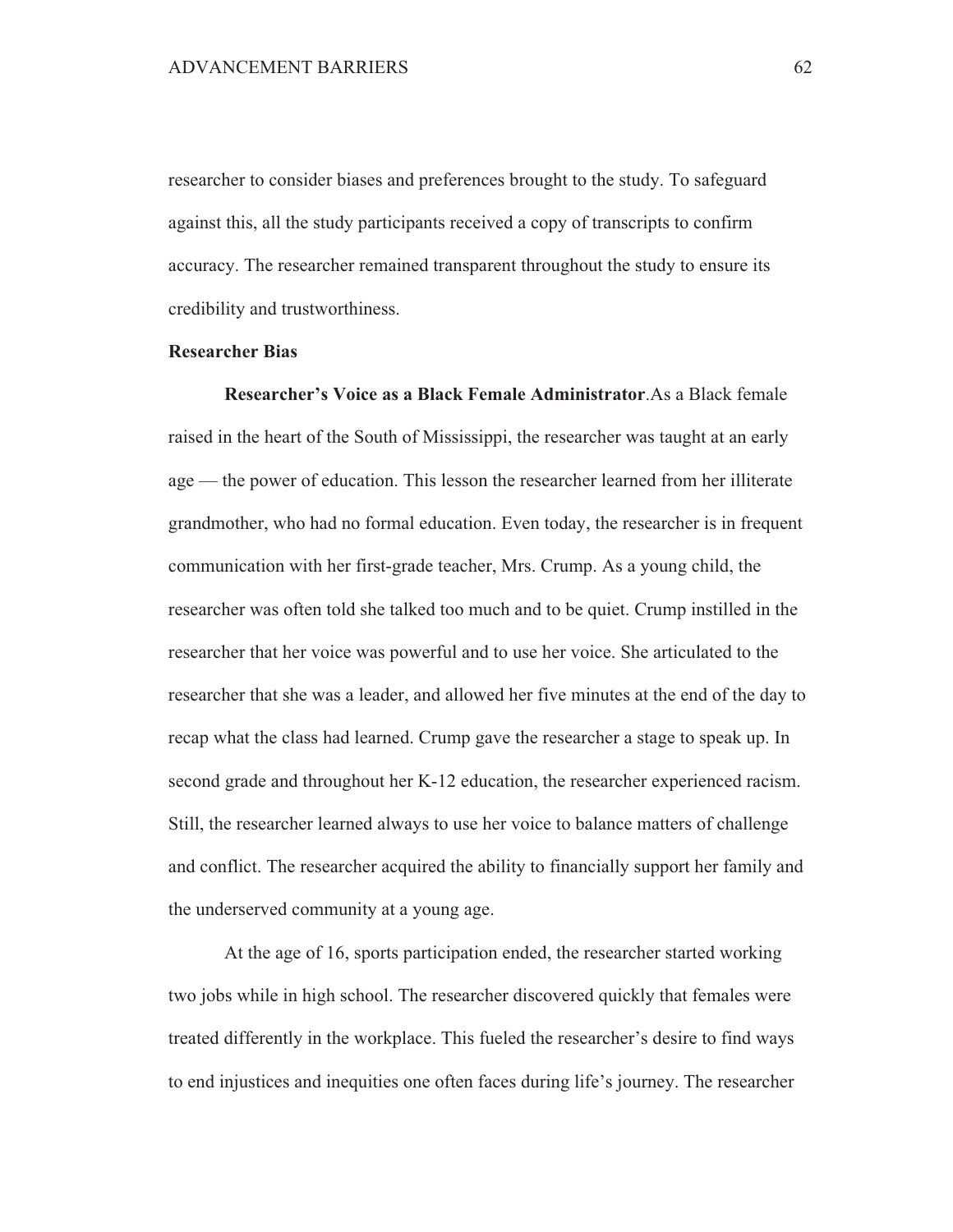pursued positions of leadership throughout her career. As such, the researcher was well aware of the mistreatment of African American women in the workplace. When the researcher transitioned from the corporate sector to higher education, she faced persistent advancement barriers and unfair treatment as an educated, Black woman.

In the corporate sector, the researcher was often the only Black person employed in her area. The researcher navigated the space of being "invisible" or being left out of the decision-making process. However, the barriers, the researcher encountered in higher education proved to be beyond challenging. The researcher's experiences in higher education have fueled her interest to understand the lack of Black female representation in senior-level positions in the academy. The literature in higher education lacks a focus on African American female administrators, who unlike students, do not experience supportive measures for advancement in their careers. This is why the researcher selected to investigate this dilemma in her research. A qualitative research design affords the researcher the opportunity to examine the rich experiences of educated Black women who have achieved a level of success and have a story to voice.

Although African American women are pursuing and completing academic degrees, they are not yet fully visible within the senior ranks of administration in the academy. Thus, the focus of the researcher's doctoral work is to add to the literature on the barriers Black women face in seeking career advancement, and to generate change in higher education as well. The researcher feels this study provides substantive knowledge on the perceptions of advancement barriers of African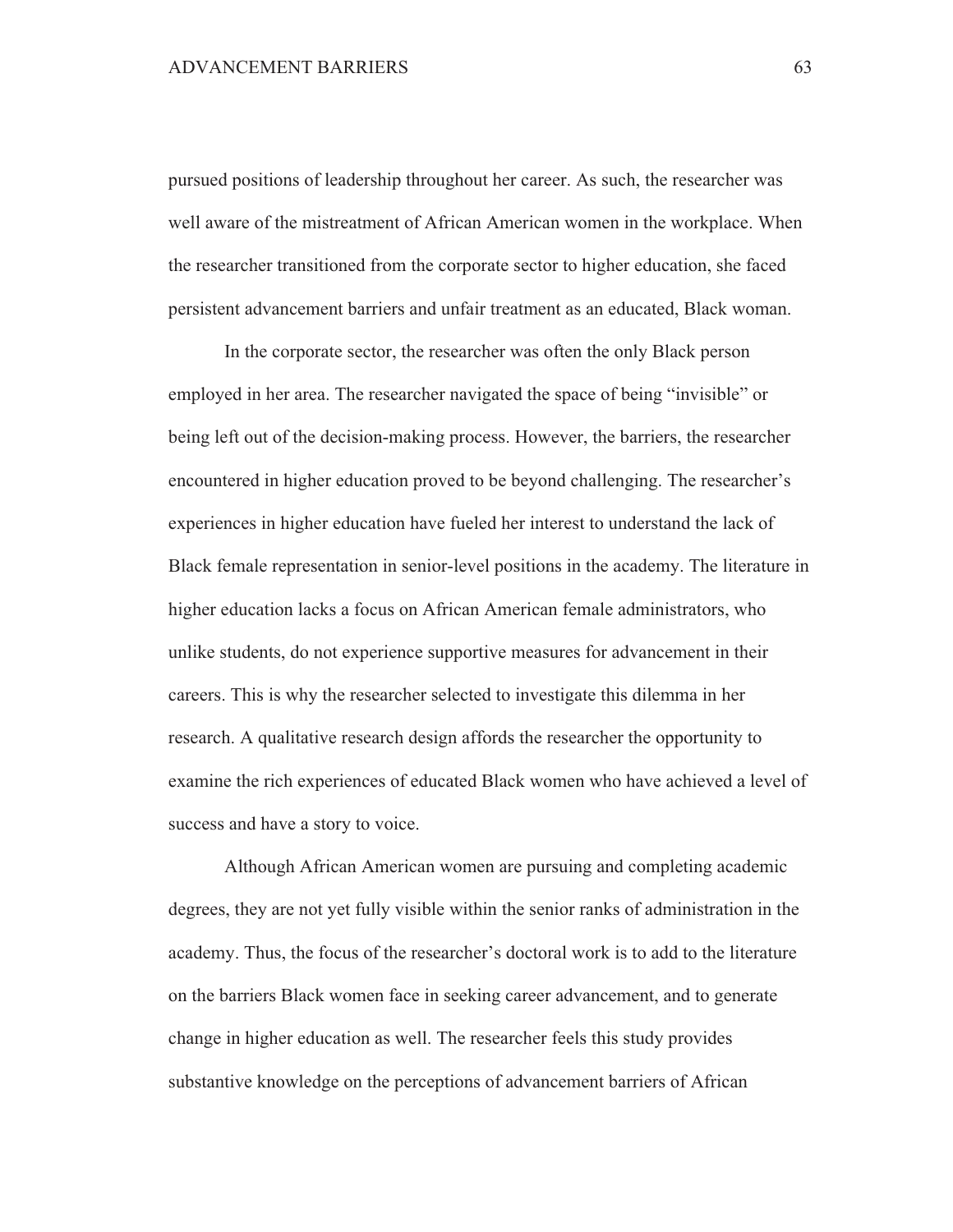American female administrators. Investigating the intersections of race and gender for the African American female is a necessary task.

Anna Julia Cooper conveyed, "Only the Black woman can say when and where I enter, in the quiet, undisputed dignity of my womanhood, without violence and without suing or special patronage, then and there the whole Negro race enters with me" (Alexander, 2019, p.31). The double identity of the African American female requires her to build upon her strengths and challenge those weaknesses that may hinder her career advancement. Having a solid understanding of the barriers preventing career advancement, and the success strategies to eliminate them can be effective as a tool for African American women seeking advancement in higher education.

The researcher acknowledges being a Black female with lived experiences in higher education, having worked for Predominantly White Institutions (PWIs) and HBCUs. The researcher has observed that expanding our notion of leadership is paramount to increasing the representation of African American women in senior positions in higher education. The researcher acknowledges that every institution must question what policies, practices, or team-level processes the institution has implemented to reduce bias, enhance inclusion, and drive more significant team outcomes.

As an African American woman, the researcher was excluded from experiences that would have given her access and knowledge to navigate the culture and climate of higher education that may have facilitated career development and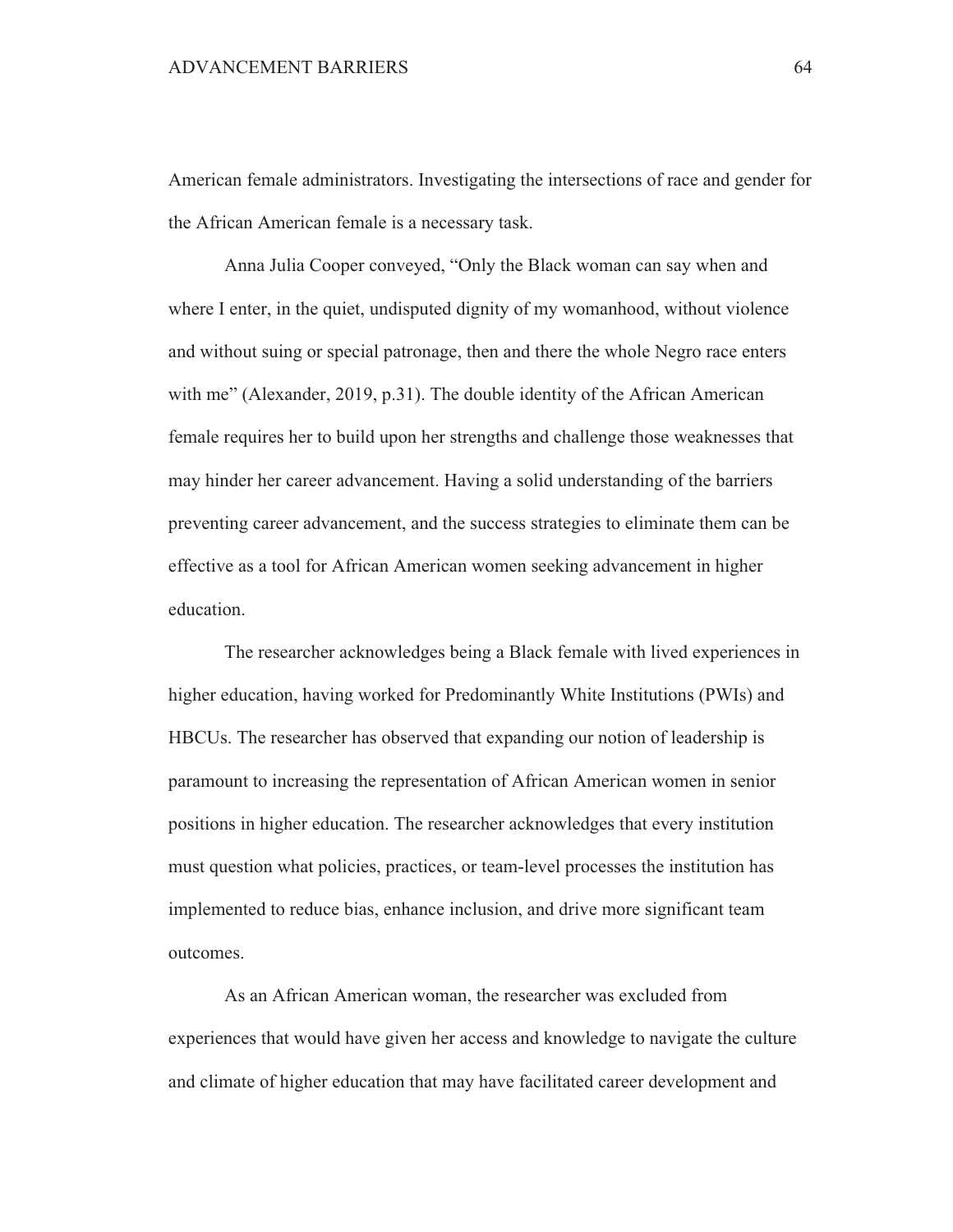advancement. With this in mind and to mitigate possible biases as a researcher, the researcher made a conscious effort to avoid giving voice to my empathy during interviews while participants narrated their lived experiences and described their perceptions about what had happened to them. Before conducting this research, the researcher reflected on her path to becoming an administrator in higher education.

The researcher acknowledges being a Black female with lived experiences as a Black woman administrator in higher education at an HBCU. Creswell and Creswell and Creswell (2018) defined reflexivity as the researcher's ability to reflect on their "biases, values, and personal backgrounds, culture, and experiences hold for shaping their interpretations"  $(p.182)$ . The researcher is not very different from the participants in the study in terms of race, gender, education, and social-economic class.

### **Triangulation**

Triangulation is another way to maintain the study's trustworthiness because it helps to minimize the threat of researcher bias. Triangulation is a method used to judge the validity and accuracy of data by comparing differing points of view (Creswell, 2014). Source triangulation was used throughout this study. In this study, the various triangulated sources included interviews, sharing of published works, and resumes.

# **Transferability**

According to Polit and Beck (2014), the nature of transferability, the extent to which findings are useful to persons in other settings, is different from other aspects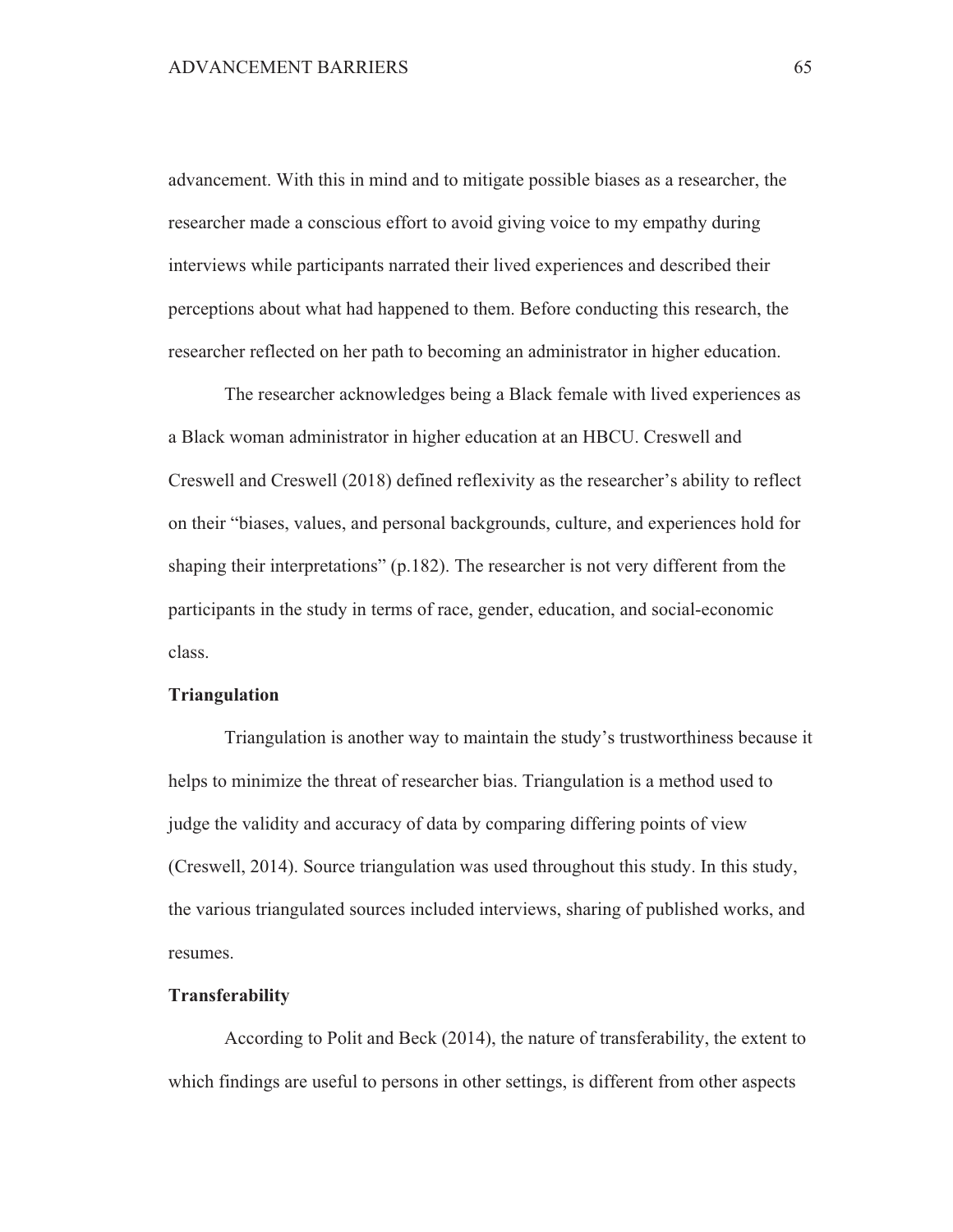of research in that readers determine how applicable the findings are to their situations. To ensure transferability, background demographic data was collected from each participant. Additionally, each participant's institutional website was viewed for gender bias by checking the makeup of the university leadership. Finally, to help ensure transferability, the researcher documented and described the research process, including data collection and analysis procedures and participant recruitment.

#### **Summary**

Chapter III describes the research methodology used to collect data about the lived experiences of African American women graduates of HELF employed at HBCUs in the Southern states. The phenomenological research is detailed and pertinent to ensuring the data collected is in-depth using multiple sources of information-rich in context (Creswell, 2014). This chapter also provided information on the research and target population for this study and selected participants. Using purposeful sampling to select the sample population, the researcher collected data from participants who met the selection criteria. The researcher used semi-structured questions to conduct interviews.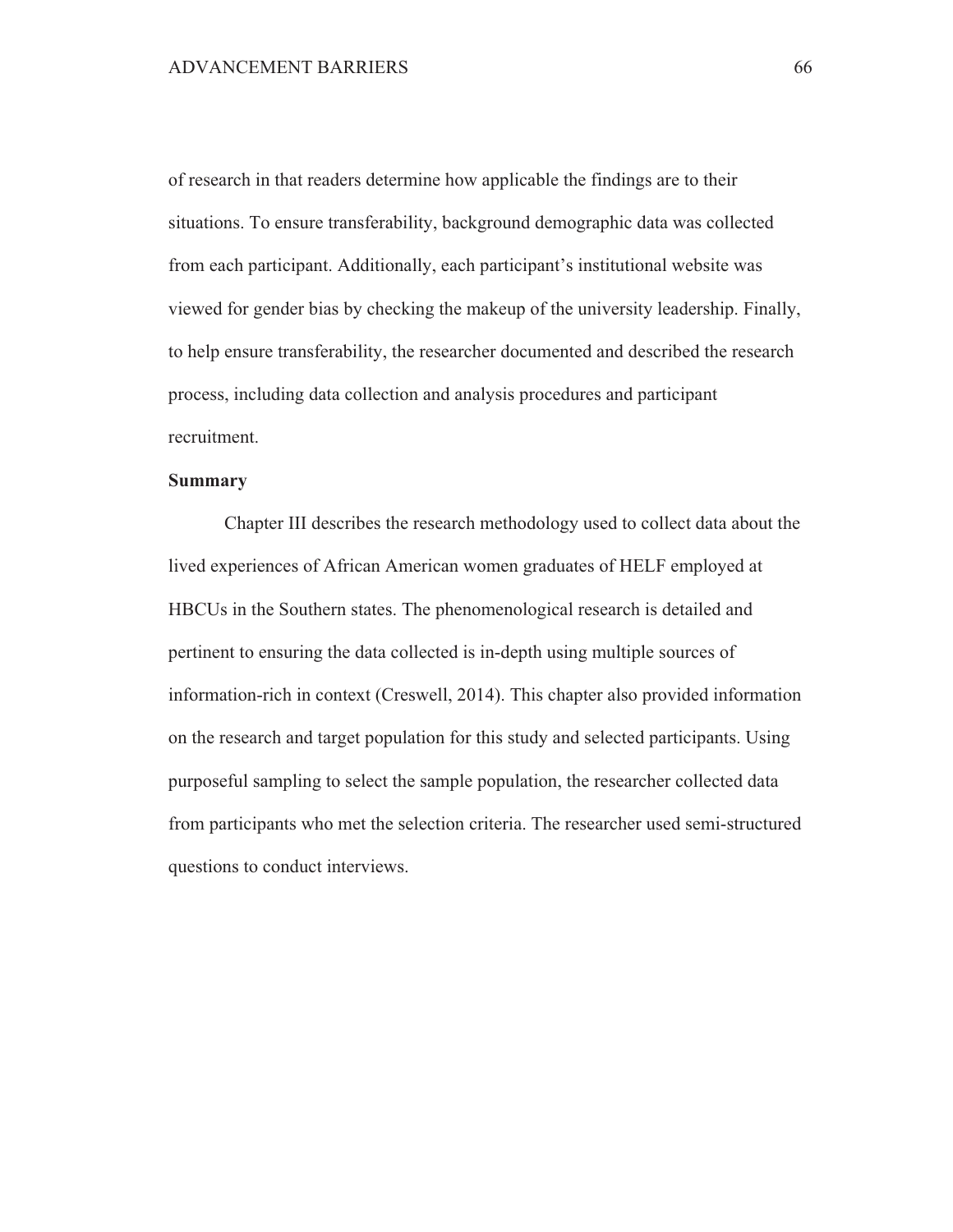### **Chapter 4**

#### **Findings**

The purpose of this study was to examine the leadership journey and experiences of four African American women in senior-level positions working in higher education. Specifically, it investigated Black women's perceptions of leadership barriers and identified strategies to overcome factors contributing to the lack of advancement of Black women into leadership roles at Historically Black Colleges and Universities (HBCUs). In addition, this qualitative phenomenological investigation was to give voice to the lived experiences of African American women administrators who graduated from the Higher Educational Leadership Foundation (HELF) and work at four-year HBCUs.

This chapter discusses the concepts that emerged from the qualitative data collected and an analysis of the data obtained from the participants in the study. This chapter will present findings that emerged from data collected and analyzed using the theoretical framework for this study. Black Feminist Thought was the theoretical framework that informed the study. The theoretical framework provided a better understanding of Black women leaders' experiences in higher education as they strived for leadership positions. This chapter explores the four Black women executive leaders working at four different HBCUs in the Southern States. Additionally, it captures the common themes and patterns that emerged.

Given that the names of the participants and their institutions are confidential within this study, the researcher has given the participants pseudonym names, P1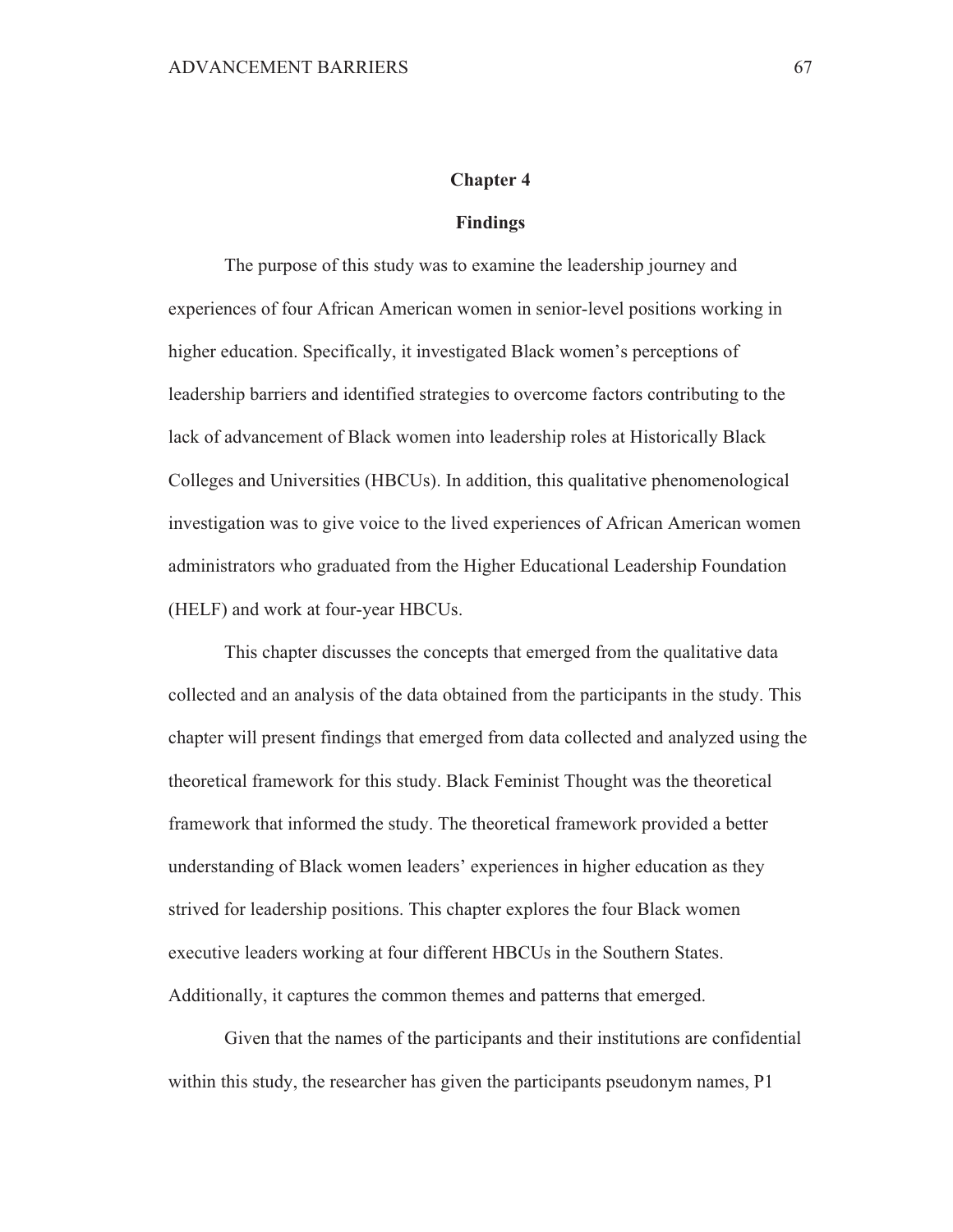through P4, have summarized each participant's leadership journey and experiences. Any identifiable information that could potentially identify the participants has been omitted. Table 1 describes the participants as it relates to demographics such as age, marital status, the number of children, and who raised the participants as a child. Additionally, Table 1 reveals that all of the participants in the study were between the ages of 39 to 64, and most were reared with both parents in the home. In addition, it indicates that the immediate family structure of the participants included the following: Three participants were married, and one participant was divorced. One participant had no children, while another had only one child, one had four children, and the remaining participant had two children. Therefore, most participants have had families throughout their leadership journey and balanced the demands of a career with family responsibilities.

# Table 1.

| Participant's<br>Pseudonym | Age | <b>Marital</b><br><b>Status</b> | # of Children | <b>Primary</b><br>Rearing |
|----------------------------|-----|---------------------------------|---------------|---------------------------|
| P1                         |     | Married                         |               | <b>Both Parents</b>       |
| P2                         |     | Married                         |               | <b>Both Parents</b>       |
| P3                         | 64  | Divorced                        |               | Mother                    |
| P4                         | 39  | Married                         |               | <b>Both Parents</b>       |

| Participants' Demographics |  |  |
|----------------------------|--|--|
|----------------------------|--|--|

Table 2 displays the educational and leadership characteristics of the participants. Two participants hold doctoral degrees considering education attainment: a Doctor of Philosophy (PhD) and a Doctor of Education (EdD), P1 and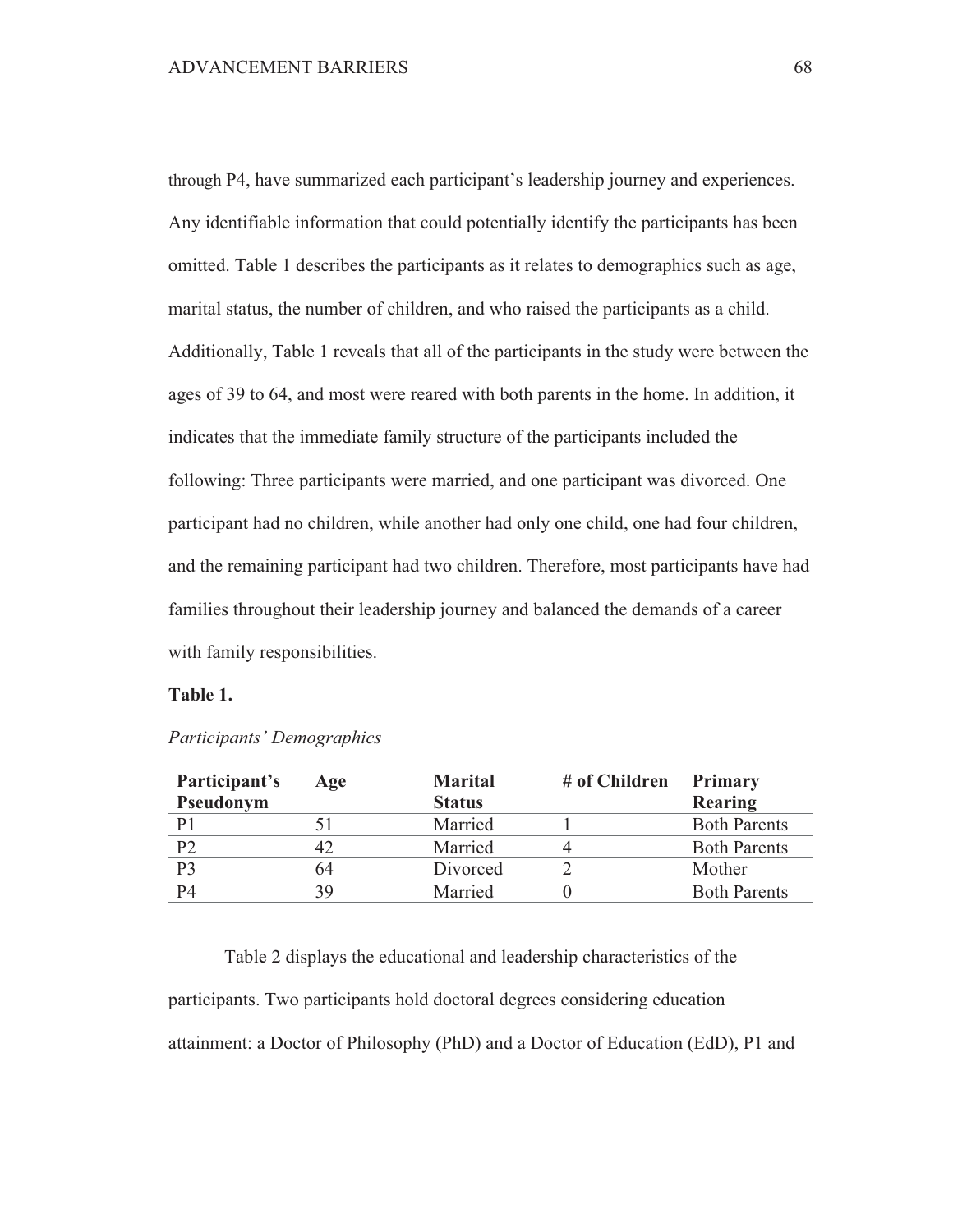P2. It is important to note that all participants except one earned graduate degrees. Table 2 shows that all participants have between 15 to 21 years of higher education experience, including their current position in executive leadership. Table 2 also shows that only one participant has been in their current leadership position for one year. In contrast, the other participants have two to five years of experience in existing roles. It describes that all the participants work at 4-year HBCUs in four Southern states, Tennessee, Alabama, Mississippi, and Kentucky.

# Table 2.

| Participant's<br>Pseudonym | <b>Current</b><br><b>Position</b> | # of Years<br>in<br><b>Position</b> | # of<br><b>Years</b> in<br><b>Higher</b><br><b>ED</b> | <b>Degrees</b><br><b>Attained</b> | <b>Institution</b><br><b>Type/State</b> |
|----------------------------|-----------------------------------|-------------------------------------|-------------------------------------------------------|-----------------------------------|-----------------------------------------|
| P <sub>1</sub>             | Executive                         | 2                                   | 16                                                    | Bachelor's                        | 4-year                                  |
|                            | Director                          |                                     |                                                       | Master's                          | <b>HBCU/TN</b>                          |
|                            |                                   |                                     |                                                       | EdD                               |                                         |
| P <sub>2</sub>             | Vice                              | $\overline{2}$                      | 19                                                    | Bachelor's                        | 4-year                                  |
|                            | President                         |                                     |                                                       | Master's                          | HBCU/AL                                 |
|                            |                                   |                                     |                                                       | PhD                               |                                         |
| P <sub>3</sub>             | Chief of                          | 5                                   | 21                                                    | Bachelor's                        | 4-year                                  |
|                            | <b>Staff</b>                      |                                     |                                                       |                                   | <b>HBCU/KY</b>                          |
| <b>P4</b>                  | Vice                              |                                     | 15                                                    | Bachelor's                        | 4-year                                  |
|                            | President                         |                                     |                                                       | Master's                          | <b>HBCU/MS</b>                          |

Participants' Leadership Profile

P1 began her professional career as an adjunct professor in 2006 and now serves as an executive director at an HBCU in Tennessee where she has been employed for three years. P1 has always worked in higher education and served as a vice provost prior to her current role which she has held for two years. P1 holds a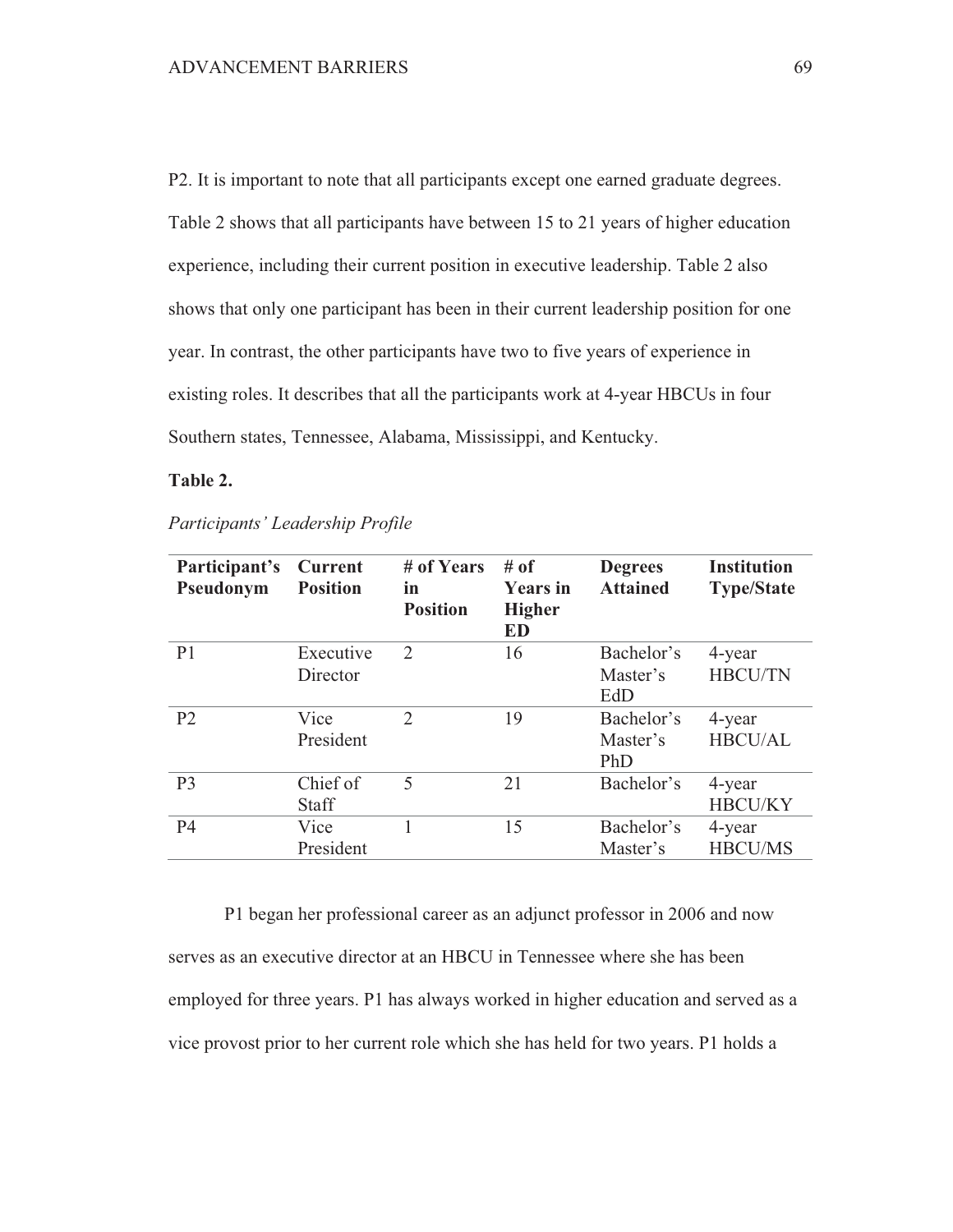doctoral degree in women in education leadership. She is 51 years of age and married with one child.

P2 describes herself as an HBCU enthusiast and has worked in higher education for more than 19 years. She was promoted from dean of students to vice president for an HBCU in Alabama. She has served in her current role for two years. P2 began her professional career as an assistant professor at a community college. She earned a doctoral degree in doctoral degree in counseling psychology. P2 is 42 years of age and married with four children.

P3 is a chief of staff at an HBCU in Kentucky. P3 has over 30 years of executive management experience. She worked her way up from a receptionist to an administrator. P3 has worked in higher education for 21 years and in her current position for five years. She is currently pursuing a master's degree in accounting and holds Bachelor's degrees in business administration. She is 64 years of age, divorced and has two adult children.

P4 transitioned from a director of communications to vice president role at an HBCU in Mississippi. She began her career as an administrative assistant and others encouraged her to climb the corporate ladder and pursue roles in leadership. P4 is 39 years of age, married and does not have any children. She has worked at her current institution for five years and in her current role for one year. P4 earned her master's degree in communications from a Predominately White Institution (PWI).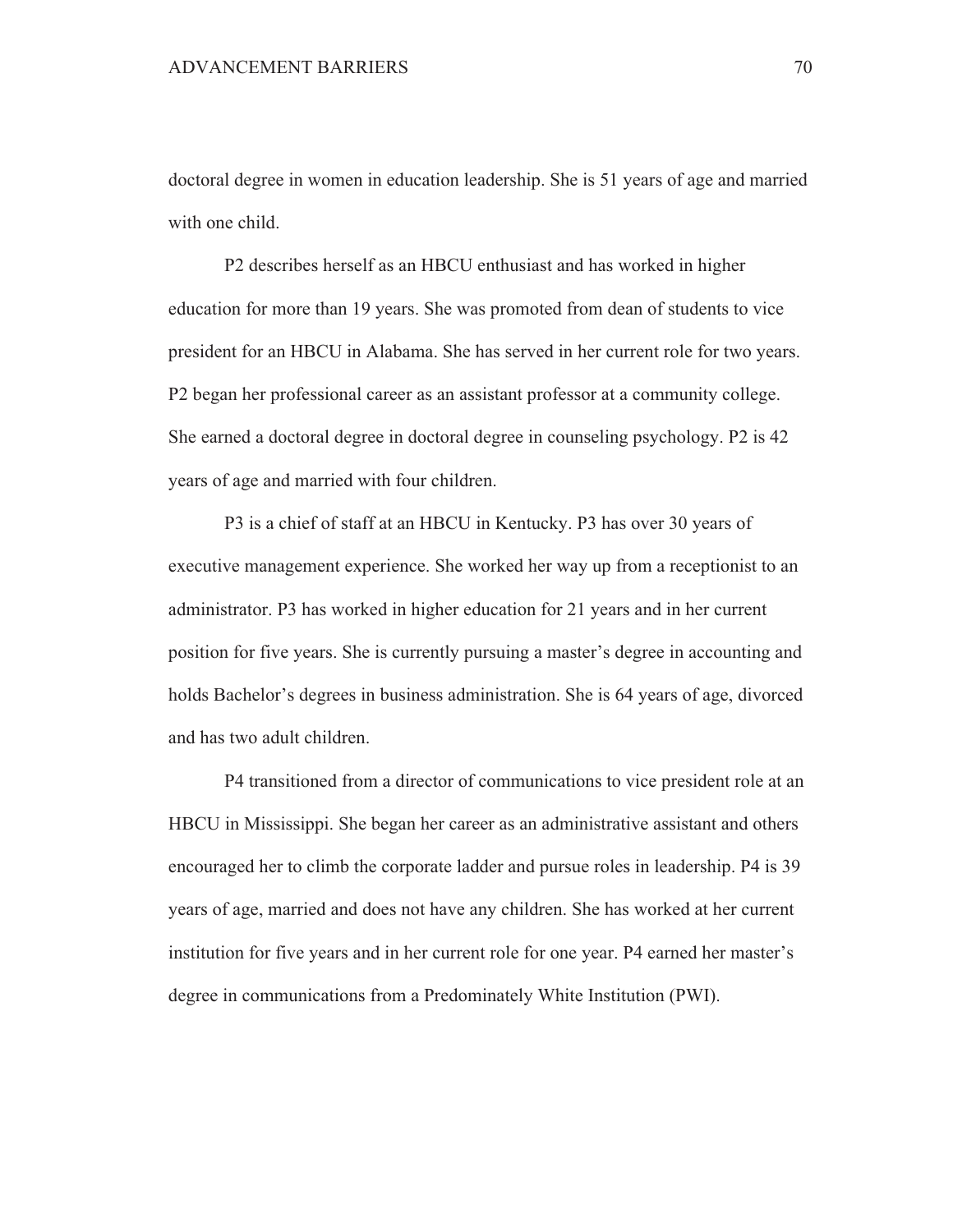# **Detailed Analysis**

The four African American women who participated in this study yielded significant findings aligned with the current literature on difficulties Black women face in obtaining and retaining leadership roles in higher education. Each participant shared their lived truths navigating a system not constructed with Black women in mind. Interviews were conducted via the Zoom platform. During the interviews, the researcher invited participants to share what they were most comfortable sharing and allowed the space for flexibility and grace. Given all the women were instrumental in leading change on their campuses during the COVID-19 pandemic, they all shared the burden of being overworked and the obligation they felt to ensure student success. With the ongoing COVID-19 pandemic and the pressure of establishing a new higher education normal, the women expressed the exhaustion they were feeling and appreciation to the researcher for documenting their experiences. Below are a set of detailed findings collected from participants related to each of the research questions and questions that guided interviews.

### **Interview Ouestions**

Interview questions were designed based on these research questions and literature: (1) What barriers did African American women identify as they pursued leadership positions? (2) What strategies do African American women identify as effective in overcoming leadership advancement barriers? The following interview questions guided this study (Appendix D):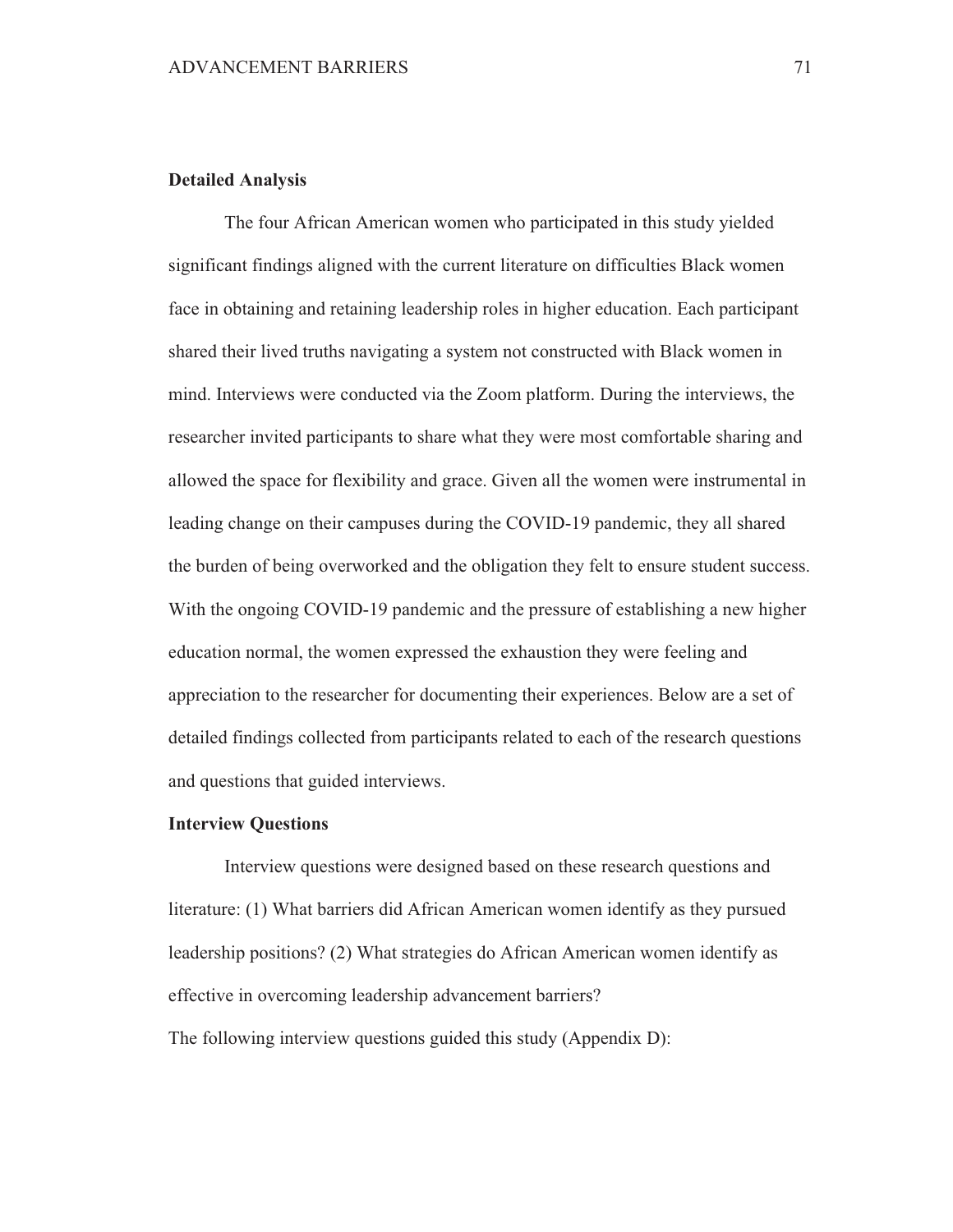- 1. Describe your experiences as an African American woman working in a leadership role in higher education?
- 2. How, if any, do you believe your experiences have differed as an African American woman?
- 3. How do those differences impact your daily experiences and responsibilities in your leadership role?
- 4. Tell me about some barriers you experienced, if any, when you entered or while serving in your current leadership role?
- 5. Please share how you dealt with barriers you have experienced?
- 6. If any, what barriers exist within your institution that currently impact your career progression or that of other African American women?
- 7. What strategies, if any, have you identified that will assist in advancing Black women to leadership roles at your institution?

## **Themes and Sub-themes**

Table 3 summarizes the themes and sub-themes that emerged from the participants'

responses to the interview questions.

## Table 3.

| Themes and Subthemes |  |
|----------------------|--|
|----------------------|--|

| <b>Research Question</b><br><b>Phrase</b> | <b>Theme</b>                      | Sub-theme                                                                  |
|-------------------------------------------|-----------------------------------|----------------------------------------------------------------------------|
| Major experiences                         | Visibility and voice              | Racism and sexism<br>Exclusion<br>Lack of diversity                        |
| Black and female                          | Race and gender<br>discrimination | Intellectually inferior<br>The only and the first<br>Institutional culture |
| Career progression                        | Relationships matter              | Development<br>Student success<br>Mentoring                                |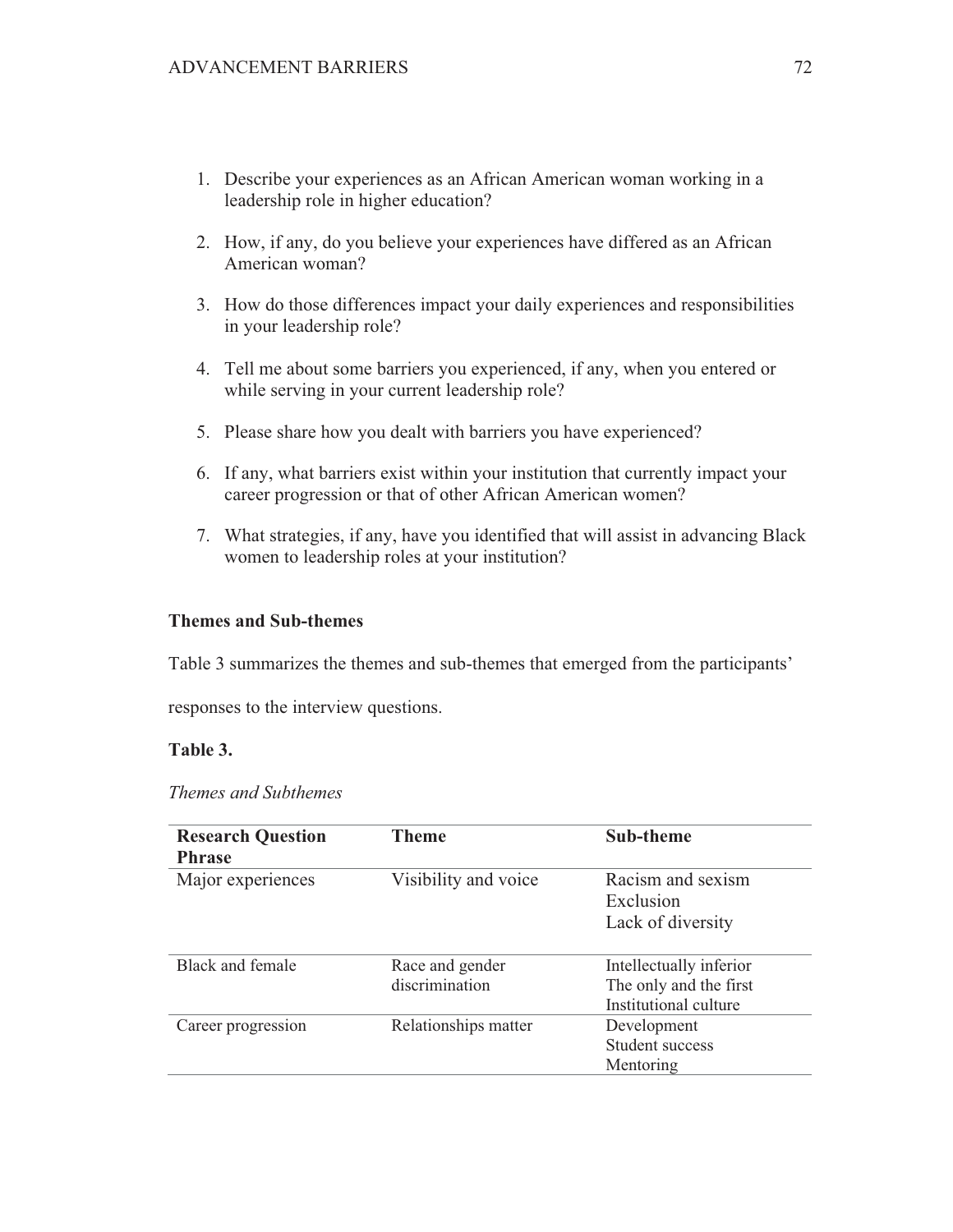| Strategies for success | Above and beyond | Over prepared/over worked    |
|------------------------|------------------|------------------------------|
|                        | expectations     | Know who you are             |
|                        |                  | Flexibility and adaptability |

The pathways that led to higher education leadership positions for the African American women who participated in this research study are diverse. However, all of the participants indicated that their background and educational experiences prepared them to face the academy's invisibility and use their voice.

Theme 1. Visibility and Voice. Black women experience unique consequences due to their race and gender identities. This was illustrated in the participants' responses.

P4 stated that she started her academic career as an administrative assistant in the communication division, and she had earned her master's degree in communications. Still, none of her male supervisors would consider her viewpoints or suggestions. P4 recalled:

None of my male supervisors saw me or took an interest in my career aspirations. I was never invited to attend our divisional meetings, but I always set up the technology and prepared the coffee. The white female receptionist was allowed to attend the meetings. She had a GED. I eventually stopped trying to be a part of the team. Then, she enters, a Black female boss, and on day one, she requests my resume. She informs me that I have the freedom to rewrite my job description. The exclusion of Black women in our division ended that day. (P4, personal communication, December 5, 2021)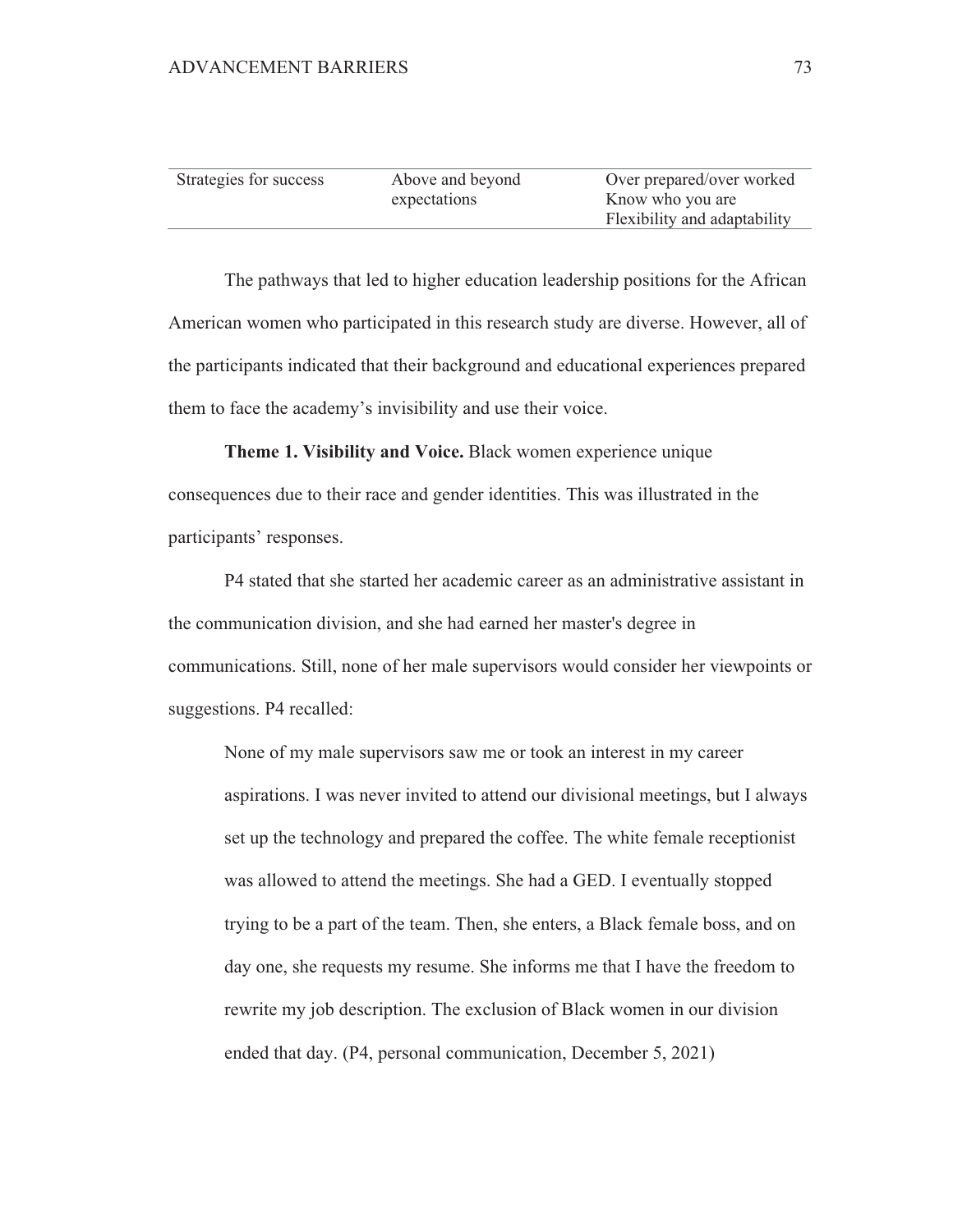P3 credits strong women at her institution for teaching other women how to use their voices. P3 explained how she received an invitation to attend a homecoming meeting in the President's conference room, easily sitting 20 people at the conference table and having just as many seats around the wall. Well, a female director sat in the male CFO chair. She did not know it was where he usually sat. Upon his arrival, he requested she move out of his seat. She replied, "I did not know we had assigned seats." He said, "That's my seat." She moved out of his chair. He left the conference room to retrieve a file. This Black female vice president immediately took his seat. She was not even seated at the table but on the wall. Everyone looked at her with amazement. Like did she not just witness what he did. The CFO returns and begins to walk towards his seat. She looked up and said, "Every seat in this room is important. I recommend you take a vacant seat." Every woman on campus still speaks of that day when a woman used her voice to teach: women belong in the room, at the table, and in the coveted seat.

P1 shared Black women had to balance being outspoken and speaking their truth at her institution. She stated:

I cannot express my truth because it severely impacts my career progression when I speak up for my students, myself, or others. When I speak up, I am uninvited to meetings and networking events. The lack of support and diversity creates an environment that suffocates and strategically silences Black women. (P1, personal communication, December 11, 2021)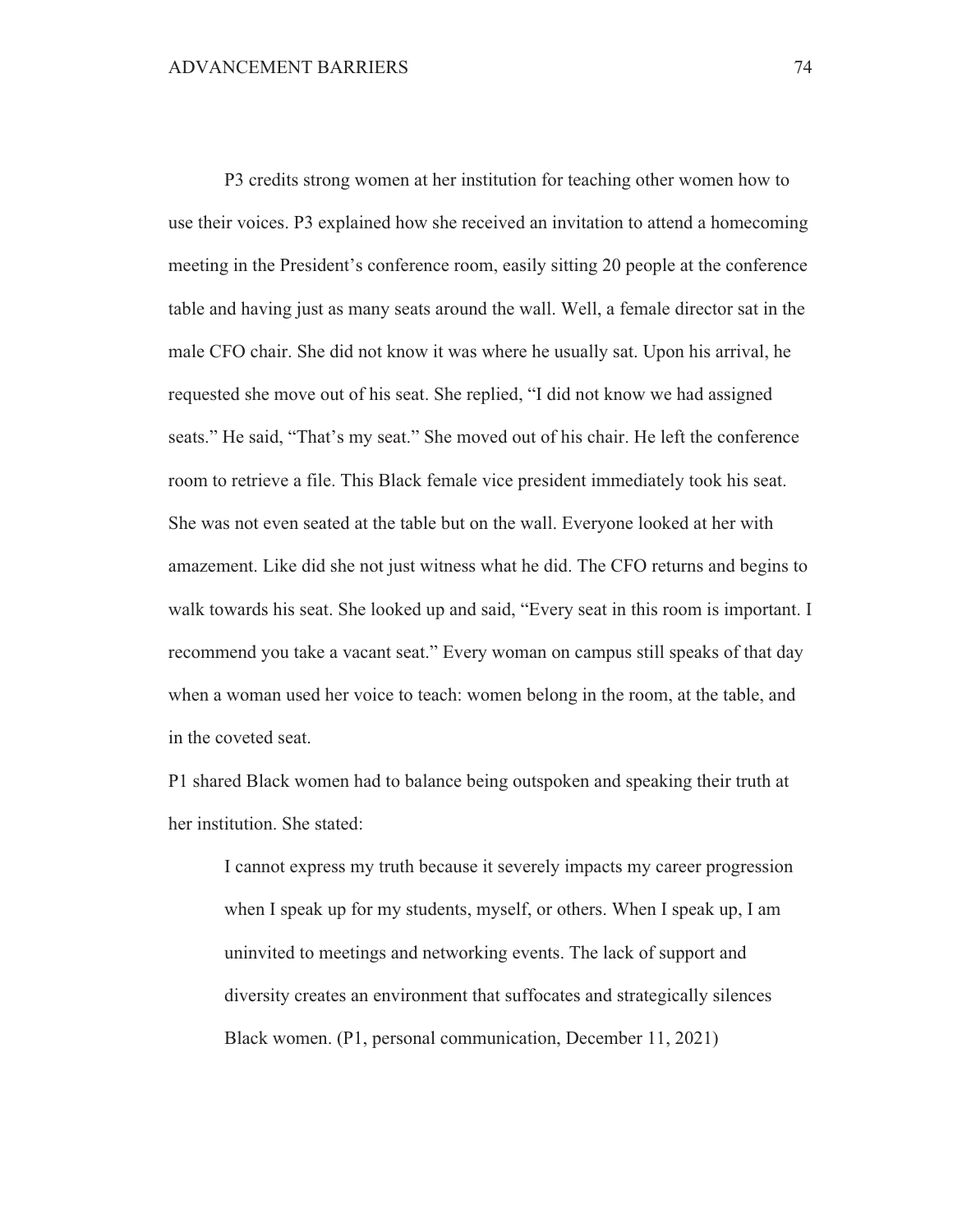In speaking of being visible and using one's voice, P1 mentioned the terms in some combination six times. Overall, participants in the study used some variation 27 times.

**Sub-themes.** In navigating the intersections of racism, sexism, exclusion, and lack of diversity (Research Question 1), participants collectively shared, "there is usually only one Black female in a leadership role, and that does not mean she has any power. It is lonely at the top." In addition, all four participants spoke about the lack of diversity at their institutions, exclusion from relevant meetings and information, and how they experience racism and sexism because they are both Black and female.

# Sub-theme 1: racism and sexism

All of the participants described how their identities had impacted their leadership journey in higher education. The participants are fully aware of how it feels to be judged negatively as a woman, a Black person, and a Black woman. The participants expressed that as a Black female, they do not get to decide how others view them. When asked how they identified, all paused and carefully answered as a "Black woman." According to Rosenthal (2016), intersectionality highlights the importance of attending to multiple, intersecting identities and ascribed social positions (e.g., race, gender, sexual identity, class) along with associated power dynamics, as people are at the same time members of many different social groups and have unique experiences with privilege and disadvantage because of those intersections (p. 475). P4 shared her perceptions as it relates to her identity: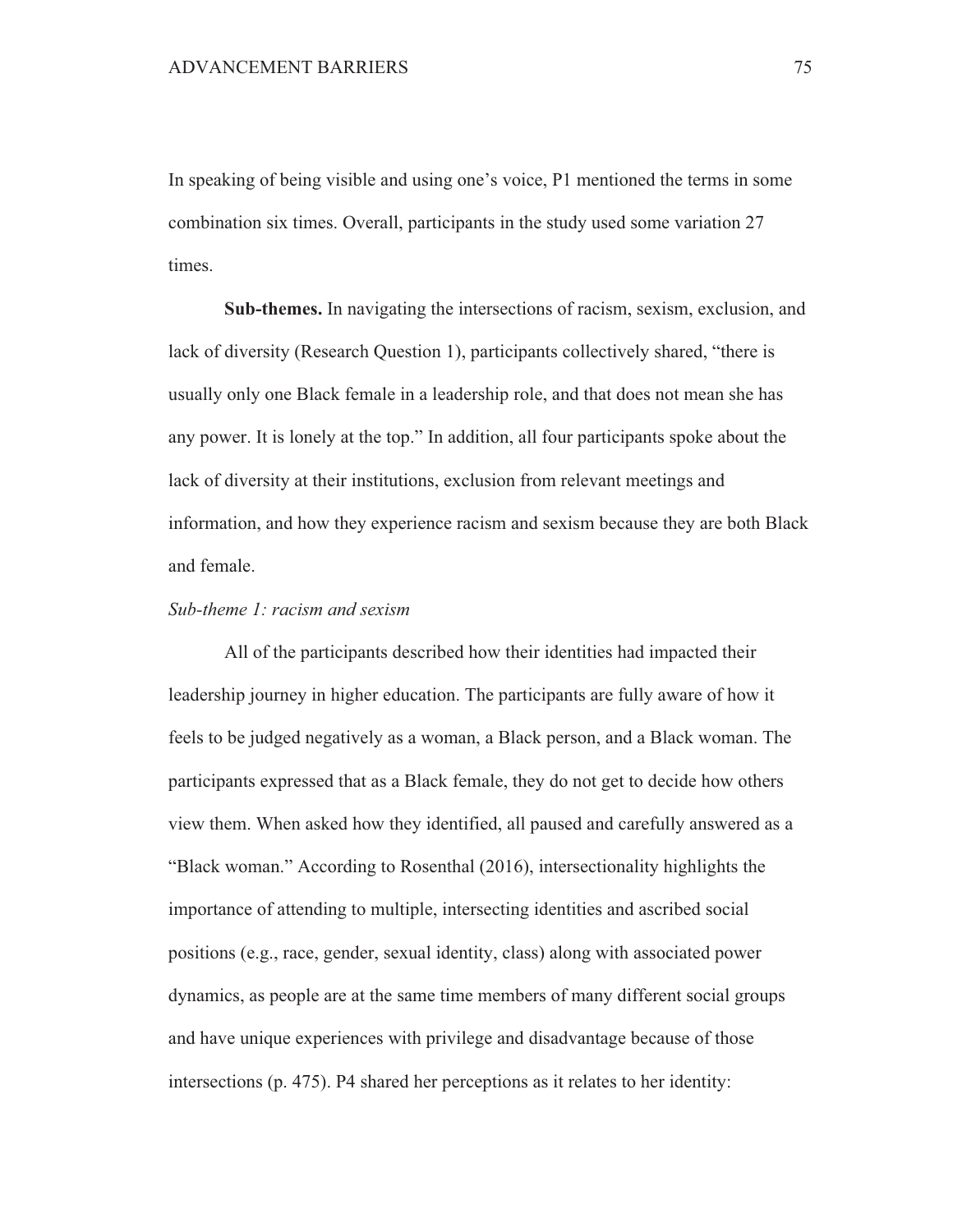I never have to be reminded that I am Black, a woman, and young. Yet, there is not a door that I enter that others in academia do not interject my race, gender, and or age. I have heard, "You are the first Black person we've ever hired... I didn't know Black people ate sushi. "Or" That hairstyle makes you look so much younger." (P4, personal communication, December 5, 2021)

# $Sub$ -theme 2: exclusion

P2 candidly discussed her feelings about exclusion from divisional meetings and information on development opportunities, tenure, and promotion. P2 described her racial identity as complicated. "I am a dark-skinned Black woman. Colorism is an additional racial barrier for me as a Black woman." I stopped questioning if my skin color was lighter or brown if my colleagues would feel more comfortable including me. As a Black woman, I was often the last to receive information to benefit my career aspirations. My tenure and promotion packet got flagged because all of my research appeared in the same journals. A White colleague shared her tenure and promotion packet (she received tenure and promotion three years ago). She only published her research in the local newspaper, which does not meet the qualification for promotion. Even if this was grounds to flag my packet, and it was not, excluding me from meetings concerning the process was a challenge. (P2, personal communication, December 4, 2021)

# Sub-theme 3: lack of diversity

All participants spoke about the lack of diversity regarding the representation of Black females in leadership positions at their HBCUs. "Many women in leadership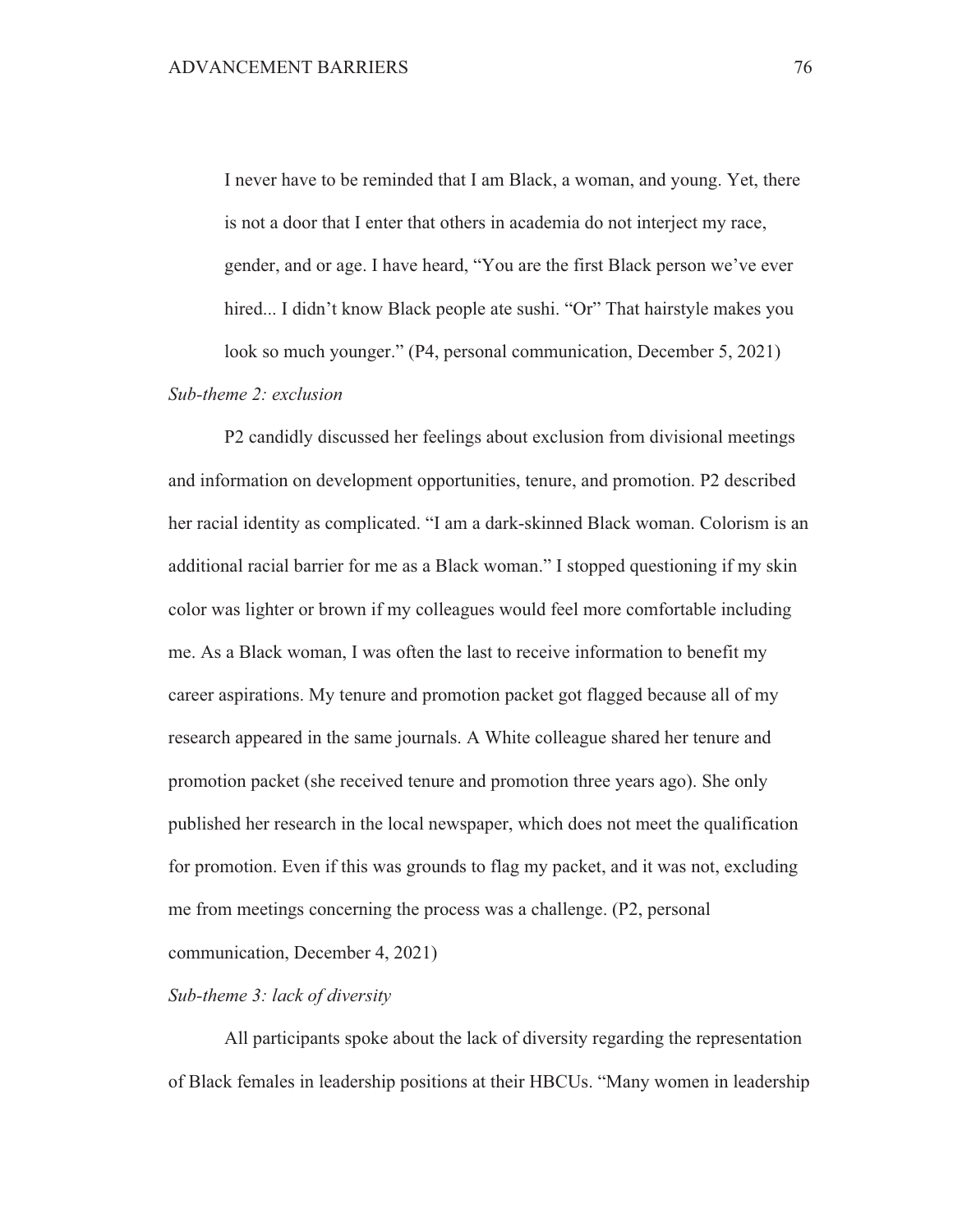roles appear to be non-African American women now, and it seems that HBCUs are hiring more females that are not Black." P2 shared. P1 believes that Black female faculty members are leaving HBCUs because it is difficult to move through the ranks as a Black woman at HBCUs. After all, men maintain the decision-making control. P4 mentioned that she experienced job satisfaction and promotion while working with a female leader versus a male leader. P4 also stated that she has had only one Black female leader in her 15-year higher education career.

Theme 2. Race and Gender Discrimination. All participants in the study spoke of their lived experiences of being the "first" or "only" Black female in the room. P2 had to gather herself as she shared a painful memory of being overlooked for a job that went to a white female with no experience. All participants in the study spoke of their lived experiences of being the "first" or "only" Black female in the room. P2 paused on more than one occasion to gather herself as she recalled the painful disappointment of being Black and qualified. P2 shared:

This job was a perfect match for my educational background and experience. It was like the institution designed the job specifically for me. But unfortunately, I was informed that I was too young to get the job in my final interview. I was asked to train a White woman with seniority but no experience or necessary credentials. I immediately looked for another position. My entire career as a short, dark-skinned Black woman, I have been overlooked for leadership opportunities because of how I look or am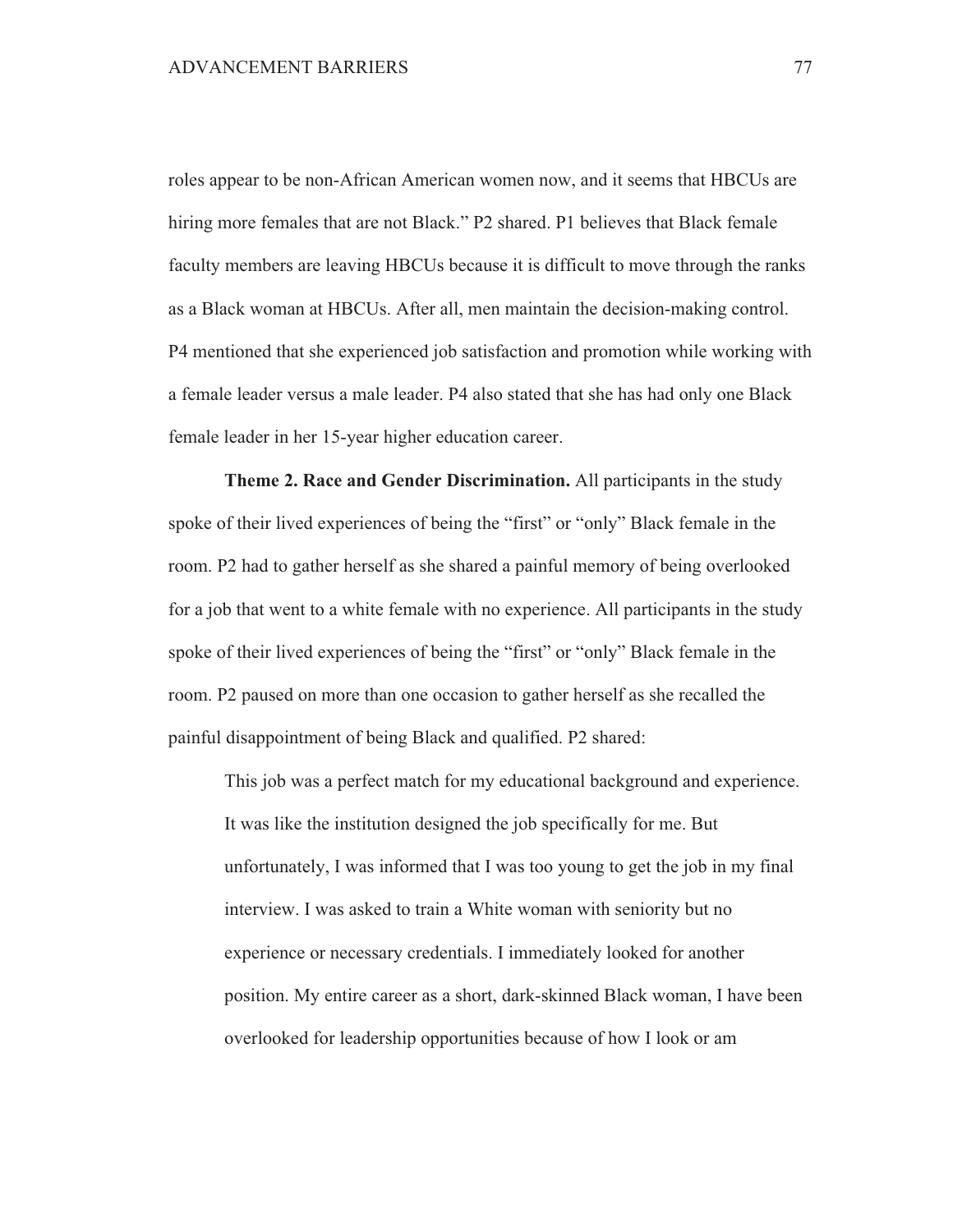considered to be intellectually inferior? (P2, personal communication,

December 4, 2021)

P3 discussed how Black women must know every student regardless of their race and gender but primarily deal with all of the Black or students of color. P3 said:

As a Black woman in this male-dominated profession, I believe that everyone thinks it is my responsibility to take care of the children. I don't know if this is a reality linked to slavery. It feels as if they want you to work in the fields, cook in the main house, take care of the master's family, and take care of your family with permission. It is all too much being a woman is taxing and my most significant barrier. (P3, personal communication, December 12, 2021)

Sub-themes. Participants agreed that learning how others see you will help you manage potential barriers to promotion (Research Question 1). In addition, the participants expressed concerns about the institutional culture, being the first or only Black female, and being viewed as intellectually inferior.

## Sub-theme 1: intellectually inferior

As Black women, we are automatically accepted as a recipient of a less advantaged background, according to P3. It does not matter how credentialed you are or how much experience you have. You will never appear as "capable" in your coworkers' reality. P3 shared:

There are more assumptions about what I know because of how I speak, how I dress, and how they think I was raised. But, what is so amazing to me is that they do not understand that our mothers, grandmothers, aunts, and teachers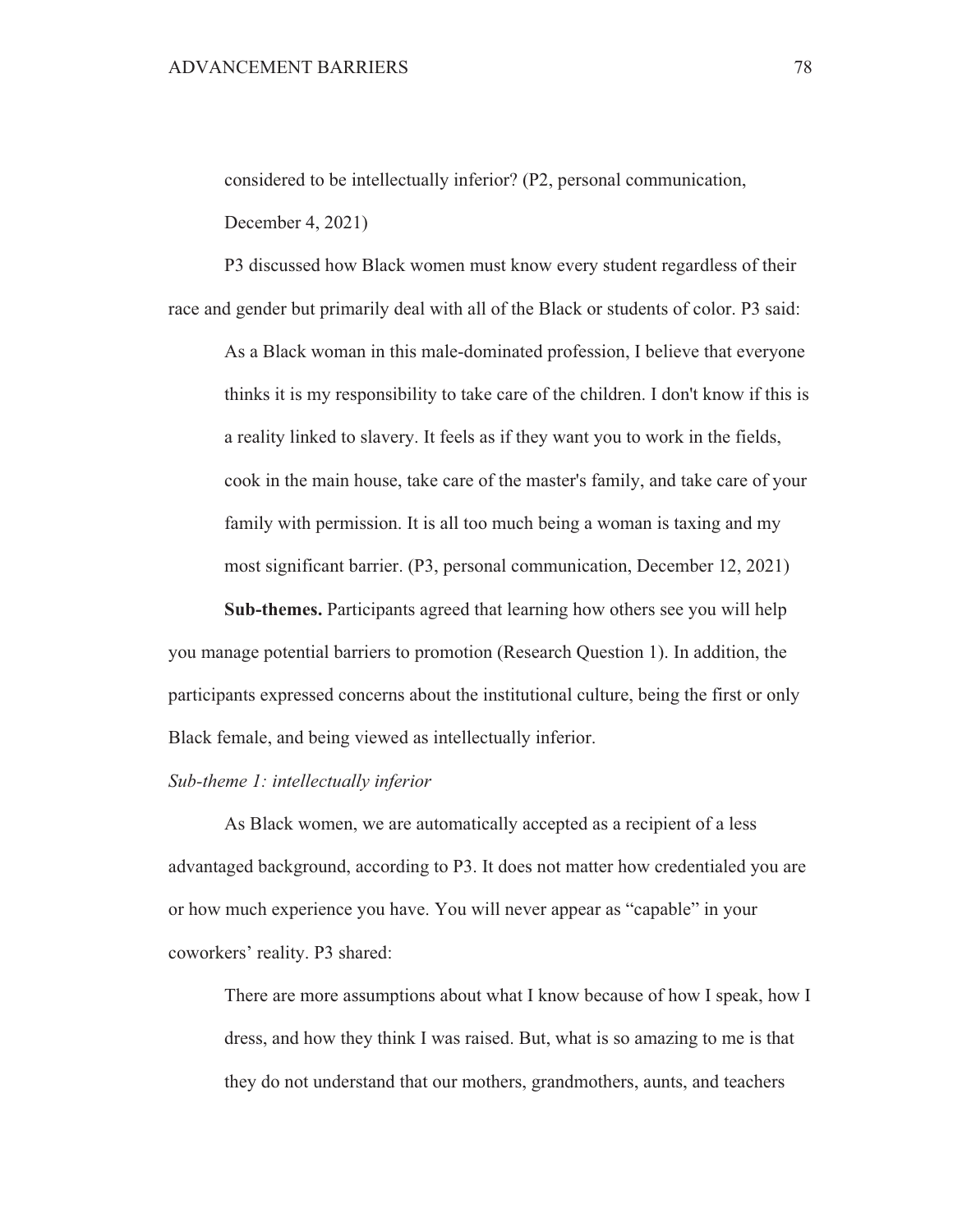trained us (Black women) always to show up prepared. Because if we show up incomplete, they win. That's why we are over-prepared and overworked. It is unfair, and we should not have to be three times as good as our counterparts to be considered competent. My experience has been that they will see you as intellectually inferior until you prove them wrong. (P3, personal communication, December 12, 2021)

### Sub-theme  $2$ : the only and the first

Three participants expressed holding a position in their careers because the employer had to have a Black woman in a leadership position. P1 described her experience in a job that would determine if other Black women would be allowed to follow. She said:

Whether you are the first or only Black woman to serve in a leadership position, you will suffer from having your credentials and expertise questioned. The workload will be heavy, and the students will need you to be all things to them. In addition, the job is lonely and challenging because you cannot be "all" and "do" all, and the White faculty will not respect you.

# Sub-theme 3: institutional culture

Participants in the study expressed that institutional culture response or lack thereof affects if Black women in leadership roles are considered tokens or treated with respect. P4 noted that Black women are marginalized and often not respected in public spaces in higher education. This general disrespect from faculty and other institutional employees lessens our "power" and "influence." P4 believes institutions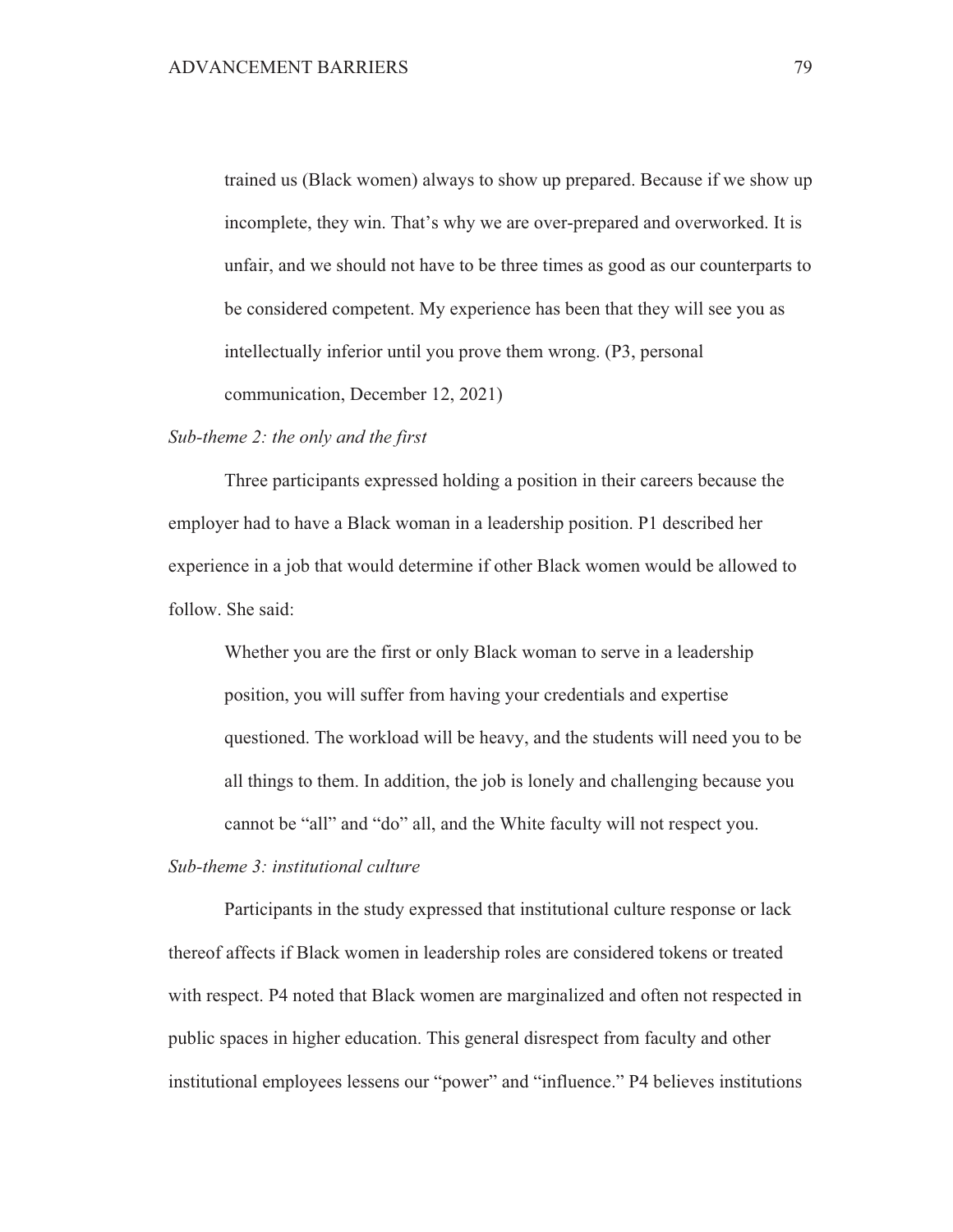must do more to protect and promote Black women. Creating a policy on policies committee to ensure equity and inclusion should be an easy decision for all institutions but it is not.

Theme 3. Relationships matter. Despite having years of experience coupled with credentials and degrees to obtain a leadership role, the theme of feeling like leadership roles were based on relationships or support from peers was highlighted throughout interviews by participants. P1 and P2 expressed difficulties with the tenure and promotion process and spoke to the value of developing relationships with those seeking to exclude you from the academy. All four Black women leaders' institutions have an espoused value of representation and diversity. However, all of them note that it is not reflected in leadership. All participants acknowledged that the overall lack of representation was a burden they carried while many of their institutions espoused values, including diversifying the workforce. As Black female leaders, some worked with several other people of color (i.e., Black women and men) and had the space to speak to common experiences. P1 said:

It is sad to have discussions with your peers about how you will be discriminated against because you do not fit their description of what the academy historically looks like, white and male. We have to lose ourselves to fit into their box to pass every test and jump over every hurdle. It impacts your mental health and ability to thrive. (P1, personal communication, December  $11, 2021$ 

80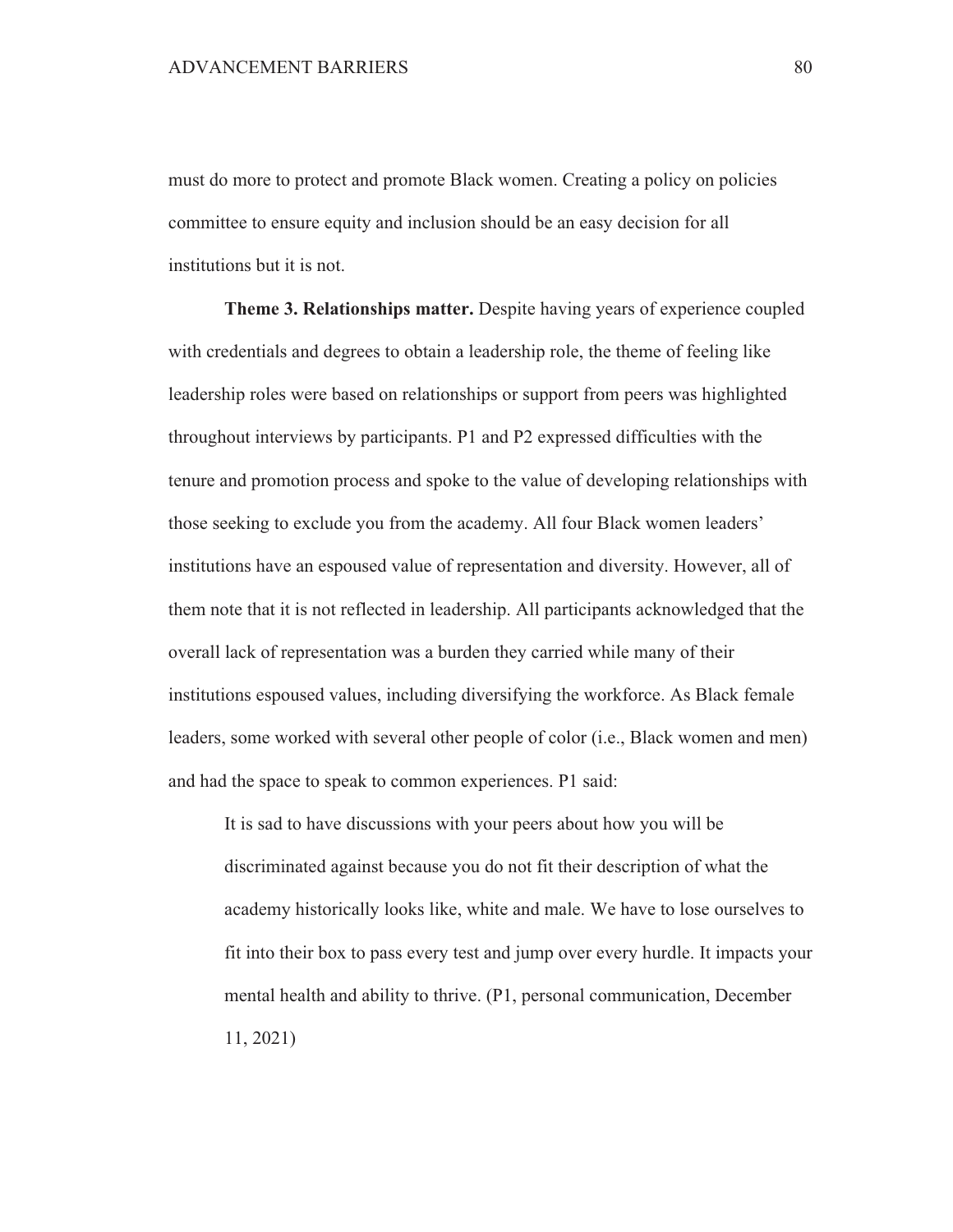P3 expressed how important it is to have the support of your family and a network of peers to support you in an environment that is not designed for you. She noted:

Everyone knows that there will only be one or two Black people in leadership. And the chances that a Black woman will hold one of the positions are always slim. Black women have pressure balancing being a wife, mother, successful employee, and community leader, among other roles. There is no support system or a safe place to discuss how I feel at my institution. (P3, personal communication, December 12, 2021)

Sub-themes. The Black women in the study feel passionately that their work is a calling. P4 shared that it was a blessing to support the dreams and aspirations of Black students and underserved populations. Even though I love my job, I could not do it without my faith and support system, including my family and mentors (Research Question 2). P4 explained how vital it was for her as a Black woman to attend professional development conferences and ensure student success.

Sub-theme 1: development

P4 explained that she could not perform at the level she does without her Lord and Savior. "I believe that all power rests with God and not men that gets me through the storm," she said. P4 linked her personal development to her faith and said:

I am leading while Black and female. For me, it would not be possible without God. I am a "survivor" and "resilient," just like others serving in this capacity. As Black women, we learned how to survive obstacles and failures, strengthening our faith and character. I know I am in this position because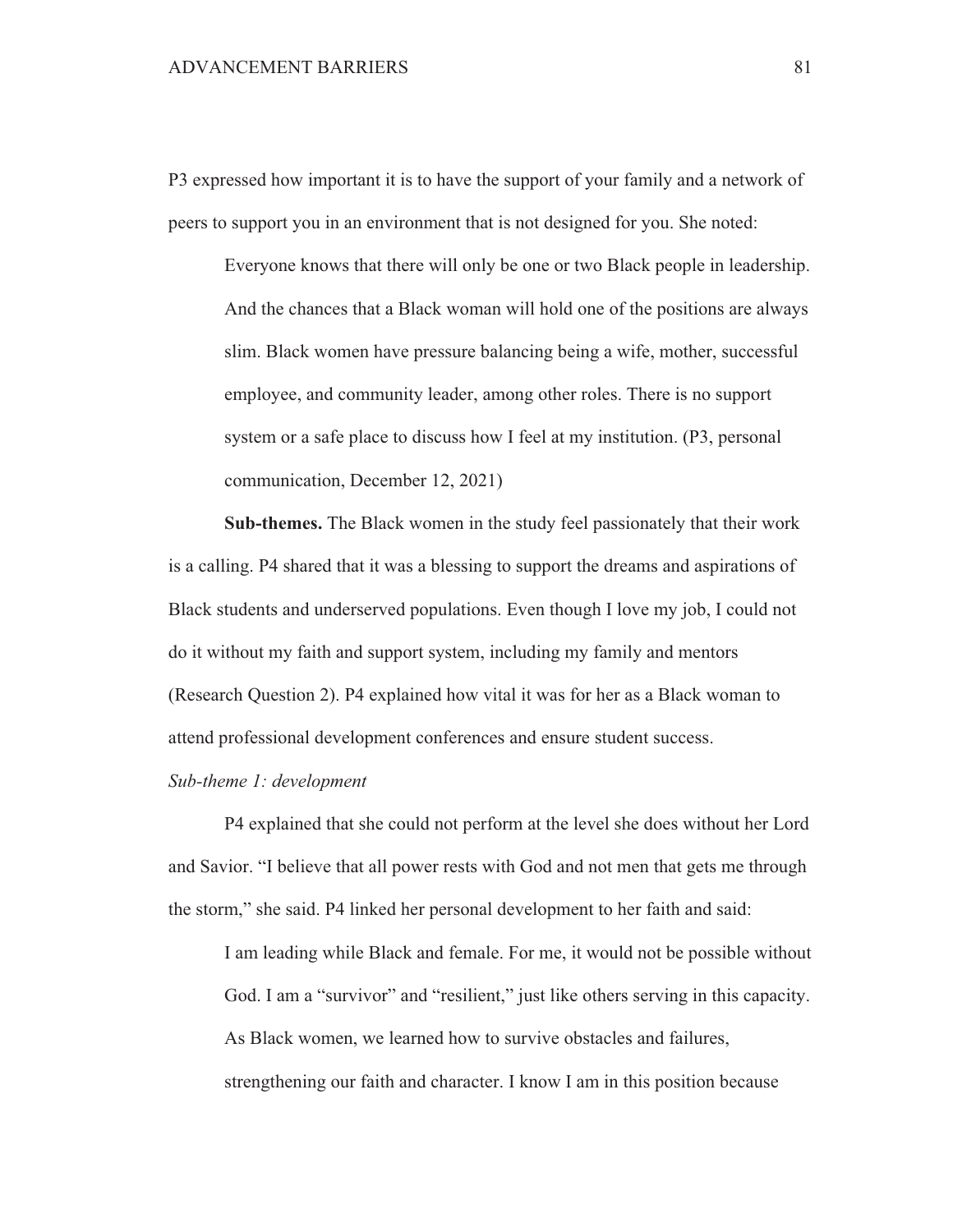God trusts me to do what is right for my students and humanity. You cannot work in higher education leadership and be successful without having a spirit of service and goodwill for all people. My faith development and growth is my most effective coping strategy. Another strategy that works for us is attending higher education development conferences. The conferences I attend are affirming spaces where I can use my voice freely without penalty and network with individuals with similar circumstances. If institutions believe in equity and Black women, then provide us with the same professional development opportunities. We need those opportunities. (P4, personal communication, December 5, 2021)

# Sub-theme 2: student success

P1 attributes her dedication to her student success to the firm foundation her parents instilled in her concerning education. She said:

There is a saying that students do not care to learn until they know how much you care about them. I have experienced this first-hand with students who come to college not academically prepared to perform at the college level because a teacher did not care enough to believe in the student. However, students will rise to the occasion if they know you care and if you set clear expectations. As a Black woman working at an HBCU, it is important to me that every student leaves college with a college degree. The success of students matters to me. (P1, personal communication, December 11, 2021)

Sub-theme  $3$ : mentoring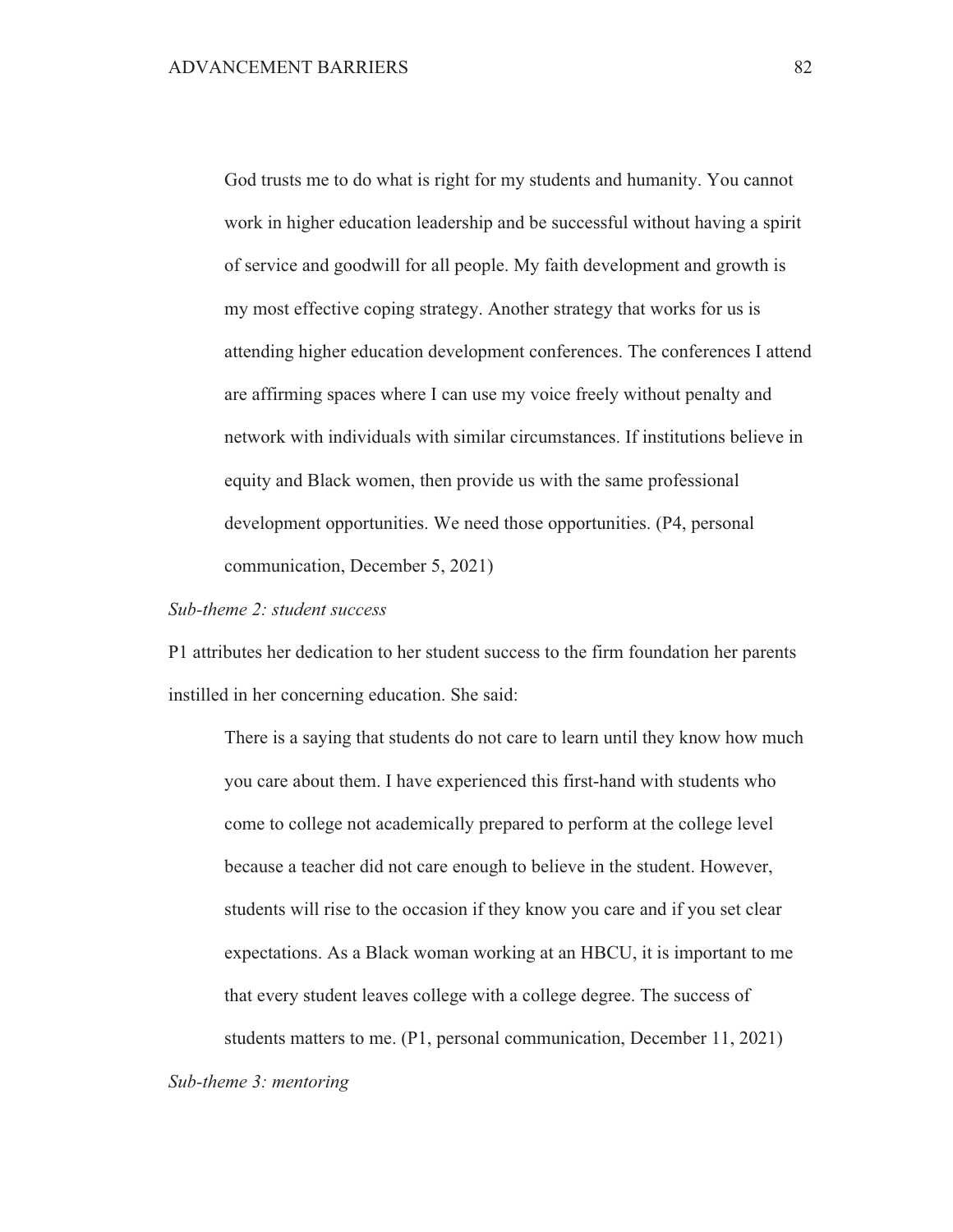The participants in the study attributed their successes to the mentoring relationships developed in the academy. One participant described that Black female mentors are limited. The participant explained that she had a Black male mentor, White male and female mentors but has never found an available Black female mentor. P2 said that she enjoys serving as a mentor to her students:

At HBCUs, our students suffer from poverty, home, and food insecurities and may come from violent homes or neighborhoods. As a Black woman, I must give them what I did not experience early in my career—mentorship. My mentors have supported me through some highly challenging matters. Without my mentors, I would not be the leader I am today. Every Black woman in higher education must be sponge-like. That is how I survived early in my career without mentors. I observed those individuals in leadership—their behaviors, actions, what they wore, and how they carried themselves. (P2, personal communication, December 4, 2021)

All participants characterized mentoring experience in terms of both formal and informal. For example, when defining the word mentor, participants used the word support/help 13 times. Additionally, the participants used a variation of the word guide (guidance) six times, the word accountable (accountability) five times, and the word prepared (preparation) five times.

Theme 4. Above and Beyond Expectations. When asked about factors that contribute to their continued success, the four participants said they were determined to persevere, regardless of obstacles. Typical sub-themes included knowing who you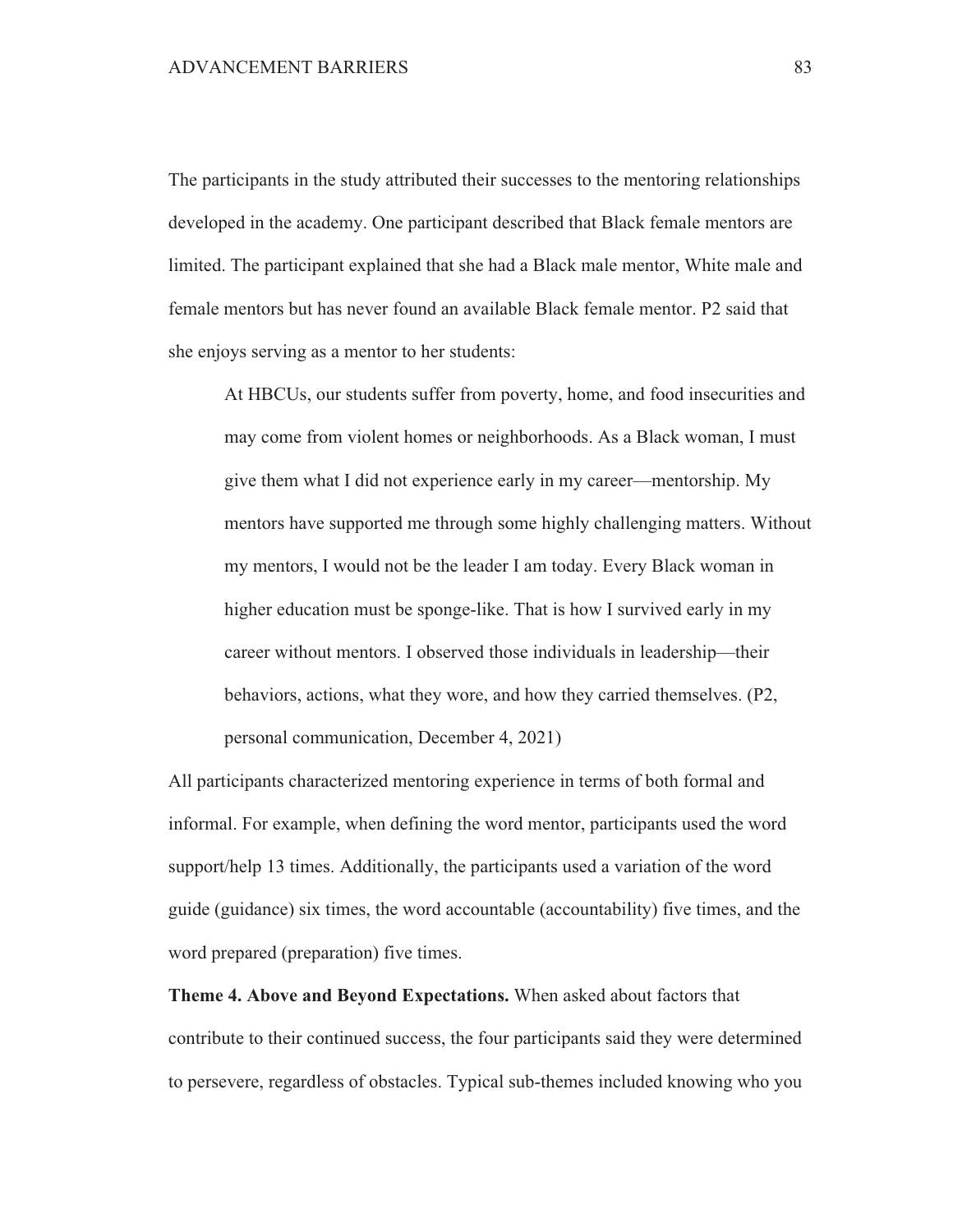#### **ADVANCEMENT BARRIERS**

are, staying focused on their values and vision until they are in a position where they can bring their lived truth and persevere. P4 explained:

We, as Black women, will always have something to prove, so we must always be at the top of our game. They can smell fear and unpreparedness. Sometimes I will research and research and do more research until I am considered an expert on a topic for one 15-minute meeting. We carry the hopes and dreams of all Black women on our shoulders. If I fail when I enter a space, it could take 100 years before another Black woman is given an opportunity. We are all overworked and paid less than our male counterparts. (P4, personal communication, December 5, 2021)

P3 strongly believes that she is called to work for the good of others, especially her students. She said:

This is God's work. I believe in my students. I am hopeful about my students' future. In Exodus 35, God granted artists the wisdom needed to create works of art and to teach others. In education, we call this academic excellence, and for me, it is my commitment to helping every student reach their God-given potential.

Sub-themes. Strategies for overcoming barriers to advancement for the four Black women in this study aligned with their faith and their work ethic, which was instilled in them by other Black women.

Sub-theme 1: over prepared/over worked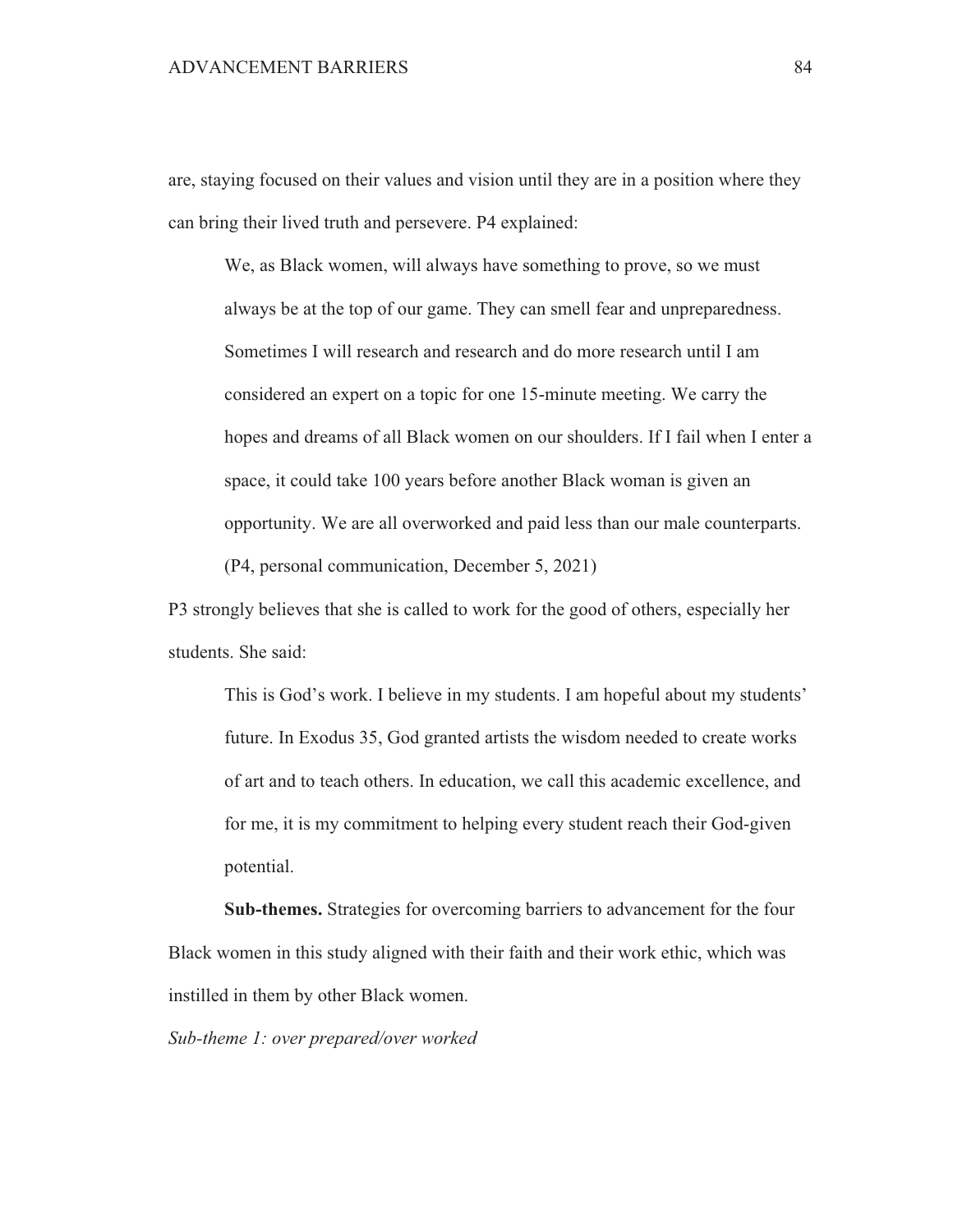"The Black tax" was a common phrase from the women in this study when describing their workload. I asked P3 to explain what black tax is. P3 said the additional duties assigned, like committee work, will not help you in the tenure and promotion process. P1 explained it as all duties you are assigned because you are Black. Like mentoring Black students or being the Black voice on issues that matter to the majority. This topic allowed P4 also to discuss code-switching, a strategy used to survive hostile environments. All the women in the study spoke about being named overachievers and credit their support systems for building their sense of pride in their identity, self-esteem, and confidence.

# Sub-theme 2: know who you are

"I have no problem being the Black face because someone has to be the first," said P2. So use me as the face of diversity and watch me make a difference. P2 said her workload is always heavy, and she does what it always takes to be prepared. P1 said, "I know who I am before entering any space." P1 explained this as not compromising your reputation and integrity for advancement. Black women get more respect from their White counterparts when they recognize they will always do what is right, even in uncomfortable situations.

#### Sub-theme 3: flexibility and adaptability

P2 recalled this comment: "I do not do politics." That is what one of my mentees said to me. I politely told her to look for another job. Higher education is all about people, politics, and the institution's place of existence. As a Black woman, you do not have the option of not being willing to adapt to change or to be flexible in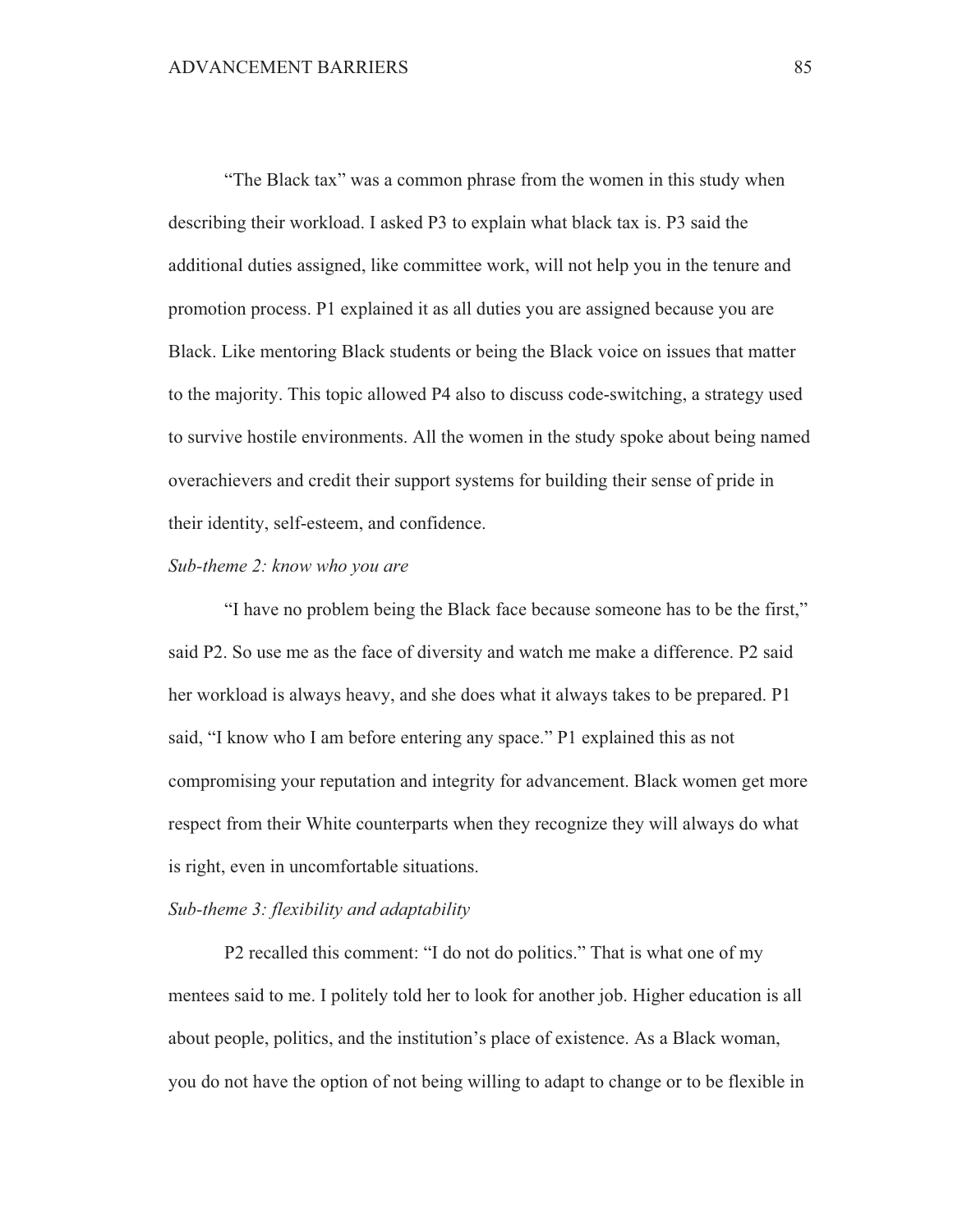your decisions and actions. There are unwritten rules concerning when and if Black women are selected for job advancement in higher education. The reality is that we navigate hostile work environments because of our identity. Therefore, I focus on influencing policy at the institutions I serve to ensure that Black women who follow the leadership track would not experience the adverse effects of seeking promotion. **Summary** 

This qualitative study examined the lived experiences of Black women in higher education leadership roles at HBCUs. Overall, these findings provide robust context and content to address varied experiences, barriers Black women face, and day-to-day challenges they navigate in the academy. Three out of four of the participants shared their spirituality and connections to the generations that stood before them. That support—this sense of needing to be resilient and lean on their legacy for strength—has allowed them to endure the emotional impacts and daily stressors of working in a male-dominant and white profession such as higher education.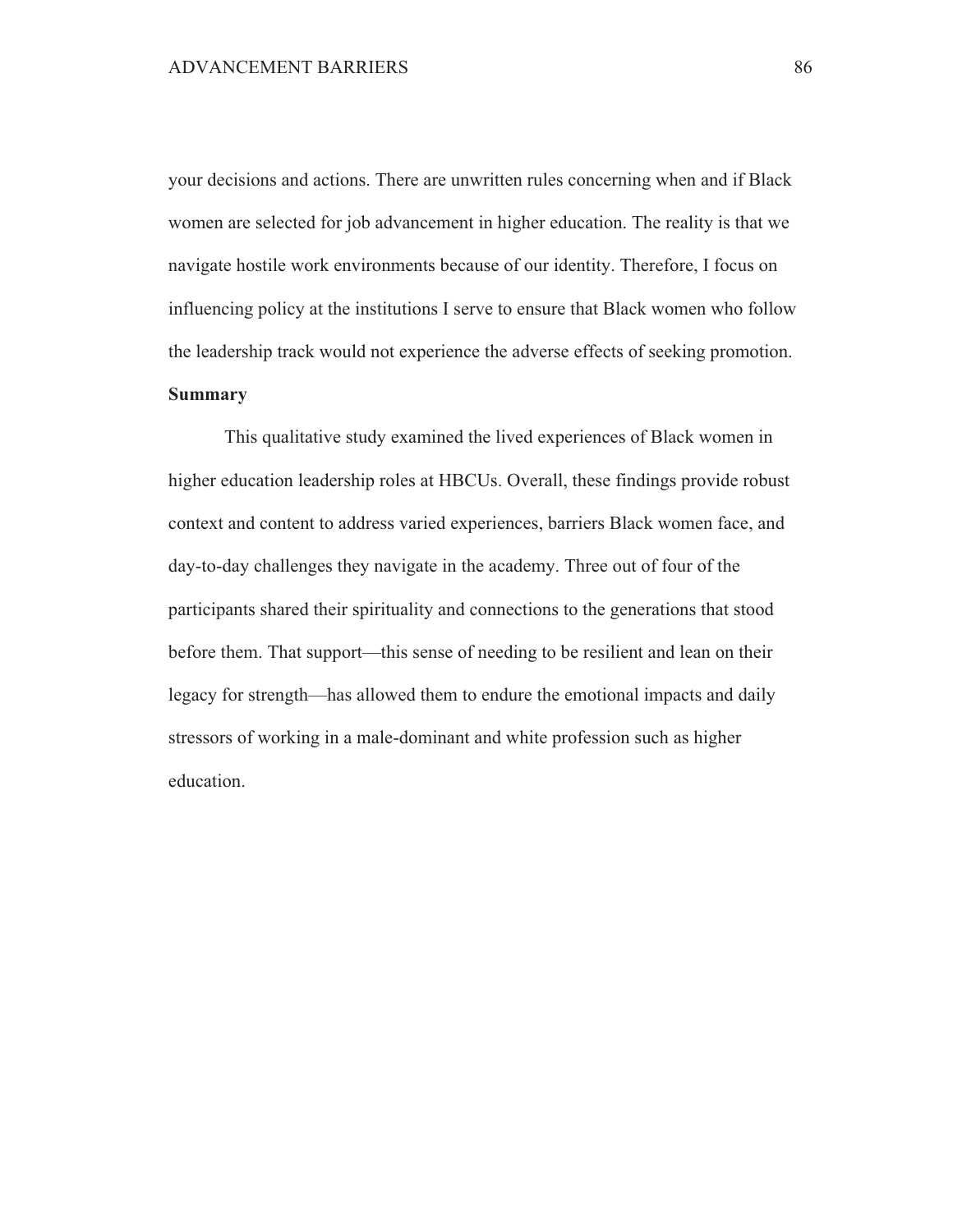#### **Chapter 5**

#### **Conclusions and Discussions**

This qualitative study explored the lived experiences of Black women leaders in higher education at Historically Black Colleges and Universities (HBCUs). Four African American women who served in mid-to senior-level leadership positions participated in the study. Participants were selected using purposeful sampling. The study's intent was to understand Black women's experiences in the chief of staff, vice president, and executive director roles, how barriers impacted their advancement, and strategies used to overcome barriers.

Research findings revealed that the data presented aligns with the literature found in Chapter II of this research study and lends itself to follow-up research to obtain a deeper understanding of the African American women's experiences and perceptions as higher education professionals and aspiring leaders. Chapter 5 highlights conclusions, an overview of the study's findings, reflections, limitations and implications of the study, and recommendations.

# **Conclusions**

Participants, Black women administrators at HBCUs in the Southern states, shared perceptions of barriers and strategies used to overcome barriers. Additionally, these women provided insights in answering the following research questions: (1) What barriers did African American women identify as they pursued leadership positions? (2) What strategies do African American women identify as effective in overcoming leadership advancement barriers? The emergent themes resulting from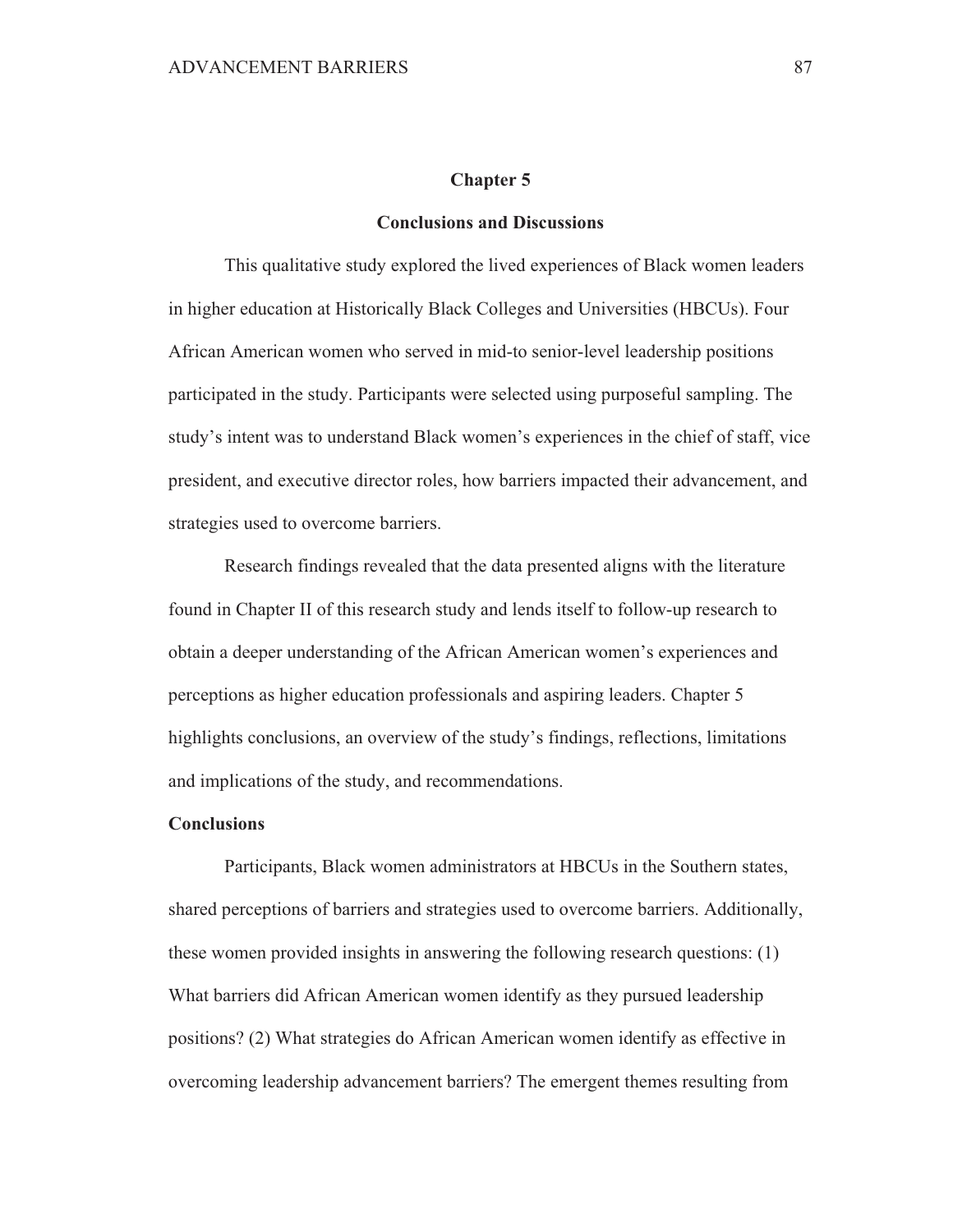the interviews are  $(1)$  visibility and voice,  $(2)$  race and gender discrimination,  $(3)$ relationships matter, and (4) above and beyond expectations.

The theme, visibility and voice, and race and gender discrimination, emerged as participants spoke regularly of specific occurrences identified as 'being invisible' or afraid to use their 'voice.' Regarding participants' personal and professional backgrounds, the initial interview question concerning identifiable barriers provided rich information about the pivotal factors that set the stage for each participant's leadership path. Participants expressed strong sentiments regarding some of the barriers that impacted navigating their leadership journey. These barriers included race and gender identity, stereotypes of Black women, family obligations, lack of Black women mentors, lack of development opportunities, and exclusion from informal networks. For example, P1 had this to say about her early experiences as the only Black woman professor in her college: "It was strange for me to experience and see the discrepancies and mistreatment in how faculty members would interact with other White faculty members and the Black male faculty members versus how they would interact with me. I always had to be aware of how my presence made others feel. I was not accepted and could not connect with my colleagues."

Motro et al. (2021) note that it is not always appropriate to group all Black employees as the experiences of Black women may be different from the experiences of Black men. Hentschel et al. (2019), women are just as, if not more, effective than men regarding senior-level leadership. Despite this, there are still negative perceptions, stereotypes, and biases surrounding women and their leadership

88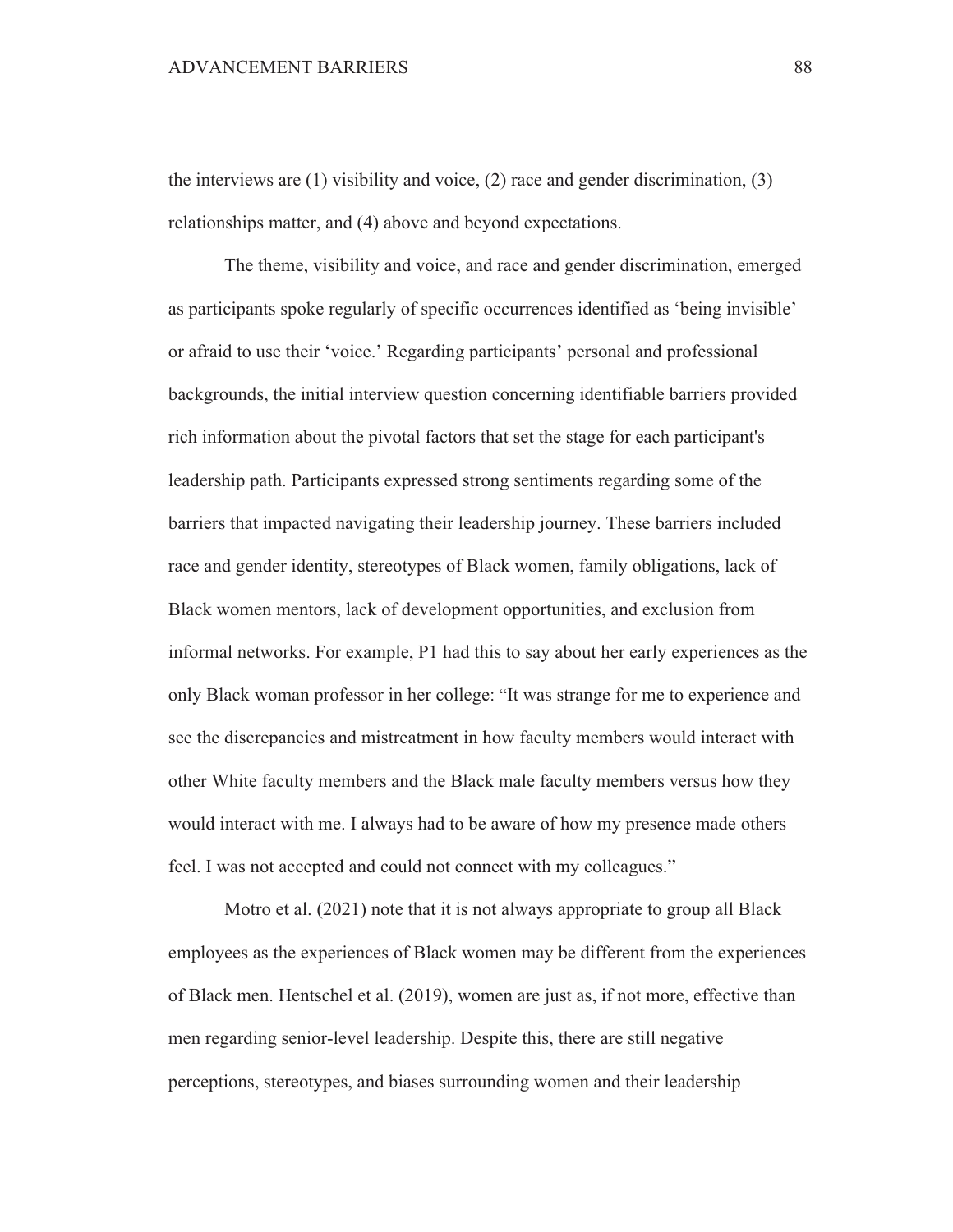capabilities. Arnold et al. (2016) contended that when Black faculty members constantly have their credentials questioned, have a heavy workload, are not respected by White colleagues, and are culturally, socially, and professionally alienated, their frustrations can result in strained relationships.

The theme, relationships matter and above and beyond expectations, arose as participants spoke about their experiences as Black women administrators, wives, mothers, and family and community obligations. The final interview question concerning what strategies Black women use to overcome barriers was answered as the participants shared strategies executed on their leadership journey. Despite the adversity and barriers to their leadership, our participants found ways to address those challenges using more affirming coping strategies.

These strategies included advocacy approaches to coping. The Black women in this study focused on helping and supporting students, families, and community members or working toward solutions to address barriers experienced. P2 captured this sentiment and was one participant who described leaving as a strategy. P2 reflected on why she left a position she loved, "I know there is a bigger purpose related to the work I am doing, but I could not train another White woman to be my boss. My goal is to advocate for students, so I decided to find an environment that would allow me to help students while accepting me for who I am."

The participants developed coping strategies to navigate some of the barriers encountered. Still, the participants also described some hardships associated with coping strategies. For example, P4 understood the value of addressing stereotypes and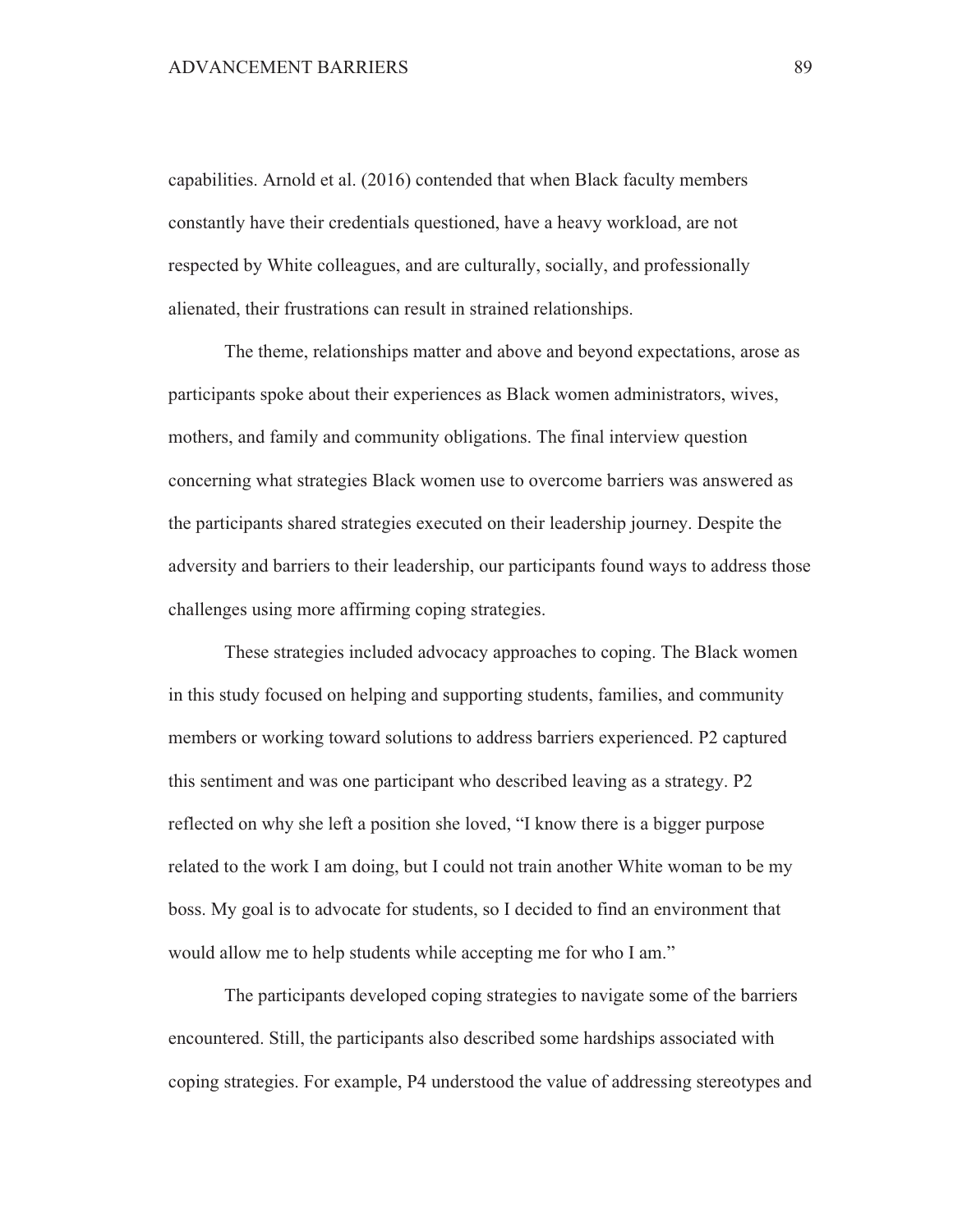prejudices associated with her Blackness and womanhood. P4 explained, "The best strategy to address racism and those uncomfortable with my identity is head-on. I no longer ignore the comments or allow those who ignore lousy behavior to continue."

In a 2018 study, some participants mentioned negative impacts on their physical well-being and the adverse effects on their emotional well-being (Corbin et al., 2018). In addition, gender and race discrimination must be named and discussed in educational leadership and professional development programs (Weiner et al., 2019). These discussions are not "only" for Black women but for all emerging professionals. The burden of addressing gendered racism must shift from those who experience it to those who witness it and, by their silence, allow it to continue and negatively harm their colleagues. Again, this research is especially relevant to and for Black women, considering their heightened levels of educational attainment compared to the absence of Black women administrators in higher education.

Themes that emerged illustrated that the value of relationships, visibility, voice, and work ethic were factors in the participants' journeys. The Black women's transcendence of racial and gender discrimination became the catalyst for developing a leadership style focused on students' success. This study's ultimate goal is to use the participants' lived experiences to encourage Black women who aspire to be leaders, equipping them with strategies to overcome advancement barriers in higher education. Recommendations based on the findings provide insights into how Black women in higher education suffer from complex circumstances and what institutions can do to overcome barriers for Black women.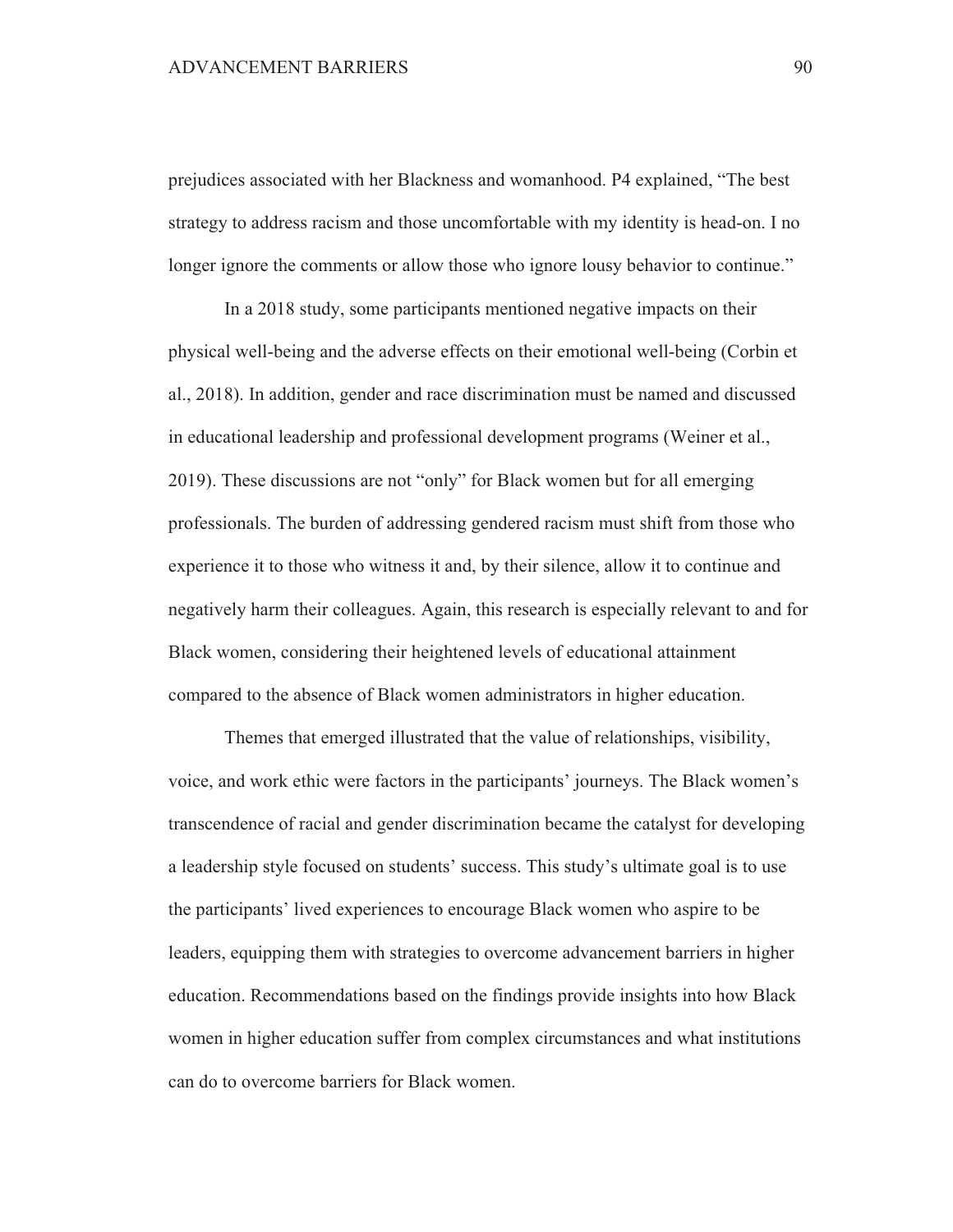# **Discussions**

In this study, Black women described how they navigated roles as senior administrators at HBCUs. This study presented emerging themes and sub-themes that allowed further insights into the individual lived experiences of the participants. Challenges, such as racism and sexism, are a part of these Black women's lives, regardless of their positions serving at HBCUs. Racism has been a challenge throughout their lives, and all experienced sexism in higher education. Yet, the women learned to quickly identify racism and sexism and not allow any form of discrimination to stop their efforts, deem them invisible or silence their voices. Research on intersectional invisibility finds that individuals associate Blackness with masculinity, leading to errors when categorizing Black women's gender (Goff et al., 2008). Similarly, people seem to have difficulty correctly attributing Black women's statements to them in group settings and recognizing Black women's faces (Sesko  $\&$ Biernat, 2010).

The social phenomenon of race and gender are relevant factors in the academy and compel African American women to navigate leadership differently. Discrimination manifests in more subtle forms of devaluation and power dynamics, and Black women suffer from racial discrimination and sexism (Eagan & Garvey, 2015). Goff and Kahn (2013) note that Black women are further erased because discussions on racism center on issues associated with Black men, and discussions of sexism center on the perspectives of White women. Sanchez-Hucles & Davis (2010)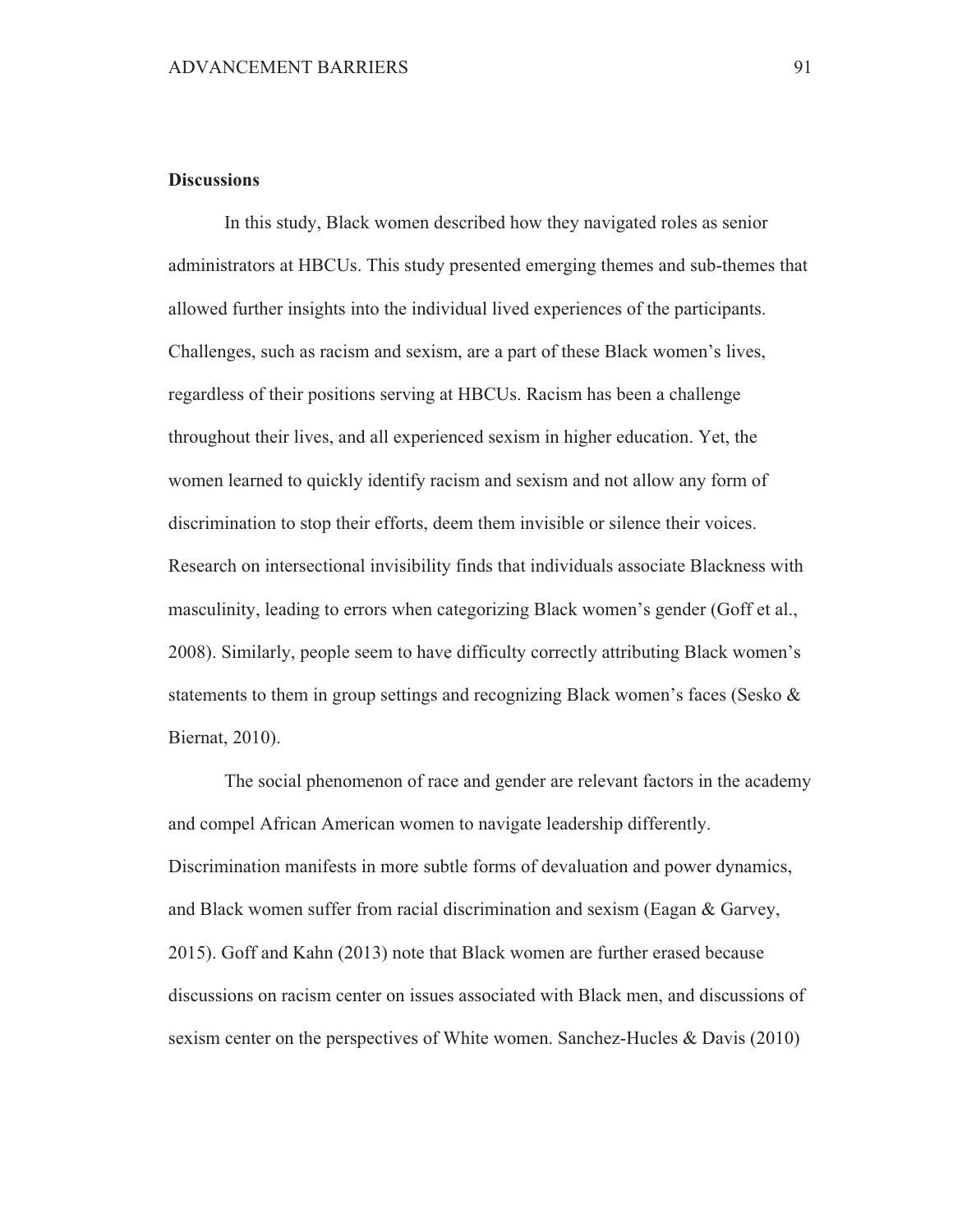state that popular culture and the media perpetuate stereotypes of Black women, hindering others' perceptions of them as effective leaders.

In addition, stereotypes of White women are focused on their skills; however, Black women encounter stereotypes first about their identity (Brown, 2007). These stereotypes impact people's desire to collaborate with Black women professionally. Black women constantly have to control their image and behavior to progress in their chosen careers. Despite years of systemic oppression, Black women excel in all careers as authors, performers, athletes, caregivers, and teachers. However, Black women are often overlooked for leadership positions within higher education (Candia-Bailey, 2016).

The findings revealed that Black women are more likely to be driven by social justice goals and spirituality (Newcomb and Niemeyer, 2015). Spirituality can be a driving influence of Black women's leadership, too, as some describe "heeding the call" (Newcomb and Niemeyer, 2015, p. 792) to serve as leaders (Witherspoon and Taylor, 2010). They also tend to lead in more culturally competent ways (Woods and Eagly, 2012; (Newcomb and Niemeyer, 2015) and emphasize "shared" forms of leadership, approaches shown as successful in fostering continuous improvement (e.g., Hallinger and Heck, 2009). Gregory  $(2001)$  purported, "Support systems in the lives of Black faculty women have been found to be important because of these women's needs for guidance, strength, and encouragement to help them negotiate academic settings that are often unfriendly and isolating" (p. 131).

92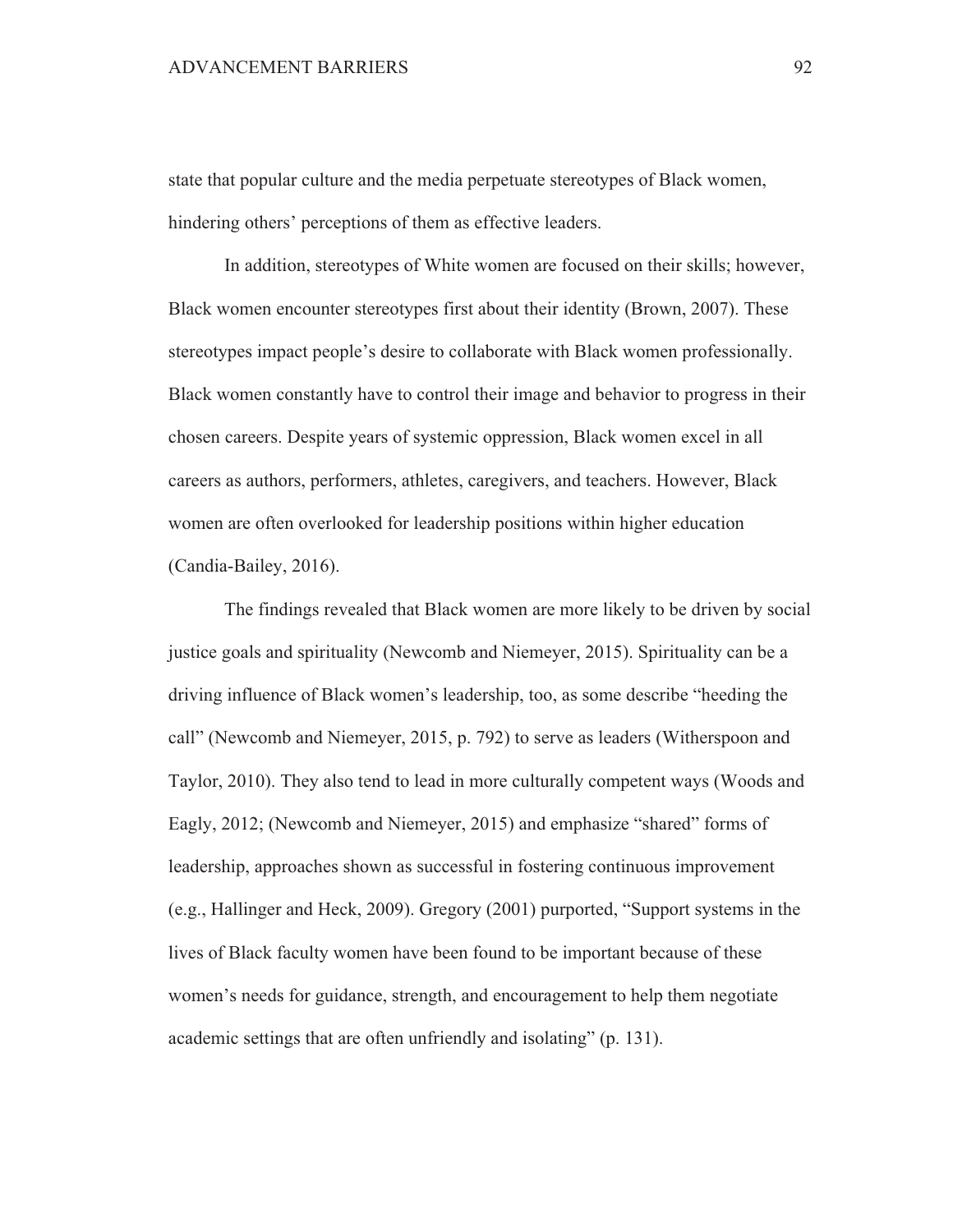Using a qualitative, phenomenological approach emphasizing the theoretical concepts surrounding Black Feminist Thought, this study aided in identifying issues and experiences had by the Black women administrators at HBCUs. The theoretical framework connects with the findings in this study as the participants strongly believed that both race and gender impact leadership advancement experienced by Black women. Furthermore, Black Feminist Thought conveys that Black women have similar yet different experiences from White women and similar yet different experiences from Black men. Therefore, research questions in this study aimed to give a voice to Black women working at HBCUs in mid-to senior-level positions regarding advancement barriers, their experiences, and strategies used in overcoming the barriers.

For this reason, it was essential to look at the issues Black women administrators face from a Black feminist perspective. Further, analyzing barriers and strategies related to Black women through a Black feminist lens helps to understand better the role that race and gender play in advancement. Using interviews to understand the stories of Black women in higher education in their own words coincides with a central tenet of Black Feminist Thought-letting Black women tell their own stories. By allowing the participants to tell their own stories, the repetitiveness of similar concepts and occurrences creates legitimacy and validation of the stories of Black women as shared by Black women. To amplify the authentic experiences of Black women administrators, it is the researcher's intention, in taking a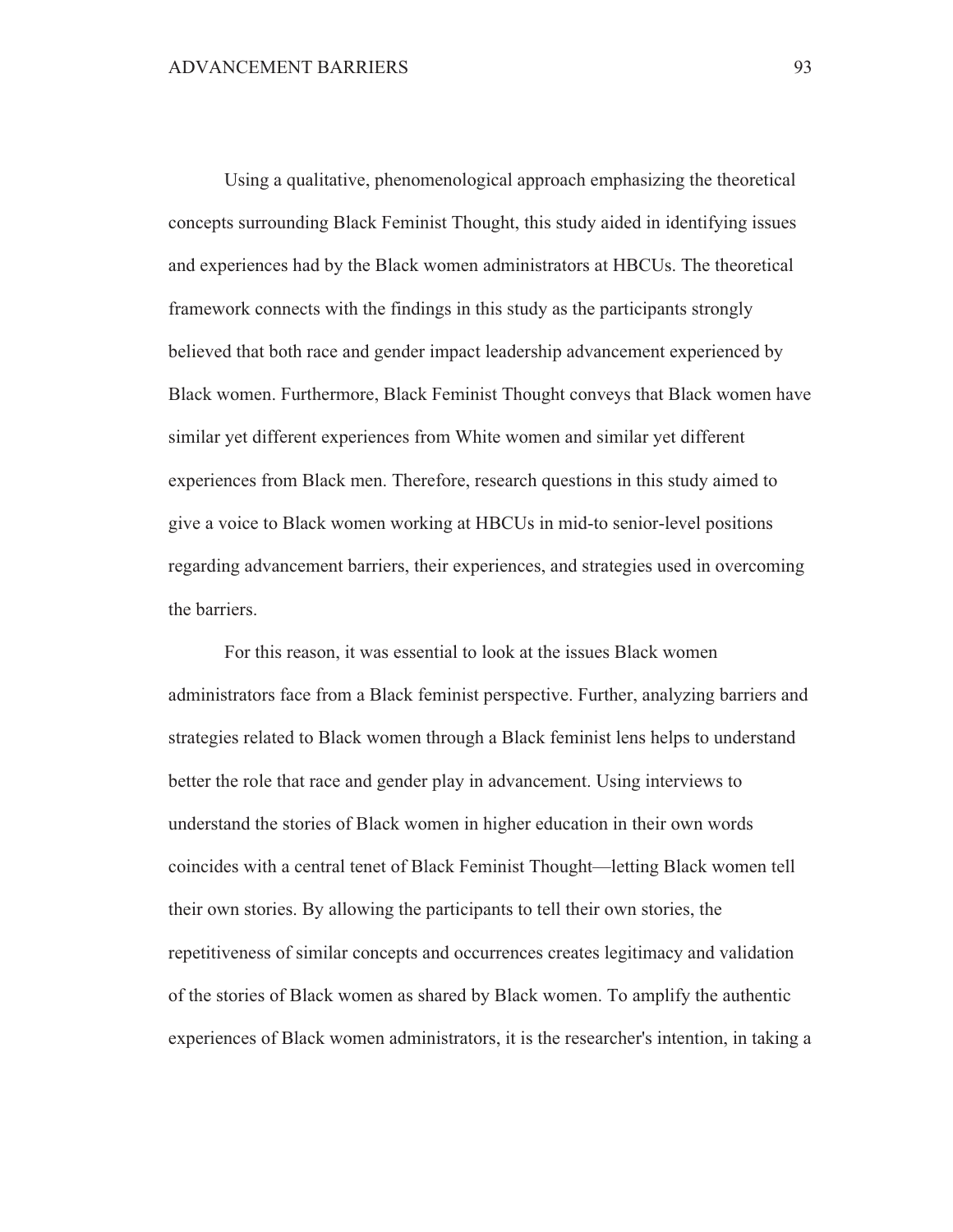phenomenological approach, to provide a space and opportunity to tell their story in their words.

# **Reflections**

This research produced qualitative data from four African American women working as higher education administrators at HBCUs. This research is significant for individuals seeking to understand and create advancement opportunities for Black women. Also, this research will inform Black women aspiring to become leaders in the academy. The following reflections describe the participants' views and present a narrative of the qualitative findings the researcher extracted from the interview.

Life-long Learning. Examining the participants' backgrounds and educational experiences revealed a commitment to life-long learning. The participants' parents played a significant role in each participant's personal and professional development. The women in the study noted a deep understanding of the importance of education, giving credit to their parents, churches, and former educators who helped inspire them to be leaders. The participants expressed an intrinsic appreciation for education that was instilled early in their childhood. The participants involvement in higher education, both as student and practitioner, results from the emphasis placed on the value of education early in their youth.

Advocates for Education and Social Change. Although the participants in the study traveled different career paths to secure their leadership positions, each leader expressed the importance of using their positions to serve as champions of change. Participants expressed a commitment to education and a desire to help their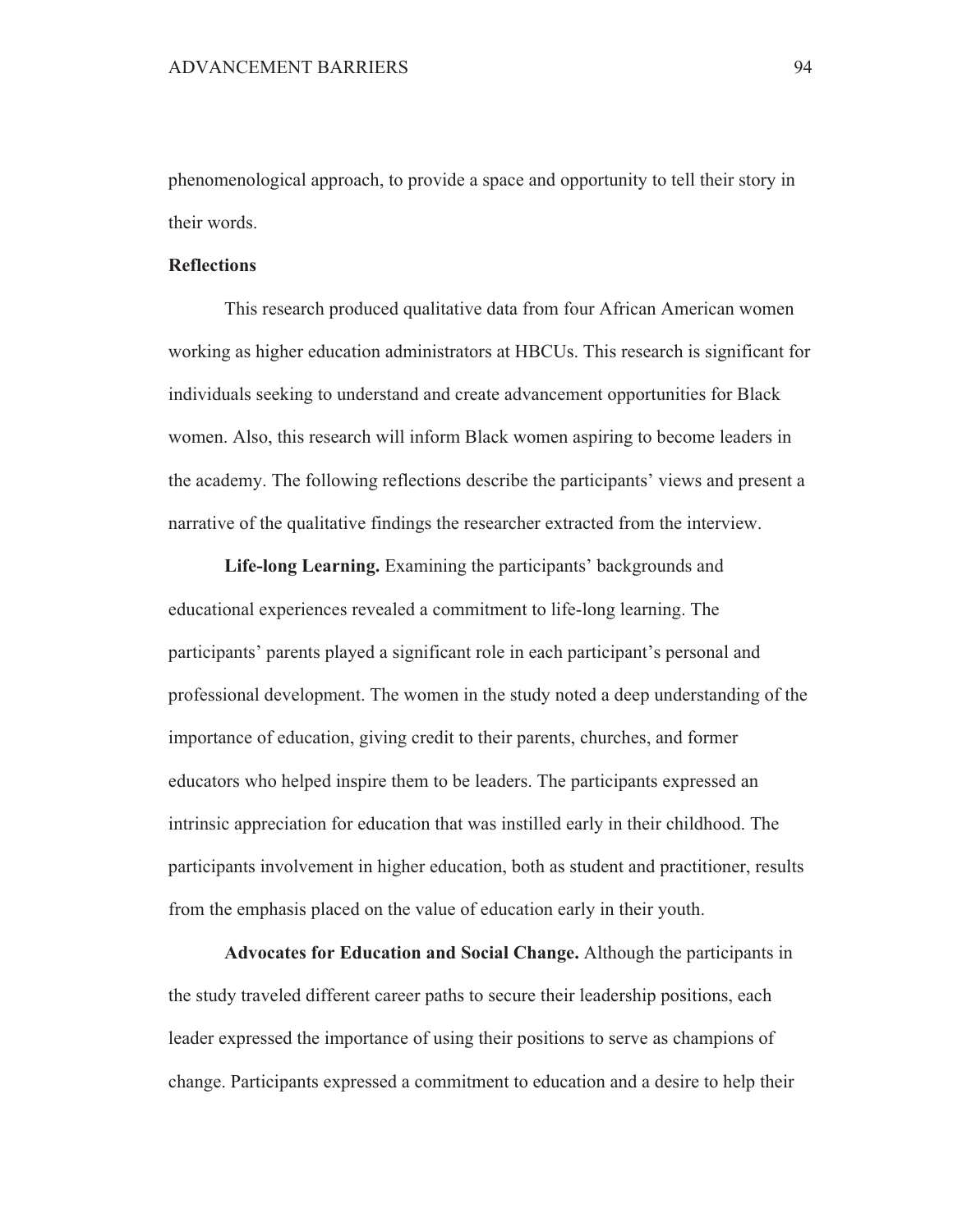families and society. They each noted that they felt they had been called to fulfill a higher purpose by serving as leaders in higher education. Some women cited a commitment to social change through their connection to the community, while other participants viewed their students as mediums for social change. Each participant expressed a genuine passion for what they do. They are not in the profession for prestige, power, or money; they are simply in it to make a difference in the lives of their students and their communities.

Race vs. Gender. Issues of race and gender emerged as barriers that participants encountered along their career paths. The participants explained that they know that being both Black and female in the academy are barriers to career advancement. However, the challenge of being a woman seemed to outweigh the challenge of being African American. The absence of Black female leaders in higher education has also contributed to the race vs. gender dichotomy. The participants unanimously expressed sentiments of confronting racial and gender stereotypes every step of their journey. Thomas (2019) offers information on the historical vestiges of racist and sexist ideologies and why women of color are underrepresented in various levels of higher education leadership. It is a vital reference source for educational administrators, professors, higher education professionals, academicians, and researchers seeking information on gender studies and Black women's roles in higher education.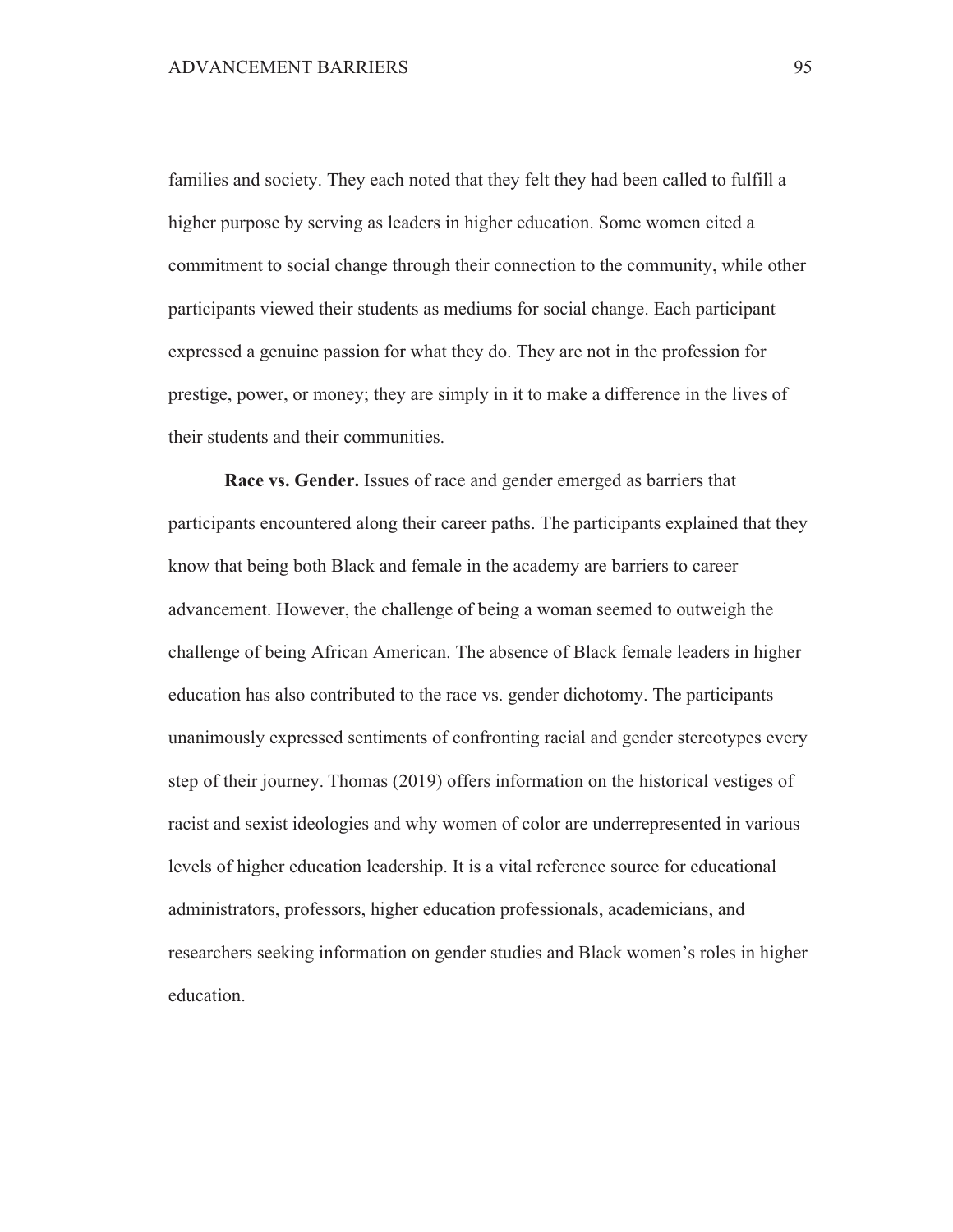### **Limitations of the Study**

There are five limitations to this research study. A significant limitation is this research was conducted during the COVID-19 global pandemic. Many of the Black women leaders were in the process of managing their institution's new path forward while also maintaining additional duties usually assigned to Black women, and their valuable time was limited. Secondly, in addition to the pandemic of COVID, many Black women leaders were experiencing the racial reckoning across the country (Monahan, 2021). Given these limitations, this study purposely focused on four African American female leaders who graduated from the Higher Education Leadership Foundation to gain insight into their lived experiences.

Thirdly, although the number of participants in the study was small, the overall strategy was an effort to reduce bias and enhance credibility because sample selection was not predicated on the study's outcome (McMillan, 2016). A fourth limitation of the study was the potential for researcher bias because the researcher of this study is also an African American female. Patton (2002) emphasizes for research to be considered credible, the researcher must remain neutral while conducting the study. Finally, the validity and reliability of the data collected depended on the participants' truthfulness.

# **Implication of the Study**

This study was limited to four African American females who serve as seniorlevel administrators in higher education in a specific geographic region. Future researchers may wish to examine the career paths, perceived obstacles, and leadership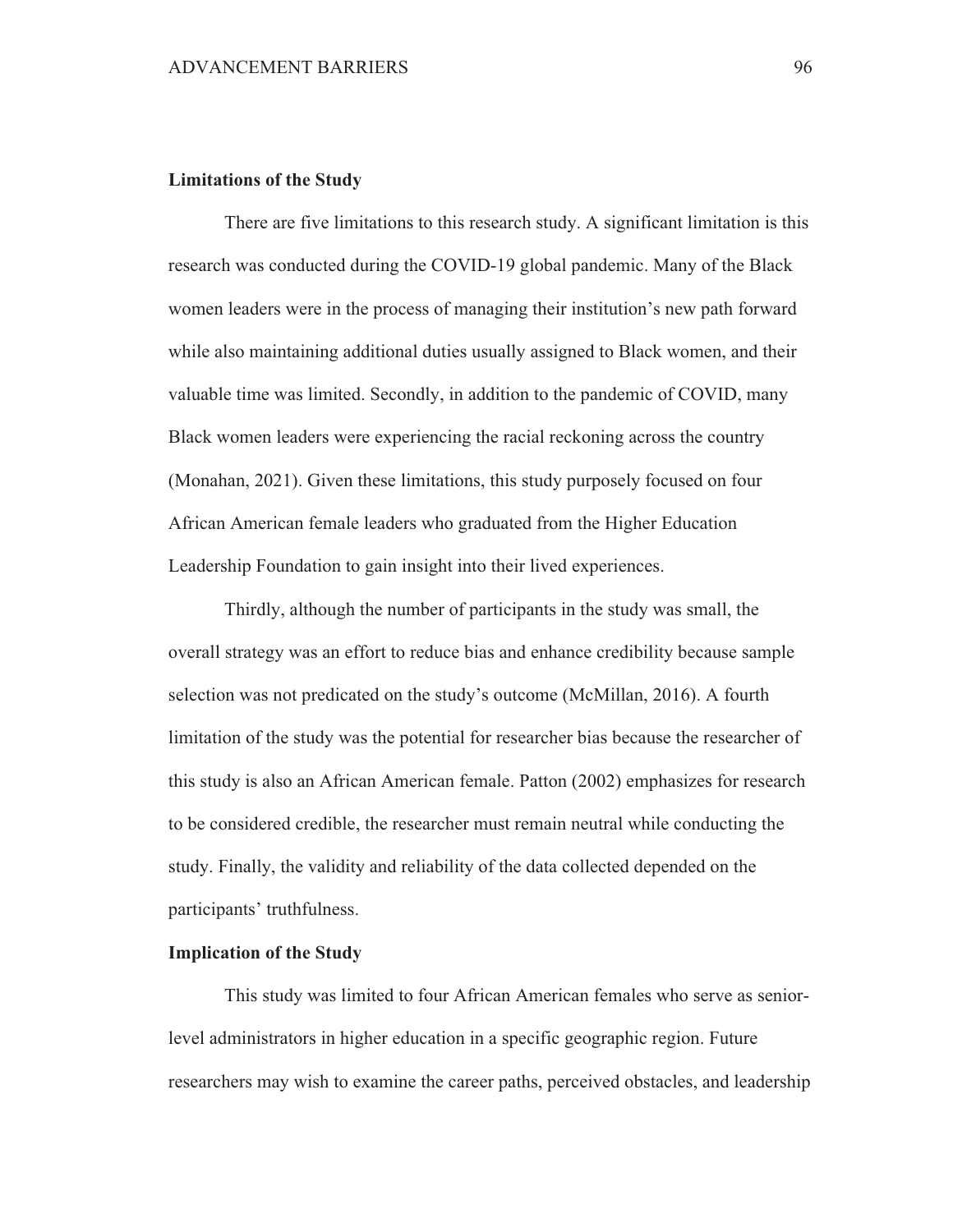preparation of administrators in other areas of the United States to determine if the same themes and patterns emerge. The personal and professional experiences of African American women may differ depending on the geographic location of their institutions. It may also be of particular interest to compare the experiences of African American female leaders who serve at Historically Black University and Colleges (HBCUs) and African American female leaders who serve at Predominantly White Institutions (PWIs). The Black women's leadership experiences in the academy, the level of support received at their institutions, and the opportunities for upward mobility would be interesting areas to explore.

Black women who achieve leadership positions in higher education are history makers by becoming the first and face the many challenges of such a groundbreaking role (Paige, 2018). An additional area for further research is Black women's perception of other Black women in the academy and whether they support one another. All participants mentioned not being able to trust Black women at their institution and the level of competition due to only one being allowed in senior-level leadership positions.

#### **Recommendations**

The findings of this study inspired multiple recommendations about the experiences of Black women and the barriers they face in higher education leadership roles. Recommendations for future research would involve identifying and assessing programs that facilitate networking, connect aspiring leaders with mentors, and develop leadership pipelines in higher education for Black women. These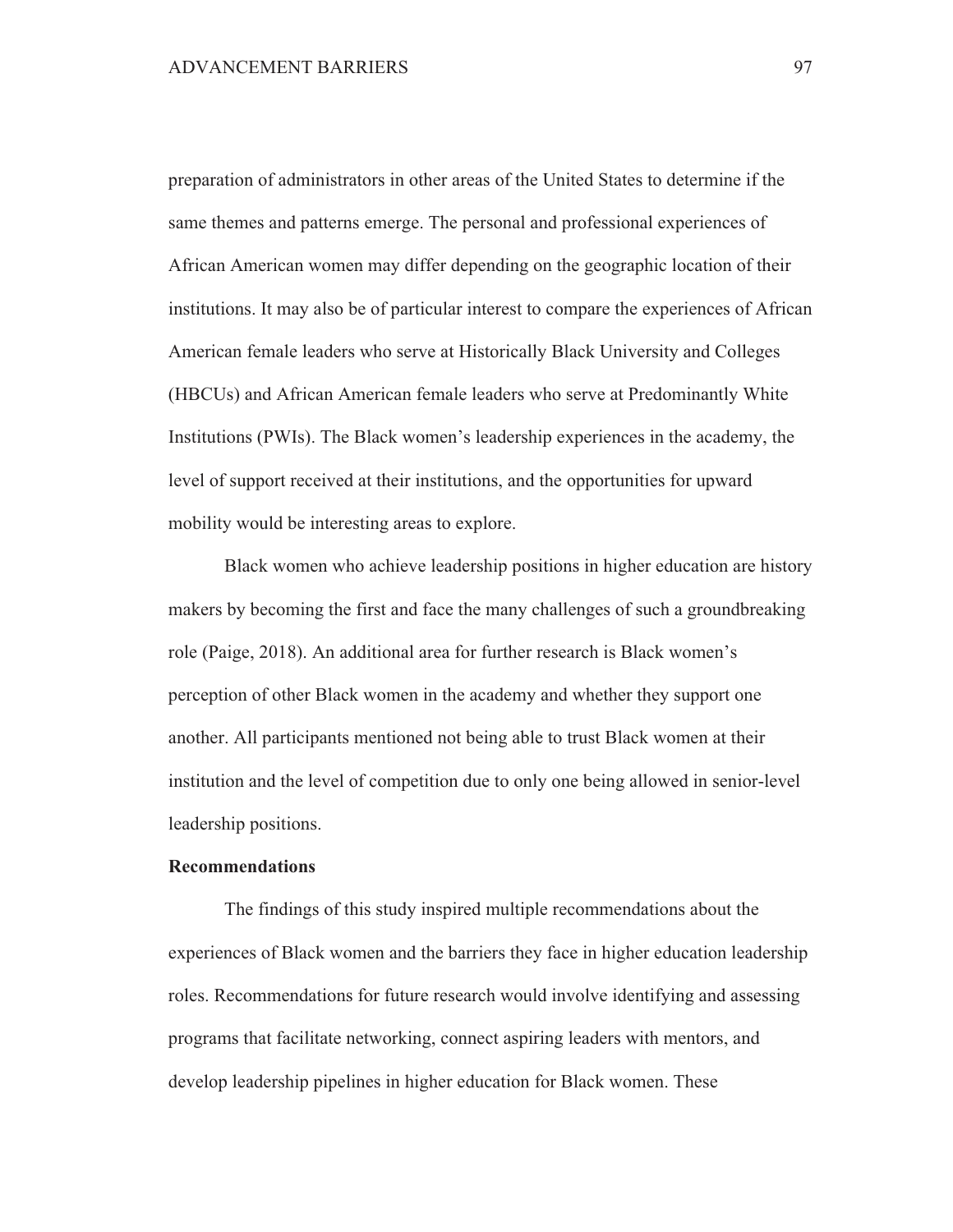recommendations result from the participants' responses that reference such a need. Education boards and administrators should ensure that federal policies such as affirmative action, and policies established to prevent discrimination against marginalized groups, including Black women, are properly implemented and enforced.

This implementation should also include instituting effective measures to ensure transparency and accountability in recruitment and promotion practices. University officials should work towards closing the gender gap through the development of more gender diverse policies. These policy updates should include regulations that would promote women into leadership through pay equity, as laid out in the Paycheck Fairness Act, salary transparency, and family support, per the Family and Medical Insurance Leave Act (Hill et al., 2016). Promotional policies should be fair, reviewed and updated regularly, and include employee input (Surawicz, 2016).

Suggestions for recruiting more Blacks for positions of influence and power on campus include broadening candidate pools restricted by institutional and operational biases (Lewis, 2017). More specifically, implementing trainings that encourage and enhance diversity and inclusion can help administrators put the challenges faced by Black women in context of their own lived experiences and responsibilities (Anderson, 2018). Thus, human resource departments must change, or set the standard for developing a culture of inclusion for processes related to hiring and retaining Black women faculty and staff (McManigell Grijalya, 2018). Five recommendations are made consistent with research findings: (a) align organizational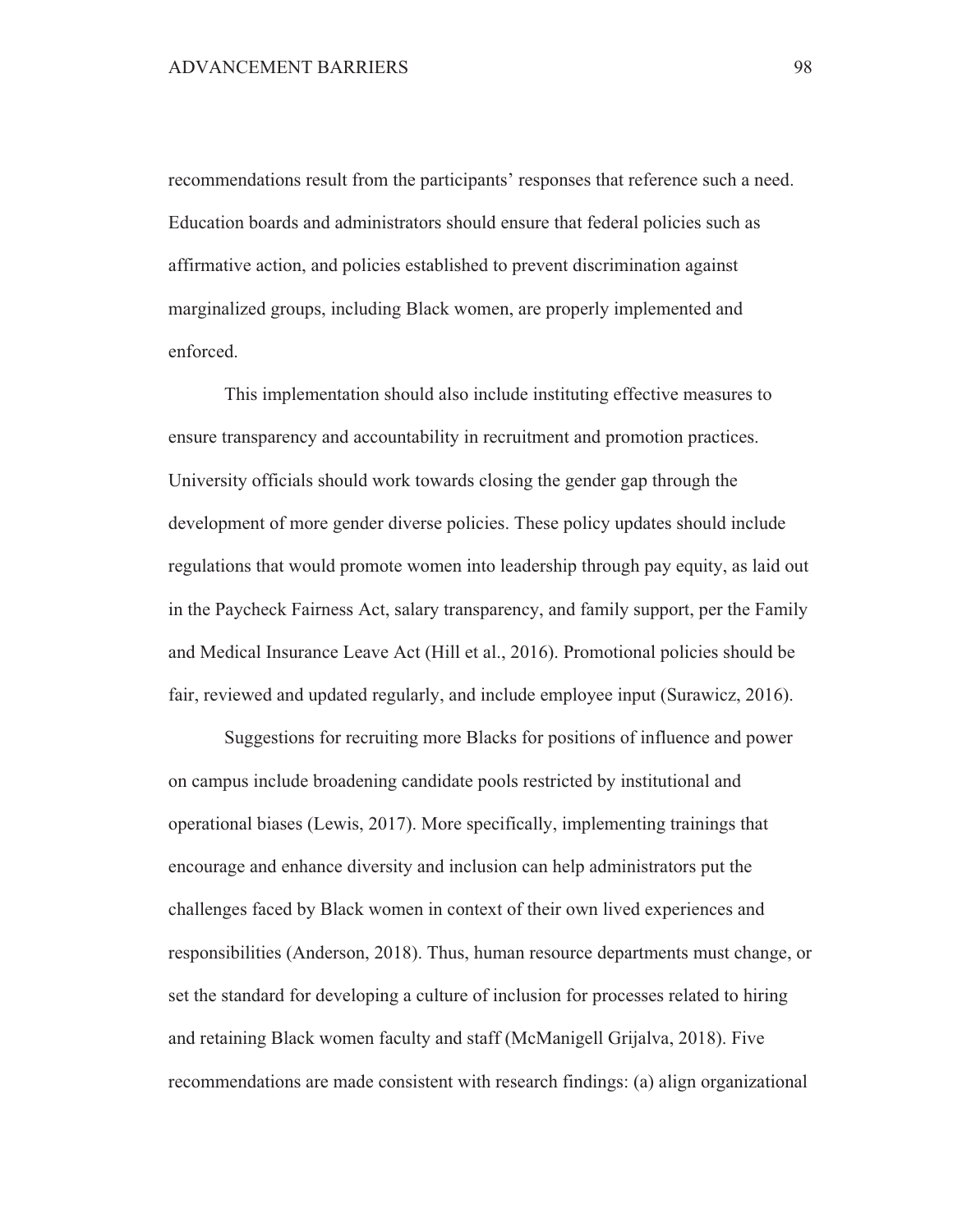values and culture, (b) ensure policies to prevent discrimination against Black women and address lack of diversity (c) support the creation of an HR committee that focuses on equity and inclusion with the representation of Black women, and (d) create a leadership pipeline within the institution for Black women and (e) foster an environment for transformational change.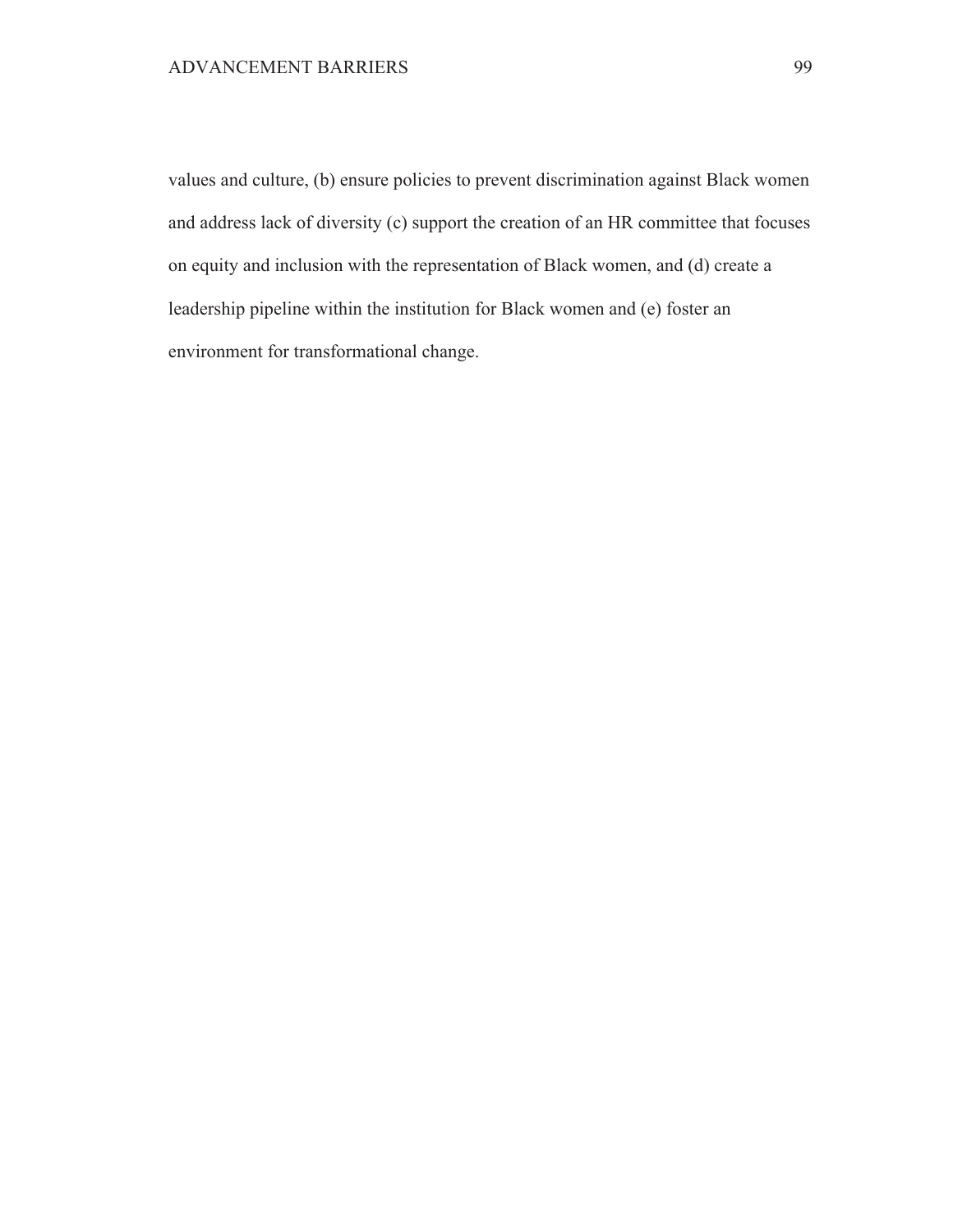### **References**

- Agosto, V., & Roland, E. (2018). Intersectionality and educational leadership: A critical review. Review of Research in Education, 42(1), 255-285.
- Alexander, E. (2019). "We must be about our father's business": Anna Julia Cooper and the In-Corporation of the Nineteenth-Century African-American Woman Intellectual (pp. 61-80). Routledge.
- Allen, T. N., & Lewis, A. (2016). Looking through a glass darkly: Reflections on power, leadership and the Black female professional. Journal of Values Based Leadership,  $9(2)$ , 1.
- Allen, W. R., McLewis, C., Jones, C., & Harris, D. (2018). From Bakke to Fisher: African American students in US higher education over forty years. RSF: The Russell Sage Foundation Journal of the Social Sciences, 4(6), 41-72.

American Council on Education. (2017). American College President Study.

- Anderson, M. (2018). The changing roles and contributions of campus diversity offices and their influence on campus culture. Metropolitan Universities,  $29(1)$ , 64-76.
- Arnold, N. W., Crawford, E. R., & Khalifa, M. (2016). Psychological heuristics and faculty of color: Racial battle fatigue and tenure/promotion. The Journal of Higher Education, 87(6), 890-919.
- Ary, D., Jacobs, L., & Razavieh, A. (2002). Introduction to research in education (6th ed.). Belmont, CA: Wadsworth Publishing.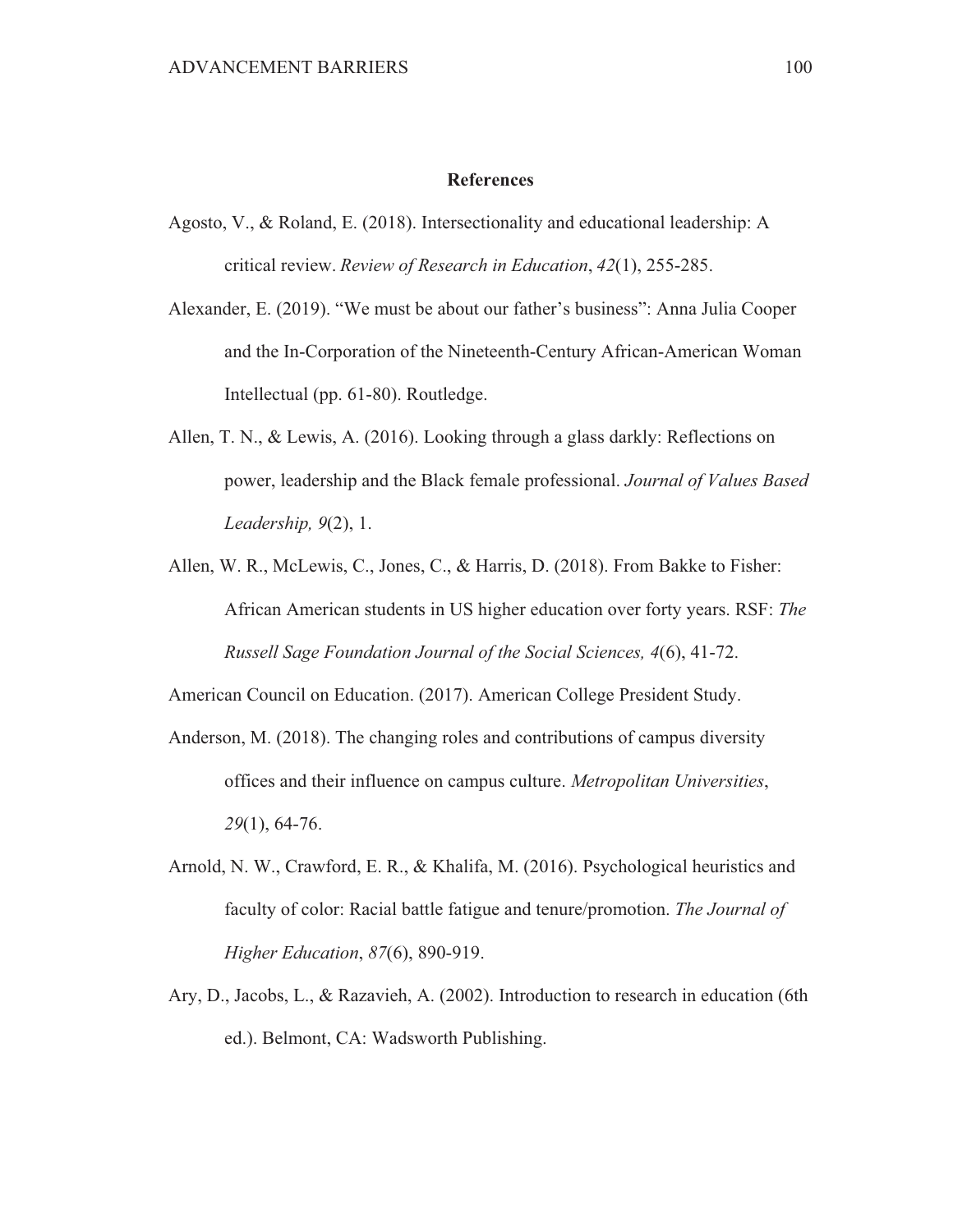- Athanasopoulou, A., Moss-Cowan, A., Smets, M. & Morris, T. (2018). "Claiming the corner office: female CEO careers and implications for leadership development", *Human Resource Management*, Vol. 57 No. 2, pp. 617-639.
- Banks, N., (2019). Black women's labor market history reveals deep-seated race and gender discrimination. Economics Policy Institute. Working Economics Blog. https://www.epi.org/blog/black-womens-labor-market-history-reveals-deepseated-race-and-gender-discrimination/
- Bartman, C. C. (2015). African American women in higher education: Issues and support strategies. College Student Affairs Leadership, 2(2).
- Beckwith, A. L., Carter, D. R., & Peters, T. (2016). The underrepresentation of African American women in executive leadership: What's getting in the way? Journal of Business Studies Quarterly, 7(4), 115–134.
- Bichsel, J., Pritchard, A., & McChesney, J. (May 2019). Professionals in Higher Education Annual Report: Key Findings, Trends, and Comprehensive Tables for the 2018-19 Academic Year (Research Report). CUPA-HR.
- Birt, L., Scott, S., Cavers, D., Campbell, C., & Walter, F. (2016). Member checking: A tool to enhance trustworthiness or merely a nod to validation? Qualitative Health Research, 26(13), 1802-1811.

https://doi.org/10.1177/1049732316654870

Bichel, J., Nadel-Hawthrone, S., Fuesting, M., & Schmidt, A. (2021). Administrators in Higher Education Annual Report: Key Findings, Trends, and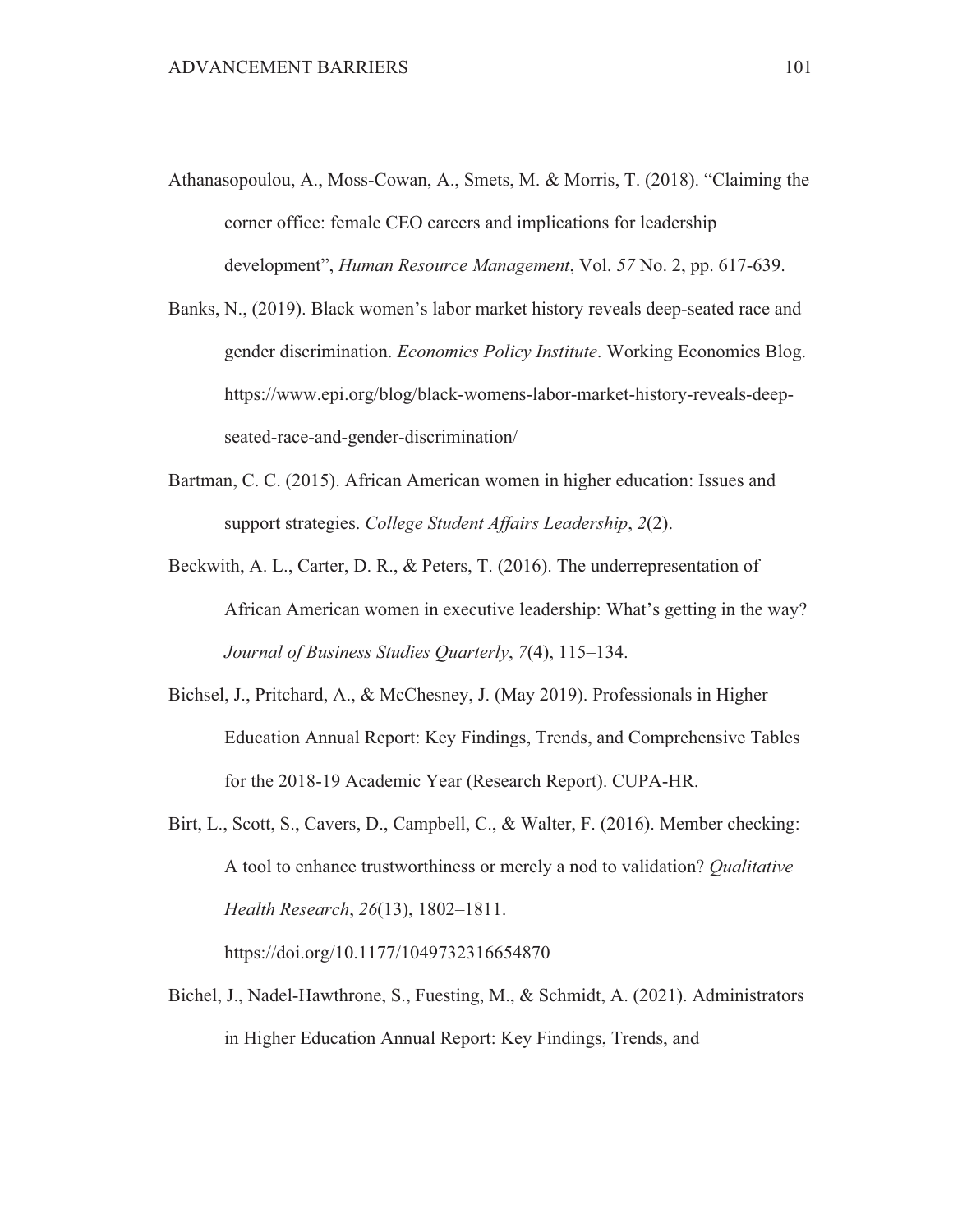Comprehensive Tables for the 2020-21 Academic Year (Research Report). CUPA-HR. https://www.cupahr.org/survey/results/.

- Bonaparte, Y. L. (2015). A perspective on transformative leadership and African American women in history. The Journal of Values-Based Leadership, 8(2),  $1-6.$
- Bonner, F. B. (2001). Addressing gender issues in the historically Black college and university community: A challenge and call to action. Journal of Negro *Education 70(3): 176-91.*
- Breeden, R. L. (2021). Our presence is resistance: Stories of Black women in seniorlevel student affairs positions at predominantly white institutions. NASPA. https://www.naspa.org/blog/our-presence-is-resistance-stories-of-blackwomen-in-senior-level-student-affairs-positions-at-predominantly-whiteinstitutions
- Brubacher, J. S. & Willis, R. (1958). Higher education in transition, An American history: 1636-1956. New York: Harper and Row.
- Candia-Bailey, A. B. (2016). My sister, myself: The identification of sociocultural factors that affect the advancement of African American women in seniorlevel administrative positions [Unpublished doctoral dissertation]. North Carolina Agricultural and Technical State University.
- Clark, S. (1995). Women in middle level school administration: Findings from a national study. Middle School Journal, 26(4), 34-38.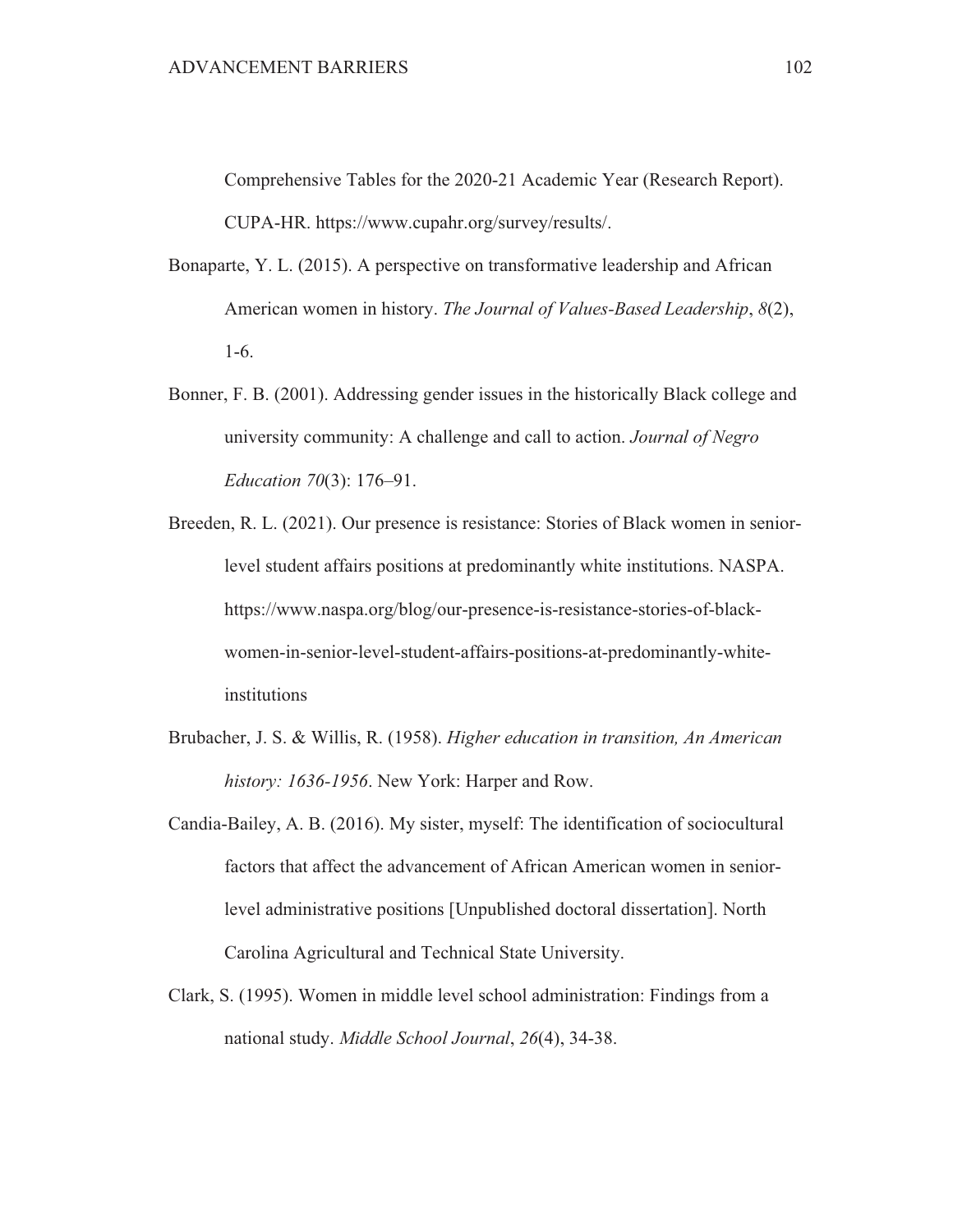- Clayborne, H. L., & Hamrick, F. A. (2007). Rearticulating the leadership experiences of African American women in midlevel student affairs administration. NASPA Journal, 44(1), 123-146.
- Cole, E. R. (2009). Intersectionality and research in psychology. American Psychologist, 64(3), 170-180. doi:10.1037/a0014564
- Corbin, N. A., Smith, W. A., & Garcia, J. R. (2018). Trapped between justified anger and being the strong black woman: black college women coping with racial battle fatigue at historically and predominantly White institutions. Int. J. Qual. Stud. Educ. 31, 626-643. doi: 10.1080/09518398.2018.1468045
- Corneille, M., Lee, A., Allen, S., Cannady, J., & Guess, A. (2019). Barriers to the advancement of women of color faculty in STEM: The need for promoting equity using an intersectional framework. Equality, Diversity and Inclusion: An International Journal, 38(3), 328-348. http://dx.doi.org/10.1108/EDI-09-2017-0199.
- Collins, P.H. (2022). Black Feminist Thought, 30th Anniversary Edition: Knowledge, Consciousness, and the Politics of Empowerment (1st ed.). Routledge. https://doi.org/10.4324/9781003245650.
- Connelly, L. M. (2016). Trustworthiness in qualitative research. Medsurg Nursing,  $25(6)$ , 435.
- Cook, B., & Kim, Y. (2012). The American college president 2012. Washington, DC: American Council on Education.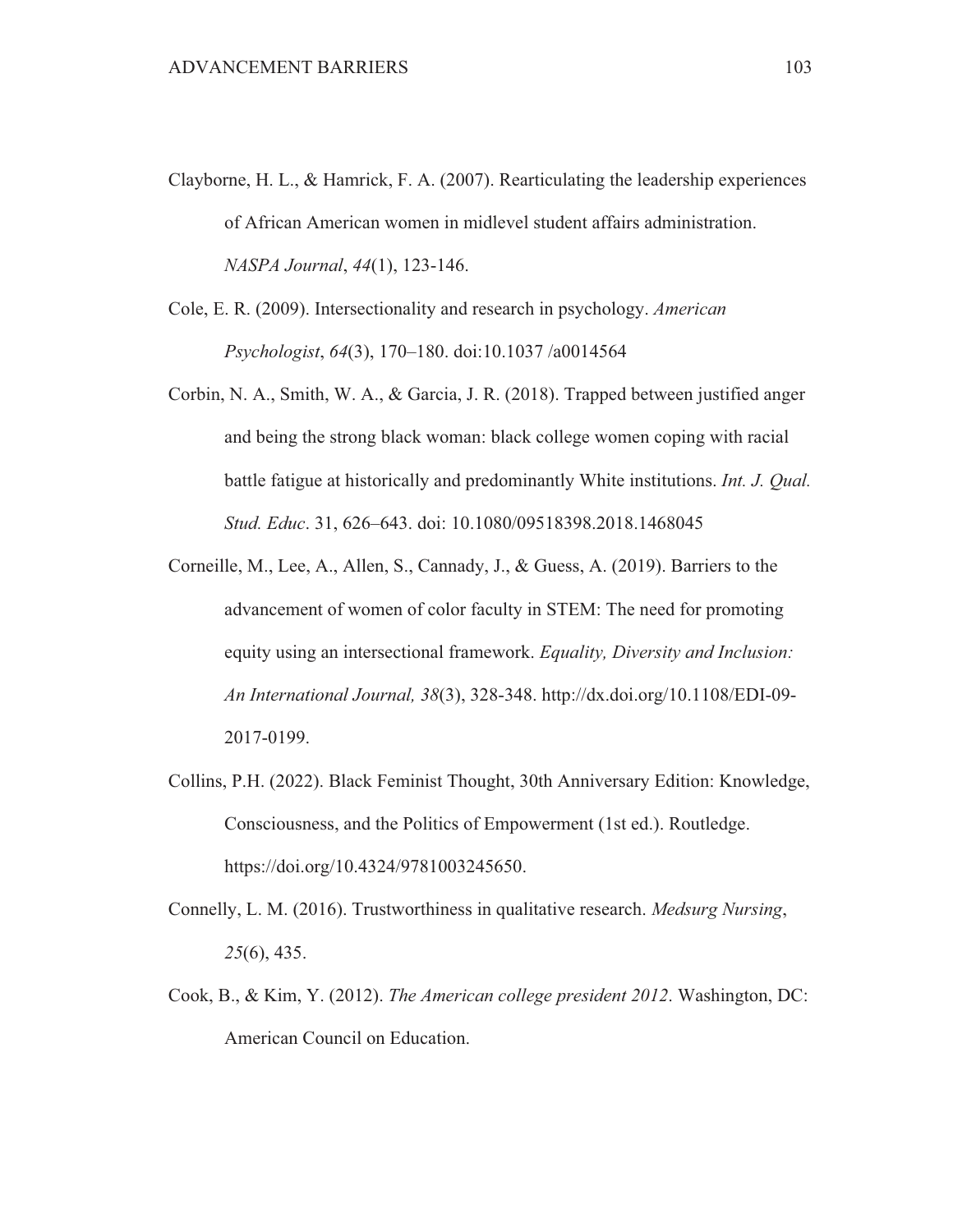- Craig, K. D., Holmes, C., Hudspith, M., Moor, G., Moosa-Mitha, M., Varcoe, C., & Wallace, B. (2020). Pain in persons who are marginalized by social conditions. *Pain*, 161(2), 261.
- Crampton, S. M., Hodge, J. W., & Mishra, J. M. (1997). The Equal Pay Act: The first 30 years. Public Personnel Management, 26(3), 335-344.
- Crawford, K., & Smith, D. (2005). The we and the us: Mentoring African American women. Journal of Black Studies, 36(1), 52-67.
- Creswell, & Creswell, J. D. (2018). Research design: Qualitative, quantitative, and mixed methods approaches (Fifth edition.). SAGE Publications, Inc.
- Davis, D. R. (2012). A phenomenological study on the leadership development of African American women executives in academia and business.
- De Mascia, S. (2015). Are women better leaders than men? Human Resource Management International Digest, 23(7), 1-4. https://doi.org/10.1108/HRMID-07-2015-0122
- Dickens, D. D., & Chavez, E. L. (2018). Navigating the workplace: The costs and benefits of shifting identities at work among early career US Black women. Sex Roles, 78(11), 760-774.

Dolan, E. L., Elliott, S. L., Henderson, C., Curran-Everett, D., St. John, K., & Ortiz, P. A. (2018). Evaluating discipline based education research for promotion and tenure. Innovative Higher Education,  $43(1)$ ,  $31-39$ . https://doi.org/10. 1007/s10755-017-9406-y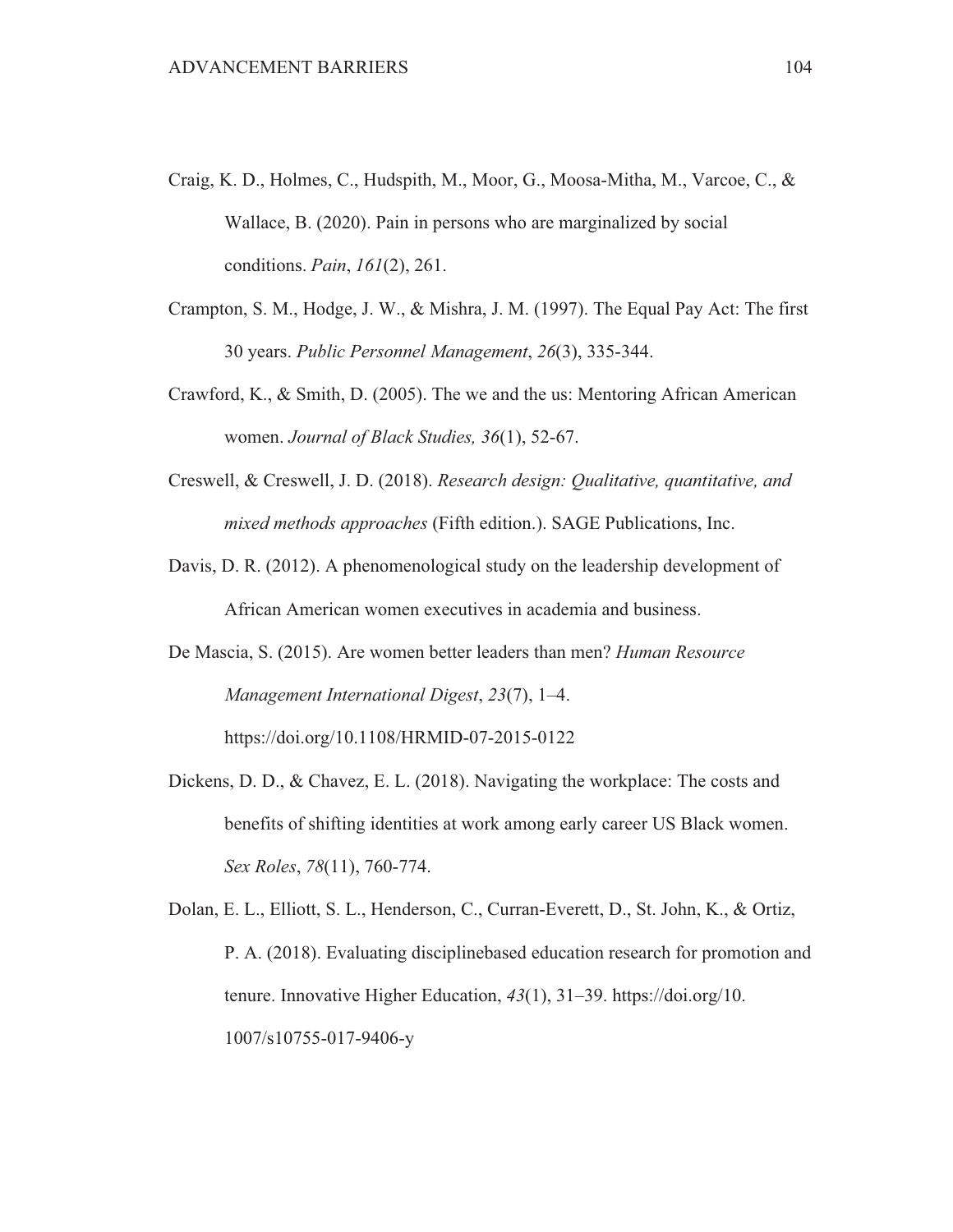- Eagly, A., & Schmidt, M. (2001). The leadership styles of women and men. Journal of Social Issues, 57(4), 781-797.
- Eagly, A. H., & Karau, S. J. (2002). Role congruity theory of prejudice toward female leaders. Psychological Review, 109(3), 573-598. doi:10.1037/0033-295X.109.3.573
- Eagly, A. (2007). Female leadership advantage and disadvantage: Resolving the contradictions. Psychology of Women Quarterly,  $31(1)$ , 1–12. doi:10.1111/j.1471-6402.2007.00326.x
- Elsesser, K. M., & Lever, J. (2011). Does gender bias against female leaders persist? Quantitative and qualitative data from a large-scale survey. Human Relations,  $64(12)$ , 1555-1578.
- Filetti, J. S. (2009). Assessing service in faculty reviews: Mentoring faculty and developing transparency. Mentoring & Tutoring: Partnership in Learning,  $17(4)$ , 343-352.
- Fletcher, R. S. (1943). History of Oberlin College from its foundation through the Civil War. Oberlin College.
- Gall, M.D., Gall, J.R., & Borg, W.R. (2003). Educational research: An introduction (7th ed.). Boston, MA: Pearson.
- Gallagher, J. E., & Morison, S. (2019). Women in academic leadership: A chance to shape the future. Journal of Dentistry, 87, 45–48. https://doi.org/10.1016/j.jdent.2019.05.011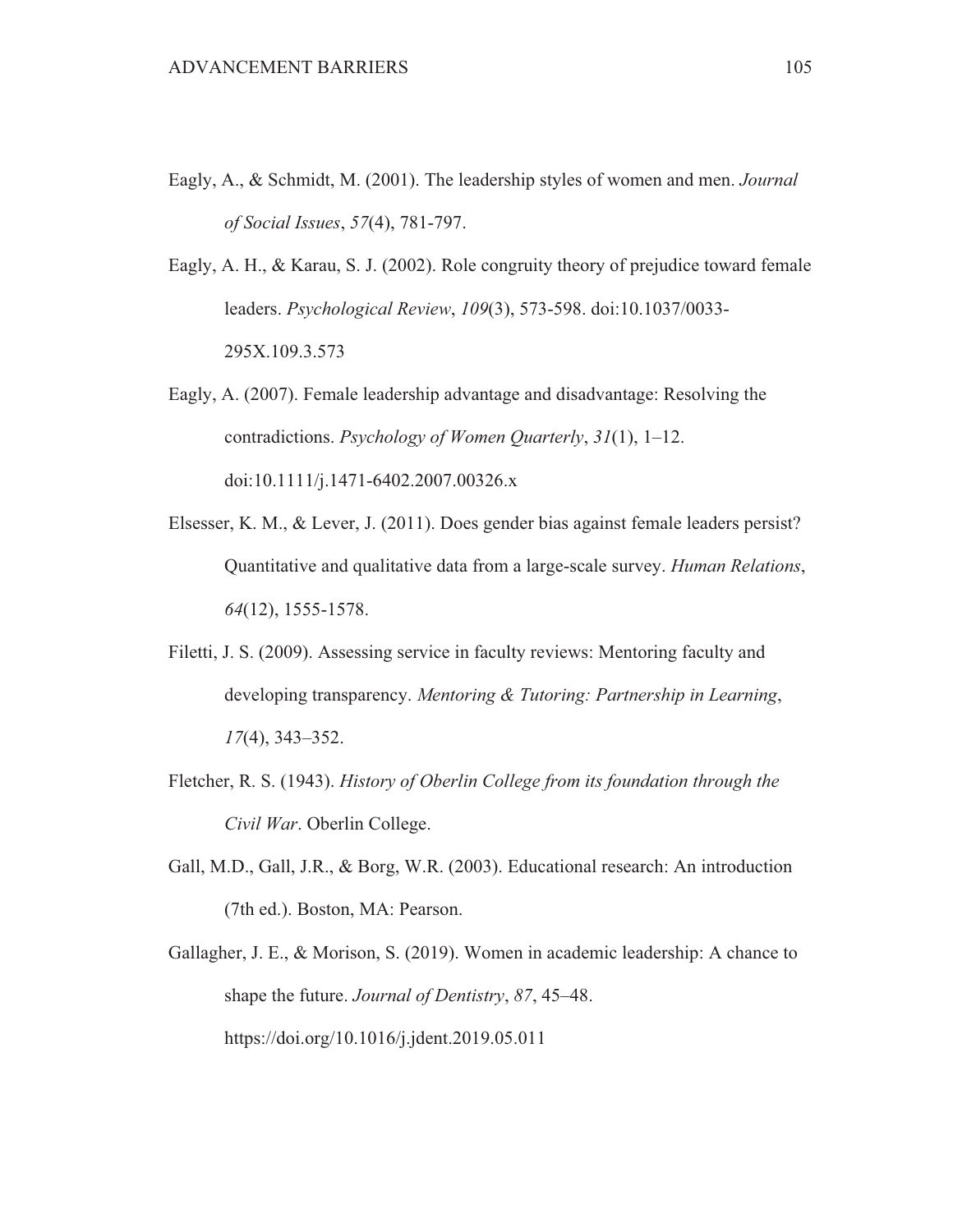- Generett, G. G., & Jeffries, R. B. (2003). Black women in the field: Experiences understanding ourselves and others through qualitative research. Cresskill, NJ: Hampton Press.
- Goff, P. A., & Kahn, K. B. (2013). How psychological science impedes intersectional thinking. Du Bois Review, 10, 365–384. http://dx.doi.org/10 .1017/S1742058X13000313
- Goff, P. A., Thomas, M. A., & Jackson, M. C. (2008). "Ain't I a woman?": Towards an intersectional approach to person perception and groupbased harms. Sex Roles, 59, 392-403. http://dx.doi.org/10.1007/s11199-008-9505-4
- Goleman, D. (1996). Emotional intelligence: Why it can matter more than I.Q. New York, NY: Bantam Books
- Goleman, D., & Boyatzis, R. (2008). Social intelligence and the biology of leadership. Retrieved from Harvard Business Review, https://hbr.org/2008/09/social-intelligence-and-thebiology-of-leadership
- Griffin, K. A., Bennett, J. C., & Harris, J. (2013). Marginalizing merit? Gender differences in Black faculty d/discourses on tenure, advancement, and professional success. The Review of Higher Education,  $36(4)$ ,  $489-512$ . doi:10.1353/rhe.2013.0040
- Hall, J. C., Everett, J. E., & Hamilton-Mason, J. (2012). Black women talk about workplace stress and how they cope. Journal of Black Studies, 43(2), 207-226.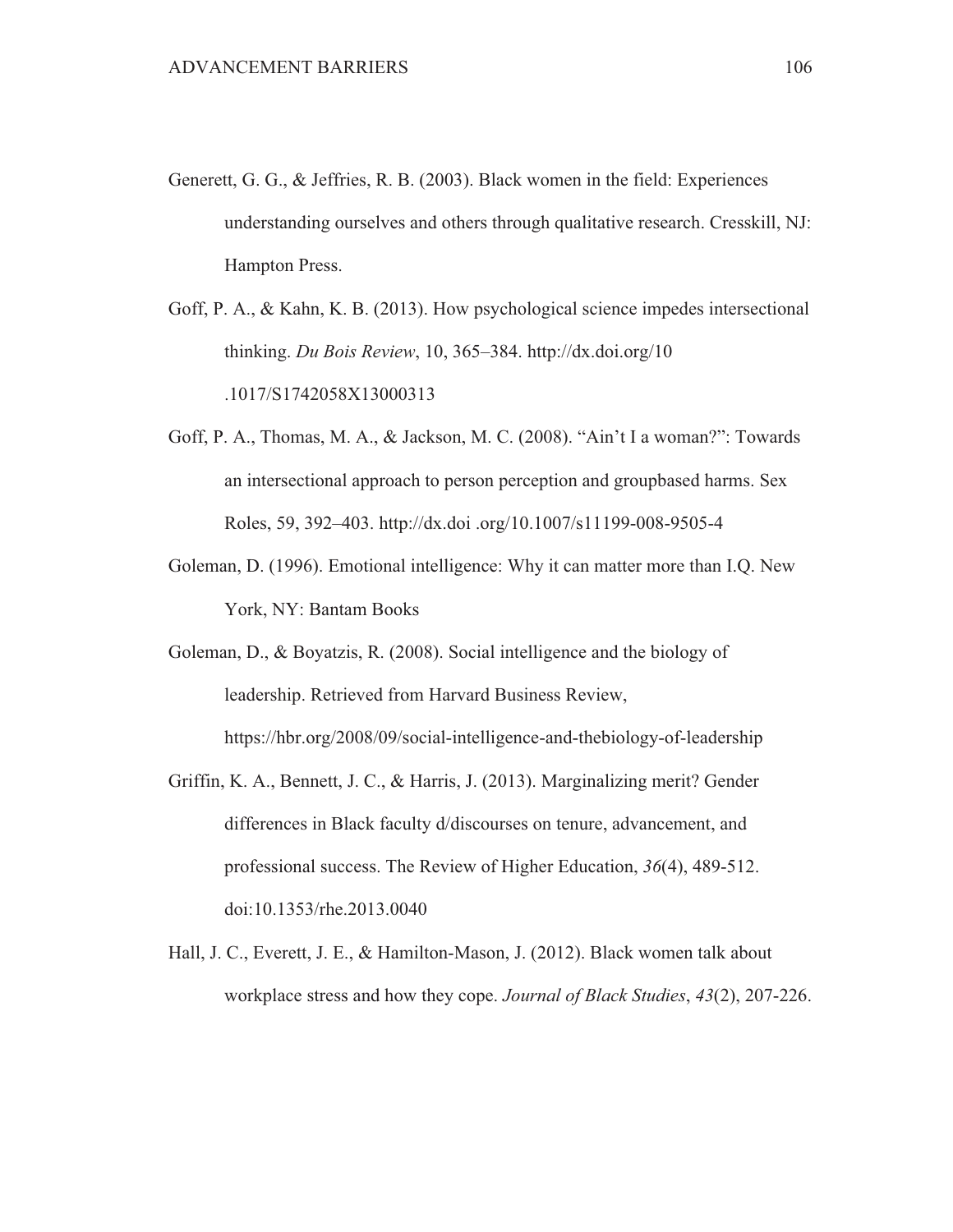- Hallinger, P., & Heck, R. H. (2009). Distributed leadership in schools: does system policy make a difference? Distributed Leadership, ed A. Harris (Dordrecht: Springer, 101-117.
- Harper, B. E. (2019). African American access to higher education: the evolving role of historically Black colleges and universities.
- Haslanger, S. (2018). What is a social practice? Royal Institute of Philosophy Supplements, 82, 231-247.
- Helms, M. M., Arfken, D. E., & Bellar, S. (2016). The importance of mentoring and sponsorship in women's career development. SAM Advanced Management Journal, 4-16.
- Henry, W. J., & Glenn, N. M. (2009). Black women employed in the ivory tower: Connecting for success. Advancing Women in Leadership, 29, 1.
- Hentschel, T., Heilman, M. E., & Peus, C. V. (2019). The multiple dimensions of gender stereotypes: A current look at men's and women's characterizations of others and themselves. *Frontiers in Psychology*, 10, 11.
- Hernandez, M., Avery, D. R., Volpone, S. D., & Kaiser, C. R. (2019). Bargaining while Black: The role of race in salary negotiations. Journal of Applied Psychology, 104(4), 581-592.
- Hill, C., Miller, K., Benson, K., & Handley, G. (2016). Barriers and bias: The status of women in leadership. American Association of University Women. https://files.eric.ed.gov/fulltext/ED585546.pdf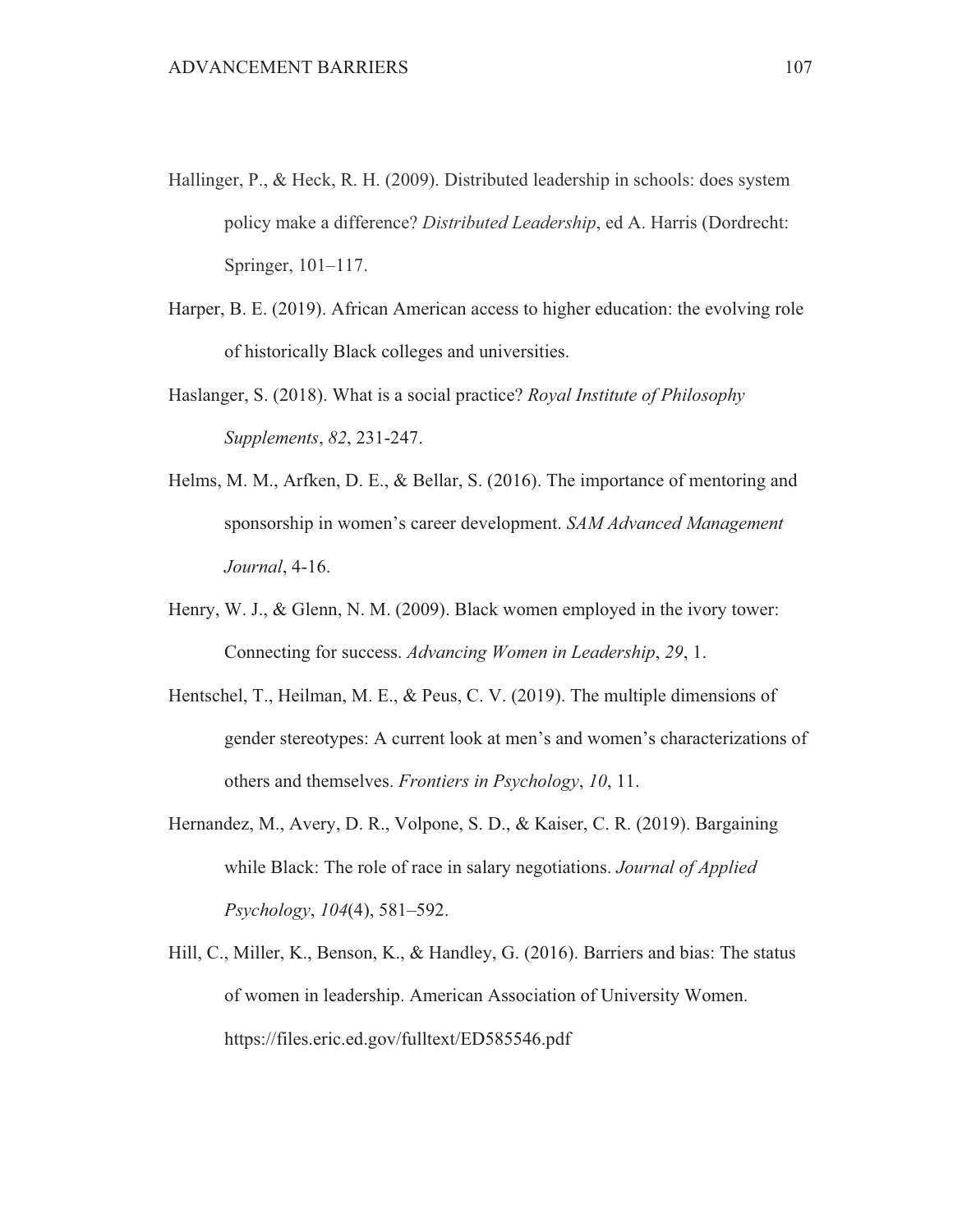- Hossain, K. I. (2015). White privilege: Perceptions of pre-service teachers. Multicultural Education, 23(1), 52-55.
- Hughes, R. L. & Howard-Hamilton, M. F. (2003). Insights: Emphasizing issues that affect African American women. New directions for student services, (104), 95-104.
- Jackson, S., & Harris, S. (2007). African American female college and university presidents: Experiences and perceptions of barriers to the presidency. Journal of Women in Educational Leadership, 5(2), 119–137.
- Jean-Marie, G., & Tickles, V.C., (2017). Black women at the helm in HBCUs: Paradox of gender and leadership. In Black colleges across the diaspora: Global perspectives on race and stratification in postsecondary education. Emerald Publishing.
- Johnson, W. B. (2015). On being a mentor: A guide for higher education faculty. 2nd ed. New York, NY: Routledge.
- Johnson, H. L. (2017). Pipelines, pathways, and institutional leadership: An update on the status of women in higher education. American Council on Education and the Center for Policy Research and Strategy. http://www.acenet.edu/newsroom/Documents/Higher-Ed-Spotlight-Pipelines-Pathways-and-Institutional-Leadership-Status-of-Women.pdf
- Johnson, N. N. (2021). Balancing race, gender, and responsibility: Conversations with four Black women in educational leadership in the United States of America. Educational Management Administration & Leadership, 49(4), 624–643.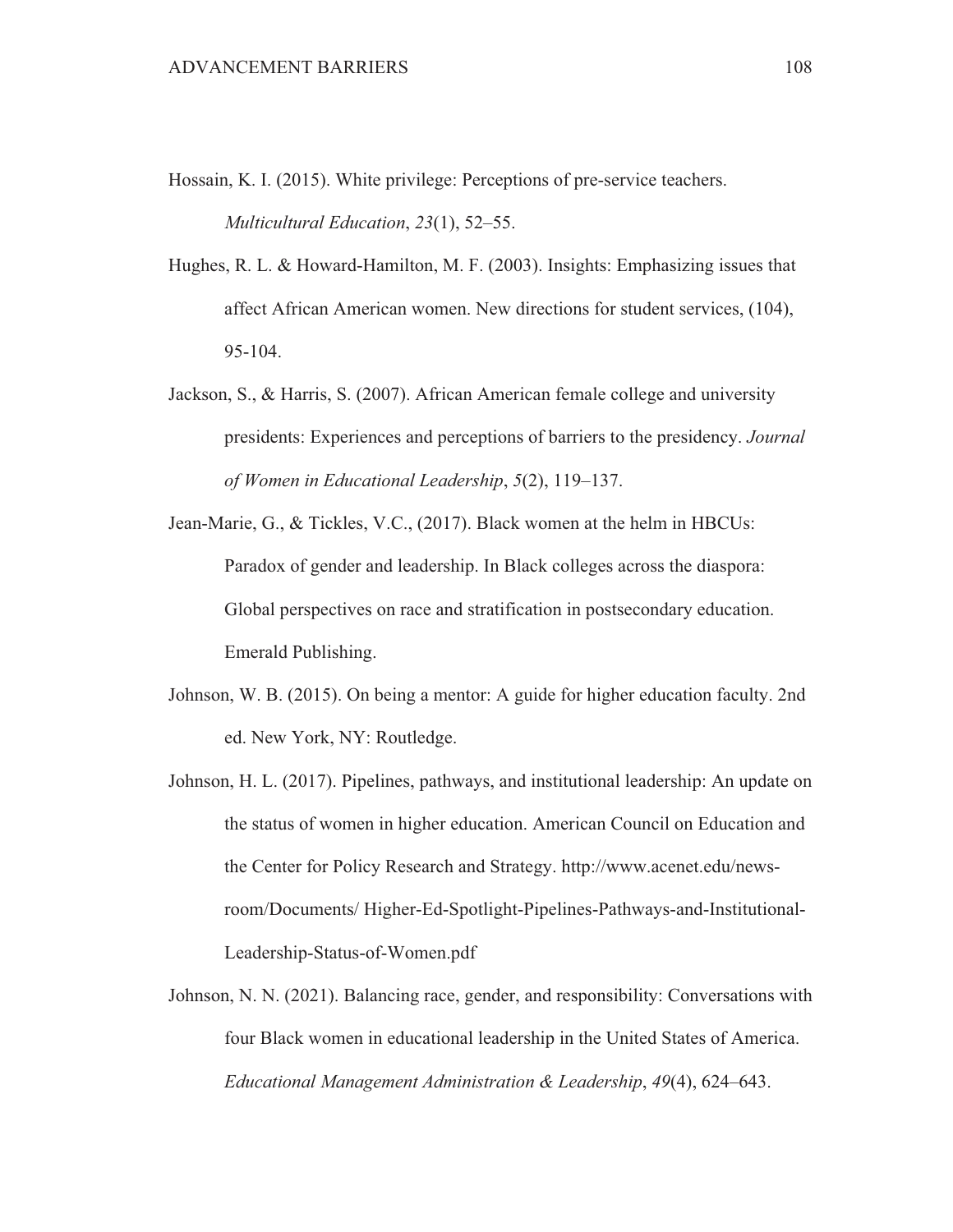- Jones, K. P., Peddie, C. I., Gilrane, V. L., King, E. B., & Gray, A. L. (2016). Not so subtle: A meta-analytic investigation of the correlates of subtle and overt discrimination. Journal of Management, 42, 1588-1613.
- Jones, T.A. (2013). A phenomenological study of African American women college and university presidents: Their career paths, challenges and barriers (3554921). (Doctoral dissertation). Retrieved from ProQuest Dissertations and Theses database. (3554921).
- Kellerman, B., & Rhode, D. L. (2017). Women at the top: The pipeline as pipe dream. *About Campus, 21(6), 11–18, doi:10.1002/abc.21275*
- Kuruppuarachchi, K. A. P. S. T., & Surangi, H. A. K. N. S. (2020). The glass ceiling and women career advancement: A study based on ready-Made garment industry in Sri Lanka. Kelaniya Journal of Management, 8(2).
- Lais, B. (2018). The purposeful silencing of Black women in educational leadership. The Black Wall Street Times, https://theblackwallsttimes.com/2018/02/08/thepurposefulsilencing-of-black-women-in-educational-leadership/
- Lennon, T., Spotts, D., & Mitchell, M. (2013). Benchmarking women's leadership in the United States. Colorado Women's College at the University of Denver.
- Lewis, J. A., Mendenhall, R., Harwood, S. A., & Browne-Huntt, M. (2013). Coping with gendered racial microaggressions among Black women college students. Journal of African American Studies, 17(1), 51-73. doi:10.1007/s12111-012-9219-0.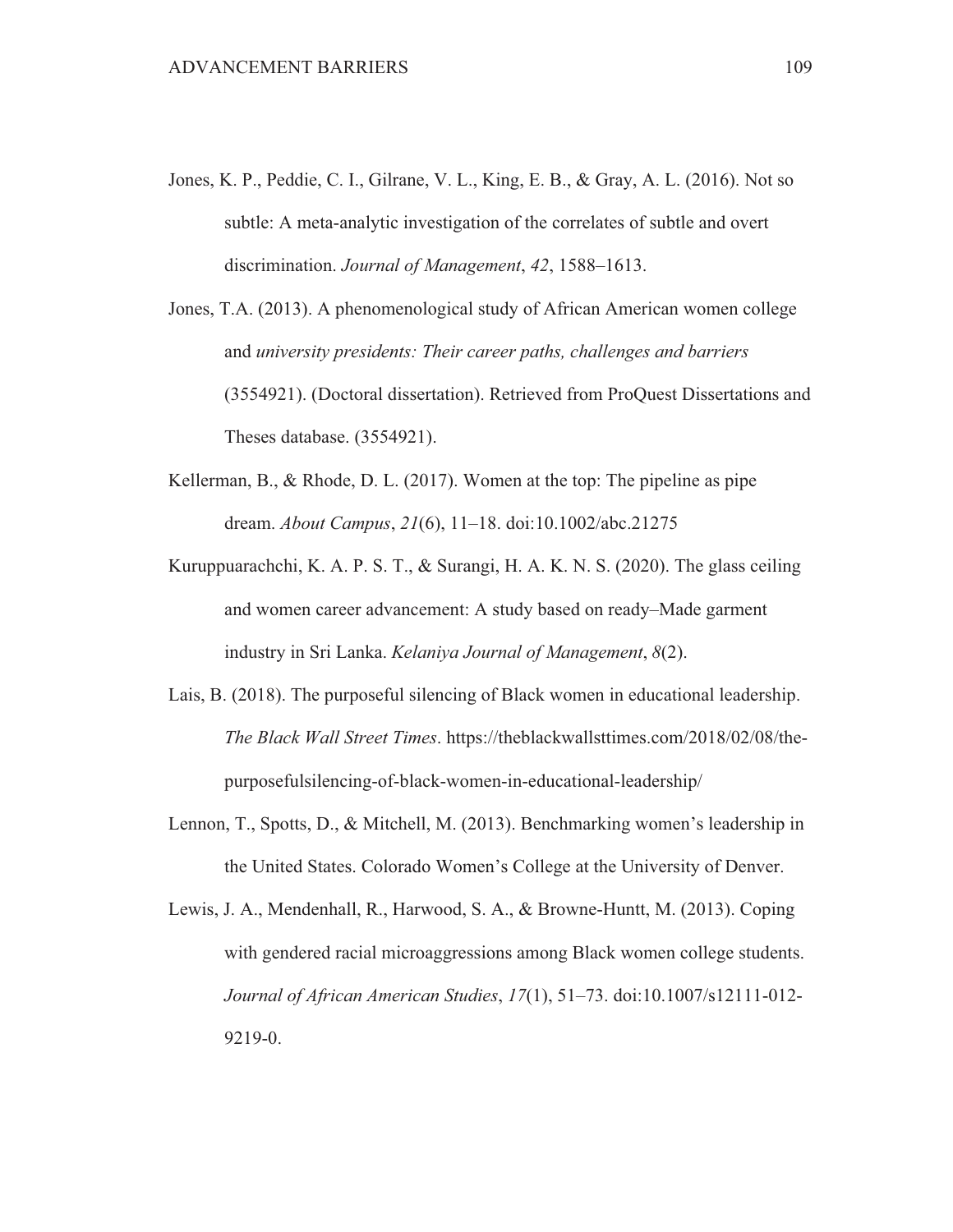- Lewis, C. (2017). Gender, race, and career advancement: When do we have enough cultural capital? The Negro Educational Review Journal, 67(1-4), 106-132.
- Majors, M. A. (1893). Noted negro women: their triumphs and activities. Donohue & Henneberry. OCLC 1244556648.
- Marshall, C., & Rossman, G. B. (2016). Designing qualitative research (6th ed.). Thousand Oaks, CA: SAGE Publications, Inc.
- McManigell Grijalva, R. A. (2018). Discovering our mothers' gardens: Cultivating diverse resources for the emergence of a new paradigm in higher education. The Urban Review, 50(1), 177-192.
- McNeal, L. R. (2009). Re-segregation of public education now and after the Brown v. Board of Education. Education and Urban Society, 41(5), 562-574.
- Menges, C. (2015). Toward improving the effectiveness of formal mentoring programs: matching by personality matters. Group & Organization Management, 41(1), 98-129.
- Merriam, S. B. (2015) Qualitative research: A guide to design and implementation. San Francisco, CA. Jossey-Bass.
- Motro, D., Evans, J. B., Ellis, A. P. J., & Benson, L., III. (2022). Race and reactions to women's expressions of anger at work: Examining the effects of the "angry" Black woman" stereotype. Journal of Applied Psychology, 107(1), 142–152. https://doi-org.msu.idm.oclc.org/10.1037/apl0000884.supp (Supplemental)
- National Center for Education Statistics. (2020). Fast Facts.

https://nces.ed.gov/fastfacts/display.asp?id=667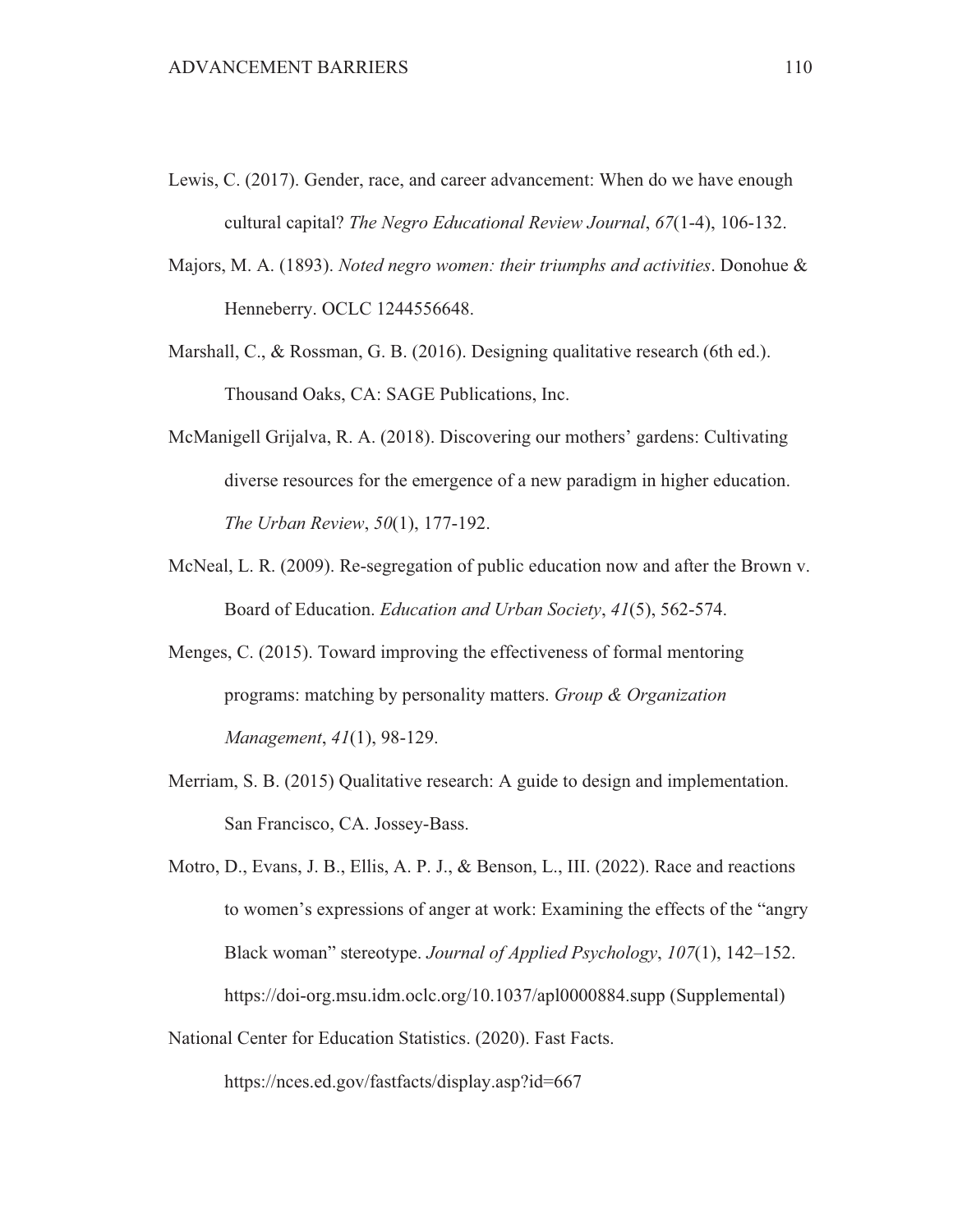- National Center for Education Statistics, Higher Education (NCES). (2018). General Information Survey (HEGIS), "Fall Enrollment in Colleges and Universities," 1976 through 1985 surveys; Integrated Postsecondary Education Data System (IPEDS), "Fall Enrollment Survey" (IPEDS-EF: 86-99); and IPEDS Spring 2001 through Spring 2017, Fall Enrollment component. https://nces.ed.gov/.
- Nash, A.M., & Allen, Q. (2021). Caution, approaching intersection: Black educators teaching in the Crossroads of resistance and responsiveness. AILACTE Journal, Special Addition, p. 54-75.
- Neck, C. (2015). Disappearing women: Why do women leave senior roles in finance? Australian Journal of Management,  $40(3)$ ,  $488-510$ . https://doi.org/10.1177/0312896215578014
- Newcomb, W. S., & Niemeyer, A. (2015). African American women principals: heeding the call to serve as conduits for transforming urban school communities. Int. J. Quali. Stud. Educ. 28, 786-799. doi: 10.1080/09518398.2015.1036948
- Nicholson, N. (2012). A review of social isolation: an important but underassessed condition in older adults. J Prim Prev,  $33(2-3):137-152$ .

Lopez, I. H. (2006). Race, law and society. Oxford, MA: Blackwell Publishing.

Offermann, L. R., Thomas, K. R., Lanzo, L. A., & Smith, L. N. (2020). Achieving leadership and success: A 28-year follow-up of college women leaders. The leadership quarterly,  $31(4)$ , 101345.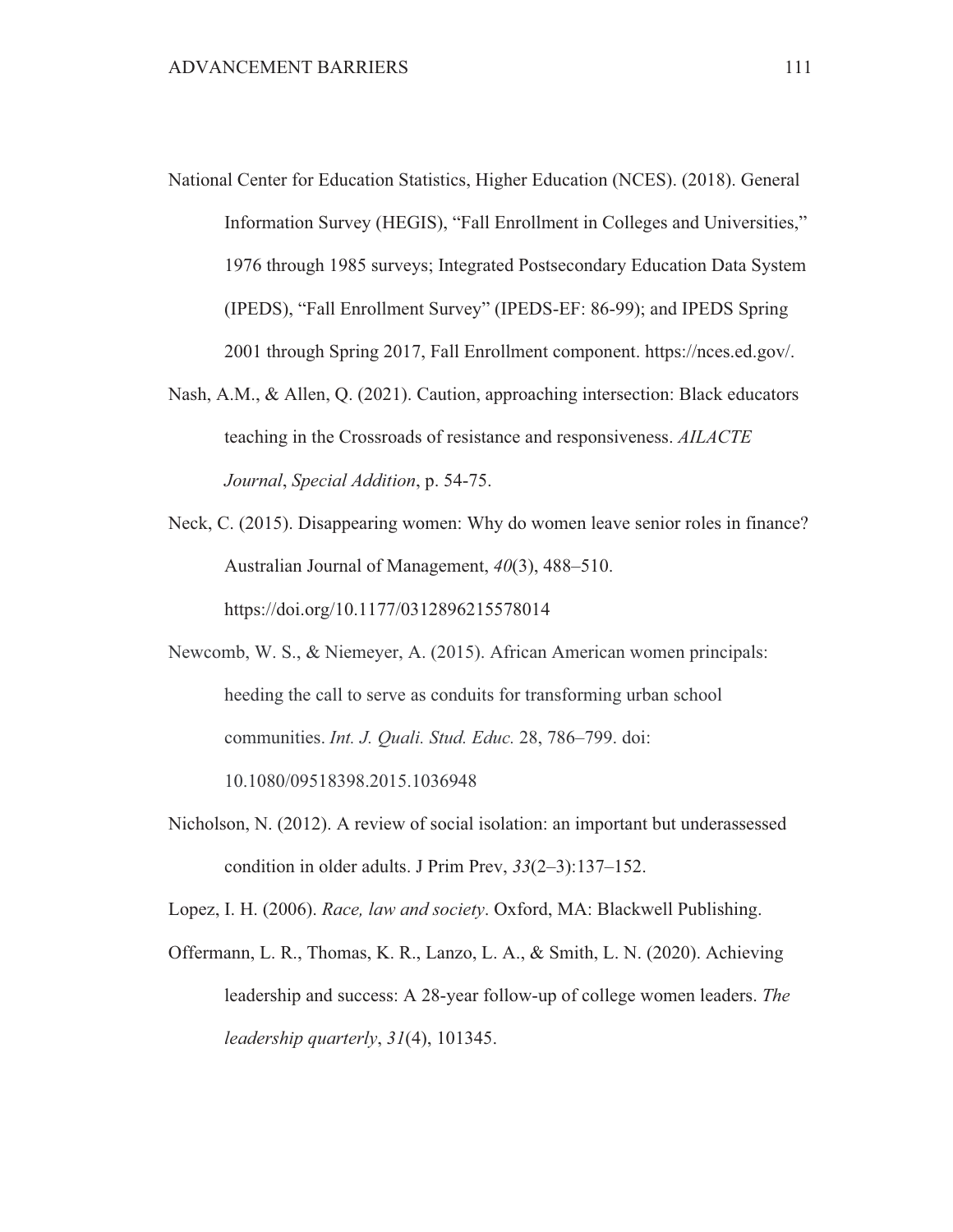- Oh, D., Buck, E. A., & Todorov, A. (2019). Revealing hidden gender biases in competence impressions of faces. *Psychological Science*, 30(1), 65-79.
- Palinkas, L. A., Horwitz, S. M., Green, C. A., Wisdom, J. P., Duan, N., & Hoagwood, K. (2015). Purposeful sampling for qualitative data collection and analysis in mixed method implementation research. Administration and policy in mental health and mental health services research, 42(5), 533-544.
- Parker P. (2015). The historical role of women in higher education. Administrative Issues Journal: Connecting Education, Practice, and Research, 5(1:3-14), doi:10.5929/2015.5.1.1.
- Patitu, C., & Hinton, K. G. (2003). The experiences of African American women faculty and administrators in higher education: Has anything changed? New Directions for Student Services, 79–93.
- Patton, L. D., Njoku, N., & Rogers, J. (2015). Black feminist thought and examining the experiences of Black graduate women in the Academy. Theoretical frameworks in qualitative research, 62-79.
- Patton, L. D. (2009). My sister's keeper: A qualitative examination of mentoring experiences among African American women in graduate and professional schools. The Journal of higher Education, 80(5), 510-537.
- Perdue, A. (2017). Man up or go home: Exploring perceptions of women in leadership. Marquette Law Review, 100(4), 1233. http://scholarship.law.marquette.edu/mulr/vol100/iss4/5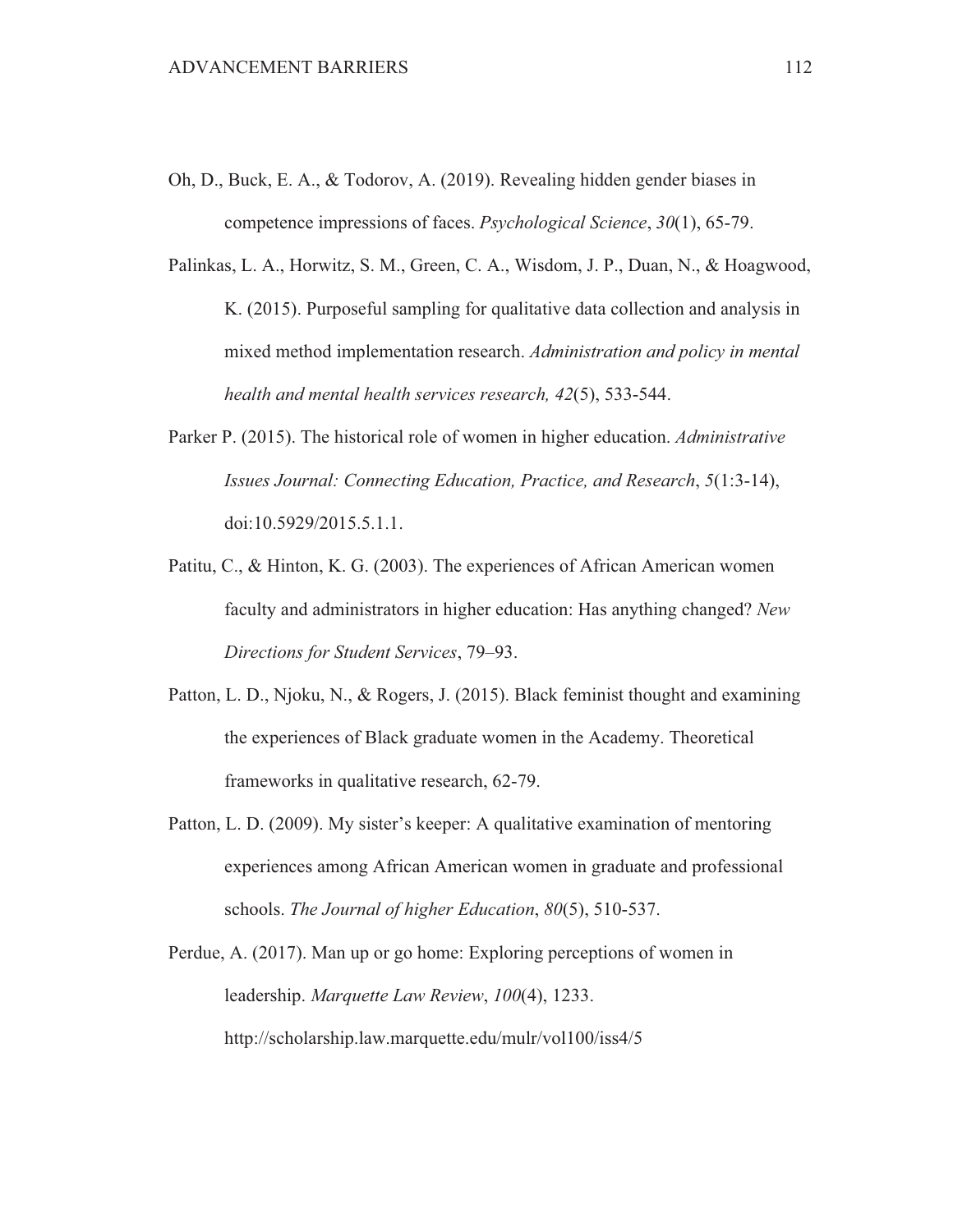Perkins, L. M. (1996). "Lucy Diggs Slowe: Champion of the self-determination of African-American women in higher education." The Journal of Negro History,  $81(1/4)$ , 89-104.

Perkins, L. M. (2015). "Bound to them by a common sorrow": African American women, higher education, and collective advancement. Journal of African American History, 100(4), 721-747.

- Phillips, T. (2012). "Outsider Within" narratives of diversity leadership: An exploratory case study of executive women of color (Doctoral dissertation). Available from ProQuest Dissertations and Theses database. (UMI 3489799).
- Pietkiewicz, I., & Smith, J. (2014). A practical guide to using interpretative phenomenological analysis in qualitative research psychology. Psychological Journal, 18(2), 361-369. doi:10:14691/CPPJ.20.1.7

Poon, O. A. (2018). Ending White innocence in student affairs and higher education. Journal of Student Affairs, 27, 13-23. https://sahe.colostate.edu/wpcontent/uploads/sites/10/2018/03/SAHE-Journal-

 $2018$ .pdf#page=14

- Prendergast, C. (2002). The economy of literacy: How the Supreme Court stalled the civil rights movement. Harvard Educational Review, 72(2), 206-230. doi:10.17763/haer.72.2.18112t70x6klx6j0
- Price-Williams, S., & Maatita, F. (2019). Critical examination of tokenism and demands of organizational citizenship behavior among faculty women of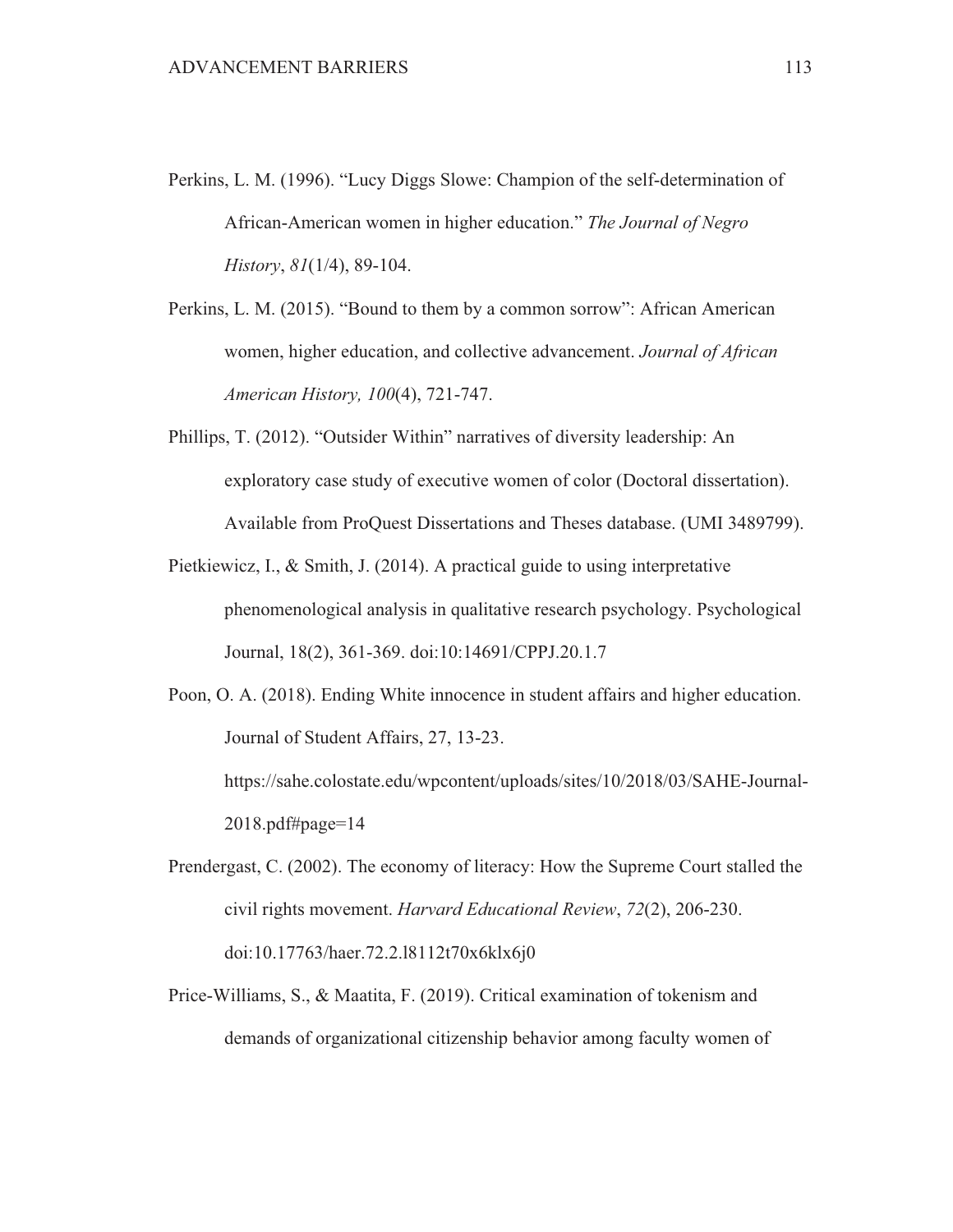color. In U. Thomas, Navigating micro-aggressions toward women in higher education (pp. 23–52). Edwardsville, IL: IGI Global.

- Purdie-Vaughns, V. J., & Eibach, R. P. (2008). Intersectional invisibility: The distinctive advantages and disadvantages of multiple subordinate-group identities. Sex Roles, 59, 377-391. http://dx.doi.org/10.1007/s11199-008-9424-4
- Rai, K. B., & Critzer, J. W. (2000). Affirmative action and the university: Race, ethnicity, and gender in higher education employment. Lincoln, NE: University of Nebraska Press.
- Remedios, J. D., Reiff, J. S., & Hinzman, L. (2020). An identity-threat perspective on discrimination attributions by women of color. Social Psychological & Personality Science, 11(7), 889–898. https://doi.org/ 10.1177/1948550620908175
- Rishani, M., Mallah, M., Houssami, S., & Ismail, H. (2015). Lebanese perceptions of the glass ceiling. Equality, Diversity and Inclusion: An International Journal, 34(8), 678–691. https://doi.org/10.1108/EDI-11-2014-0082
- Rosenthal, L. (2016). Incorporating intersectionality into psychology: An opportunity to promote social justice and equity. American Psychologist, 71(6), 474–485. https://doi.org/10.1037/a0040323
- Sabharwal, M. (2013). From glass ceiling to glass cliff: Women in senior executive service. Journal of Public Administration Research and Theory, 25(2), 399-426. doi:10.1093/jopart/mut030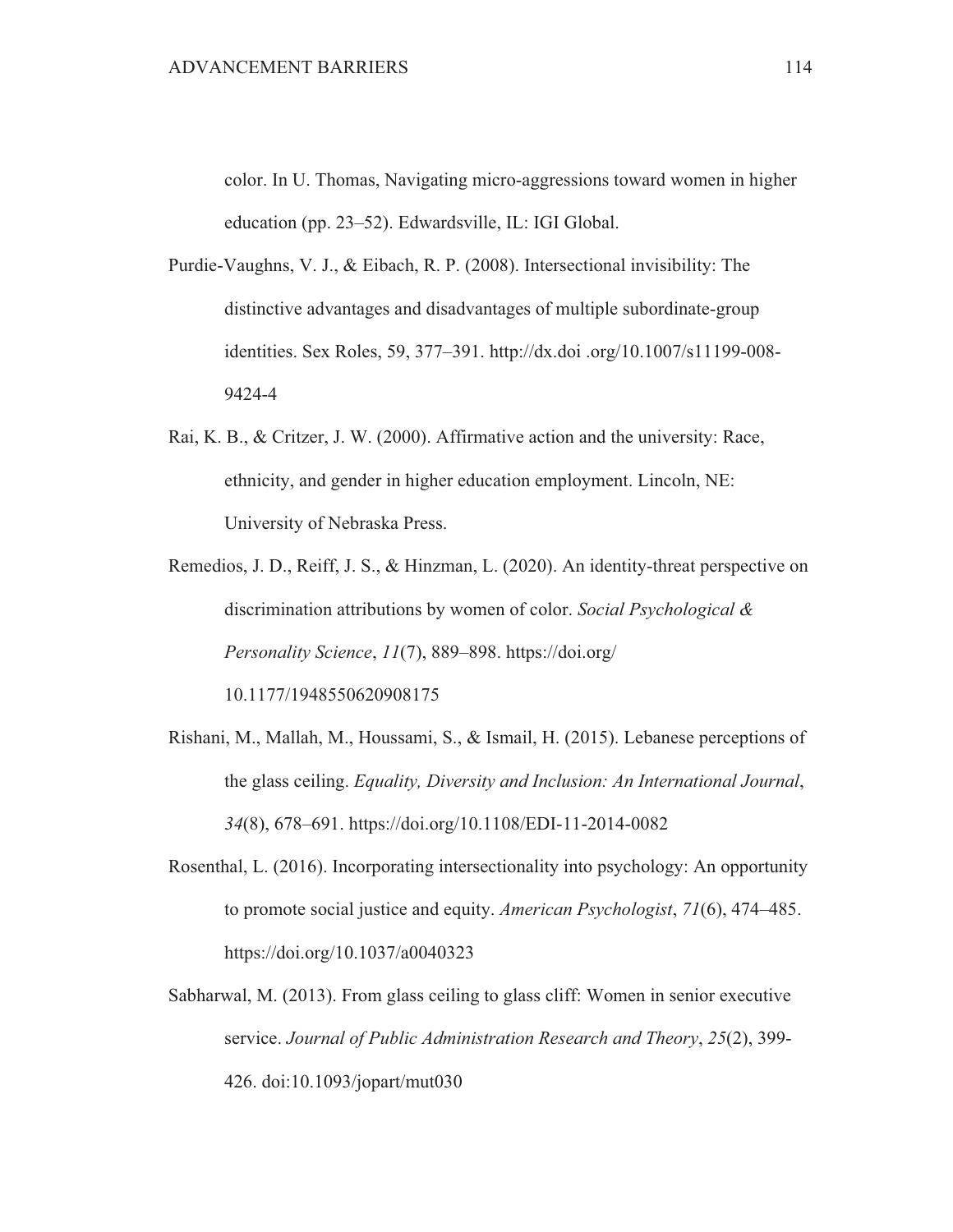- Salerno, J. M., Peter-Hagene, L. C., & Jay, A. C. (2017). Women and African Americans are less influential when they express anger during group decision making. Group Processes & Intergroup Relations. Advance online publication. 10.1177/1368430217702967
- Sartorius, K.C. (2020). Counseling US women for economic citizenship: Deans of women and the beginnings of vocational guidance, *International Journal of* the History of Education,  $56(6)$ , 831-846,

DOI:10.1080/00309230.2020.1818798

- Sanchez-Hucles, J. V., & Davis, D. D. (2010). Women and women of color in leadership: complexity, identity, and intersectionality. The American Psychologist, 3, 171.
- Schwartz, R. (1997). How deans of women became men. The Review of Higher *Education, 20(4), 419-436.*
- Selzer, R., Howton, A., & Wallace, F. (2017). Rethinking women's leadership development: Voices from the trenches. Administrative Sciences, 7(2), 1-20. doi:10.3390/admsci7020018
- Sesko, A. K., & Biernat, M. (2010). Prototypes of race and gender: The invisibility of Black women. Journal of Experimental Social Psychology, 46, 356–360. http://dx.doi.org/10.1016/j.jesp.2009.10.016
- Sharma, M. (2014). Developing an integrated curriculum on the health of marginalized populations: Successes, challenges, and next steps. Journal of Health Care for the Poor and Underserved, 25(2), 663–669.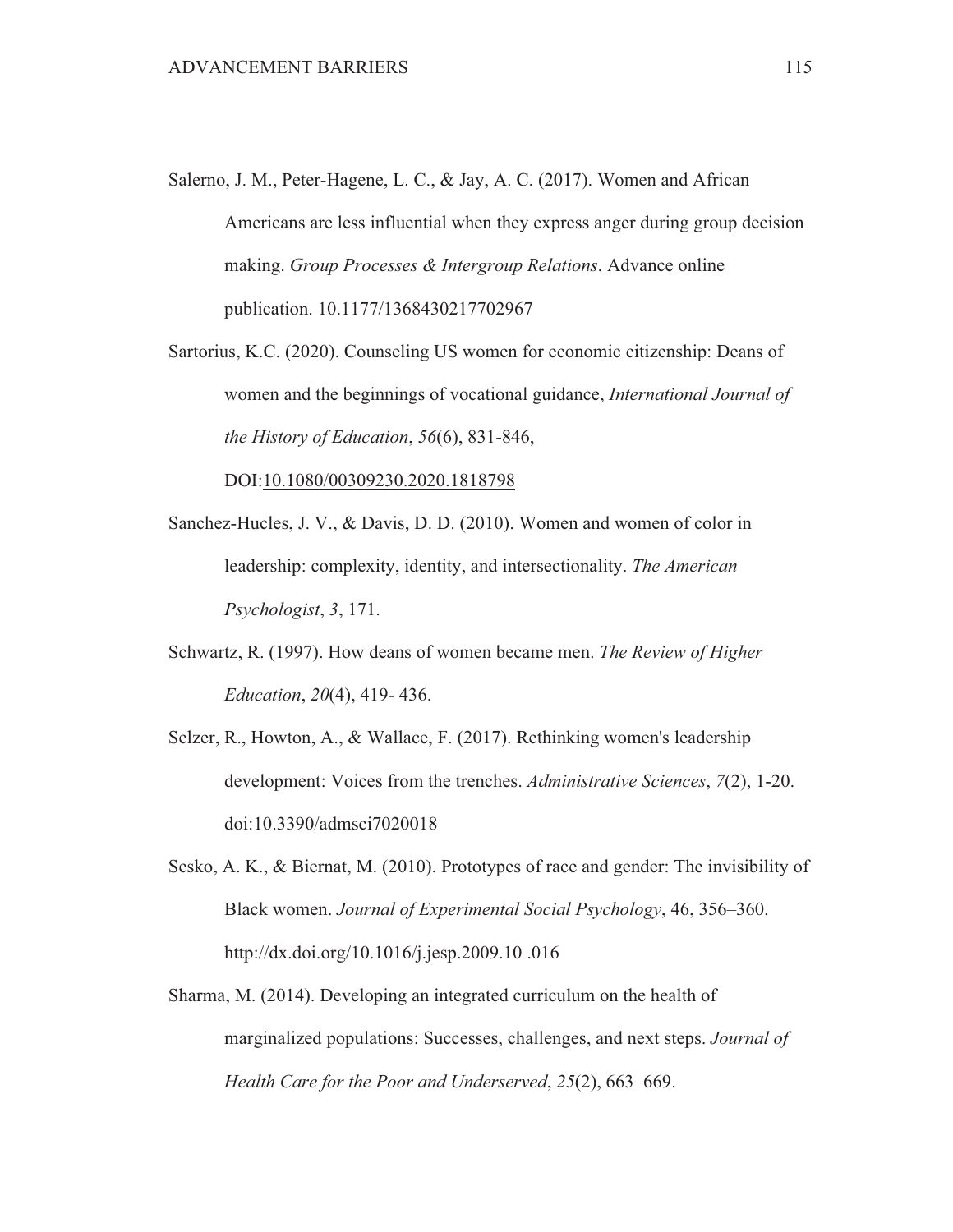- Sims, C. M., & Carter, A. D. (2022). The radical possibility in becoming Black women leaders. In African American Young Girls and Women in PreK12 Schools and Beyond. Emerald Publishing Limited.
- Smith, A. E. (2015). On the edge of a glass cliff: Women in leadership in public organizations. Public Administration Quarterly, 39(3), 484-517.
- Smith, A. N., Watkins, M. B., Ladge, J. J., & Carlton, P. (2019). Making the invisible visible: Paradoxical effects of intersectional invisibility on the career experiences of executive Black women. Academy of Management Journal,  $62(6)$ , 1705-1734.
- Smith, B., Lim, M. (2020). How the COVID-19 pandemic is focusing attention on loneliness and social isolation. Public Health Res Pract 30(2):e3022008.
- Sullivan, N. L. (2015). "Mentoring and educational outcomes of black graduate students". ETD Collection for AUC Robert W. Woodruff Library. Paper 2453.
- Surawicz, C. M. (2016). Women in leadership: Why so few and what to do about it. Journal of the American College of Radiology, 13(12), 1433-1437. https://doi.org/10.1016/j.jacr.2016.08.026
- Todd-Breland, E. (2018). A political education: Black politics and education reform in Chicago since the 1960s. UNC Press Books.
- Umberson, D., Karas, M. J. (2010). Social relationships and health: a flashpoint for health policy. J Health Soc Behav, 51:S54–66.
- U.S. Department of Education, Institute of Education Sciences, National Center for Education Statistics. (2017). Status and trends in the education of racial and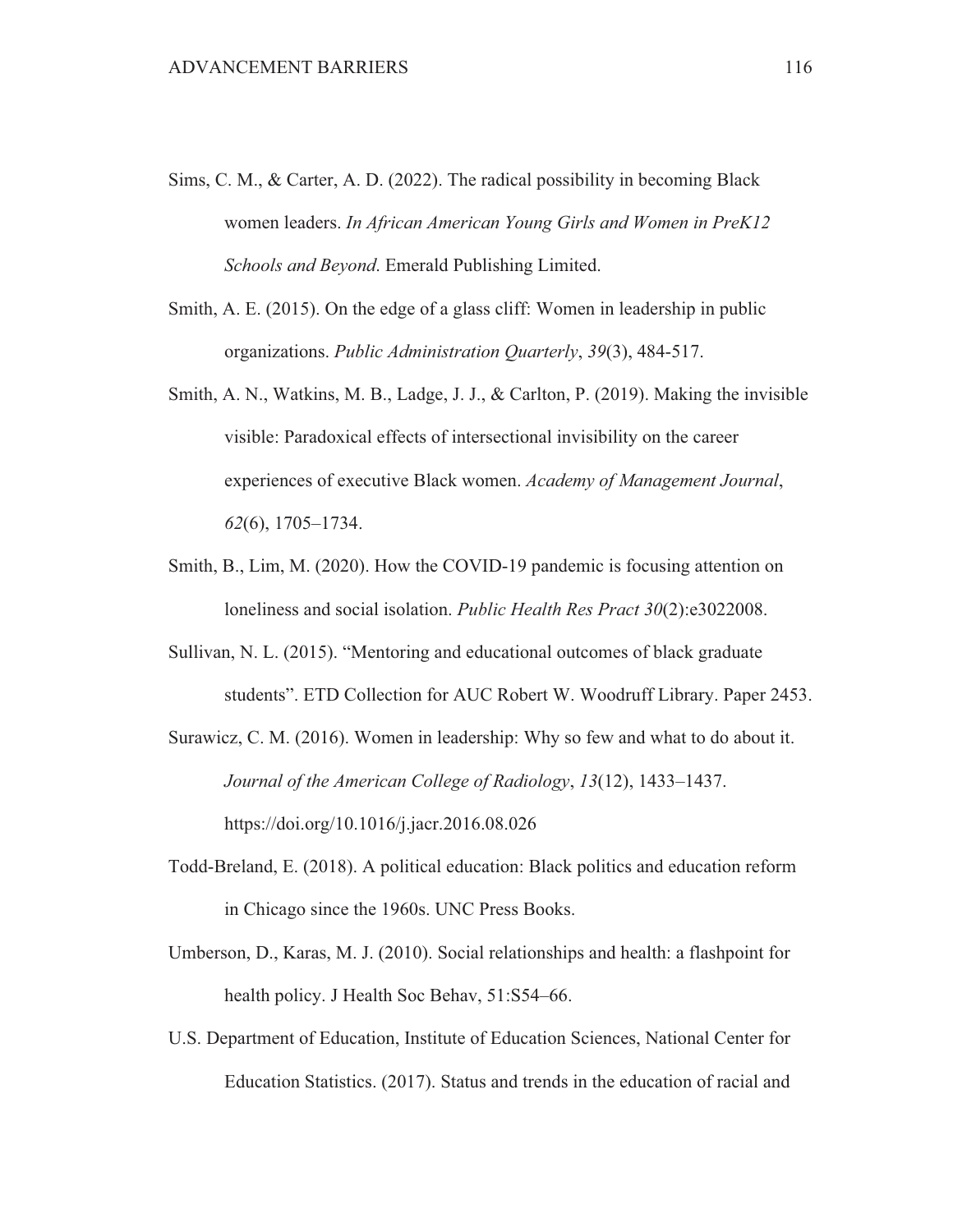ethnic groups 2017. Retrieved from

https://nces.ed.gov/pubs2017/2017051.pdf

- U.S. Department of Education, National Center for Education Statistics. (2019). The condition of education (NCES 2019-144). Characteristics of postsecondary faculty.
- U.S. Department of Education (2020). Characteristics of Public School Teachers. https://nces.ed.gov/program/coe/indicator clr.asp
- Visser, M. (2011). The female leadership paradox: Power, performance and promotion. Palgrave Macmillan.
- Wallace, S.L., Moore, S.E., & Curtis, C.M. (2014). Black women as scholars and social agents: standing in the gap. The Negro Educational Review  $65(1-4)$ :  $44 - 61$ .
- Walley-Jean, J. C. (2009). Debunking the myth of the "angry Black woman": An exploration of anger in young African American women. Black Women. Gender & Families, 3, 68-86.
- Waring, A. (2003). African American female college presidents: Self conceptions of leadership. Journal of Leadership and Organizational Studies, 9(3).
- Warner, J. (2014). The Women's leadership gap. Center for American Progress, Washington, D.C.
- Weiner, J. M., Cyr, D., & Burton, L. J. (2019). Microaggressions in administrator preparation programs: how Black female participants experienced discussions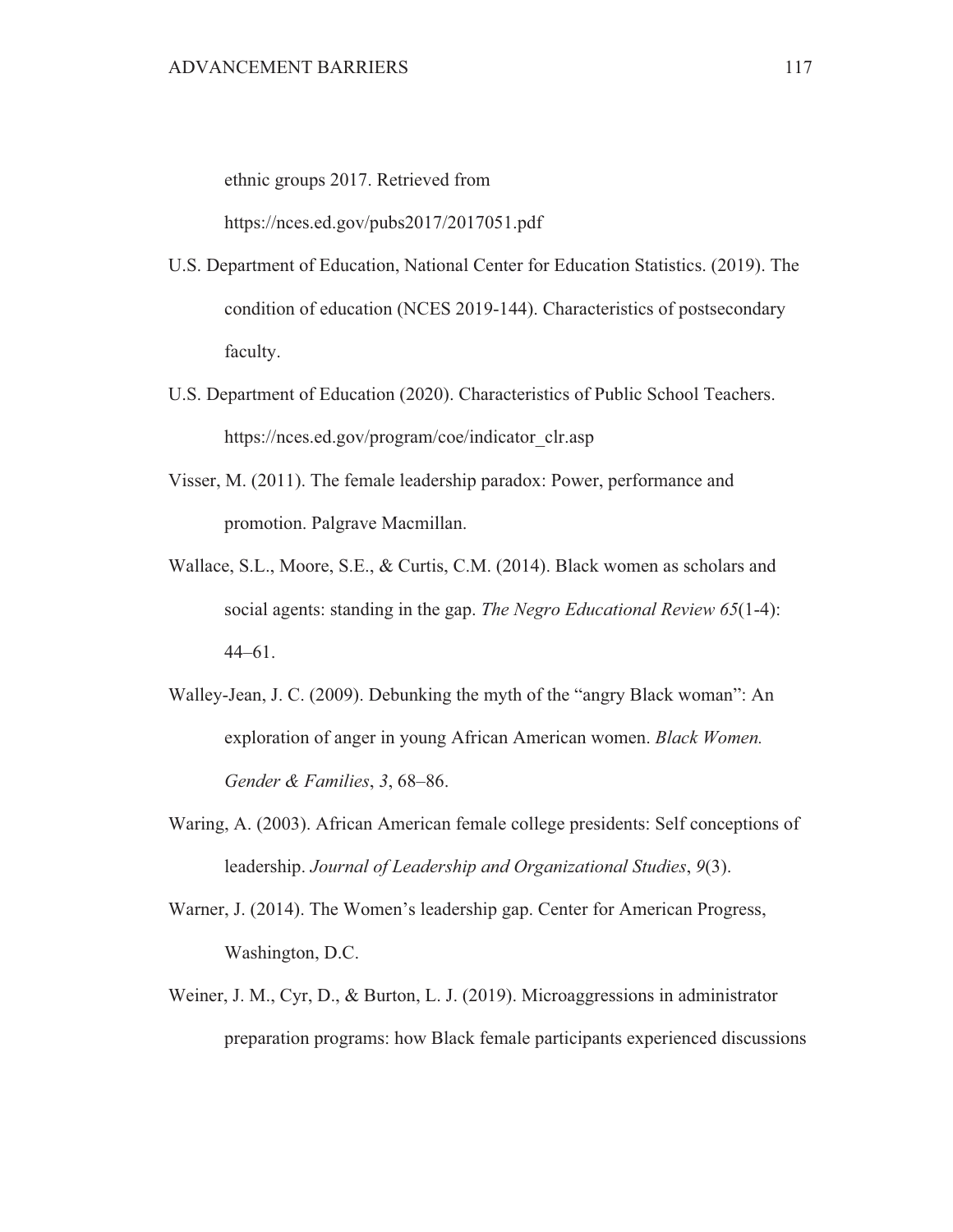of identity, discrimination, and leadership. J. Res. Lead. Educ. doi:

10.1177/1942775119858655

- West, N. M. (2017b). A decade of a student affairs pre-conference program: Perceptions and characteristics of African American women's summit participants (2005-2015). The College Student Affairs Journal, 35(1), 69–85. https:// doi.org/10.1353/csj.2017.0006
- WHO. (2002). Gender glossary. Appendix to integrating gender perspectives in the work of WHO: WHO gender policy. Geneva, World Health Organization.
- Wilder, J., Jones, T. B., & Osborne-Lampkin, L. (2013). A profile of Black women in the 21st century academy: Still learning from the "outsider-within." Journal of Research Initiatives, 1(1), 27-38.

http://digitalcommons.uncfsu.edu/jri/vol1/iss1/5

- Witherspoon, N., & Taylor, D. L. (2010). Spiritual weapons: Black female principals and religio spirituality. J. Educ. Adm. Hist. 42, 133-158. doi: 10.1080/00220621003701296
- Wood, W., & Eagly, A. H.  $(2012)$ . Biosocial construction of sex differences and similarities inbehavior. Advances in Experimental Social Psychology. Academic Press, 55-123.
- Wolfe, B.L., & Dilworth, P.P. (2015). Transitioning normalcy: Organizational culture, African American administrators, and diversity leadership in higher education. Review of Educational Research 85(4): 667–697.

World Economic Forum. (2018). The global gender gap report.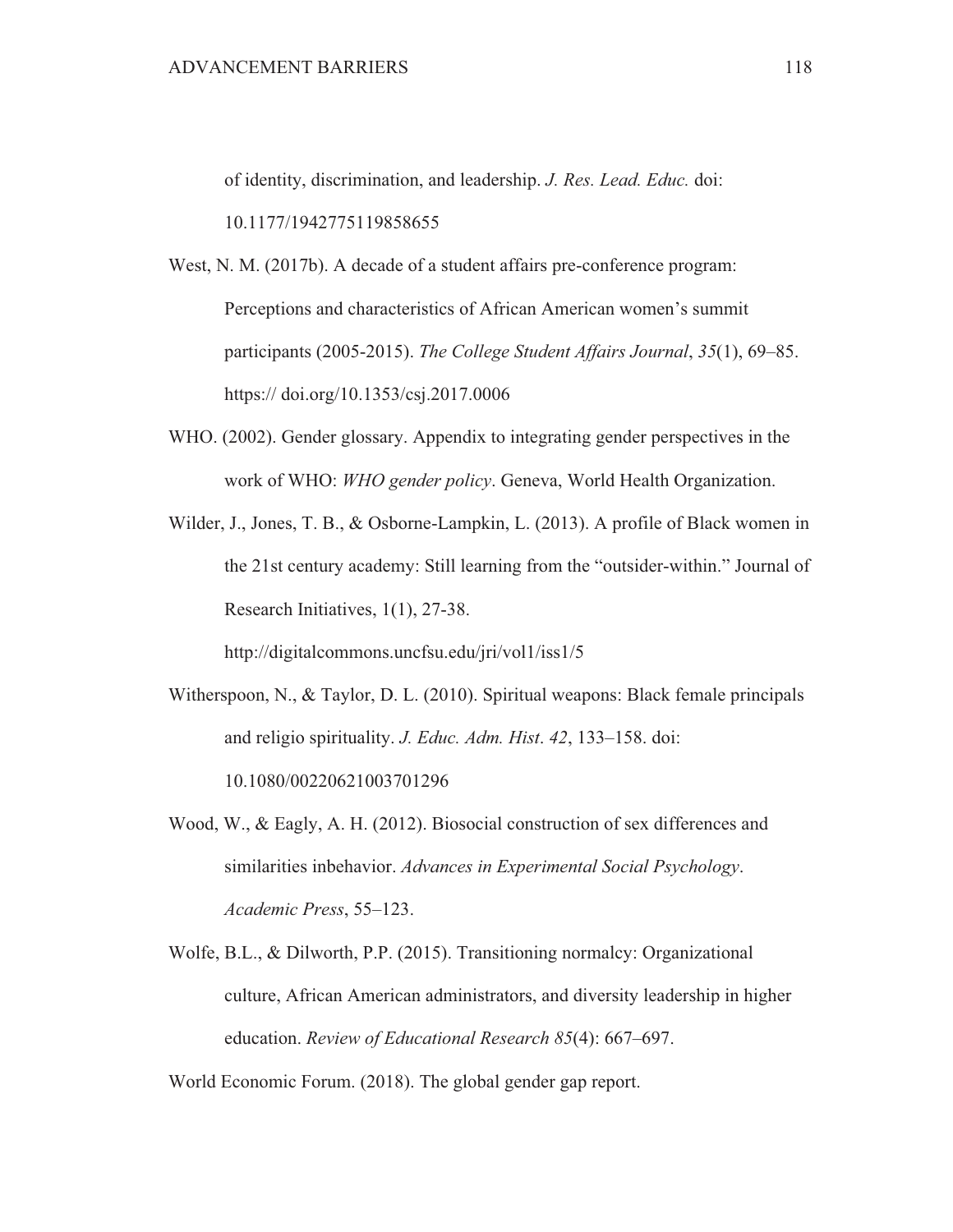- Zavaleta, D., Samuel, K., Mills, C.T. (2017). Measures of social isolation. Soc Indic Res  $131(1):367-391$
- Zenger, J., & Folkman, J. (2019). Research: Women score higher than men in most leadership skills. Harvard Business Review. https://hbr.org/2019/06/researchwomen-score-higher-than-men-in-most-leadership-skills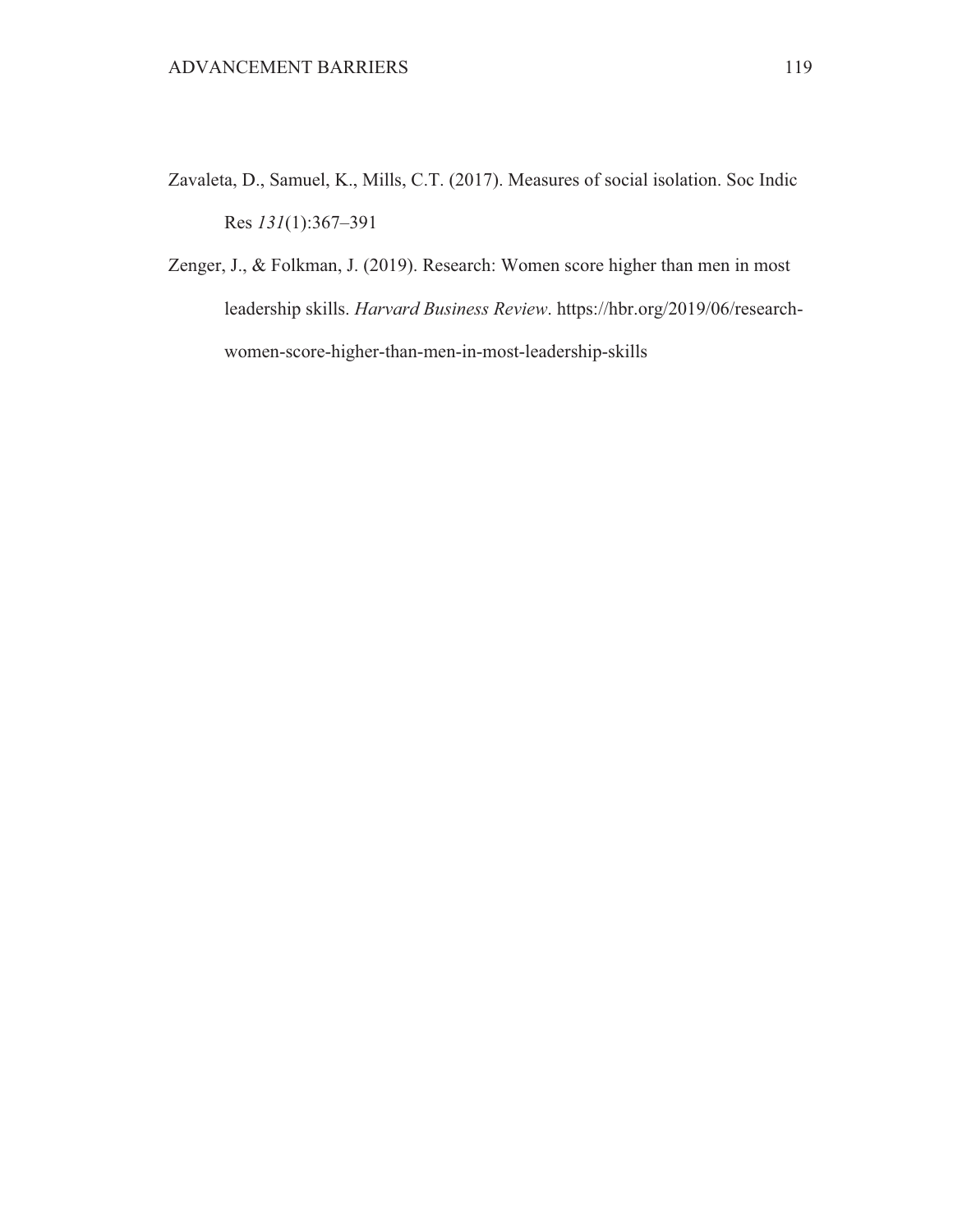### **Appendix A: Informed Consent**

### **CONSENT FORM AFRICAN AMERICAN WOMEN PERCEPTIONS OF ADVANCEMENT BARRIERS IN HIGHER EDUCATION**

Clara Ross Stamps Morehead State University School of Education

The purpose of this study is to gather perceptions of African American women toward advancement barriers that hinder Black female administrators from advancing to higher education leadership positions. The data collected will be used to complete a research project entitled "African American Women Perceptions of Advancement Barriers in Higher Education."

This study is being conducted by Clara Ross Stamps in the Foundational and Graduate Studies in Education at Morehead State University. Please read this consent form and ask any questions you may have before agreeing to be in the study.

The formal interview will take approximately 45 minutes. Your identity will remain confidential, and only the researcher will have access to records of responses. Participation is voluntary. Refusal to participate will involve no penalty or loss of benefits to which you are otherwise entitled, and you may discontinue participation at any time.

The interview in which you will participate will be audio recorded. Records of responses will be deleted six months after completion of the project. Please indicate your consent to participate by signing the statement below:

*I* understand the information expressed above. I consent to participate in an interview for this *research proiect and to allow my interview data to be used in a research report. I understand Ihat my responses will remain confidential. My name will not be used in any reporting or*  $\overline{a}$  *Dublication of research data. I also agree to allow my responses to be audio recorded.* 

| Participant Printed Name:                      |  |
|------------------------------------------------|--|
| Participant Signature:                         |  |
| Date:                                          |  |
| <b>Contact Information of the researchers:</b> |  |
| Clara Ross Stamps                              |  |
| crossstamps@moreheadstate.edu                  |  |
| $(601)$ 415-3393                               |  |
|                                                |  |

MSU Institutional Review Board Office: Janet L. Cline, Director for Research Integrity and Compliance 901 Ginger Hall, Morehead, KY 40351  $(606)$  783-2278 JL.Cline@moreheadstate.edu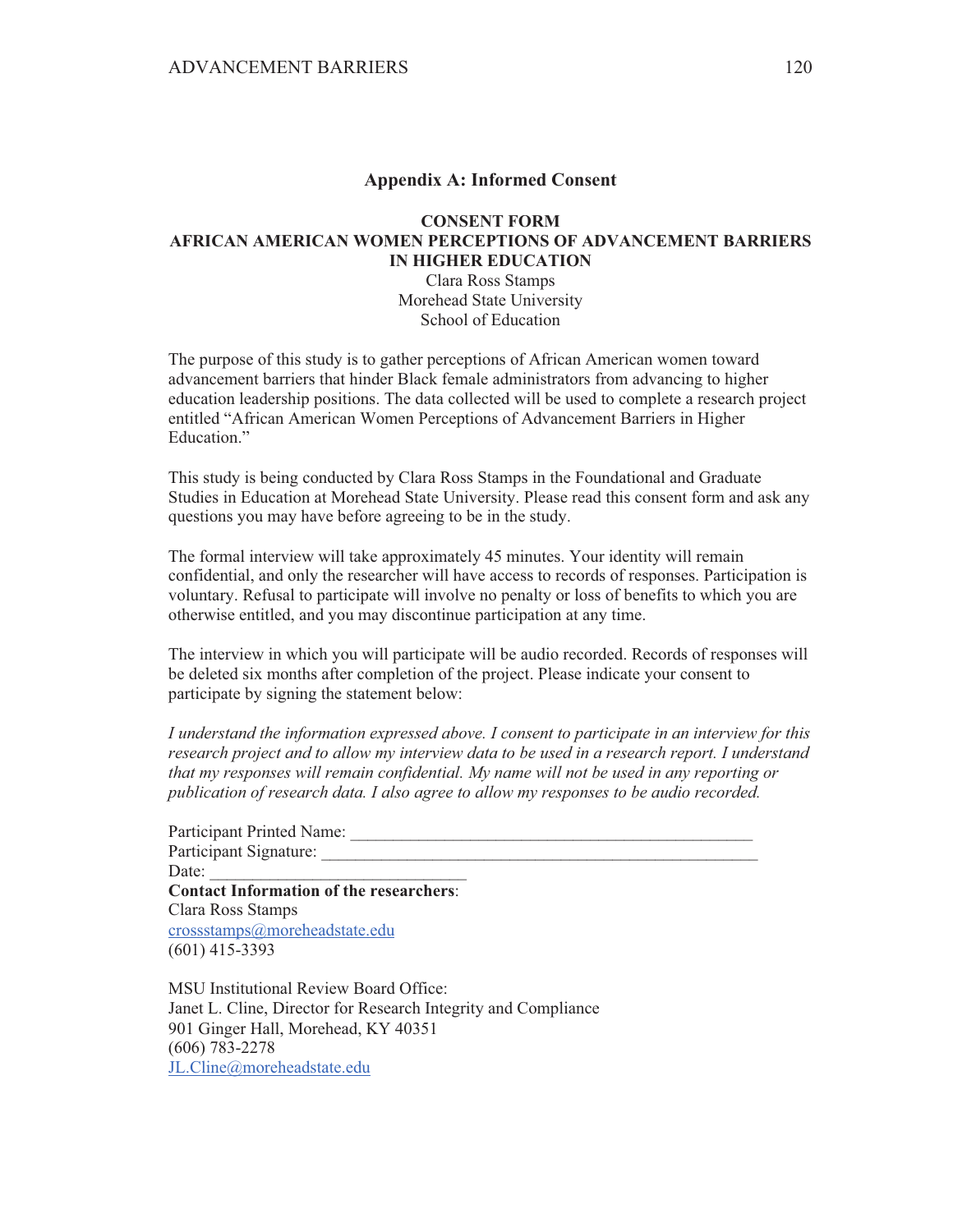### **Appendix B: Letter to Participants**

November 17, 2021

Dear Potential Research Participant,

As a graduate student in the School of Education at Morehead State University, I am conducting research as part of the requirements for the degree of Doctor of Education. I am conducting this research to understand a phenomenon better. The purpose of my research is to explore African American women's perceptions toward advancement barriers that hinder Black female administrators from advancing to higher education leadership positions.

I am writing to invite you to participate in the study. If you are a self-identified African American female graduate of HELF, working at a Historically Black College and University (HBCU), and are willing to participate, you will be asked to complete a demographic questionnaire, and submit to a formal interview.

The entire research process should take 2.5 to 3 hours to be completed in separate intervals. Your participation will be completely anonymous, and no personal, identifying information will be disclosed.

To participate, you must complete a consent form. Please complete this form in its entirety. The consent document is attached to this email. Please sign the consent document and return it via email.

Sincerely,

Clara Ross Stamps Doctoral Candidate Morehead State University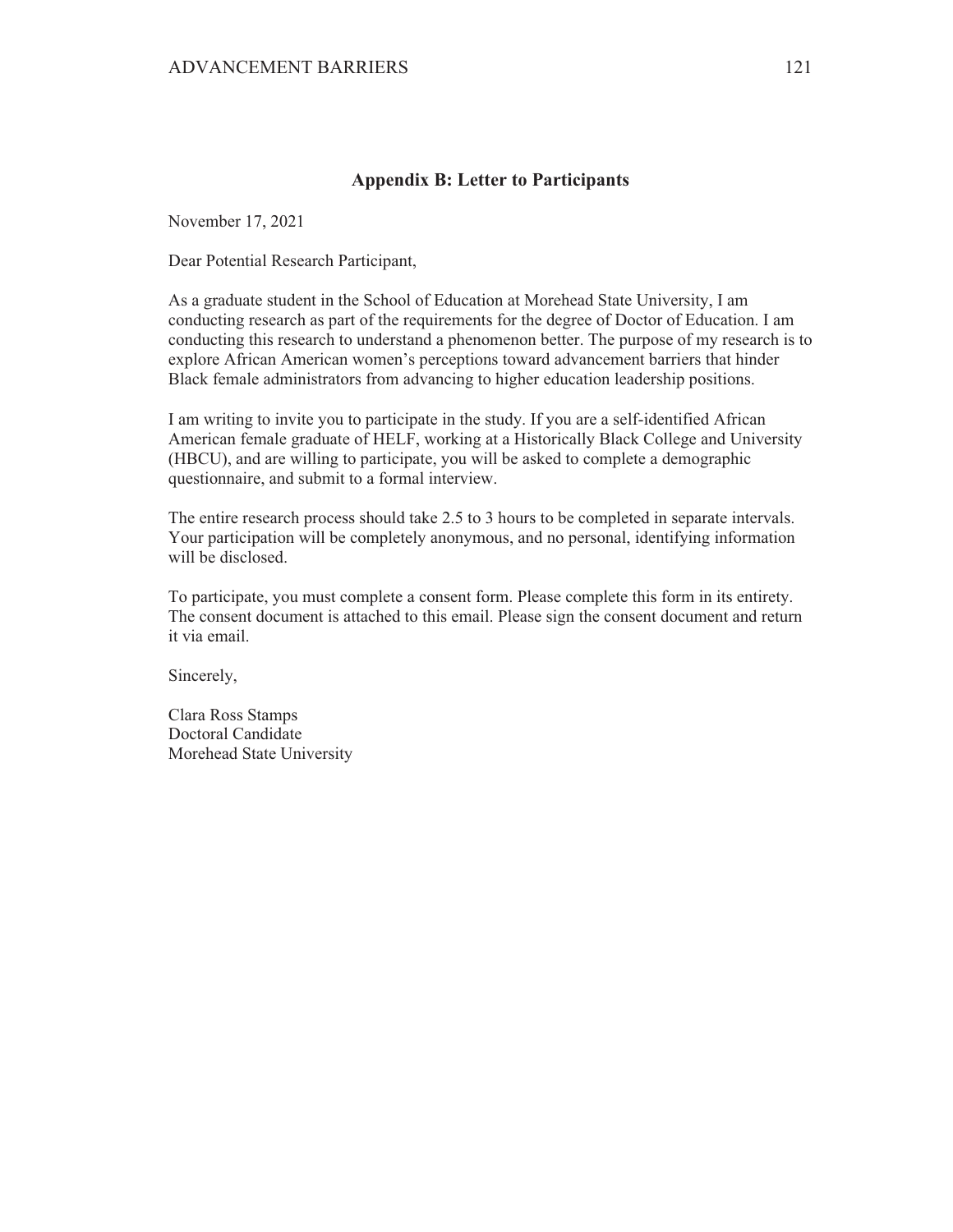### **Appendix C: Demographic Questionnaire**

#### **DEMOGRAPHIC QUESTIONNAIRE**

- 1. Do you identify as African American or Black?
	- $\bullet$  Yes
	- $\bullet$  No
- 2. Do you work in higher education?
	- Yes  $\bullet$
	- $\bullet$  No
- 3. Do you work for a Historically Black College or University?
	- $\bullet$  Yes
	- $\bullet$  No

If yes, where?

- 4. Are you in a leadership role? If so, what is that role?
	- Department Chair
	- $\bullet$  Dean
	- Chief of Staff
	- Chief Strategic Officer
	- Deputy or Vice Provost
	- Provost
	- Assistant Vice President
	- Associate Vice President
	- Vice President
	- President
	- $\bullet$  Other
	- $\bullet$  I prefer not to say
- 5. How many years have you held your current position?
	- Less than one year
	- $\bullet$  1-2 years
	- $\bullet$  3-5 years
	- $\bullet$  6-10 years
	- $\bullet$  11-15 years
	- More than 15 years
- 6. How many years have you worked for your current institution?
	- Less than one year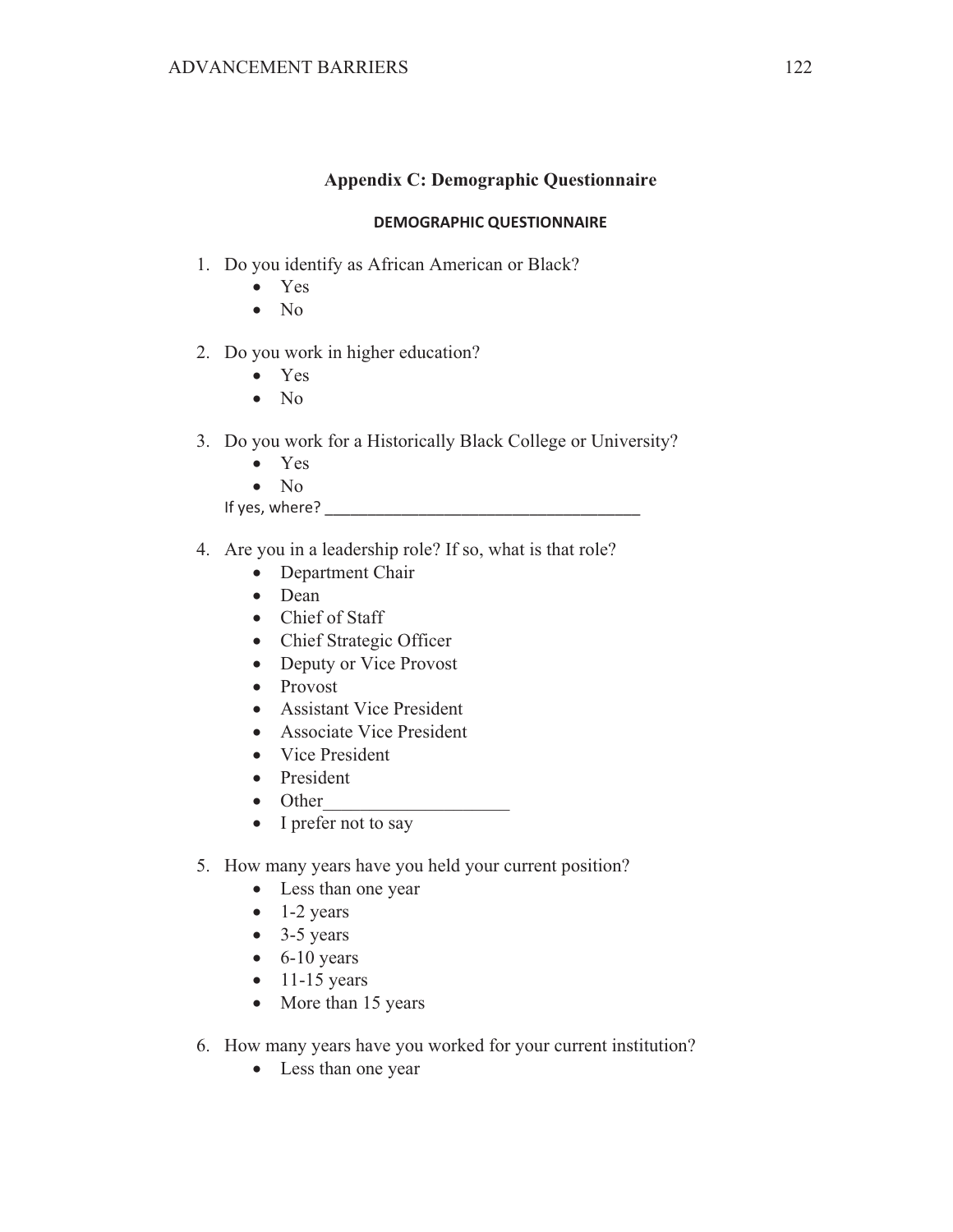- $\bullet$  1-2 years
- $\bullet$  3-5 years
- $\bullet$  6-10 years
- $\bullet$  11-15 years
- More than 15 years
- 7. What is your educational background? List all degrees earned.
- 8. Are you married?
	- $\bullet$  Yes
	- $\bullet$  No
- 9. Do you have any children?
	-
	- $\bullet$  No
- 10. What is your age?

This is the end of the questionnaire. Thank you for your participation.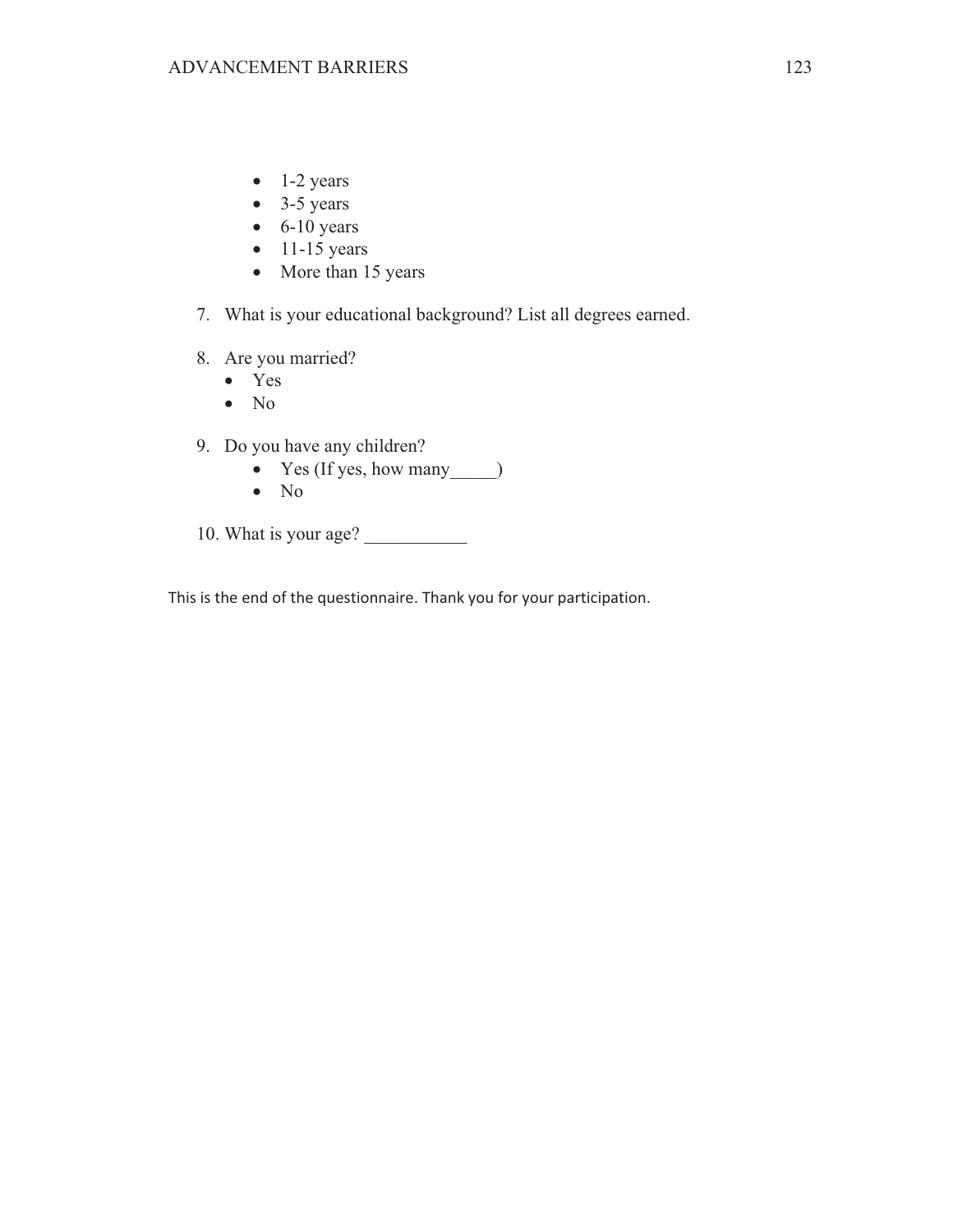#### **Appendix D: Interview Questions**

### **INTERVIEW QUESTIONS**

- 8. Describe your experiences as an African American woman working in a leadership role in higher education?
- 9. How, if any, do you believe your experiences have differed as an African American woman?
- 10. How do those differences impact your daily experiences and responsibilities in your leadership role?
- 11. Tell me about some barriers you experienced, if any, when you entered or while serving in your current leadership role?
- 12. Please share how you dealt with barriers you have experienced?
- 13. If any, what barriers exist within your institution that currently impact your career progression or that of other African American women?
- 14. What strategies, if any, have you identified that will assist in advancing Black women to leadership roles at your institution?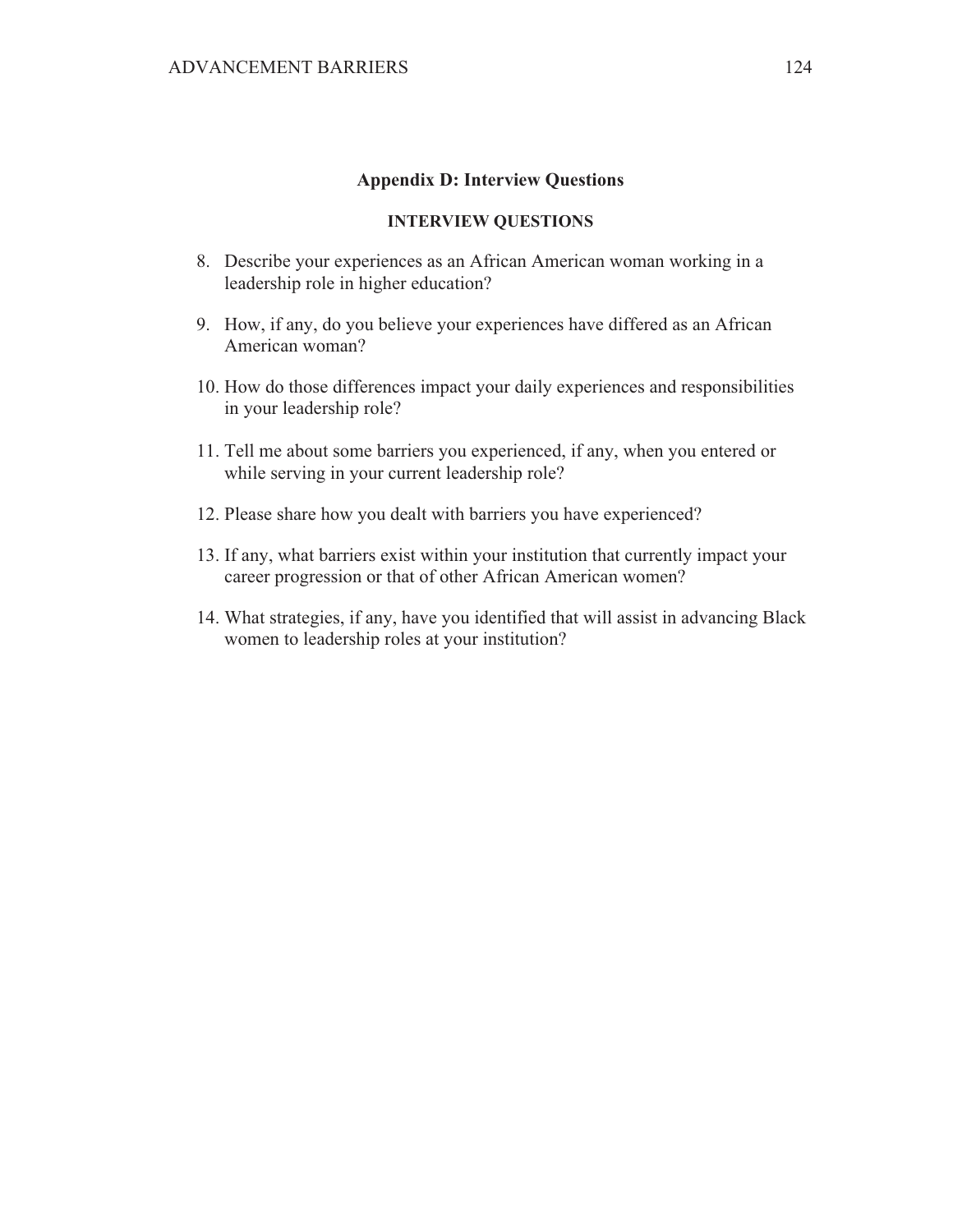# **Appendix E: IRB Approval**

| MSU Institutional Review Board for the Protection of Human Subjects in Research<br><b>NOTIFICATION OF EXEMPT PROTOCOL REVIEW</b>                                                                                                                                                                                                                                                                                                                                                                                                                                                                                                                                                                                           |                                                                                                            |                           |        |               |                  |  |
|----------------------------------------------------------------------------------------------------------------------------------------------------------------------------------------------------------------------------------------------------------------------------------------------------------------------------------------------------------------------------------------------------------------------------------------------------------------------------------------------------------------------------------------------------------------------------------------------------------------------------------------------------------------------------------------------------------------------------|------------------------------------------------------------------------------------------------------------|---------------------------|--------|---------------|------------------|--|
| <b>Principal Investigator/Researc</b>                                                                                                                                                                                                                                                                                                                                                                                                                                                                                                                                                                                                                                                                                      |                                                                                                            |                           |        |               |                  |  |
| <b>First Nam</b><br>Clara                                                                                                                                                                                                                                                                                                                                                                                                                                                                                                                                                                                                                                                                                                  | Last Nam                                                                                                   | Stamps                    | Title: |               | Student-Doctoral |  |
| Campus Addres                                                                                                                                                                                                                                                                                                                                                                                                                                                                                                                                                                                                                                                                                                              | 503 Ginger Hall                                                                                            |                           |        | Campus Phone: | (601) 415-3393   |  |
| E-Mail:                                                                                                                                                                                                                                                                                                                                                                                                                                                                                                                                                                                                                                                                                                                    | crossstamps@moreheadstate.edu                                                                              |                           |        |               |                  |  |
| Department:                                                                                                                                                                                                                                                                                                                                                                                                                                                                                                                                                                                                                                                                                                                | Foundational & Grad Studies in Ed                                                                          |                           |        |               |                  |  |
| CITI Trainin                                                                                                                                                                                                                                                                                                                                                                                                                                                                                                                                                                                                                                                                                                               | Yes                                                                                                        | Date Completed 11/27/2021 |        |               |                  |  |
| Other Personnel                                                                                                                                                                                                                                                                                                                                                                                                                                                                                                                                                                                                                                                                                                            |                                                                                                            | Other Personn             |        |               |                  |  |
|                                                                                                                                                                                                                                                                                                                                                                                                                                                                                                                                                                                                                                                                                                                            |                                                                                                            |                           |        |               |                  |  |
|                                                                                                                                                                                                                                                                                                                                                                                                                                                                                                                                                                                                                                                                                                                            |                                                                                                            |                           |        |               |                  |  |
| Purpose:                                                                                                                                                                                                                                                                                                                                                                                                                                                                                                                                                                                                                                                                                                                   |                                                                                                            |                           |        |               |                  |  |
|                                                                                                                                                                                                                                                                                                                                                                                                                                                                                                                                                                                                                                                                                                                            | Title of Project/Course: African American Women Perceptions of Advancement Barriers in Higher<br>Education |                           |        |               |                  |  |
| Funding Source/Agenc NA                                                                                                                                                                                                                                                                                                                                                                                                                                                                                                                                                                                                                                                                                                    |                                                                                                            | N/A                       |        |               |                  |  |
| <b>Protocol Review Num</b>                                                                                                                                                                                                                                                                                                                                                                                                                                                                                                                                                                                                                                                                                                 | 21-12-56                                                                                                   |                           |        |               |                  |  |
| The human subject use protocol described above has been reviewed by the MSU Institutional Review Board<br>for the Protection of Human Subjects in Research with the following results:                                                                                                                                                                                                                                                                                                                                                                                                                                                                                                                                     |                                                                                                            |                           |        |               |                  |  |
| The IRB determined the project, as stated, is exempt based on federal regula 46.101 (2)<br>Federal regulations require that the IRB be notified if anything in the research changes, as additional review<br>may be necessary.                                                                                                                                                                                                                                                                                                                                                                                                                                                                                             |                                                                                                            |                           |        |               |                  |  |
| Yes                                                                                                                                                                                                                                                                                                                                                                                                                                                                                                                                                                                                                                                                                                                        | Approved, may proceed as writte                                                                            |                           |        |               |                  |  |
| Begin Dat                                                                                                                                                                                                                                                                                                                                                                                                                                                                                                                                                                                                                                                                                                                  | 12/16/2021<br>End Dat                                                                                      | 12/15/2027                |        |               |                  |  |
| In accordance with new procedures instituted by the IRB, and because your study is exempt, you are not<br>required to complete continuation or final review reports. However, it is your responsibility to notify the IRB<br>prior to making any changes to the study. Please note that changes made to an exempt protocol may<br>disqualify it from exempt status and may require an expedited or convened review. Your exempt protocol is<br>approved for six years. At the end of six years the protocol will close and interaction with human subjects<br>must cease. If you would like to continue your project, you must submit a new exemption application and<br>have it approved before the project can continue. |                                                                                                            |                           |        |               |                  |  |
| N/A                                                                                                                                                                                                                                                                                                                                                                                                                                                                                                                                                                                                                                                                                                                        | Regulatory requirements have been met for the waiver of documentation of cons                              |                           |        |               |                  |  |
| N/A                                                                                                                                                                                                                                                                                                                                                                                                                                                                                                                                                                                                                                                                                                                        | Regulatory requirements have been met for the waiver of informed consent                                   |                           |        |               |                  |  |
| N/A                                                                                                                                                                                                                                                                                                                                                                                                                                                                                                                                                                                                                                                                                                                        | Criteria for use of children has been met                                                                  |                           |        |               |                  |  |
| Signed:                                                                                                                                                                                                                                                                                                                                                                                                                                                                                                                                                                                                                                                                                                                    | Pizabeth B. Perkins<br>Chair, Institutional Review Board for the Protection of Human Subjects in Resear    |                           |        |               | Date: 12/16/2021 |  |
| $\sim$                                                                                                                                                                                                                                                                                                                                                                                                                                                                                                                                                                                                                                                                                                                     |                                                                                                            |                           |        |               |                  |  |

**Please refer to the protocol review number in any future references to this protocol. If any revisions are made to a project or if any unforeseen risks arise during an investigation, the principal investigator must submit Form H to the IRB, fully explaining all changes or unexpected risks.**

pc: Protocol Fi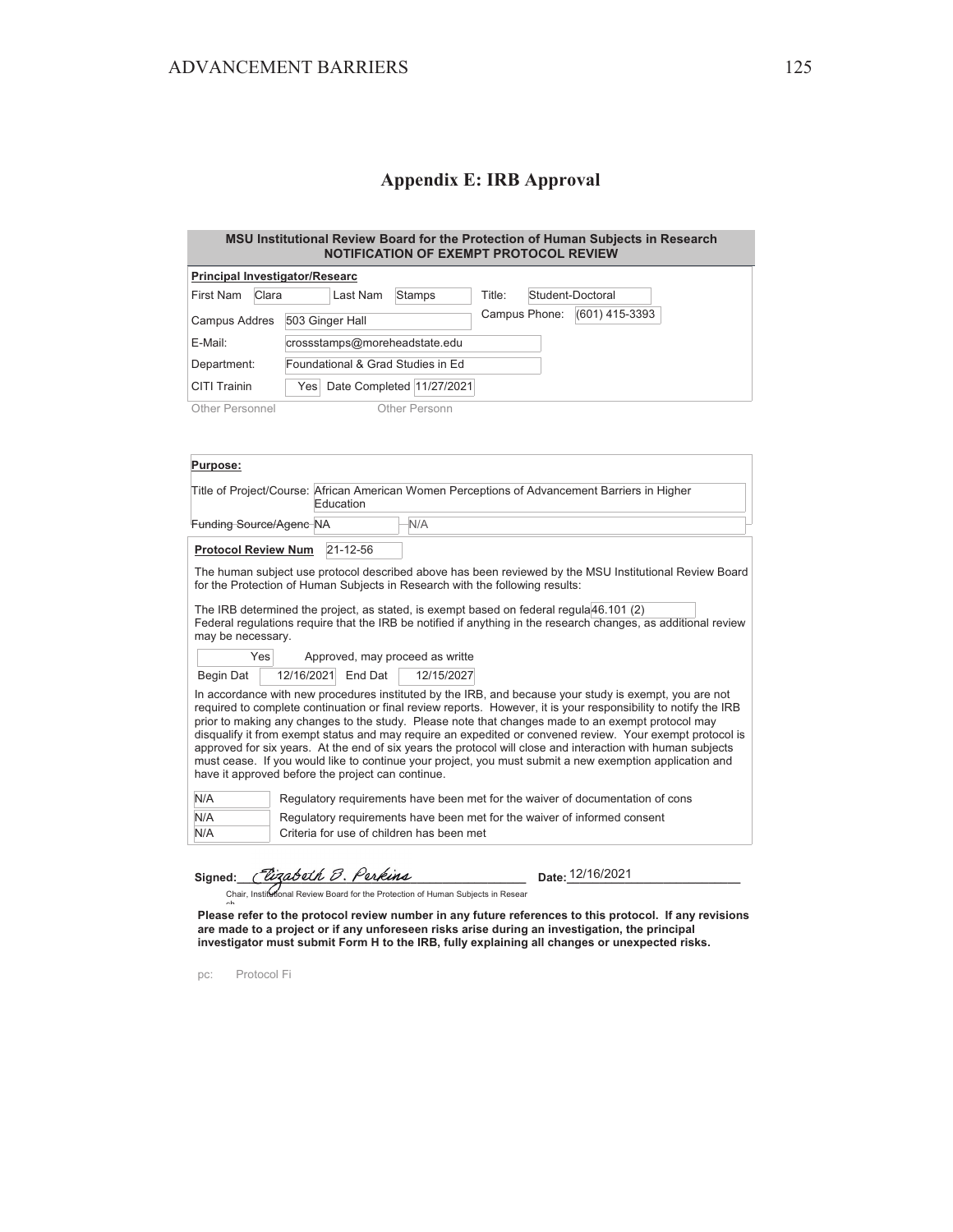# **VITA**

# **CLARA ROSS STAMPS**

### **EDUCATION**

| December, 2007 | Bachelor of Science in Business Administration<br>Mississippi College<br>Clinton, Mississippi |
|----------------|-----------------------------------------------------------------------------------------------|
| February, 2010 | Master of Business Administration<br>University of Phoenix<br>Jackson, Mississippi            |
| Pending        | Doctor of Education<br>Morehead State University<br>Morehead, Kentucky                        |

# PROFESSIONAL EXPERIENCES

| July 2021-Present                  | <b>Acting President</b><br>Kentucky State University<br>Frankfort, Kentucky                                    |
|------------------------------------|----------------------------------------------------------------------------------------------------------------|
| July 2017-July 2021                | Senior Vice President<br>Kentucky State University<br>Frankfort, Kentucky                                      |
| Oct. 2009-July 2017 Vice President | <b>Alcorn State University</b><br>Lorman, Mississippi                                                          |
| HONORS                             |                                                                                                                |
| April 2019                         | Charter member, Omicron Delta Kappa<br>The Omicron Delta Kappa Leadership Honor Society<br>Frankfort, Kentucky |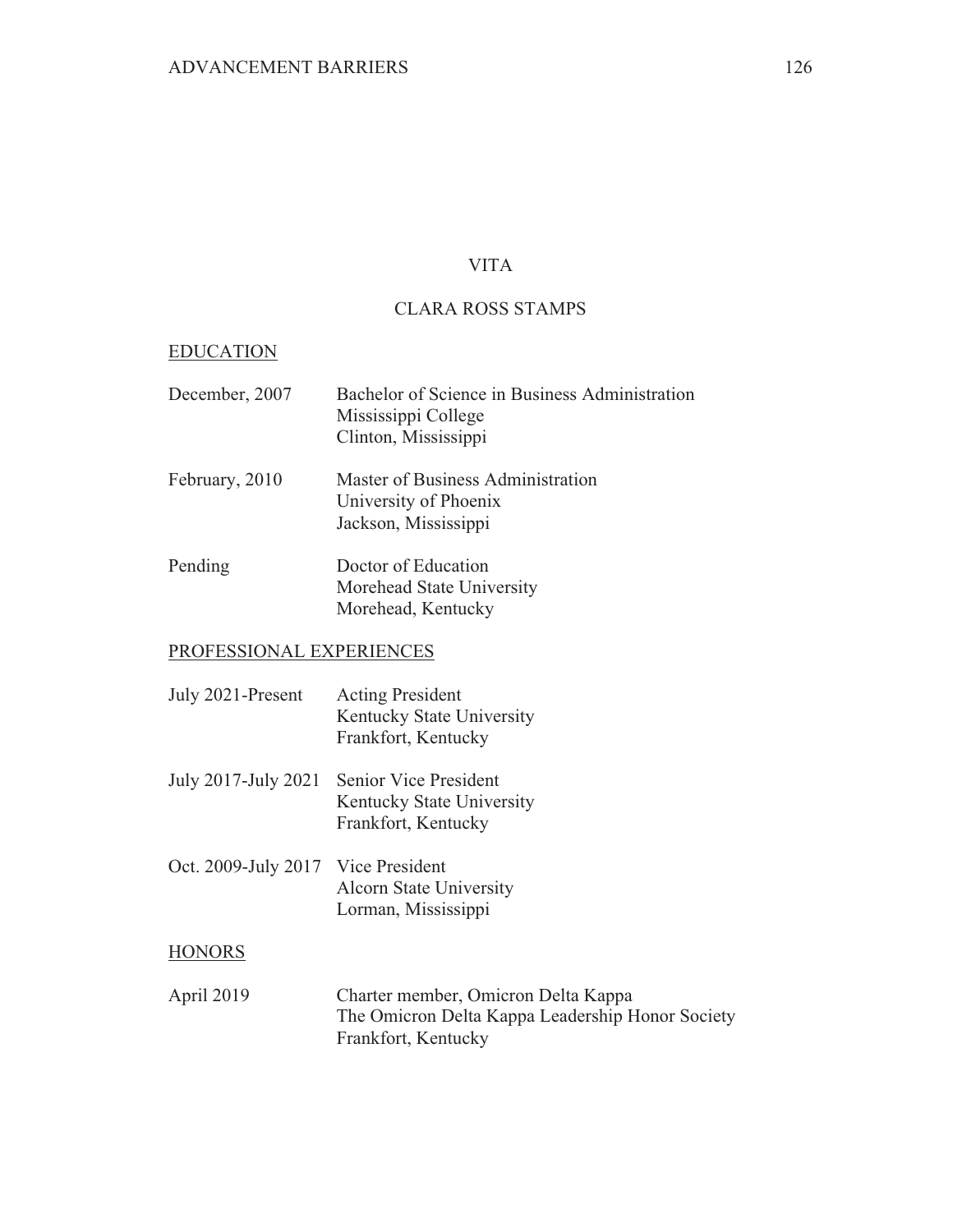### **PUBLICATIONS**

- Ross Stamps, C. (2017). KSU Forward: Special homecoming edition. Onward + Upward, The University's magazine. Kentucky State University, Frankfort, Kentucky.
- Ross Stamps, C. (2019). Coming home. Onward + Upward, The University's magazine. Kentucky State University, Frankfort, Kentucky.
- Ross Stamps, C. (2019). Thorobred strong: Growing forward and standing together amid global crisis. Onward + Upward, The University's magazine. Kentucky State University, Frankfort, Kentucky.
- Ross Stamps, C. (2020). COVID-19 Communications strategy. Kentucky State University, Frankfort, Kentucky.
- Ross Stamps, C. (2020). BREDS back on the hill COVID-19: A safe return to the fall. Kentucky State University, Frankfort, Kentucky.